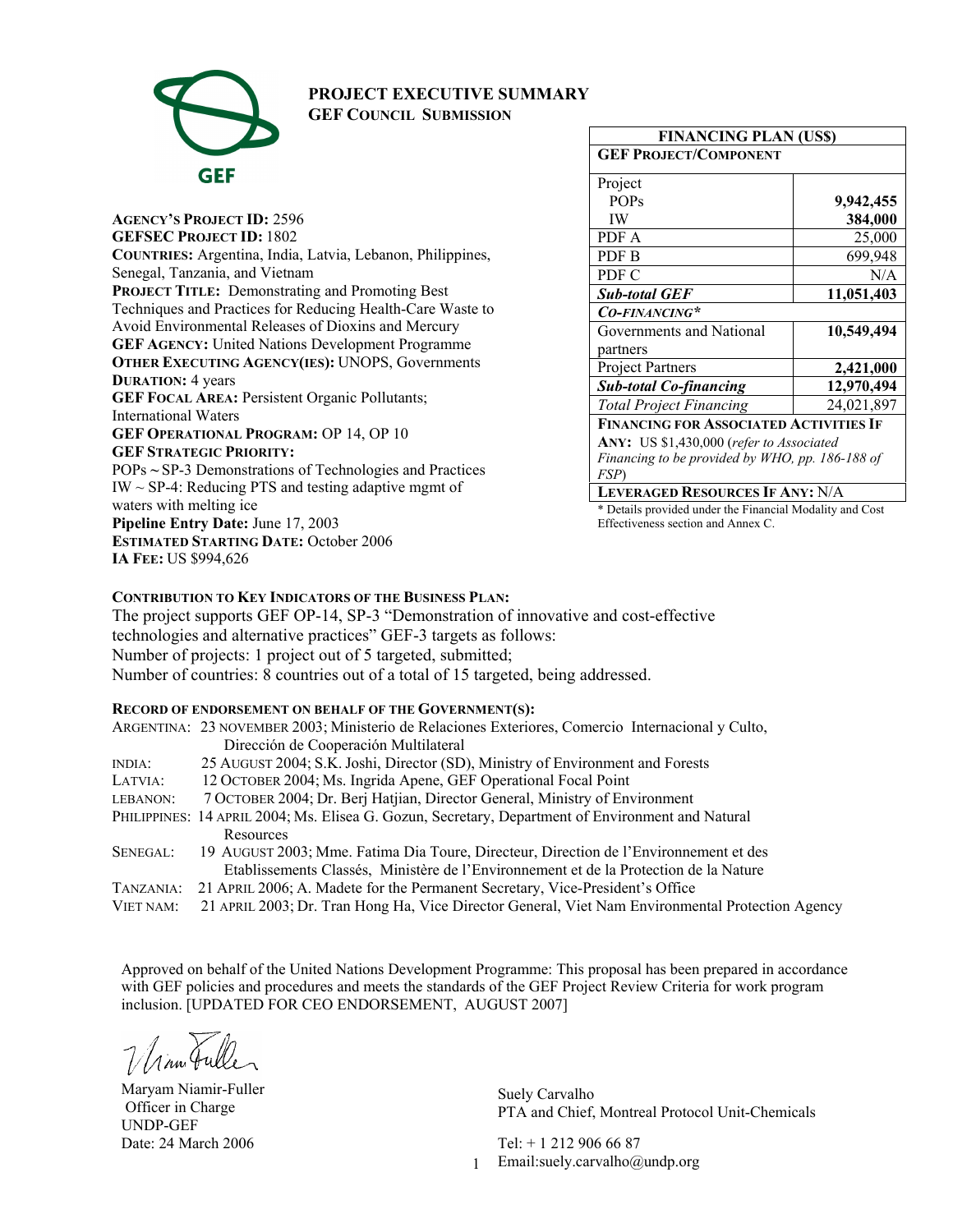### **1. PROJECT SUMMARY**

 $\overline{a}$ 

#### **a) PROJECT RATIONALE, OBJECTIVES, OUTPUTS/OUTCOMES AND ACTIVITIES**

The health sector is a major source of dioxins and mercury in the global environment primarily as a result of medical waste incineration and the breakage and improper disposal of mercury-containing devices such as thermometers and sphygmomanometers. As health systems are strengthened and health-care coverage expanded in developing countries through efforts to meet the Millennium Development Goals, the releases of persistent organic pollutants (POPs) and other persistent toxic substances (PTS) to the environment can increase substantially. This is often an unintended consequence of choices in materials and processes that seek to improve health outcomes.

The Stockholm Convention encourages and gives priority consideration to the promotion of waste treatment processes, techniques and practices that are as effective as medical waste incinerators but avoid the unintentional formation and release of persistent organic pollutants (POPs). The convention also recommends that consideration be given to resource recovery, reuse, recycling, waste separation and the promotion of products that generate less waste, while cautioning that public health concerns must be carefully considered. As such, there is an urgent need to demonstrate and promote best practices and techniques for health-care waste management in countries that have ratified the Convention but have not yet fully operationalized it, and to facilitate operationalization by developing appropriate and affordable infectious waste treatment technologies that avoid formation and release of POPs where none are yet available. The main countries participating in this Project – Argentina, India, Latvia, Lebanon, Philippines, Senegal and Vietnam – have demonstrated an interest in modeling best health-care waste management practices, but require a further investment of resources, training and technical capacity to do so. This Project is designed to assist these countries in developing and sustaining best practices in a way that is both locally appropriate and globally replicable. An additional component in Tanzania will develop, test and disseminate affordable and effective alternative health-care waste treatment technologies appropriate to conditions in much of sub-Saharan Africa.

The Project aims to demonstrate and promote replication of best environmental practices and techniques for healthcare waste management through model facilities and programs, and to reduce barriers to national implementation of these strategies. These best practices and techniques, if replicated nationally and sustained, could reduce the release of an estimated 187 g TEQ of dioxin<sup>1</sup> and 2,910 kg of mercury<sup>2</sup> to the environment each year by the participating countries' health-care sectors, while demonstrating approaches that are more broadly replicable. This will be accomplished by minimizing the amount of health-care waste generated, limiting the amount of waste burned in medical waste incinerators, and reducing the quantity of broken mercury-containing devices improperly discarded or burned.

Without GEF financial assistance, the participating countries do not have sufficient capacity to develop and adopt best health-care waste management practices and technologies that minimize or eliminate POPs and mercury releases to the environment. Working in this context, Project activities support objectives of the Strategic Approach to International Chemicals Management, and can be considered an application of Paragraphs 2 and 3 of the *Instrument for the Establishment of the Restructured Global Environment Facility.* Proposed activities are consistent with GEF-eligible activities under the GEF's Operational Program on Persistent Organic Pollutants (OP 14). The Project's mercury component falls within GEF OP 10, the Contaminants-Based Operational Program of the International Waters Focal Area.

The inability to implement best health-care waste management practices and technologies lies in the fact that the participating countries' health-care sectors need essential equipment and materials for conversion to non-burn waste treatment methods, as well as resources for training, technical assistance and policy development. Without GEF assistance (i.e. baseline scenario), releases of dioxins and mercury are expected to continue at an estimated 187 g TEQ and 2,910 kg per year, respectively, with their consequent impact on public health and the global environment.

<sup>&</sup>lt;sup>1</sup> Dioxin baseline data were obtained for five of the seven countries. The total estimated dioxin releases from healthcare in the five countries amount to approximately 187 g TEQ per year.<br><sup>2</sup> Mercury baseline estimates were obtained using total beds in all the countries (and only 6 states in India where data were

available) and an emission factor of 2.8 g mercury per bed per year from both thermometers and sphygmomanometers. The total estimated amount of mercury released from the seven countries' health-care sectors amounts to approximately 2,910 kg per year.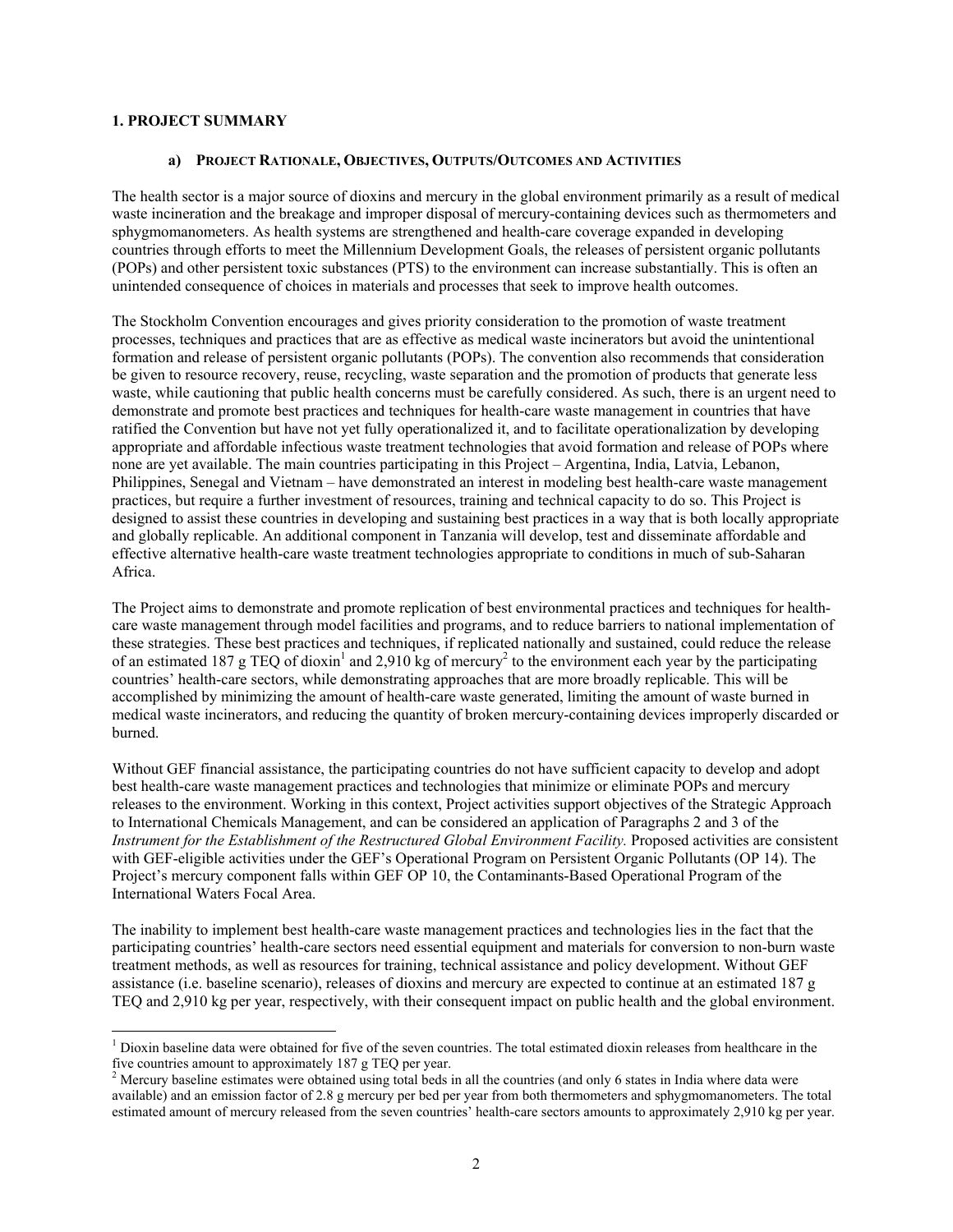However, with GEF assistance and co-funding (i.e. alternate scenario) the participating countries will be able to reduce or eliminate these releases, thereby assisting in the improvement of global public and environmental health.

The main project objectives and outputs are as follows:

- (1) Leveraging existing infrastructure and expertise for the development and implementation of local, national and global co-ordination structures and mechanisms to carry out the work of the project;
- (2) Demonstrating best practices in health-care waste management in model facilities, including installation and use of non-burn waste treatment technologies, waste segregation and other waste management practices with participatory training at the local and national levels, with a focus on the replicability of these models to permit country operationalization of the Stockholm Convention;
- (3) Raising and enhancing awareness in the health-care sector and related stakeholders about the connection between waste management and public health, resulting from the provision of easy-to-use educational and technical information and materials for health-care and waste-treatment staff, and increasing the sector's ability to manage its waste in a way that is environmentally responsible and protective of public health. Monitoring the technical efficacy and economic performance of alternatives to incineration and mercury devices and improving alternatives where necessary to achieve Project goals will also be completed.
- (4) Building capacity for the broader and longer-term use of best practices in health-care waste management based on non-burn treatment technologies and the phase-out of mercury devices, reducing dependency on technologies resulting in the unintentional release of dioxins and mercury to the environment and ensuring sustainability in the long term. This also has linkages with chemical management and enhanced health security.

The Project will focus primarily on activities necessary to demonstrate best practices in health-care waste management, such as promoting the use of alternative waste treatment technologies, improved waste segregation practices and the use of appropriate alternatives to mercury-containing devices. Training will be provided and training programs put in place to ensure the sustainability and replication of Project gains.

The main Project activities will include:

- Establishment of model facilities and programs exemplifying health-care waste management best practices, and development of replication materials;
- Deployment and evaluation of appropriate commercially-available, non-incineration health-care waste treatment technologies;
- Development, testing, manufacture and deployment of appropriate and affordable, small-scale non-incineration technologies for sub-Saharan African facilities, and preparation and dissemination of manuals;
- Introduction of mercury-free devices in model facilities, evaluation of their acceptability and efficacy, and development and dissemination of awareness-raising and educational materials;
- Establishment/enhancement of capacity-building training programs for best practices and appropriate technologies implementation beyond the model facilities and programs;
- Review of relevant policies, seeking of agreement by relevant authorities on recommended updates or reformulations, seeking of implementation plan agreement, and assistance in any policy review conference;
- Distribution of best techniques and practices results to relevant stakeholders; and
- Dissemination of results on demonstrated best techniques and practices for scaling up regionally and globally.

### **b) KEY INDICATORS, ASSUMPTIONS AND RISKS (FROM LOGFRAME)**

Key indicators of success:

- Model facilities and programs established and implemented to exemplify best practices in health-care waste management; their performance documented and evaluated; and useful replication toolkits on how to implement best practices and techniques developed;
- Commercially-available, non-incineration health-care waste treatment technologies that are appropriate to the needs of the facility or cluster and that satisfy their needs, purchased, deployed and evaluated;
- Appropriate, affordable, small-scale non-incineration health-care waste treatment technologies developed, tested, manufactured and deployed for use in small and medium-size facilities under conditions that prevail in much of sub-Saharan Africa; blueprints and manuals for manufacture, installation, operation, maintenance and repair prepared and disseminated;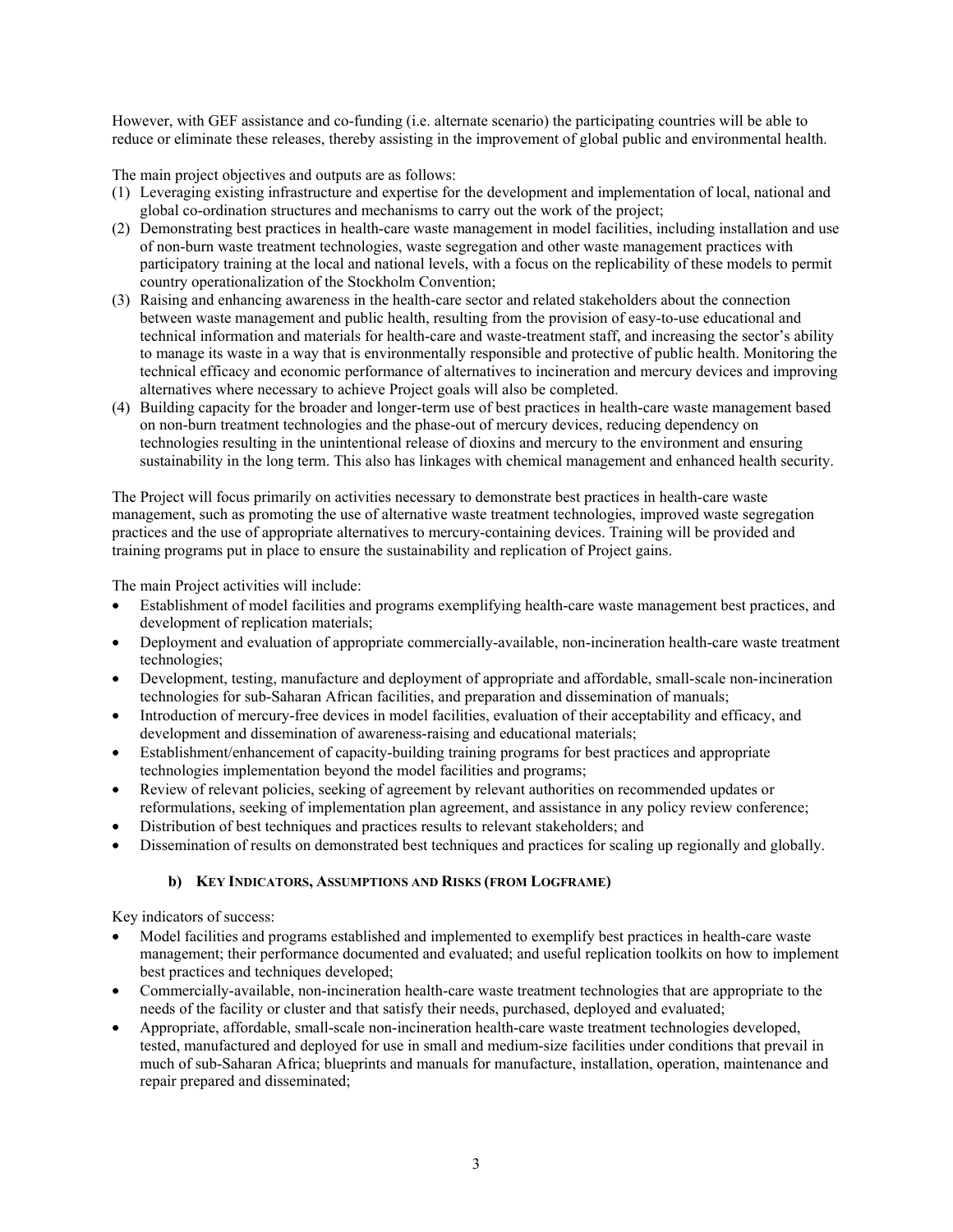- Affordable mercury-free devices purchased and introduced for acceptable and efficient use in model facilities; practices on safe handling and disposal of phased-out mercury devices developed, staff training completed, and practices implemented in model facilities in a replicable way;
- Effective national training programs established or enhanced to build capacity in the health-care and related sectors for the implementation of best practices and use of appropriate technologies beyond model facilities and programs; and
- Review of relevant national policies, regulations and guidelines conducted in light of Project experiences; appropriate policy updates or revisions recommended and further agreement/commitments by relevant authorities pursued; and if appropriate, national policy review conference by relevant authorities held for these purposes.

## Assumptions:

- Political and social stability in participating countries during the Project;
- Health sector buy-in and cooperation in the face of urgent competing priorities and demands;
- Ability to purchase, deploy and evaluate commercially-available alternative health-care waste treatment technologies that are affordable and appropriate to facility needs (except for some African facilities where research into lower-cost alternatives will be undertaken);
- No undue delays in Project progress due to customs formalities in the event that technologies need to be imported;
- Honest and accurate reporting by facility management on facility needs and technology performance;
- Local availability of skills and materials necessary to build and repair small-scale alternative health-care waste treatment technologies;
- Ability to develop technologies within reasonable bounds of cost and affordability;
- Availability of satisfactory mercury-free devices at costs that are consistent with Project replication objectives;
- Political and economic support for the acquisition and use of mercury-free devices and the safe handling and disposal of phased-out mercury devices;
- Facility staff support for the use of non-mercury devices, and honest and accurate reporting on device efficacy and acceptability;
- Training programs targeted to the most appropriate personnel;
- Willingness of non-Project facilities to implement systems of the kind demonstrated by the Project, and their ability to effectively utilize the skills that the training program is designed to impart;
- Efficacy of training programs in providing knowledge that spreads to other personnel and will outlast the Project itself;
- Willingness of Project countries, given the political and economic climate, to undertake a policy review aimed at possible reformulations and/or updates to relevant policy instruments;
- Ability of relevant stakeholders to institute the recommended changes, if any;
- Appropriate supporting policy instruments in place to facilitate the success of replication efforts;
- Availability of sufficient human and economic resources to engage in these activities in light of other important health-care priorities;
- Ability of leadership at all levels, from the national to the state to the facility level, to engage on these important issues; and
- Usefulness of demonstration results to inform interventions in other countries.

However, should the reality not embody these assumptions, they immediately become risks if they are not closely monitored during the Project. The Project Co-ordination structure described in Section 5 of this document sets up a system for exchange of information between co-ordinating and executing bodies at the global and national levels. Honest dialogue, reporting and commitment are facilitated by the National Working Group feedback mechanisms. In addition the Global Project Steering Committee (described below in Section 5c) meets twice to ensure that all is going according to plan, and to offer expert advice to avert any risks that arise. The participatory methodology of training with the training-of-trainers approach should also nationalize knowledge and build capacity and support for Project goals, lessening the impact of potential risks.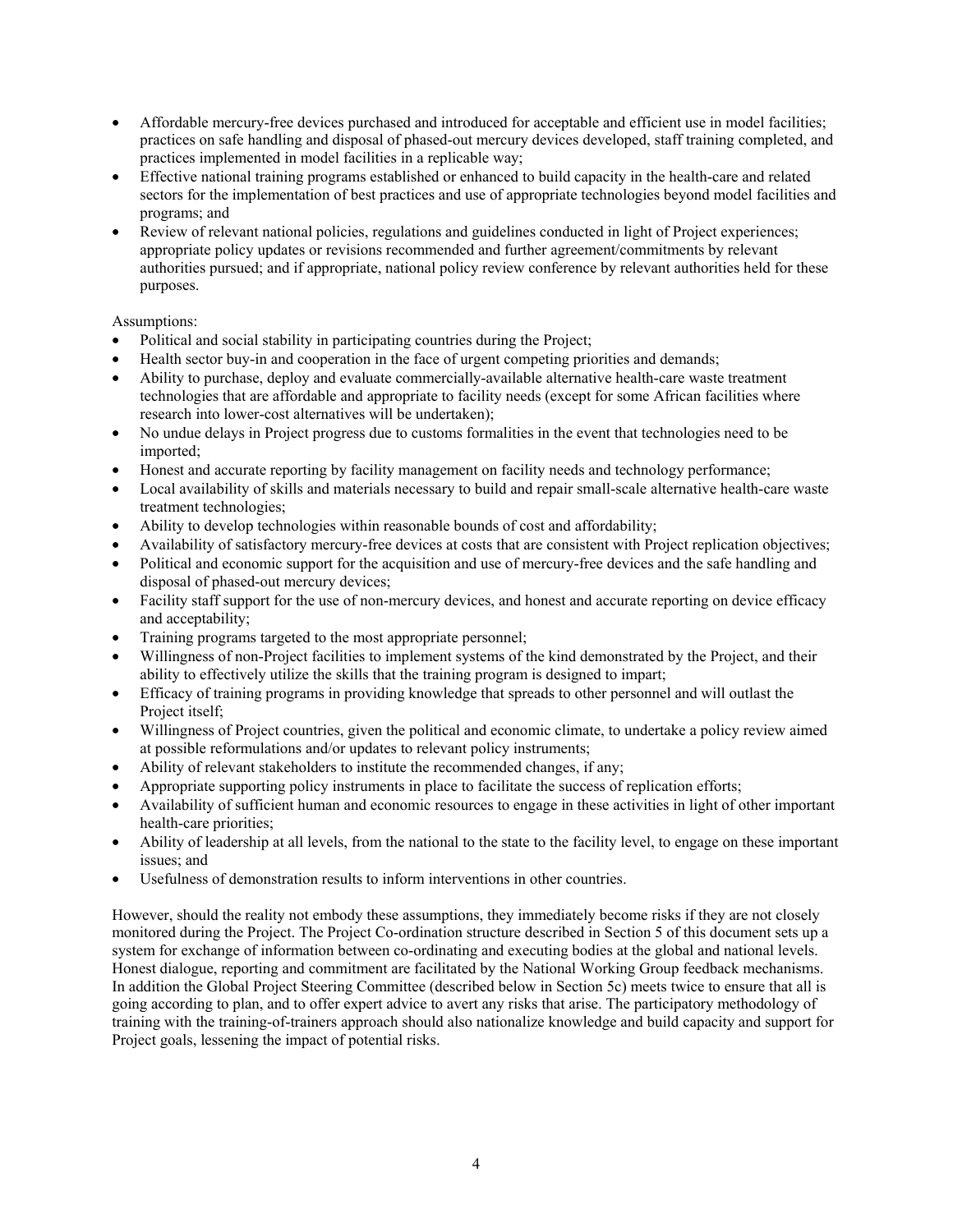## **2. COUNTRY OWNERSHIP**

### **a) COUNTRY ELIGIBILITY**

The nature of this effort is a global demonstration project. As a result, a diverse set of countries has been brought together through the PDF A and PDF B phases. In the development of the project components, the investigation of the conditions in each country, and the identification of the infrastructure that would allow each country to effectively engage in the effort, participating countries have demonstrated their eligibility. Furthermore, all participating countries have ratified the Stockholm convention, a key component of the project rationale.

### **b) COUNTRY DRIVENNESS**

Participating countries have displayed a number of indicators of their growing commitment to the Project. These include the following:

- All participating countries have ratified the Stockholm Convention, a key component of the project rationale. The success of the Project can be a significant contributor to demonstrating the country commitment to operationalizing the Convention.
- $\bullet$  In all project countries with the exception of the special project component in Tanzania, $3$  both the Ministries of Health and of Environment have appointed a high-level contact to work on the Project and to serve on the Project's National Working Group and National Steering Committee.
- Key stakeholders from environmental and health sectors in the government, NGO and private sectors as appropriate, and the international donor community, have participated and provided significant input through both the National Working Groups and the National Project Steering Committees. In most countries these groups are both active and continue to attract new members and contributors.

### **3. PROGRAM AND POLICY CONFORMITY**

 $\overline{a}$ 

### a) **FIT TO GEF OPERATIONAL PROGRAM AND STRATEGIC PRIORITY**

The proposed Project is consistent with the GEF Focal Area of Persistent Organic Pollutants (POPs) under OP 14. Within this Focal Area, there are three Strategic Priorities as identified in Annex 5 'Persistent Organic Pollutants Directions and Targets' of the GEF document titled "Strategic Business Planning: Directions and Targets" (GEF/C.21/Inf.11). The three strategic priorities are: 'Foundational capacity building,' 'Implementation of policy/regulatory reforms and investments' and 'Demonstration of innovative and cost-effective technologies.'4 This Project is consistent with all three priorities but is principally a demonstration project with links to policy/regulatory reform as well as foundational capacity building, especially in countries where health-care waste is a priority in National Implementation Plans.

The mercury component of the Project is consistent with the GEF OP 10, the Contaminants-Based Operational Program of the International Waters Portfolio. The GEF has already identified releases of mercury to the environment as a threat to international waters when it approved the project: "Removal of Barriers to the Introduction of Cleaner Artisanal Gold Mining and Extraction Technologies." In demonstrating effective minimization of mercury releases to the environment resulting from health-care practice, this Project component is a barrier-reduction effort aimed at protecting International Waters from contamination by persistent toxic substances, as described in GEF OP 10. Although this proposed Project falls under Focal Area POPs under OP14, modest OP 10 mercury-related activities have been incorporated into the Project as well. Mercury reduction is an integral part of proper HCWM and falls under best practices. To ignore mercury releases from the health-care sector in this Project

<sup>&</sup>lt;sup>3</sup> The work in Tanzania will focus on the development of an affordable and effective alternative treatment technology appropriate for use in sub-Saharan Africa. 4 "Strategic Business Planning: Directions and Targets," GEF/C.21/Inf.11, found on the GEF website at

http://thegef.org/Documents/Council\_Documents/GEF\_C21/C21.Inf.11-\_Strategic\_Business\_Planning.pdf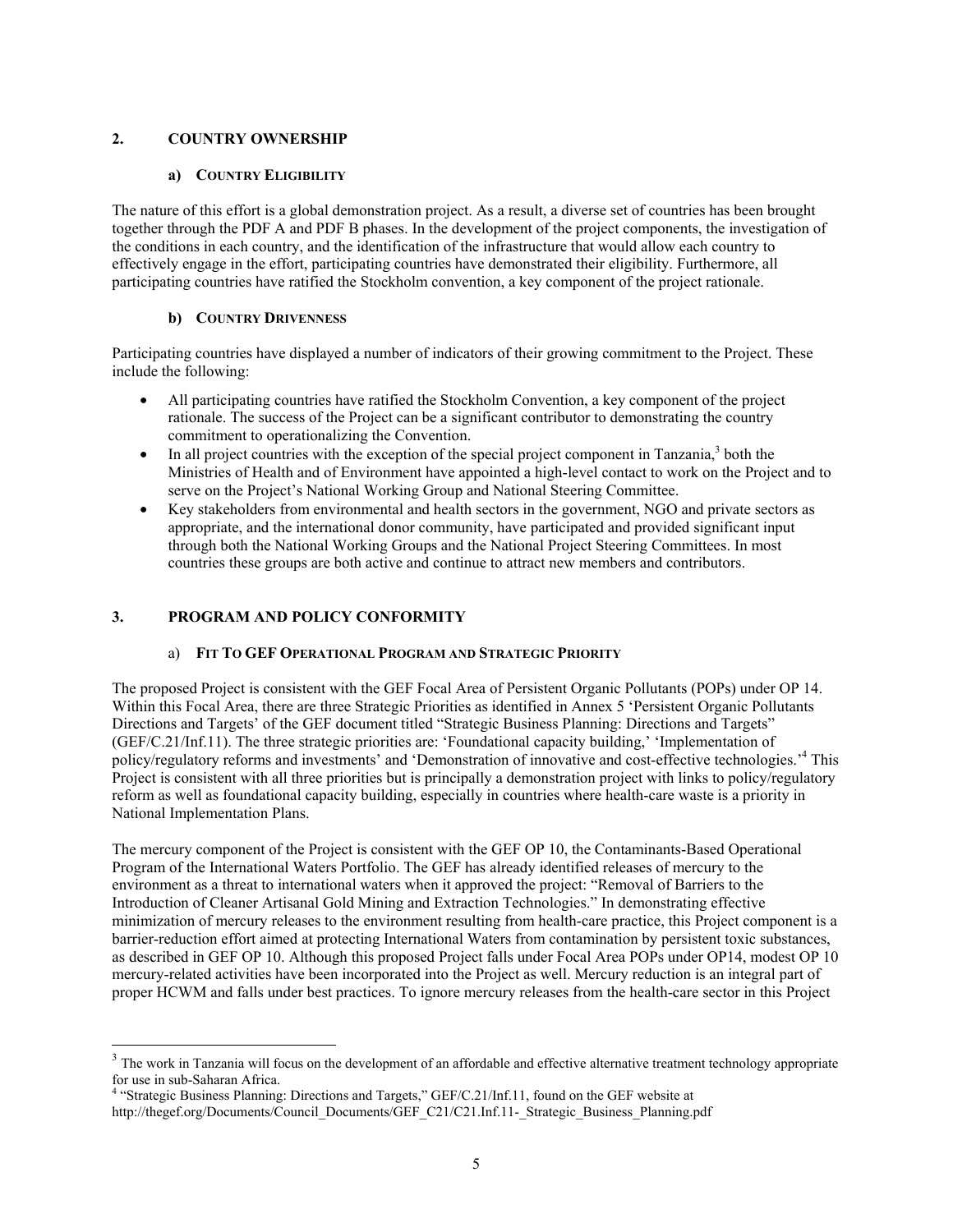would leave a gap towards adequate HCWM. Hence, additional low cost (less than 1% of overall project budget ) global benefits have been incorporated into the Project.

Additionally, the Project supports the operationalization of the Stockholm Convention as explained in Section 1A of this Project Executive Summary. It also supports the objectives of the Strategic Approach to International Chemicals Management, and can be considered as an application of Paragraph 3 of the *Instrument for the Establishment of the Restructured Global Environment Facility* which states: "The agreed incremental costs of activities to achieve global environmental benefits concerning chemicals management as they relate to the above focal areas [e.g. international waters and POPs] shall be eligible for funding."

## **b) SUSTAINABILITY (INCLUDING FINANCIAL SUSTAINABILITY)**

Project sustainability will be assured through a combination of the following: active participation of stakeholders; the development and institutionalization of permanent organizational structures and systems; contractual arrangements that require long-term commitment by model facilities; and recommendations on national policy changes, replication and scaling-up of activities. Efforts during the fourth year to help selected countries seek funding to maintain selected activities beyond the end of the Project will also enhance sustainability. These activities to enhance sustainability will be carried out at both the local and national levels.

At the local level of the model facilities or clusters, key activities to ensure sustainability include the adoption of supporting policies, regular training, enhanced budget allocation, stakeholder involvement in health-care waste management systems, the development of environmental champions and the creation of permanent organizational structures. Model facilities are expected to adopt policies reflecting a strong commitment to the use of best practices in health-care waste management with buy-in from top leadership. Facilities are also expected to institutionalize regular training for all staff, including new employees, and to allocate funding to maintain the improved waste management system. These commitments will be reflected in Memoranda of Understanding to be signed by representatives of model facilities at the start of the Project. In addition to these measures, the planning and implementation of health-care waste management systems will involve local stakeholder participation as an essential part of the process, ensuring broad local acceptance and "ownership" of the system. Equally crucial to local sustainability will be the identification, nurturing and development of "environmental champions." These champions will be individuals in each hospital or clinic who will act as advocates for best environmental practices within their departments. Finally, a permanent organization within each facility, headed by a health-care waste management committee, will be responsible for long-term monitoring, evaluation and continuous improvement.

In some countries, alternative treatment technologies are considered part of the private sector, with investments supported by business plans and activities organized through centralized plant or mobile system enterprises (such as in Lebanon). In other countries (e.g., Vietnam), these technologies are part of the public services provided to healthcare facilities by the government. In either case, health-care waste treatment systems using deployed capital equipment will become self-sustaining through fees paid by hospitals and clinics for the treatment of their wastes.

At the national level, the Project will work with a National Project Steering Committee and a National Working Group with extensive stakeholder participation. Both organizations were created in each participating country during the PDF B phase of this Project. Memoranda of Understanding with various national stakeholders will help ensure broad ownership of the Project and long-term sustainability. In particular, a Memorandum of Understanding will be signed with institutions that will host national training programs, thereby creating and securing the infrastructure necessary for capacity-building over the long term. In many countries, these memoranda will be supplemented by national policies that require training and, where applicable, certification. By engaging policy-makers in a discussion of policy changes and national plans, the Project will institutionalize best practices in health-care waste management in the participating countries. This will be complemented by replication and scaling-up activities that will reinforce and promote the use of existing best practices and technologies throughout the participating countries, further supporting the sustainability of Project gains.

On the global level, information sharing and networking to bolster sustainability will be promoted by the Global Project Team, including the University of Illinois' School of Public Health Great Lakes Center. After the Project's end, the Great Lakes Center will continue to disseminate information gained during the Project. During the last year of the Project, the Global Project Team will help selected countries obtain funding to continue programs that are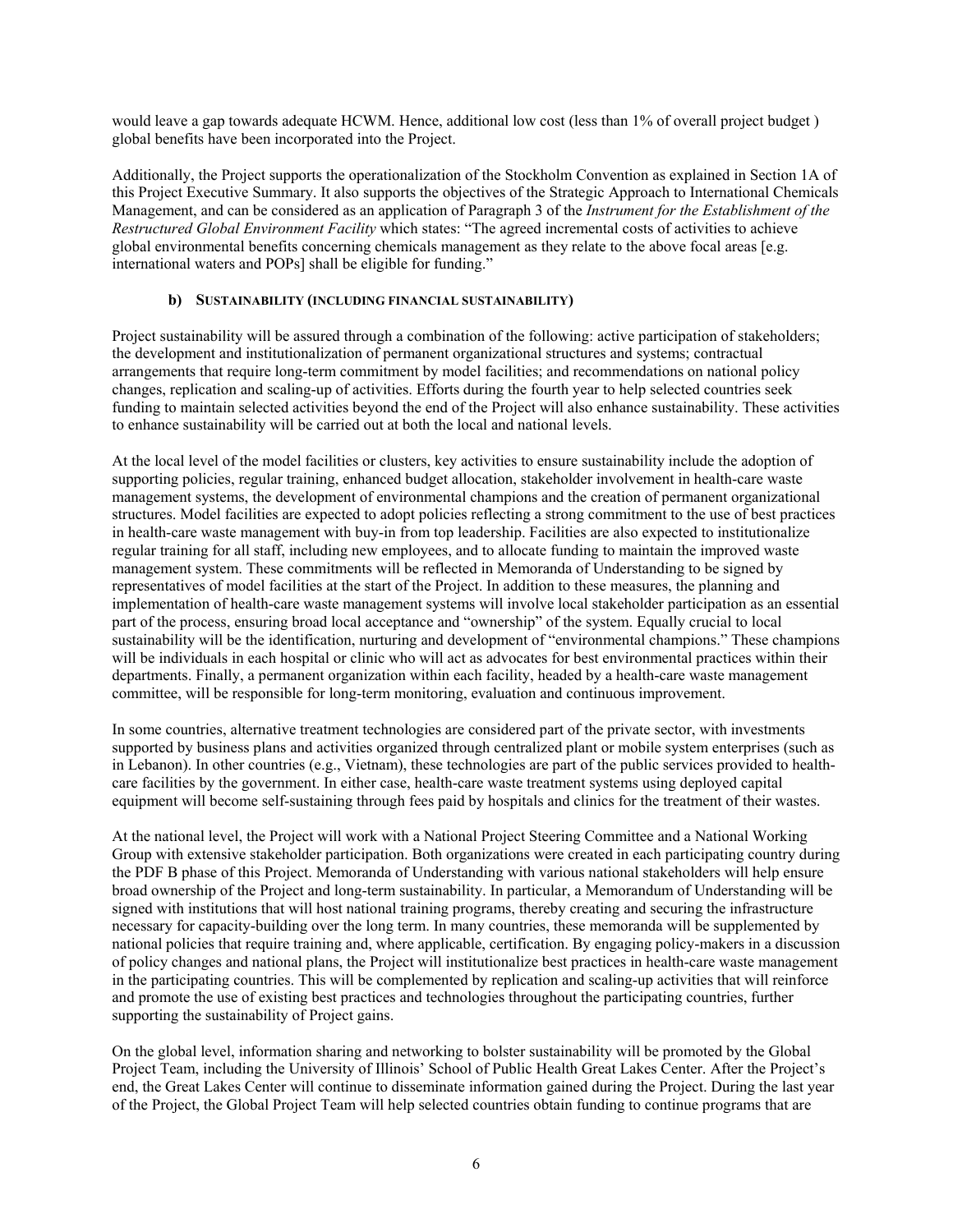deemed necessary for sustainability, such as training programs or programs pertaining to the implementation of national plans.

### **c) REPLICABILITY**

The strategies for replication, like the sustainability strategies, have local, national and global frameworks; each will depend and build on the others. Local implementation of model projects at the facility or "cluster" level (or even the state level in the case of India) will provide the key demonstration of technologies that are effectively meeting the Project goals under very diverse circumstances. The following Project components provide a framework that will sustain the local activities while creating opportunities for replication at regional, national and global levels.

At the local level, the basic project unit is a set of model facilities and clusters that utilizes best practices and technologies. Specific practices at the individual facility level will be identified, evaluated and incorporated into training curricula by national training and educational institutions for reinforcement of lessons learned at the local and national levels. These facility-level experiences also serve to provide background on best practices and technologies for integration into any national legislation, regulation or policy. In addition to the development of these curricula, peer-to-peer training will complement more formal training both within and among individual facilities. The adoption of best practices is intended to spread locally among neighboring facilities as well as through networks of associated facilities (e.g., health systems). Through their MOU with the Project, model facilities agree to be training and education sites for classes and delegations seeking to learn from their experience. These classes and delegations can be local, regional or international. Another crucial component of replicability at the individual facility or cluster level is the identification of process holders or "environmental champions" who will promote replication of the Project outcomes locally and regionally. Identifying the attributes of individuals who can provide such leadership and direction, and providing guidance on how to nurture and develop such leadership, will be vital to ensuring local sustainability and the transfer of best practice knowledge to other facilities.

At the national level, the replication component will be designed around the parallel efforts of engaging national stakeholders and international donor agencies, implementing national training and education programs, and strategically involving private enterprise. The national partners in health sector reform and development, including government agencies, NGOs and international donor agencies, will be engaged in following and evaluating the progress of the Project. This process will build stakeholder networks and establish grounds for these actors to work collaboratively on other projects and programs, including the financing of further health-sector development. The partnership with international donor agencies will be of particular benefit, as these agencies will be able to use the Project to identify more uniform and effective responses to solving the health-care waste problems that must be addressed in each of their health-sector projects. These replication efforts will be complemented by the participation of relevant academic institutions in disseminating Project information. An important partnership being incorporated into each national education and training initiative is the development of cooperative agreements with medical and nursing schools to incorporate specific lessons from the Project into training curricula for physicians, nurses and other health professionals. This work, in conjunction with the development of the national training curriculum and program, will help to set new national health-care waste management standards, and will solidify and institutionalize Project gains. Additionally, a number of specific opportunities for private sector involvement in Project implementation will be identified and quantified, establishing the "business" rationale for program participation. These opportunities include product procurement, design and manufacture, as well as the provision of services. The growth of private enterprise in delivering services in the health-care sector may prove advantageous to the Project, as private health-care waste management providers increase the availability of funding mechanisms, have a strong desire to be in compliance with government regulations, and are willing to adopt the use of best practices and techniques to maintain a leadership position in the field.

Globally, monitoring and evaluation will enable the Global Project Team to chronicle the progress of each national component and the global Project as a whole. The experience at the national and local levels will inform international agencies and agencies involved in standard-setting about best practices in advancing safe health care and reducing the impact of waste management systems on the spread of global pollutants. The technology development Project component based in Tanzania is designed specifically to disseminate knowledge and advance technology transfer across national borders in sub-Saharan Africa, but may also have applications throughout a much broader global range. In some cases (e.g., India through WHO SEARO), there are specific mechanisms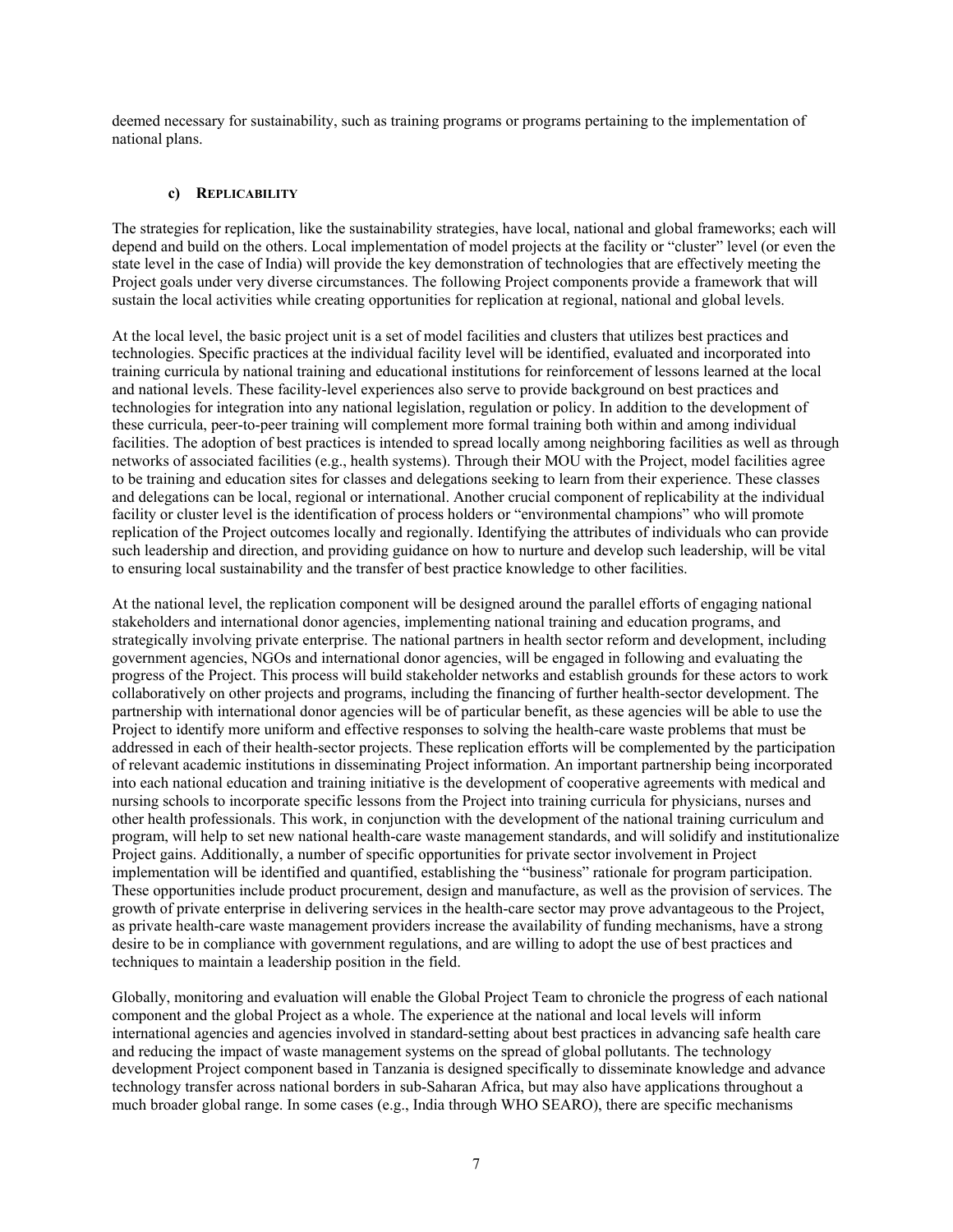already in place for the transfer of new knowledge and experience. Some of the education/training partners at the national level also have regional educational missions and cooperative arrangements with neighboring countries that can be used to disseminate results and advance education regionally (e.g., in India through Indira Gandhi National Open University).

Global dissemination of Project results will be facilitated at all levels of this Project. The two principle cooperating agencies, WHO and HCWH, have strong global networks and are supported by equally strong information dissemination systems that will advance global dissemination of the lessons learned. These systems include websites, publications, instructional activities, demonstration projects and conferences in the field of health-care waste management. The project partners at the national and global levels also play a critical role in global dissemination, and have already identified appropriate international forums in which to share Project progress and results. These venues, including the World Health Assembly, International Congress of Nurses, World Federation of Public Health Associations, Safe Injection Global Network and Global Alliance for Vaccines and Immunization, among others, have already witnessed national and global partner participation during the PDF A and PDF B phases of the project.

## **d) STAKEHOLDER INVOLVEMENT**

As stakeholder involvement is essential to the full success of this Project, in each participating country a wide range of stakeholders has been identified and engaged in the various design meetings and processes to produce the final Project document. The stakeholders during the PDF B phase included representatives of the Ministries of Health and Environment, hospitals and health centers, health-care professionals, waste workers, waste service providers in the public and private sectors, technology developers, training institutions and universities and a broad range of NGOs including environmental, health and community development organizations on the local, national and international levels. It should be noted that specific plans to maintain stakeholder participation through and beyond the Project period were discussed as part of Project replicability. Annex G shows the coordinated arrangements for stakeholder participation through the National Working Groups (NWG), the National Project Steering Committees (NPSC), the Global Project Steering Committee (GPSC) and the roles of the Global Expert Team (GET) and the National Consultants (NC).

National Consultants play a critical role in coordinating and encouraging the flow of information and participation, especially of the NWG and NPSC. They work directly with the GET to channel assistance, to draw on the GET's technical expertise, and to build and maintain networks that enhance stakeholder efforts. A key attribute of National Consultants will be their ability to effectively engage stakeholders and coordinate stakeholder activities to be effective and appropriate in supporting the Project activities and goals. This is written into the Terms of Reference as a qualification for the national consultants.

The Project's success centers on the building of successful local models and the translation of that experience to other levels. The responsibility to accomplish this lies in the hands of local and national stakeholders who must cooperate and keep channels of communication open. Each level of stakeholder has a distinct role; the responsibility to build successful local models is solidly in the hands of local stakeholders, and the responsibility to "nationalize" that success rests squarely with national stakeholder partners who must be fully engaged and prepared to utilize the local results. Because of this, the project management arrangements were devised to ensure a constant two-way flow of information and support that is appropriate to each situation. These arrangements will provide appropriate connections to national and global expertise for local-level work, and will facilitate communicating local-level efforts to the national and international stakeholders. The local results are designed to contribute to an evidencebased body of information that will enable national stakeholders to confidently incorporate this information into national policy and decision-making.

### **e) MONITORING AND EVALUATION**

Project monitoring and evaluation will be conducted in accordance with established UNDP and GEF procedures and will be provided by the Project team and the UNDP Country Offices (UNDP-COs) with support from UNDP-GEF-HQ. The Logical Framework Matrix in Annex D provides *performance* and *impact* indicators for project implementation along with their corresponding *means of verification*. These will form the basis on which the Project's Monitoring and Evaluation system will be built. The Project's indicative M&E workplan is as follows: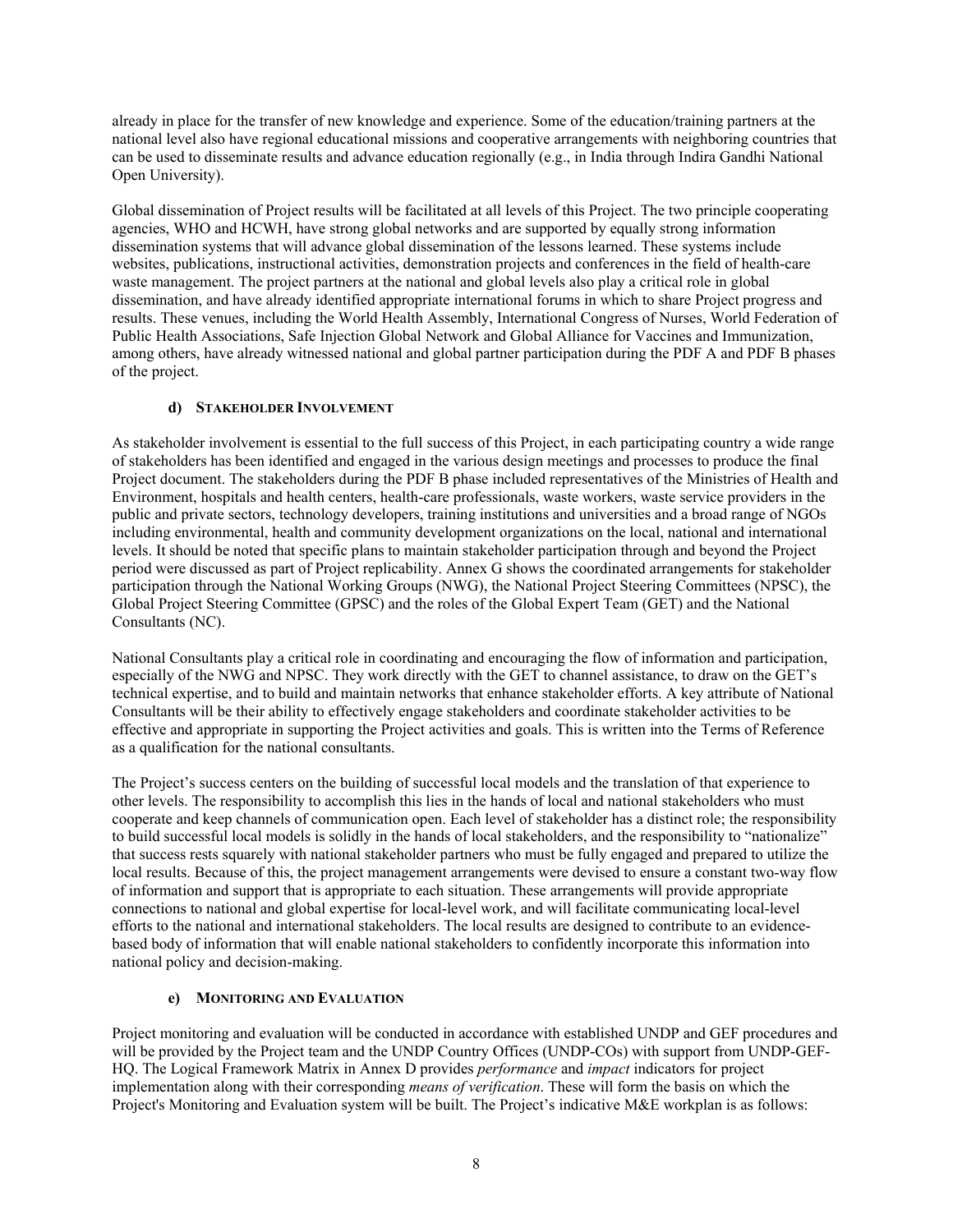| <b>Type of M&amp;E activity</b>                                                | $\frac{1}{2}$<br>$\frac{1}{2}$<br><b>Responsible parties</b>         | <b>Budget (US\$)</b><br>Excluding<br>project team staff | Timeframe                                              |
|--------------------------------------------------------------------------------|----------------------------------------------------------------------|---------------------------------------------------------|--------------------------------------------------------|
| Inception workshop                                                             | • Global Expert Team<br>$\bullet$ UNDP-CO                            | time<br>None                                            | Within first six<br>months of project<br>start-up      |
| Inception report                                                               | $\bullet$ UNDP-CO                                                    | None                                                    | Immediately<br>following IW                            |
| APR and PIR                                                                    | · National Project Coordinator<br>$\bullet$ UNDP-CO                  | None                                                    | Annually                                               |
| TPR and TPR report                                                             | • National Project Coordinator<br>$\bullet$ UNDP-CO                  | None                                                    | Annually, upon<br>receipt of APR                       |
| Global Steering Committee<br>meetings                                          | • Project Coordinator<br>• UNDP-GEF-HQ                               | Costed into<br>project activities                       | Twice during project<br>implementation                 |
| Quarterly progress reports                                                     | • National Project Consultant                                        | None                                                    | Each quarter                                           |
| Mid-term external evaluation                                                   | • UNDP-GEF-HQ<br>• External consultants                              | 40,000                                                  | At the mid-point of<br>project<br>implementation       |
| Final external evaluation                                                      | • UNDP-GEF-HQ<br>• External consultants                              | 60,000                                                  | At the end of project<br>implementation                |
| Terminal report                                                                | $\bullet$ UNDP-CO                                                    | None                                                    | At least one month<br>before the end of the<br>Project |
| Lessons learned                                                                | • National Project Consultant                                        | None                                                    | Annually                                               |
| Visits to field sites (UNDP<br>staff travel costs to be<br>charged to IA fees) | $\bullet$ UNDP-CO                                                    | Costed into<br>project activities                       | As required                                            |
| <b>Total indicative cost</b>                                                   | Excluding project team staff time and UNDP staff and travel expenses | 100,000                                                 |                                                        |

**Table 1. Indicative monitoring and evaluation workplan and corresponding budget** 

# **Table 2. Indicative monitoring and evaluation plan**

|                                     |   | Year 1 |   |   |               | Year 2 |                |   | Year 3 |    |    |    | Year <sub>4</sub> |    |    |
|-------------------------------------|---|--------|---|---|---------------|--------|----------------|---|--------|----|----|----|-------------------|----|----|
|                                     |   |        |   |   |               |        | <b>Ouarter</b> |   |        |    |    |    |                   |    |    |
| <b>Activity</b>                     | 2 | 3      | 4 | 5 | $\mathfrak b$ |        | 8              | 9 | 10     | 11 | 12 | 13 | 14                | 15 | 16 |
| Inception report                    |   |        |   |   |               |        |                |   |        |    |    |    |                   |    |    |
| Annual Workplan (AWP)               |   |        |   |   |               |        |                |   |        |    |    |    |                   |    |    |
| Annual Project Report (APR)         |   |        |   |   |               |        |                |   |        |    |    |    |                   |    |    |
| Tripartite Review (TPR)             |   |        |   |   |               |        |                |   |        |    |    |    |                   |    |    |
| Project Implementation Review (PIR) |   |        |   |   |               |        |                |   |        |    |    |    |                   |    |    |
| Mid-term Evaluation                 |   |        |   |   |               |        |                |   |        |    |    |    |                   |    |    |
| Audit                               |   |        |   |   |               |        |                |   |        |    |    |    |                   |    |    |
| <b>Final Evaluation</b>             |   |        |   |   |               |        |                |   |        |    |    |    |                   |    |    |
| <b>Terminal Report</b>              |   |        |   |   |               |        |                |   |        |    |    |    |                   |    |    |
| Terminal Tripartite Review (TTR)    |   |        |   |   |               |        |                |   |        |    |    |    |                   |    |    |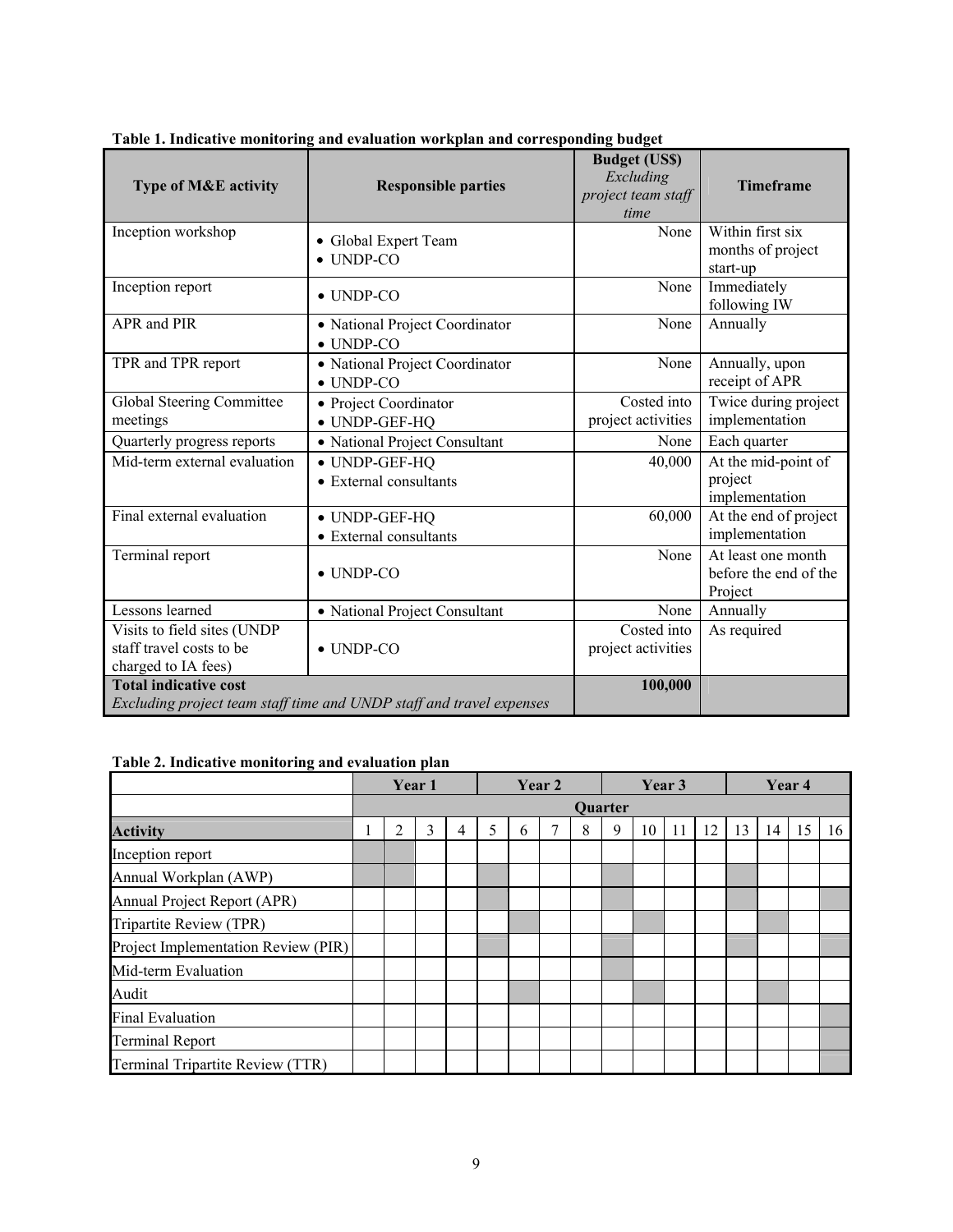| <b>Outcome</b>                                                                                                                                                                                   | Baseline*                                                                                                                                                                                                                                                                                                                                                                             | <b>Quantitative or Semi-Quantitative</b><br><b>Indicator</b>                                                                                                                                                                                                                                                                                                                                                            |
|--------------------------------------------------------------------------------------------------------------------------------------------------------------------------------------------------|---------------------------------------------------------------------------------------------------------------------------------------------------------------------------------------------------------------------------------------------------------------------------------------------------------------------------------------------------------------------------------------|-------------------------------------------------------------------------------------------------------------------------------------------------------------------------------------------------------------------------------------------------------------------------------------------------------------------------------------------------------------------------------------------------------------------------|
| 1. Best practices for health-care<br>waste management demonstrated,<br>documented and made replicable<br>2. Appropriate non-incineration                                                         | • Facilities selected to become<br>models currently practice little or<br>no segregation nor minimization<br>of waste<br>• Facilities selected to become<br>models currently do not have<br>facility policies promulgating best<br>practices<br>• Few or no personnel have<br>undergone training in the facilities<br>selected to become models<br>• Facilities, clusters or programs | Model facilities demonstrate best<br>practices for HCWM as reflected in:<br>• Policies requiring best practices<br>existing in all model facilities<br>• 50% reduction of overall waste at<br>those facilities that do not<br>currently practice segregation<br>• 100% training of health care staff<br>responsible for HCWM in model<br>facility (excluding newly hired<br>staff)<br>• By Quarter 8 of the Project, at |
| health-care waste treatment<br>technologies successfully deployed<br>and demonstrated                                                                                                            | selected to become models either<br>do not have treatment systems<br>(except for Latvia and Lebanon<br>and in one facility in Argentina) or<br>they operate incinerators that do<br>not meet international standards                                                                                                                                                                  | least one alternative technology<br>will be installed and fully<br>operational in all countries that<br>plan to deploy technologies.                                                                                                                                                                                                                                                                                    |
| 3. Affordable, non-incineration,<br>health-care waste treatment<br>technologies successfully designed<br>to meet African needs and<br>manufactured, and their replication<br>plans in place      | • No local manufacturers of<br>alternative treatment technologies<br>currently exist in Africa                                                                                                                                                                                                                                                                                        | • At least one manufacturer in<br>Africa will be commercially<br>fabricating the designed<br>technologies.                                                                                                                                                                                                                                                                                                              |
| 4. Use of mercury-free devices and<br>best practices for management of<br>mercury waste demonstrated,<br>documented and made replicable                                                          | • Facilities selected to become<br>models currently do not have<br>policies on management of<br>mercury waste<br>• Facilities selected to become<br>models currently do not use<br>mercury-free devices                                                                                                                                                                               | Model facilities demonstrate best<br>practices for mercury waste<br>management as reflected in:<br>• Facility policies that require best<br>practices for mercury waste<br>management in all model facilities<br>• 80% of mercury devices in model<br>facilities replaced with mercury-<br>free alternatives.                                                                                                           |
| 5. New and/or enhanced training<br>programs established to build<br>capacity for the implementation of<br>best practices and appropriate<br>technologies beyond model facilities<br>and programs | • Majority of participating countries<br>have no national training programs<br>specific to HCWM<br>• In the few countries that have<br>national training programs,<br>participation is limited due to<br>inadequate resources, capacity,<br>and outreach                                                                                                                              | • Comprehensive national training<br>programs specific to HCW are<br>established in all participating<br>countries<br>• An increase of at least 10% in the<br>number of personnel trained in<br>Year 3 on best practices for<br>HCWM in existing national<br>training programs<br>• At least two national training<br>sessions have been conducted in<br>each country                                                   |
| 6. National policies aimed at<br>replicating and sustaining best<br>techniques and practices<br>demonstrated by the Project<br>explored and, where feasible,<br>initiated                        | • Participating countries have no<br>national polices on HCWM or<br>have minimal policies that do not<br>incorporate comprehensive best<br>practices and techniques                                                                                                                                                                                                                   | • All participating countries have<br>initiated dialogue on national<br>health-care waste management<br>policies<br>• At least one participating country<br>has revised or further developed<br>its HCWM policies                                                                                                                                                                                                       |

**Table 3: Quantitative and Semi-Quantitative Indicators**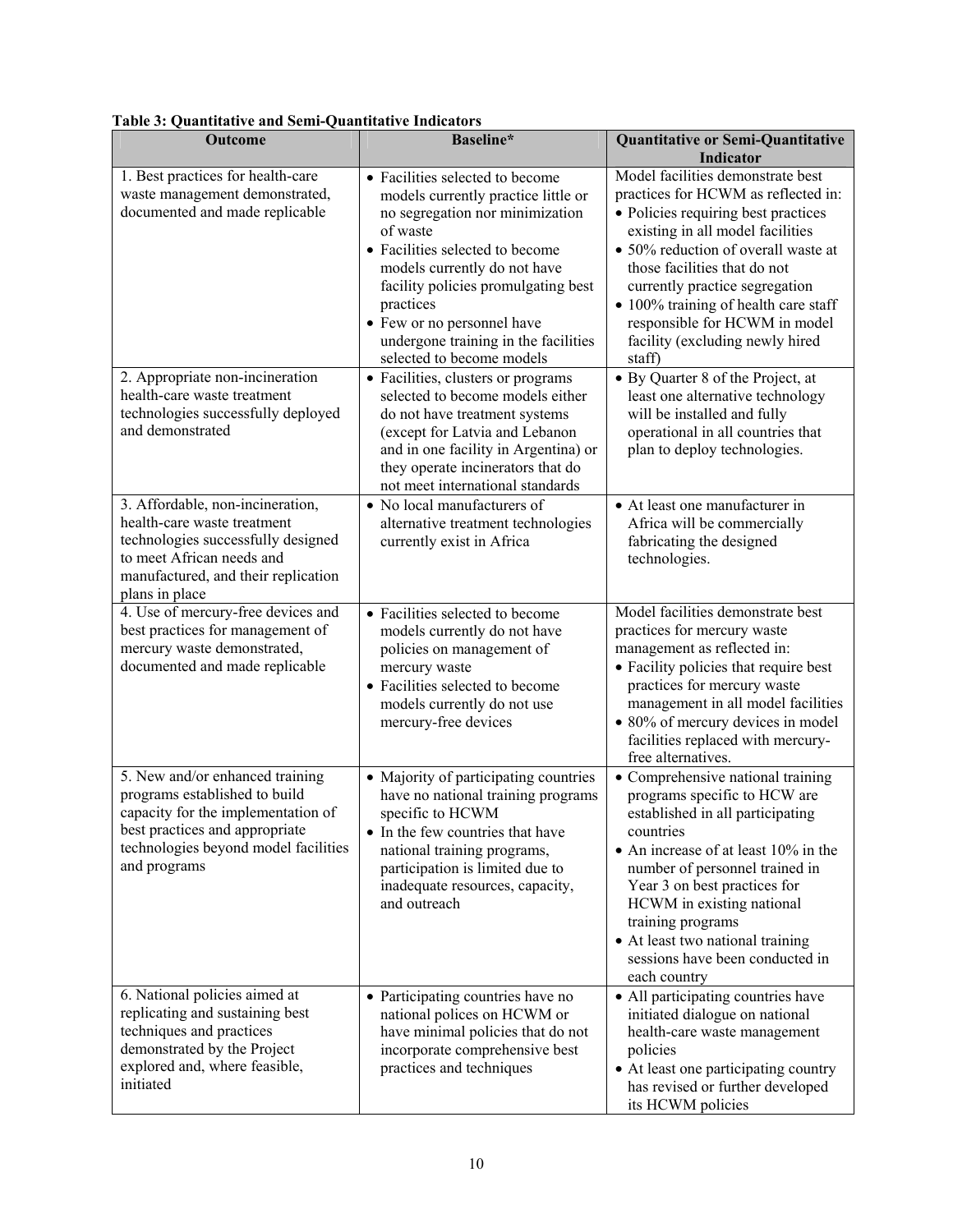| <b>Outcome</b>                                                                                                                                                                                           | Baseline* | <b>Quantitative or Semi-Quantitative</b><br><b>Indicator</b>                                                                                                                                                                                           |
|----------------------------------------------------------------------------------------------------------------------------------------------------------------------------------------------------------|-----------|--------------------------------------------------------------------------------------------------------------------------------------------------------------------------------------------------------------------------------------------------------|
| 7. Project results disseminated to all<br>stakeholders for awareness-raising<br>aimed at their replication                                                                                               |           | • At least one national conference or<br>workshop in each participating<br>country<br>• One set of toolkits developed and<br>disseminated to appropriate parties<br>in participating countries                                                         |
| 8. Global, regional and national<br>counterparts from agencies,<br>governments and NGOs beyond<br>participating countries informed of<br>best techniques and practices for the<br>purpose of replication |           | • Website developed with country-<br>specific information all countries<br>• GEOLibrary contains information<br>from at least 5 training programs<br>• Project results presented at least<br>six international or regional<br>conferences or meetings. |

*\* Country-specific baseline data will be refined during the first phase of Full Project implementation.* 

Note: Except for Outcome 3, this table of quantitative and semi-quantitative indicators refers to the seven project countries where model facilities, clusters and programs are being demonstrated. Outcome 3 refers to Tanzania.

# **4. FINANCIAL MODALITY AND COST EFFECTIVENESS**

## **a) FINANCIAL MODALITY**

The total cost of achieving the project's global environmental objective is estimated at US \$24,203,735, of which a total of US \$9,934,350 (which does not include the US \$724,948 total in PDF A and B funds approved to date) is being requested in GEF resources to cover a portion of the total project costs. The remainder, US \$14,340,494, has been committed by participating national government and private sector partners, as well as from other project partners as described in the table below.

# **b) COST EFFECTIVENESS**

Application of best practices and techniques (non-burn) for health-care waste management is a cost-effective means by which to minimize and/or eliminate releases of persistent organic pollutants (dioxins) and mercury to the environment. Barriers to national implementation of best environmental practices and techniques will be reduced by establishing model facilities and focused programs based on national considerations, thereby enhancing future scaleup potential.

If replicated nationally and sustained, best practices and techniques are expected to reduce the release of dioxins and mercury to the environment from participating countries' health-care sectors<sup>5</sup> by an estimated 187 g TEQ of dioxins<sup>6</sup> and 2,910 kg of mercury<sup>7</sup> each year, while demonstrating approaches that are more broadly replicable. In addition, the Tanzania Project component will develop, test, and disseminate locally affordable and effective alternative health-care waste treatment technologies appropriate to conditions in much of sub-Saharan Africa.

The multiple execution project approach has also been selected for its cost-effectiveness potential as global activities will be streamlined and national-level activities, including extensive use of national experts and establishment of

<sup>&</sup>lt;sup>5</sup> This will be accomplished by minimizing the amount of health-care waste generated, limiting the amount of waste burned in medical waste incinerators and by reducing the quantity of broken mercury-containing devices improperly discarded or burned.

<sup>&</sup>lt;sup>6</sup> Dioxin baseline data were obtained for five of the seven countries. The total estimated dioxin releases from the five countries amount to approximately 187 g TEQ per year.

 $<sup>7</sup>$  Mercury baseline estimates were obtained using total beds in all the countries (and only six states in India where data were</sup> available) and an emission factor of 2.8 g mercury per bed per year from both thermometers and sphygmomanometers. The total estimated amount of mercury released from the seven countries' health-care sectors amounts to approximately 2,910 kg per year.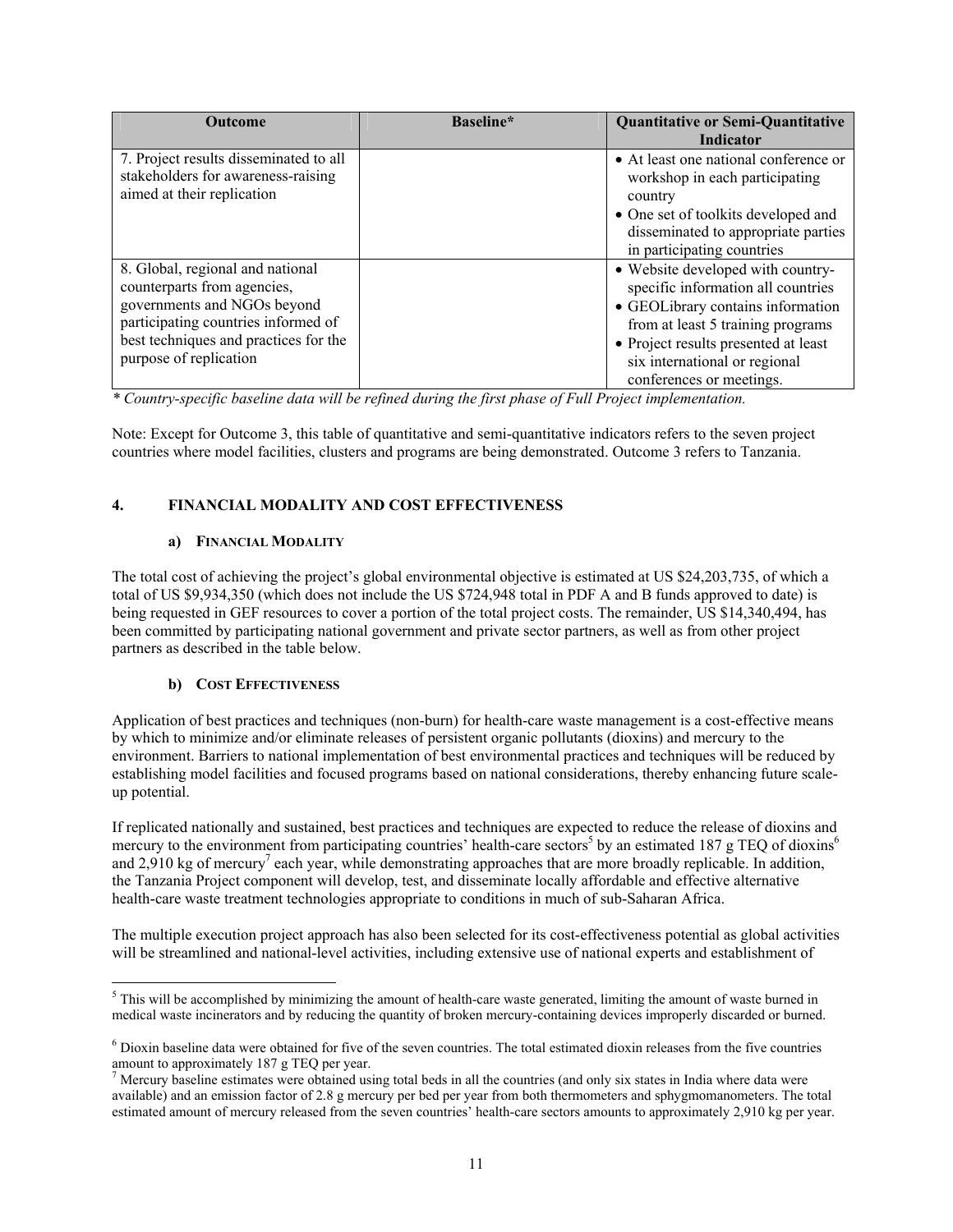mutually beneficial partnerships with complementary national programs in the health-care sector, will be managed at the national level.

Cost-effectiveness calculations were conducted using annualized costs per annual reduction in UPOPs emissions. These calculations are based on generic simulations corresponding to 5,448 beds. These calculations are provided in order to inform the readers. During the Full Project implementation, actual cost computations will be documented.

| <b>Technology and Cost Comparison</b>                   | <b>Cost Effectiveness</b><br>(in S/g TEQ reduced) |
|---------------------------------------------------------|---------------------------------------------------|
| A. Comparison of Technologies and Practices:            |                                                   |
| High-Tech Incineration With Best Practices              | 3192                                              |
| Alternative Treatment Technology With Best<br>Practices | 1300                                              |
| <b>B. Comparison of Technologies Only:</b>              |                                                   |
| High Tech Incinerator                                   | 2200                                              |
| Alternative Treatment Technology                        | 300                                               |

# **Table 4: Cost Effectiveness of Alternative Treatment Systems**

| Name of<br>Co-financier<br>(source) | <b>Classification</b>                                                                 | <b>Type</b>         | <b>Amount</b><br>(US\$) | <b>Status</b>                                                        |
|-------------------------------------|---------------------------------------------------------------------------------------|---------------------|-------------------------|----------------------------------------------------------------------|
| Argentina                           | Government; hospitals; training<br>program; technology; central<br>facility; NGOs     | Cash and<br>in-kind | 2,186,166               | Confirmed with letters of<br>support                                 |
| India                               | Training program; NGOs                                                                | In-kind             | 480,555                 | Confirmed with letters of<br>support                                 |
| Latvia                              | Government; hospitals; technologies                                                   | Cash and<br>in-kind | 2,847,211               | Confirmed with letters of<br>support                                 |
| Lebanon                             | Government; technologies; hospitals                                                   | Cash and<br>in-kind | 1,578,632               | Confirmed with some<br>letters of support                            |
| <b>Philippines</b>                  | Government; hospitals; training<br>program                                            | Cash and<br>in-kind | 1,425,774               | Confirmed with letters of<br>support                                 |
| Senegal                             | Government; hospitals; training<br>program                                            | In-kind             | 810,000                 | Confirmed with some<br>letters of support                            |
| Vietnam                             | Government; central facility;<br>training program                                     | Cash and<br>in-kind | 1,040,000               | Confirmed with letters of<br>support                                 |
| Tanzania                            | Research institutions and<br>universities; NGOs; hospitals; public<br>health agencies | In-kind             | 181,156                 | Confirmed with letters of<br>support                                 |
| <b>WHO</b>                          | UN agency                                                                             | In-kind             | 536,000                 | Confirmed with letter of<br>support                                  |
| <b>HCWH</b>                         | Coalition of NGOs                                                                     | Cash and<br>in-kind | 1,375,000               | Confirmed with letter of<br>support                                  |
| <b>UIC</b>                          | Academic institution                                                                  | In-kind             | 465,000                 | Confirmed with letter of<br>support                                  |
| Other                               | Website; legal support; technical<br>support<br><b>Total Co-financing</b>             | Cash and<br>in-kind | 45,000<br>12,970,494 *  | Confirmed with some<br>letters of support,<br>available upon request |

|  | Table 5. Detailed description of co-financing sources and estimated amounts |  |  |  |
|--|-----------------------------------------------------------------------------|--|--|--|
|  |                                                                             |  |  |  |

\* *Total co-financing amount reduced from amount presented at time of consideration by Council in order to reflect differentiation between 'Associated financing' and 'Co-financing' provided by the WHO.*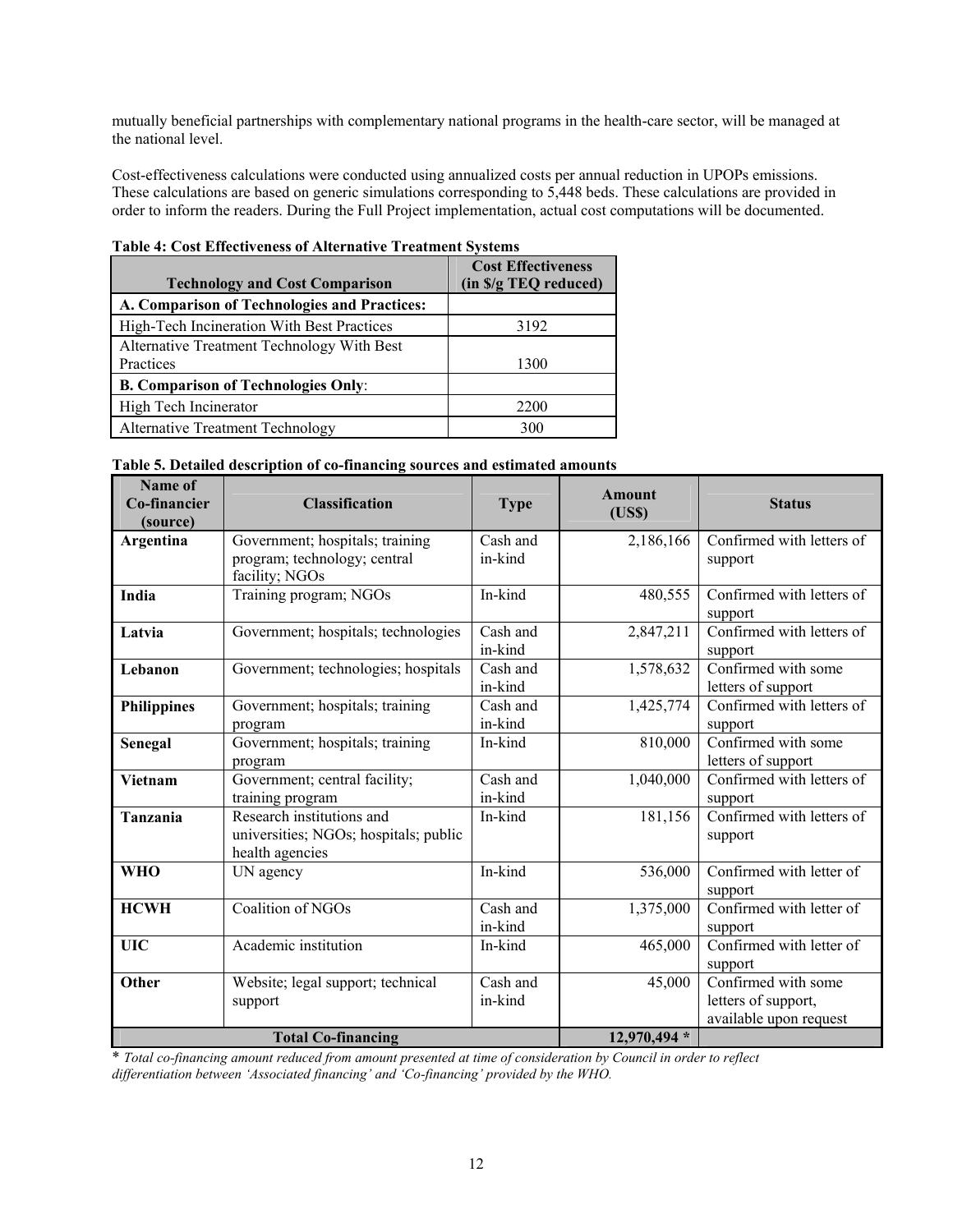## **5. INSTITUTIONAL COORDINATION AND SUPPORT**

### **a) CORE COMMITMENTS AND LINKAGES**

Environmental sustainability has been identified as one of the key areas of support to the participating governments as part of their UNDP Country Programs. This project will contribute to strengthening environment management frameworks with the Country Programs. In addition, the framework of assistance of UNDP closely follows the objectives set by the Millennium Declaration. The project's activities, which are expected to result in the reduction of dioxins and mercury and improved health care waste management practices are in line with UNDP activities in support of the MDGs.

The Project links to World Health Organization principles related to health-care waste management which include: promoting sound health-care waste management policies and practices; preventing health risks to patients, workers and the public from exposure to health-care wastes; supporting implementation of the Stockholm convention on Persistent Organic Pollutants; promoting alternatives to mercury-containing thermometers and other medical instruments with a goal of their eventual phase-out; and generally minimizing human exposure to toxic pollutants.

All the governments participating in the Project are Parties to the Stockholm Convention and have agreed to implement this Project in close consultation with their Stockholm National Implementation Planning committee. All have demonstrated commitment to the Project through active engagement by responsible government officials and agencies in meetings and activities of National Project Steering Committees and National Working Groups. All participating governments have also embraced project goals aimed at minimizing mercury releases.

Each of the participating countries has already promulgated relevant laws and guidelines that relate to health-care waste management.<sup>8</sup> In each country, the Project has been designed to link specifically to these national laws and guidelines, and in some cases, to national efforts to update or reform them.

Throughout the Project, the team will work closely with the relevant national committees and respective health-care institutions. The National Project Steering Committees will also maintain ongoing ties with relevant national, regional and municipal institutions and authorities.

### **b) CONSULTATION, COORDINATION AND COLLABORATION BETWEEN IAS, AND IAS AND EAS, IF APPROPRIATE**

The Project's IA and EAs have conducted the necessary consultation, coordination and collaboration arrangements in a participative approach with the stakeholders in a series of meetings, workshops and official communications during the PDF B process. Project funds have been allocated in order to collaborate with relevant projects being implemented by UNDP as well as other IA/EAs.

### **C) PROJECT IMPLEMENTATION ARRANGEMENT**

 $\overline{a}$ 

The Project will be executed using a multiple execution modality, in accordance with UNDP guidelines. Adoption of the multiple execution (MEX) modality will entail the establishment of a global 'main' project whose execution will be managed by the United Nations Office of Project Services (UNOPS). Under the global 'main' project, seven individual national execution (NEX) 'sub' projects will be established, for whom oversight management services will be provided by the UNDP Country Offices in each of the respective countries (with the exception of the Tanzania component that will figure under the global 'main' component). In addition, under the terms of the Executing Agency Agreement between UNDP and the World Health Organization, the WHO will manage an eighth sub-project and provide financial oversight management services for the funds associated with the project activities to be carried out by the organization. Each of the seven NEX sub-projects and the WHO sub-project will be linked financially to the global main project in order to facilitate financial reporting and accountability.

<sup>8</sup> See Project Document Annex 4. In each country section of the Annex, see items under the heading: *Relevant laws and guidelines*.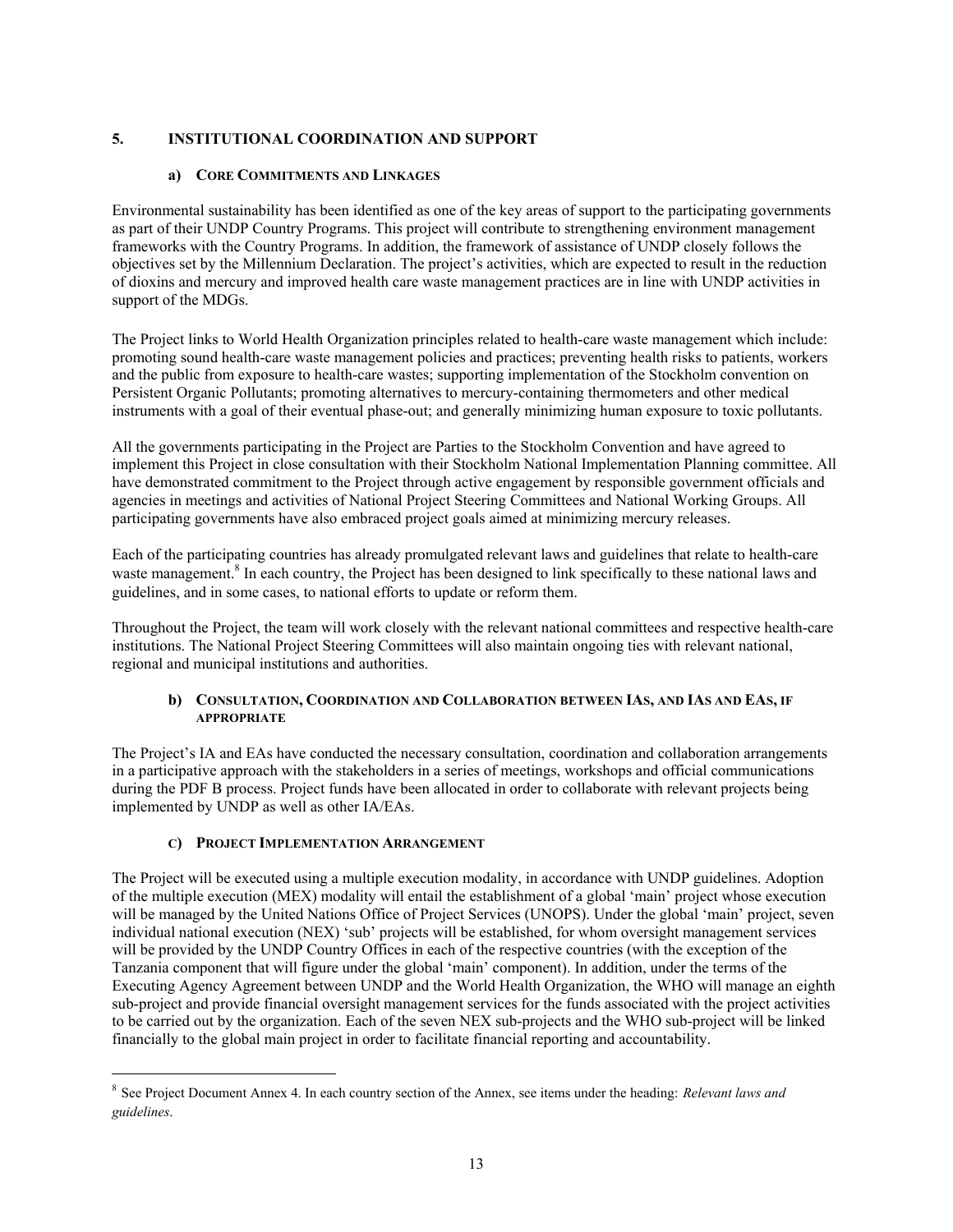The Project's implementation arrangements will figure as follows:

- Full Project implementation will be carried out under the guidance of a **Global Project Steering Committee**  (GPSC) whose members include one representative from each of the following: UNDP, as Project Implementing Agency; UNOPS as Project Executing Agency for the global project component; a senior level official designated by each of the Project participating Governments<sup>9</sup>; one representative each from HCWH and WHO as Principle Cooperating Agencies; as well as other major donors and partners, if any. Representatives from UNDP Country Offices in the participating countries, as well as other GEF IA/EAs and the Stockholm Convention Secretariat will be invited to participate in the Steering Committee.
- In each participating country, a **National Project Steering Committee (NPSC)** will assume oversight for national Full Project activities.
- A project **Chief Technical Advisor** (CTA) will have overall responsibility for Project implementation. The CTA will be assisted by a Senior Public Health Advisor provided by WHO; a Senior Policy Advisor provided by HCWH; and a Global Project Coordinator/Technical Advisor. The CTA will additionally be assisted by a Senior Expert on Health-care Waste Management Systems, a Technology Development Expert (provided by the University of Dar es Salaam Department of Mechanical and Chemical Engineering), and a Training Program Advisor (provided by the University of Illinois School of Public Health Great Lakes Center). The above will constitute the Project **Global Expert Team** (GET).
- The **Global Expert Team** (GET) will provide technical and policy expertise and will have joint responsibility to assure that Project activities are successfully implemented. The GET will oversee global coordination and management, under the overall policy direction provided by the Project Steering Committee (GPSC), with the day-to-day guidance of the Chief Technical Advisor (CTA) and/or the Global Project Coordinator/Technical Advisor, and in consultation with the HCWH and WHO Advisors.
- Each participating country will also benefit from a working-level **National Working Group** (NWG) that will be composed of individuals from appropriate ministries, agencies and stakeholder groups who have practical involvement or interest in day-to-day Project activities.
- **National Consultants** (NCs) will be hired as necessary to coordinate and implement Project activities.

The Project also will benefit from the participation of two Principle Cooperating Agencies—the World Health Organization, on behalf of the WHO member states participating in the Project, and the international NGO coalition Health Care Without Harm—as well as a number of other Project Partners including the University of Illinois at Chicago Great Lakes Center (GLC) for Environmental and Occupational Safety and Health; AGENDA, a Tanzaniabased NGO; country-specific NGO groups and experts; and the World Federation of Public Health Associations and the International Council of Nurses.

 $\overline{a}$ <sup>9</sup> Project activities in Tanzania are limited to research and development in service of regional and global needs.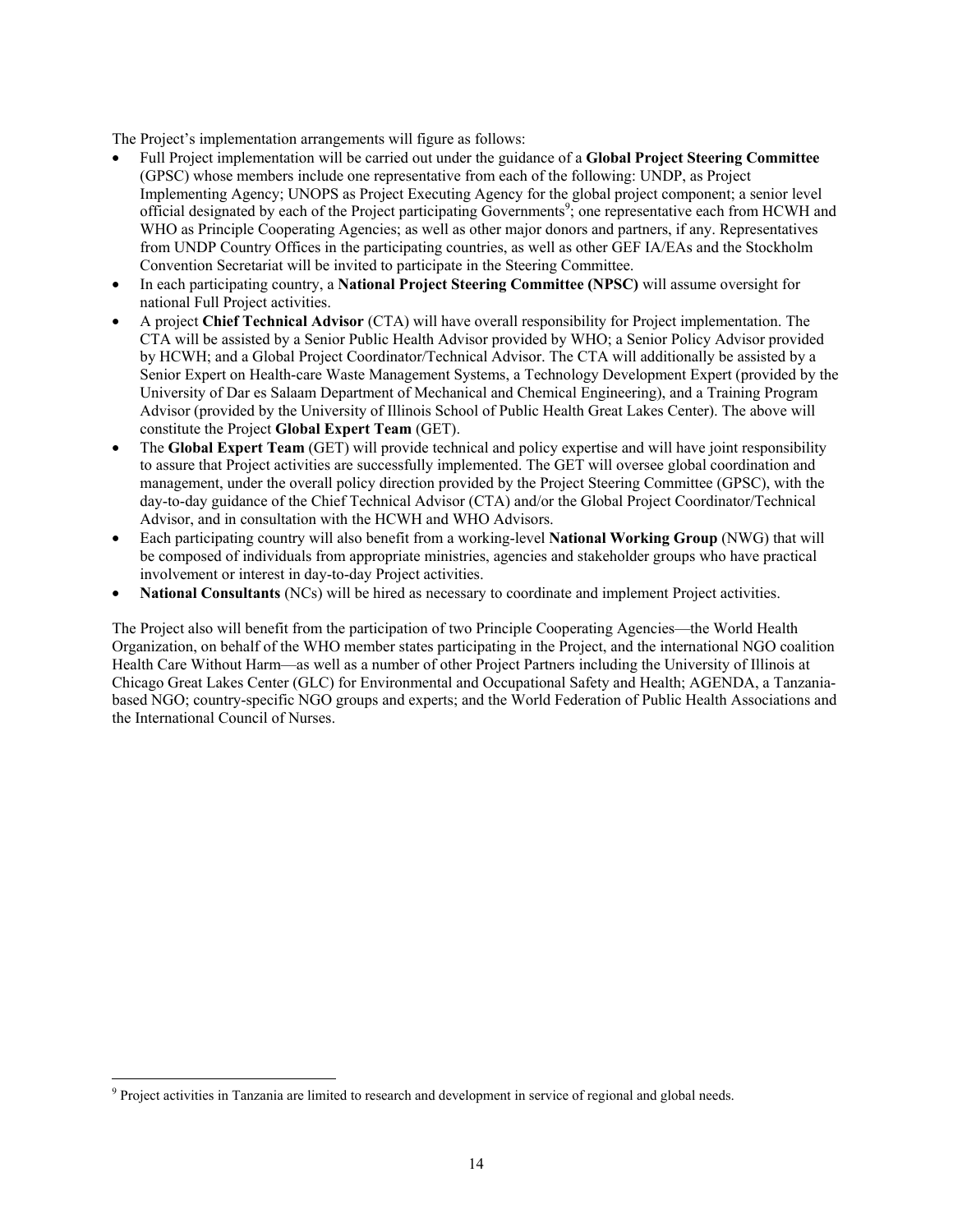# **ANNEXES for EXECUTIVE SUMMARY**

| Annex A: Incremental Cost Analysis                             | page 18 |
|----------------------------------------------------------------|---------|
| Annex B: Project Budget by Component                           | page 26 |
| Annex C: Project Co-financing by Component and Source          | page 27 |
| Annex D: Project Logical Framework                             | page 28 |
| Annex E: Detailed Project Budget                               | page 36 |
| 1) Overall Project Budget                                      | page 36 |
| 2) Country-Specific Project Budget                             | page 37 |
| Annex F: Response to Project Reviews                           | page 45 |
| 1) WBG Comments from the PDF B Phase                           | page 45 |
| 2) STAP Expert Review and IA/EA Response                       | page 52 |
| 3) UNEP concept phase Comments and Responses                   | page 57 |
| 4) UNDP Comments to GEF Secretariat: Work Program Entry Review | page 63 |
| Annex G: Management Arrangements                               | page 66 |
| Annex H: Country-Specific Project Components                   | page 67 |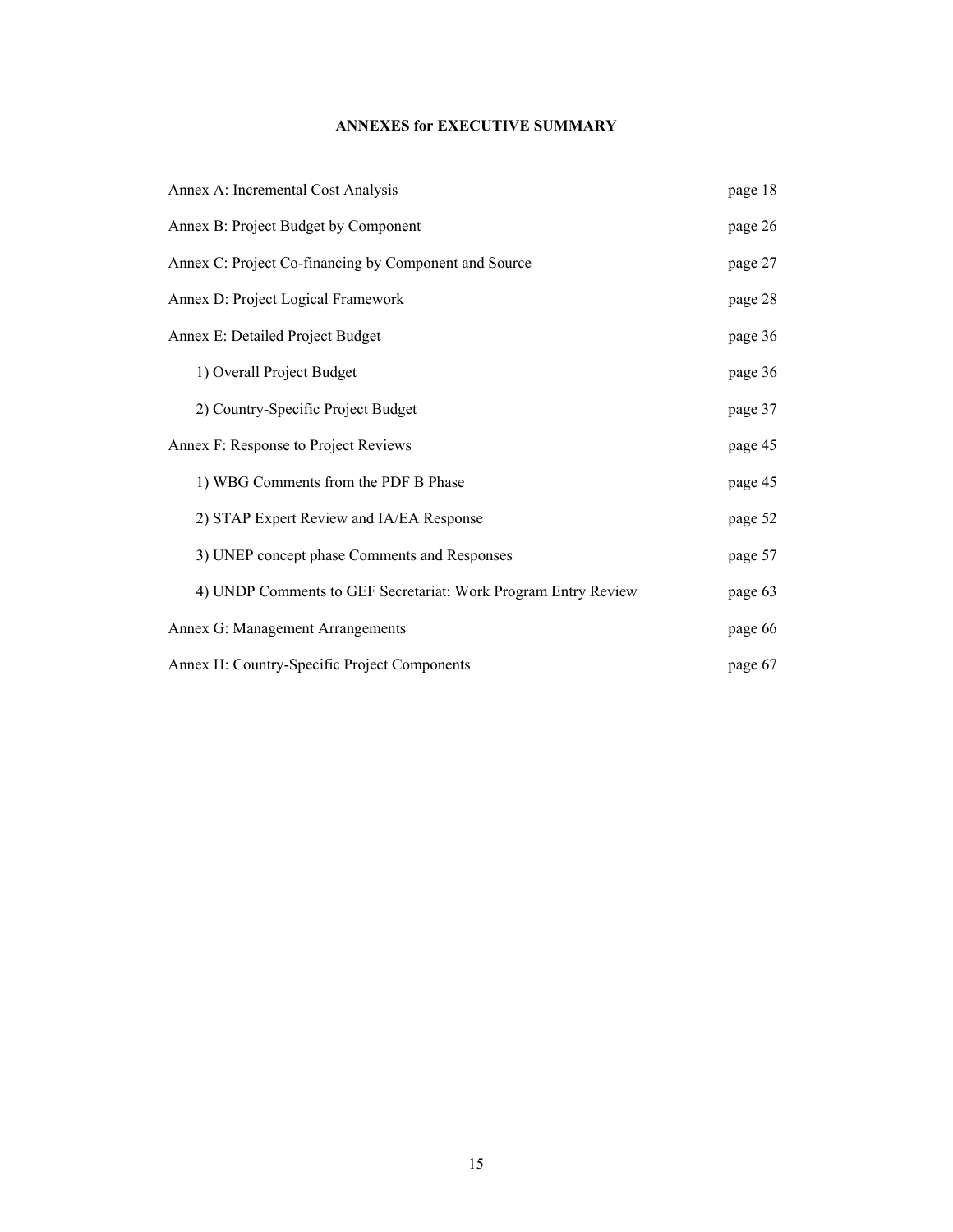### **ANNEX A: INCREMENTAL COST ANALYSIS**

### **Global Environmental and Developmental Objectives**

The proposed Project contributes to meeting the objectives of the GEF Operational Program 14 on Persistent Organic Pollutants, whose aim is to provide assistance to reduce and eliminate releases of POPs into the environment in developing countries and countries with economies in transition. The mercury components of the Project are consistent with GEF Operational Program 10, the Contaminants-Based Operational Program of the International Waters Focal Area. The Project's ultimate goal is the protection of the global environment and public health, as well as the protection of patients, health-care workers and communities, from the impacts of dioxins and mercury releases.

The overall Project objectives seek to demonstrate and promote best techniques and practices for healthcare waste management, thereby minimizing health-care waste and reducing or eliminating releases of dioxins and mercury to the environment. This will be achieved by demonstrating the applicability of global best techniques and practices in seven countries in the world's five development regions. Barriers to national implementation of best environmental practices and techniques will be reduced by establishing model facilities and focused programs based on national considerations. If replicated nationally and sustained, best practices and techniques initiated during the Project's implementation are expected to reduce the release of an estimated 187 g TEQ of dioxins<sup>10</sup> and 2,910 kg of mercury<sup>11</sup> to the environment each year from participating countries' health-care sectors,<sup>12</sup> while demonstrating approaches that are more broadly replicable, and therefore possess important future scale-up potential. With respect to this last goal, the Project will establish or enhance national training programs, pursue policy reform, develop replication toolkits and awareness-raising materials, and disseminate these materials nationally and internationally.

The Project's global objectives will reduce barriers to the implementation of the Stockholm Convention on POPs, the International Waters Global Programme of Action (GPA), the Strategic Approach to International Chemicals Management (SAICM), and the World Health Organization's policies on safe health-care waste management and on mercury in health-care. An ancillary benefit of this work will be the improvement of health-delivery systems through the fostering of good health-care waste management practices, thereby supporting the prerequisites for achieving the Millennium Development Goals.

#### **Baseline**

 $\overline{a}$ 

The general trend in Project countries and in the rest of the world is growth in the total quantity of wastes that are generated by health-care activities. This growth is due to a significant increase in total health-care services delivered, as well as an increase in packaging and in the utilization of one-time use items. Another factor is the health requirement that all wastes that have come into contact with infectious materials must be treated as infectious wastes. Since most health-care facilities do not adequately segregate infectious or hazardous waste from ordinary domestic waste, the total quantity of waste deemed 'infectious' and requiring treatment as such, is greater than would be expected from the increase in medical waste alone.

At the time the Project entered into the GEF pipeline, the main emphasis in most developing countries and countries with economies in transition was to promote the combustion of infectious wastes in controlled incinerators where possible, but by open burning and locally built burners as necessary. This approach has

 $10$  Dioxin baseline data were obtained for five of the seven countries. The total estimated dioxin releases from the five countries amount to approximately 187 g TEQ per year.<br> $^{11}$  Mercury baseline estimates were obtained using total beds in all the countries (and only 6 states in India where data

were available) and an emission factor of 2.8 g mercury per bed per year from both thermometers and sphygmomanometers. The total estimated amount of mercury released from the seven countries' health-care sectors amounts to approximately 2910 kg per year.

<sup>&</sup>lt;sup>12</sup> This will be accomplished by minimizing the amount of health-care waste generated, limiting the amount of waste burned in medical waste incinerators and by reducing the quantity of broken mercury-containing devices improperly discarded or burned.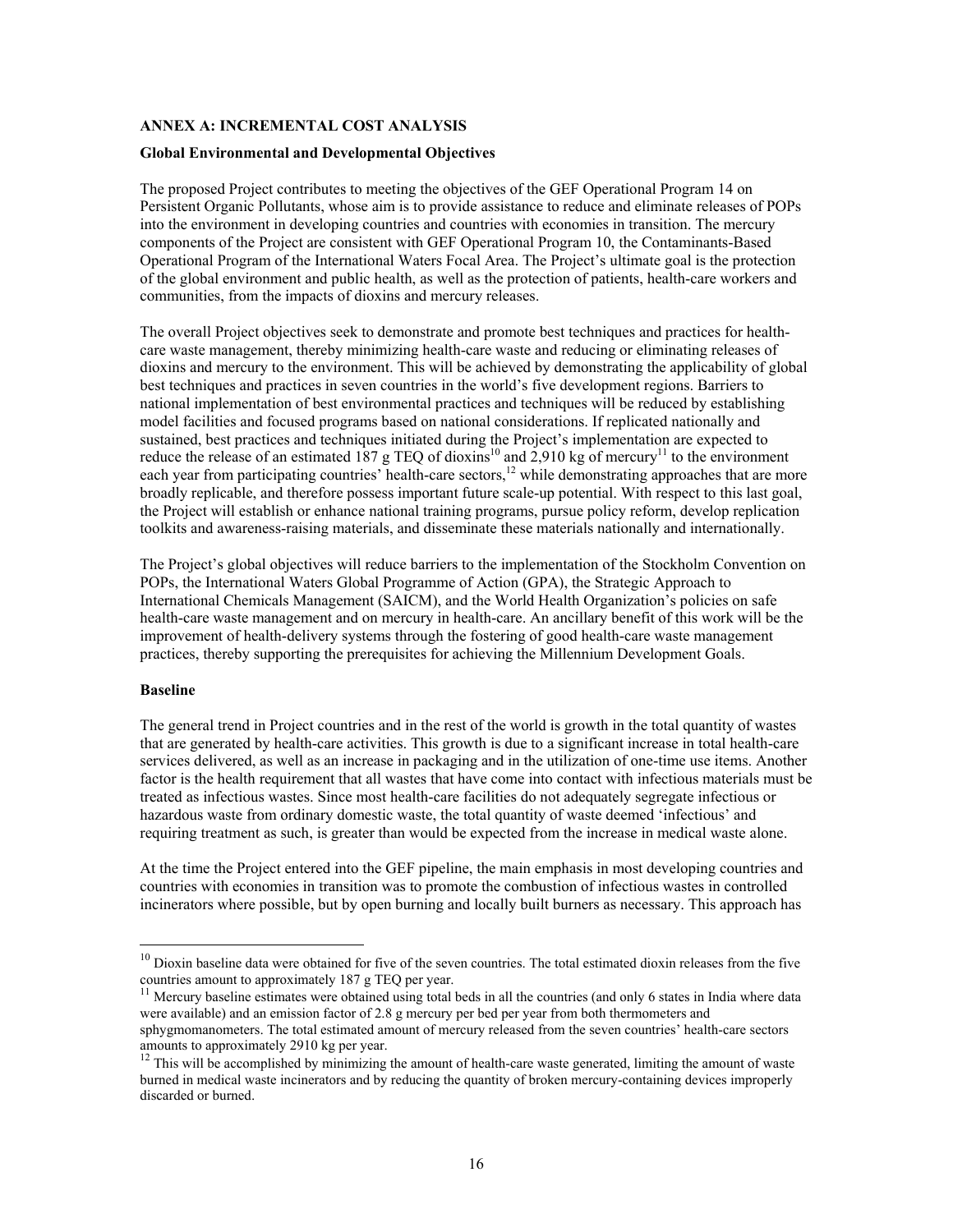led to an increase in the combustion of health-care wastes under uncontrolled or poorly controlled conditions.

In August 2004, the WHO policy<sup>13</sup> on safe health-care waste management recommended scaled-up promotion of effective non-incineration technologies as a long-term strategy. Meeting the provisions of the Stockholm Convention was among the reasons cited for this policy position.<sup>1</sup> Even so, in the countries in question pressure to expand the burning and incineration of health-care wastes continues because of a widespread insufficient understanding of the availability and efficacy of alternative approaches. The baseline, therefore, is a growing trend in developing and transition countries toward the combustion of increasingly large quantities of health-care waste by open burning and in poorly performing incinerators. This, in turn, increases the total generation and release of unintentional POPs to the global environment. In the absence of the outcomes and results to be demonstrated by this Project, this trend will continue and will therefore continue to pose significant risks to human health and the environment.

The Project will also demonstrate the effective removal of barriers to pollution prevention approaches aimed at minimizing mercury releases to the environment from health-care activities. At present, mercurycontaining thermometers, blood pressure cuffs and other medical devices are in widespread use. At the time the Project was entered into the GEF pipeline, few developing countries or countries with economies in transition – and none of the participating Project countries – had programs or policies in place to reduce mercury releases from health-care facilities. In August 2005, WHO adopted a policy<sup>15</sup> on mercury in health-care that promotes the proper clean-up, handling and storage of mercury wastes in health-care settings, encourages the use of mercury-free medical devices, and supports an eventual ban on the use of mercury-containing medical devices. This Project will provide one of the first opportunities to demonstrate the implementation of the new WHO mercury policy in the developing and transition country setting.

### **GEF Intervention**

Adverse environmental and public health impacts of health-care waste management can be traced to both improper practices and use of environmentally unsound technologies. Lack of segregation, unsafe handling of waste, dumping of untreated waste, preferential procurement of toxic products, extensive use of disposable materials, inadequate procedures for clean-up and containment of spills, weak inventory controls of time-sensitive pharmaceuticals and reagents, and inappropriate classification of non-infectious waste as bio-hazardous waste are examples of poor practices that lead to high rates of medical waste generation in health facilities. Attempts to solve the challenge of infectious waste disposal through burning and incineration have often been less than fully satisfactory in many developing countries, even without considering the serious problems of dioxin formation and release. In many cases, the incinerators of choice cause objectionable smoke and odors, break down frequently, are difficult to properly operate and maintain, produce toxic ash, and discourage efforts at segregation, recycling and waste minimization. The solution, therefore, must address both the practices and technologies used.

There is a growing understanding that proper treatment of infectious health-care wastes must be part of a facility-wide systems approach to waste management. At the level of "on the ground" intervention, the approach must involve institutionalizing best environmental practices at health-care facilities in order to minimize the production of health-care waste. In addition, the systems approach entails the use of appropriate technologies that do not involve combustion of health-care waste. Together these components comprise an Alternative Systems Approach to health-care waste management that can effectively reduce and eliminate releases of dioxins and mercury. The Project's Alternative Systems Approach to health-care waste management will fully integrate the Project's global environmental objectives into more immediate efforts to improve the performance of health-care delivery systems, protect worker health and safety, and support the adoption of alternative technologies suitable for the treatment of health-care waste that

<sup>&</sup>lt;sup>13</sup> "Safe health-care waste management," policy paper, World Health Organization, Geneva, August 2004.

<sup>&</sup>lt;sup>14</sup> While such techniques and practices are being applied in many OECD countries, there is little experience in their application under the conditions that prevail in many developing countries and countries with economies in transition.<br><sup>15</sup> "Mercury in health care," policy paper, World Health Organization, Geneva, August 2005.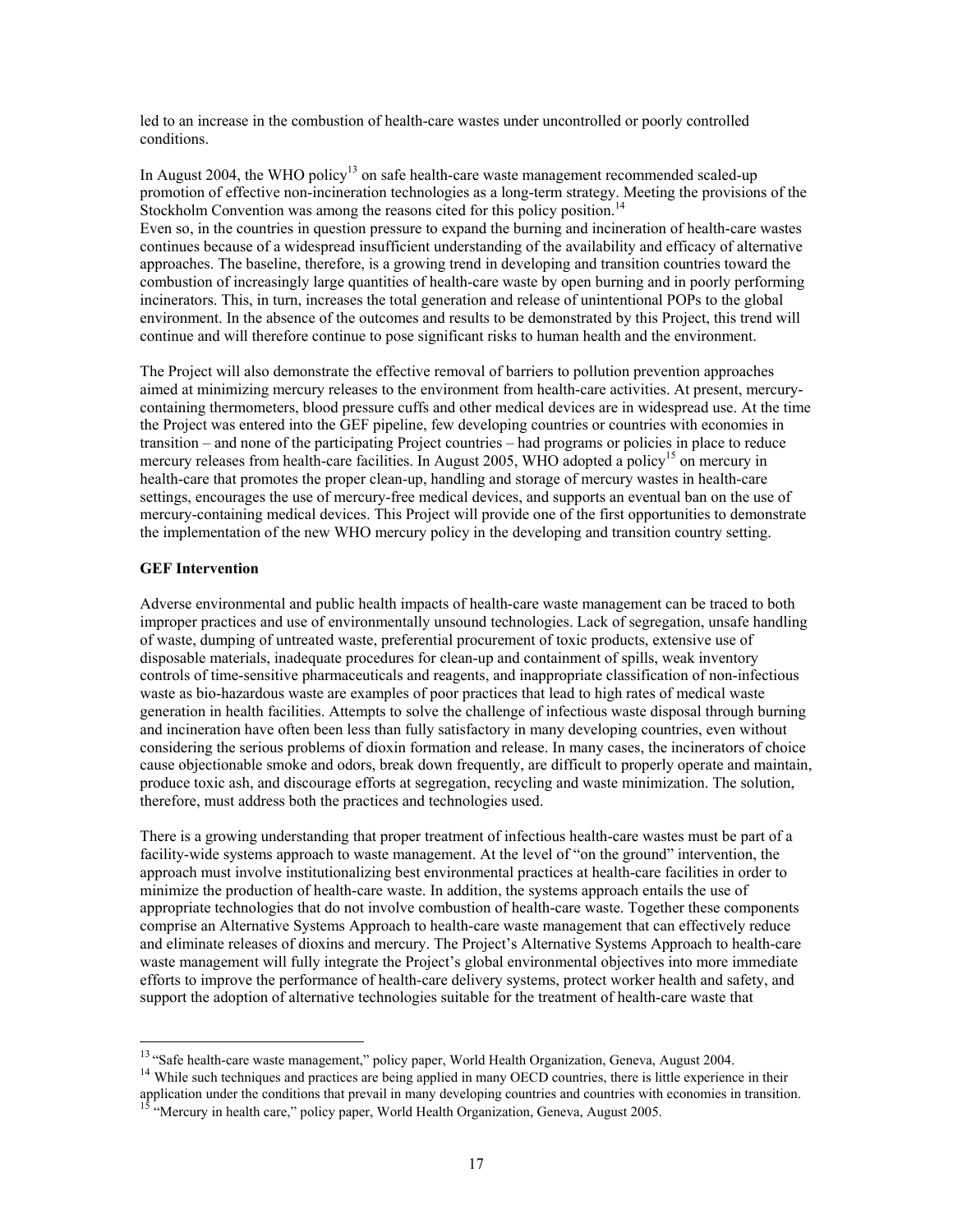effectively decontaminate waste, but do so below temperatures at which combustion and dioxin formation take place.

In virtually each and every case, despite Stockholm Convention obligations and in the absence of the Project, the baseline would be the generation of substantially larger quantities of health-care waste by the facilities to be targeted, and as a result, a substantially higher level of combustion of those wastes by open burning, uncontrolled burners or inadequately controlled incinerators.

GEF intervention will lay the basis for replication measures that serve to meet country obligations under the Convention with respect to requirements/promotion of Best Available Techniques and Best Environmental Practices for Medical Waste Incinerators and thereby, meet the objectives of Annex C which, in addressing *General prevention measures relating to both best available techniques and best environmental practices*16 states: "Priority should be given to the consideration of approaches to prevent the formation and release of [unintentional POPs]."

## **Incremental Cost Matrix**

The incremental cost matrix is provided directly below this summary. Under the baseline, the prevailing view is that some sporadic investment in elimination of unintentional POPs dioxin and mercury releases would likely occur, but at a significantly reduced rate. As Parties to the Stockholm Convention, Government legislation would lend support to efforts for elimination of unintentional POPs dioxin and mercury releases, but such support would not be expected to rapidly translate into increases in health sector organization or investment. Financing support for health-care waste management often does not appear as a significant budget line item for national or district health ministries or agencies, if it appears at all. Activities with respect to health-care waste management are often haphazardly organized, and implementation of initiatives intending to promote enhanced health-care waste management is often not enforced. Other barriers including lack of awareness of the benefits of adoption of best practices and techniques in health-care waste management and a lack of incentives for institutional and individual stakeholders, will also remain unaddressed without GEF intervention.

National circumstances in the different countries participating in this demonstration project vary greatly. Therefore, it makes sense to provide a narrative description of the baseline, alternative and increment for each participating country. On the other hand, the quantitative incremental cost calculation is given globally, by project component. In part, this is to simplify the preparation and presentation of information. (Presentation by both country and component would have been voluminous.) Additionally, a significant fraction of co-financing is not (or is not yet) allocated to individual countries, but is available to the Project globally, in some cases for later allocation as needed.

 $\overline{a}$ 

<sup>&</sup>lt;sup>16</sup> See Annex C, Part V A chapeau, of the Stockholm Convention.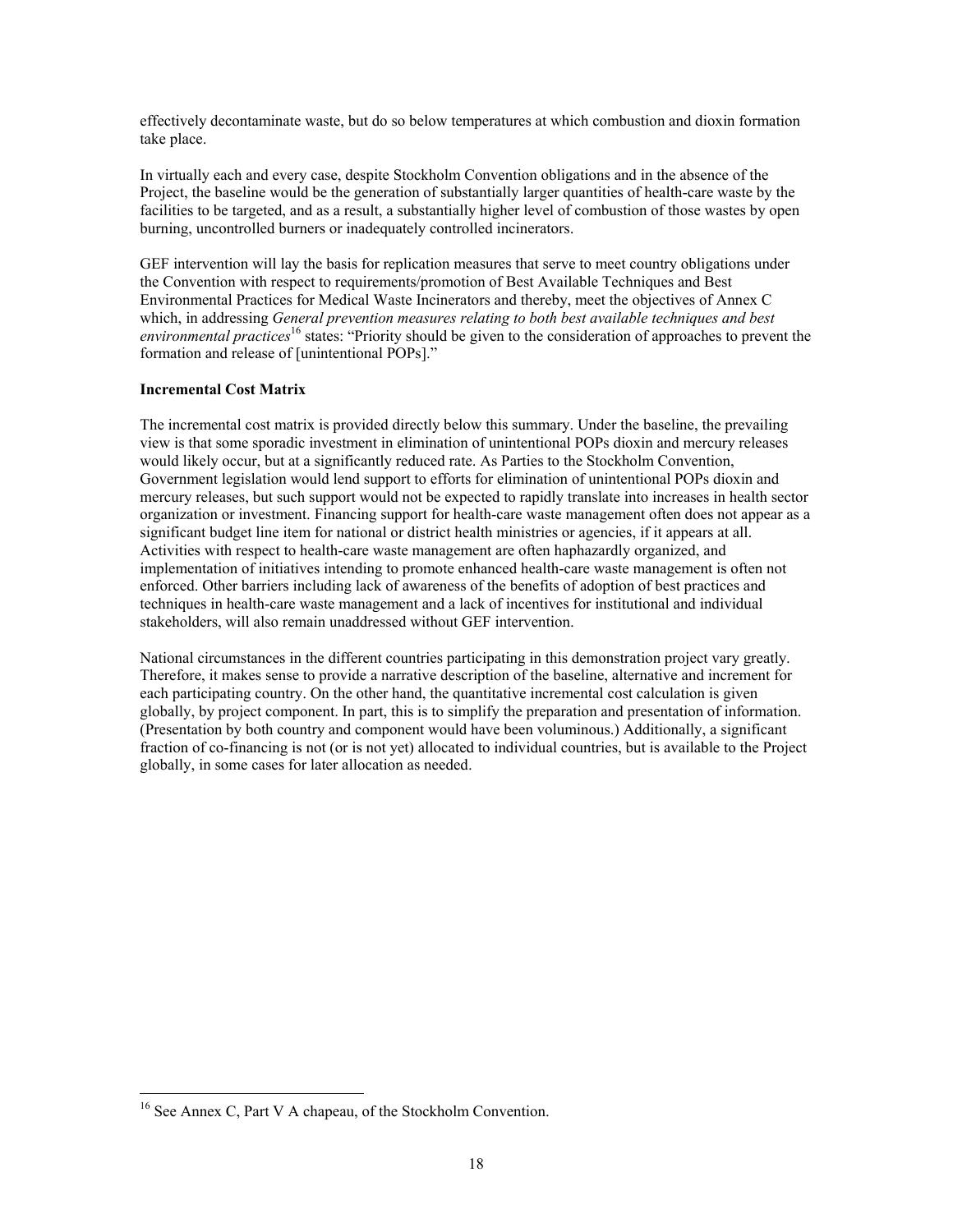| Component                           | <b>Baseline</b>                                                                                                                                                                                                                                                                                                                                      | <b>Alternative</b>                                                                                                                                                                                                                                                                                                                                                                                                                                                                                                                                                                                                                                              | Increment                                                                                                                                                                                                                                                                                                                                                                                                                                                                                                                                                                                                                                                                                                                                                                  |
|-------------------------------------|------------------------------------------------------------------------------------------------------------------------------------------------------------------------------------------------------------------------------------------------------------------------------------------------------------------------------------------------------|-----------------------------------------------------------------------------------------------------------------------------------------------------------------------------------------------------------------------------------------------------------------------------------------------------------------------------------------------------------------------------------------------------------------------------------------------------------------------------------------------------------------------------------------------------------------------------------------------------------------------------------------------------------------|----------------------------------------------------------------------------------------------------------------------------------------------------------------------------------------------------------------------------------------------------------------------------------------------------------------------------------------------------------------------------------------------------------------------------------------------------------------------------------------------------------------------------------------------------------------------------------------------------------------------------------------------------------------------------------------------------------------------------------------------------------------------------|
| environmental<br>benefits<br>Global | participating countries, be limited due to a lack of<br>incentives, a lack of awareness and capacity<br>management will, to varying degrees amongst the<br>Techniques and Best Environmental Practices<br>Best Available<br>with respect to medical health-care waste<br>Investments in adoption of<br>amongst stakeholders.                         | regions, and the lessons-learned will have<br>Africa. Model approaches will have been<br>and funding agencies will be able to take<br>health-care waste treatment technologies<br>Total releases of dioxins and mercury to<br>reduced in countries participating in the<br>will be available for use in sub-Saharan<br>institutions, governments, stakeholders<br>stages of development and in different<br>the global environment will have been<br>demonstrated in countries at different<br>Project. Appropriate and affordable<br>into account Project experiences in<br>been disseminated. Health-care<br>developing future Projects and<br>interventions. | consistent and coherent approach to the<br>the Project. Appropriate and affordable<br>institutions, governments, stakeholders<br>otherwise would have been impossible.<br>Models and experiences that otherwise<br>health-care waste management will be<br>would not have been possible without<br>in place in seven countries where this<br>would not have been available can be<br>in sub-Saharan Africa, that otherwise<br>technologies will be available for use<br>releases will have been achieved that<br>implementation of best practices for<br>and funding agencies in developing<br>Reductions in dioxin and mercury<br>taken into account by health-care<br>future Projects and interventions<br>would not be available. A more<br>health-care waste treatment |
| National benefits                   |                                                                                                                                                                                                                                                                                                                                                      |                                                                                                                                                                                                                                                                                                                                                                                                                                                                                                                                                                                                                                                                 |                                                                                                                                                                                                                                                                                                                                                                                                                                                                                                                                                                                                                                                                                                                                                                            |
| Argentina                           | free pledge. There is a move underway to include<br>Buenos Aires has instigated a ban on incineration<br>and one city hospital has announced a mercury-<br>presently burned. No centralized approach is in<br>A number of disparate activities are in place.<br>place or planned in absence of the Project<br>chemotherapy waste with medical wastes | care waste management strategy based on<br>Techniques and Practices methodologies<br>Accelerate the pace of change. Initiation<br>implementation of a centralized health-<br>an Alternative Systems Approach in all<br>of a centralized training program;<br>incorporation of Best Available<br>into national training curricula;<br>regions in the country.                                                                                                                                                                                                                                                                                                    | would not have been possible without<br>understanding will have occurred that<br>coherent approach at the national and<br>releases will have been achieved that<br>would otherwise have been possible.<br>otherwise would not have happened.<br>state level to the implementation of<br>best practices for health-care waste<br>the Project. A more consistent and<br>Reductions in dioxin and mercury<br>management will be in place than<br>New Investment in appropriate<br>technology, and related new                                                                                                                                                                                                                                                                 |

Table 6. Incremental cost analysis by country **Table 6. Incremental cost analysis by country** 

19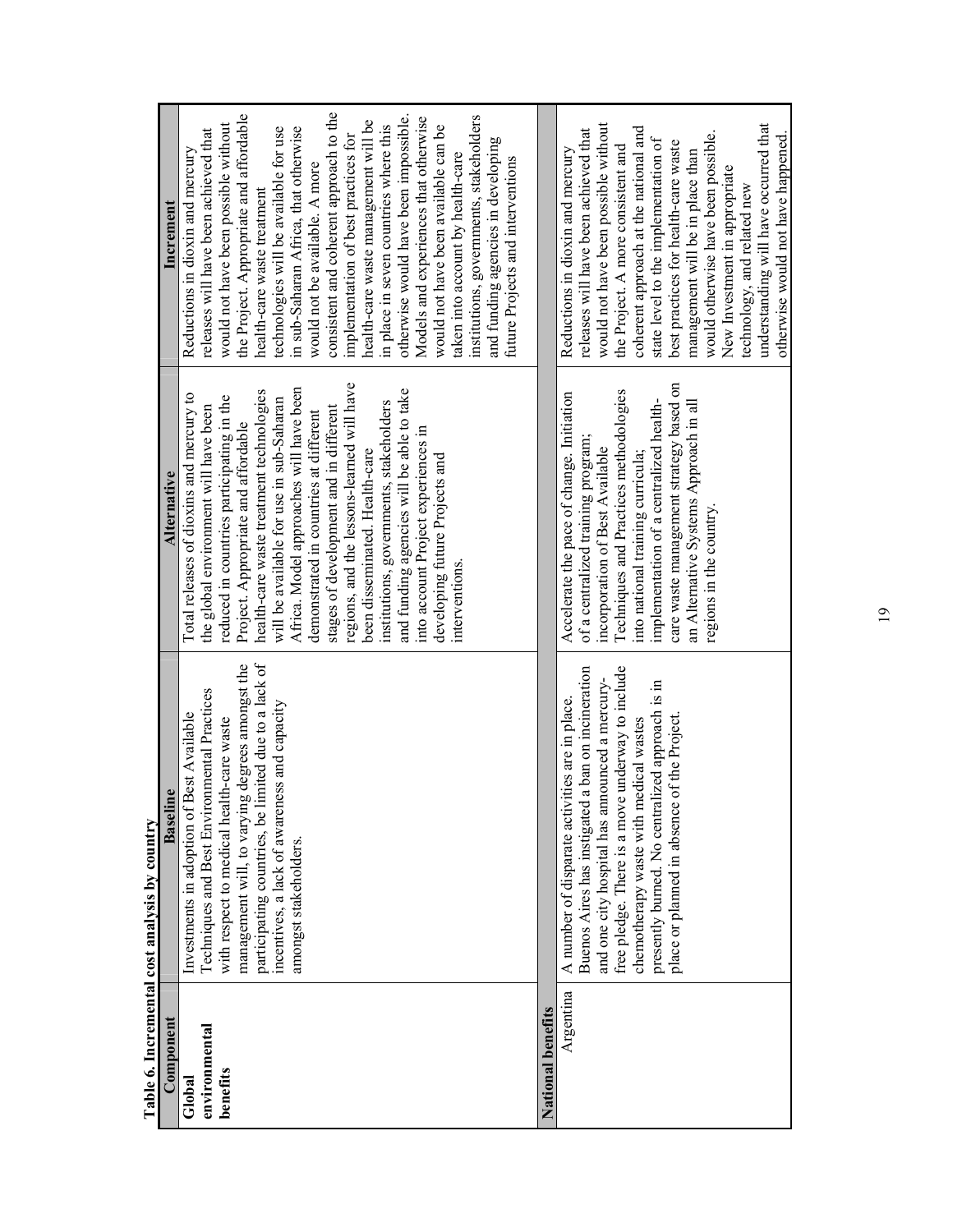| Component | <b>Baseline</b>                                                                                                                                                                                                                                                                                                                                                                                                                                                                                                                             | <b>Alternative</b>                                                                                                                                                                | Increment                                                                                                                                                                                                                                                                                                                                                                                   |
|-----------|---------------------------------------------------------------------------------------------------------------------------------------------------------------------------------------------------------------------------------------------------------------------------------------------------------------------------------------------------------------------------------------------------------------------------------------------------------------------------------------------------------------------------------------------|-----------------------------------------------------------------------------------------------------------------------------------------------------------------------------------|---------------------------------------------------------------------------------------------------------------------------------------------------------------------------------------------------------------------------------------------------------------------------------------------------------------------------------------------------------------------------------------------|
| India     | and 2 wastes. In rural areas, awareness is virtually<br>Despite existence of good models, the application<br>of policy and practices is varied and inconsistent.<br>waste poorly and often burn more than category<br>wastes save category 1 and 2 types - human and<br>place for all types of<br>However, the ban is<br>not well-implemented or enforced. Centralized<br>incineration facilities in urban sectors manage<br>ing is the standard<br>non-existent and open burn<br>A ban on incineration is in<br>animal pathological waste. | of a centralized and holistic system at the<br>Accelerate the pace of change. Adoption<br>state level; enhancement of policy to<br>support enforcement of ban on<br>incineration. | will be in place that can serve as a model<br>to other states. Advances that would not<br>having difficulty implementing national<br>Project. An improved state level model<br>releases will have been achieved that<br>would not have occurred without the<br>otherwise be possible will have been<br>Reductions in dioxin and mercury<br>made in one state that is currently<br>policies. |
| Latvia    | the issue is relatively<br>high but no centralized/harmonized treatment or<br>training program is in place or is being<br>Knowledge with respect to<br>considered.                                                                                                                                                                                                                                                                                                                                                                          | brought up to EU standards. Accelerate<br>Enhancement of existing practices,<br>the speed of change.                                                                              | health-care waste management will be<br>would not have been possible without<br>releases will have been achieved that<br>implementation of best practices for<br>in place than would otherwise have<br>the Project. A more consistent and<br>Reductions in dioxin and mercury<br>coherent approach to the<br>occurred.                                                                      |
| Lebanon   | action for sustainable<br>Despite a higher level of knowledge with respect<br>to the issue, practices are not ideal at present and<br>ıent.<br>there is no cohesive plan of<br>health-care waste managem                                                                                                                                                                                                                                                                                                                                    | model for dissemination of BAT and BEP<br>Accelerate the speed of change. Develop<br>in sector throughout Arab states.                                                            | health-care waste management will be<br>would not have been possible without<br>releases will have been achieved that<br>implementation of best practices for<br>in place than would otherwise have<br>the Project. A more consistent and<br>Reductions in dioxin and mercury<br>coherent approach to the<br>occurred.                                                                      |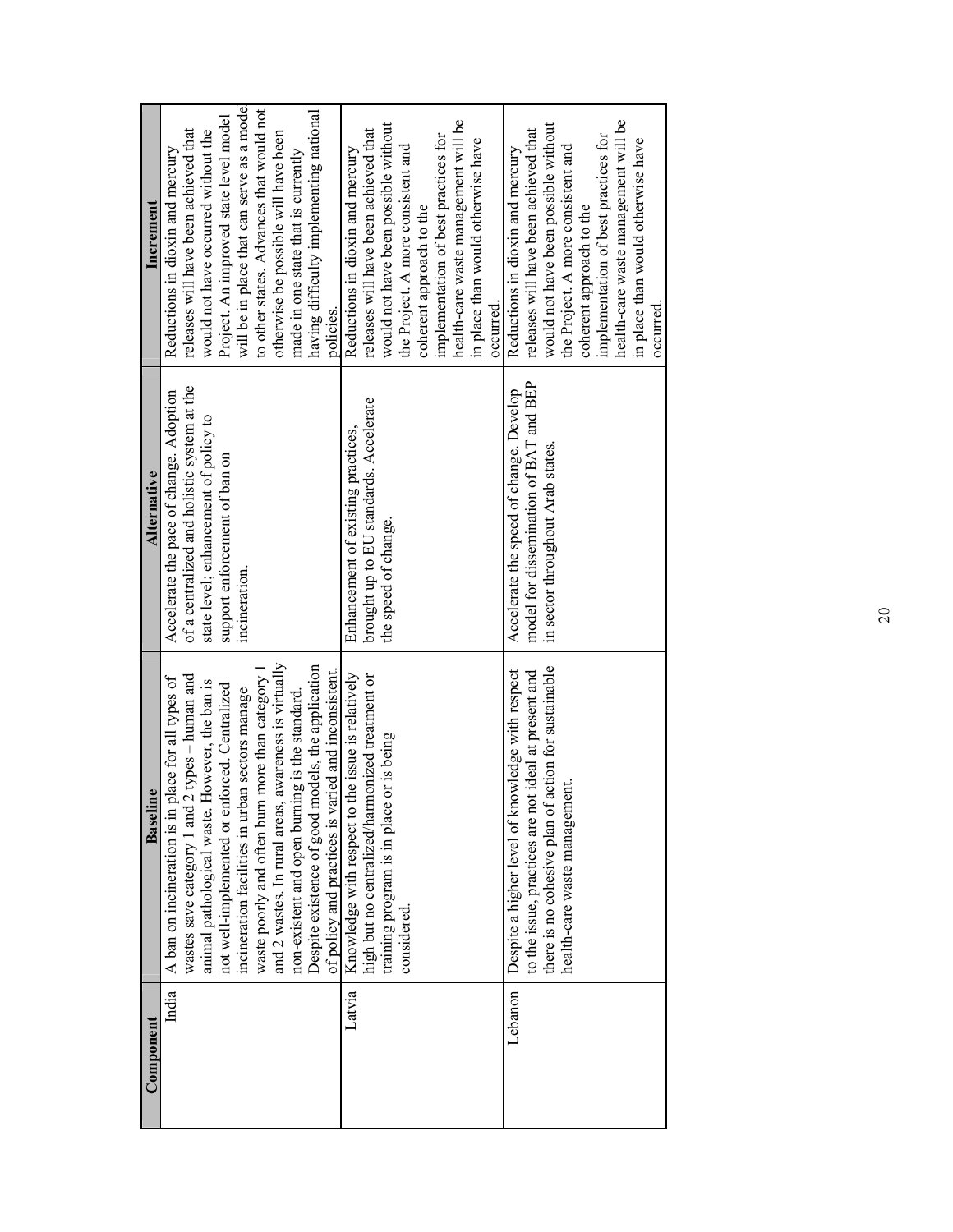|                                                      | The country has put in place a ban on incineration<br>a good immunization<br>Some hospitals have adopted health-care waste<br>model is in place under the management of the<br>address HCWM practices in a holistic manner.<br>training but it is not strategically organized to<br>but lack of awareness of options threatens to<br>H conducts some<br>ine<br>management practices and<br>Department of Health. DO<br>Baseli<br>eopardize its success. | curricula; implementation of a centralized<br>health-care waste management strategy<br>Approach in all regions in the country.<br>methodologies into national training<br>Available Techniques and Practices<br>incineration. Incorporation of Best<br>based on an Alternative Systems<br>Maintain and enforce the ban on<br><b>Alternative</b>      | health-care waste management will be<br>would not have been possible without<br>releases will have been achieved that<br>implementation of best practices for<br>in place than would otherwise have<br>the Project. A more consistent and<br>Reductions in dioxin and mercury<br>been possible. New Investment in<br>Increment<br>coherent approach to the |
|------------------------------------------------------|---------------------------------------------------------------------------------------------------------------------------------------------------------------------------------------------------------------------------------------------------------------------------------------------------------------------------------------------------------------------------------------------------------------------------------------------------------|------------------------------------------------------------------------------------------------------------------------------------------------------------------------------------------------------------------------------------------------------------------------------------------------------------------------------------------------------|------------------------------------------------------------------------------------------------------------------------------------------------------------------------------------------------------------------------------------------------------------------------------------------------------------------------------------------------------------|
| no management or budget<br>incineration is standard. | no availability of alternative technologies; little to<br>No BAT and BEP practices in place in hospitals;<br>allocation for health-<br>care waste management. Open burn or basic                                                                                                                                                                                                                                                                        | care waste management strategy based on<br>Techniques and Practices methodologies<br>implementation of a centralized health-<br>Incorporation of Best Available<br>into national training curricula;                                                                                                                                                 | new understanding will have occurred<br>would not have been possible without<br>releases will have been achieved that<br>the Project. Advances will have been<br>appropriate technology, and related<br>Reductions in dioxin and mercury<br>made toward establishing a more<br>that otherwise would not have<br>happened.                                  |
|                                                      | No access to affordable, viable no-burn<br>technologies in sub-Saharan Africa                                                                                                                                                                                                                                                                                                                                                                           | Design alternative technologies that meet<br>country. Link with Tanzania research and<br>technologies be: easily made at the local<br>an Alternative Systems Approach in the<br>evel using local materials; viable and<br>development component will aim to<br>provide cost-effective technological<br>critical local demands that the<br>solutions. | consistent and coherent approach to the<br>available for use in sub-Saharan Africa<br>Appropriate and affordable health-care<br>waste treatment technologies will be<br>would otherwise have been possible.<br>implementation of best practices for<br>health-care waste management than<br>that would otherwise not have been                             |
|                                                      |                                                                                                                                                                                                                                                                                                                                                                                                                                                         | effective; inexpensive/affordable; energy<br>blue prints available and propose simple<br>efficient; easily mass-produced. Make<br>business model                                                                                                                                                                                                     | the first practical alternatives available<br>available. In many cases, these will be<br>health-care waste or combustion in<br>locally built incinerators that lack<br>that can replace open burning of<br>adequate (or any) controls.                                                                                                                     |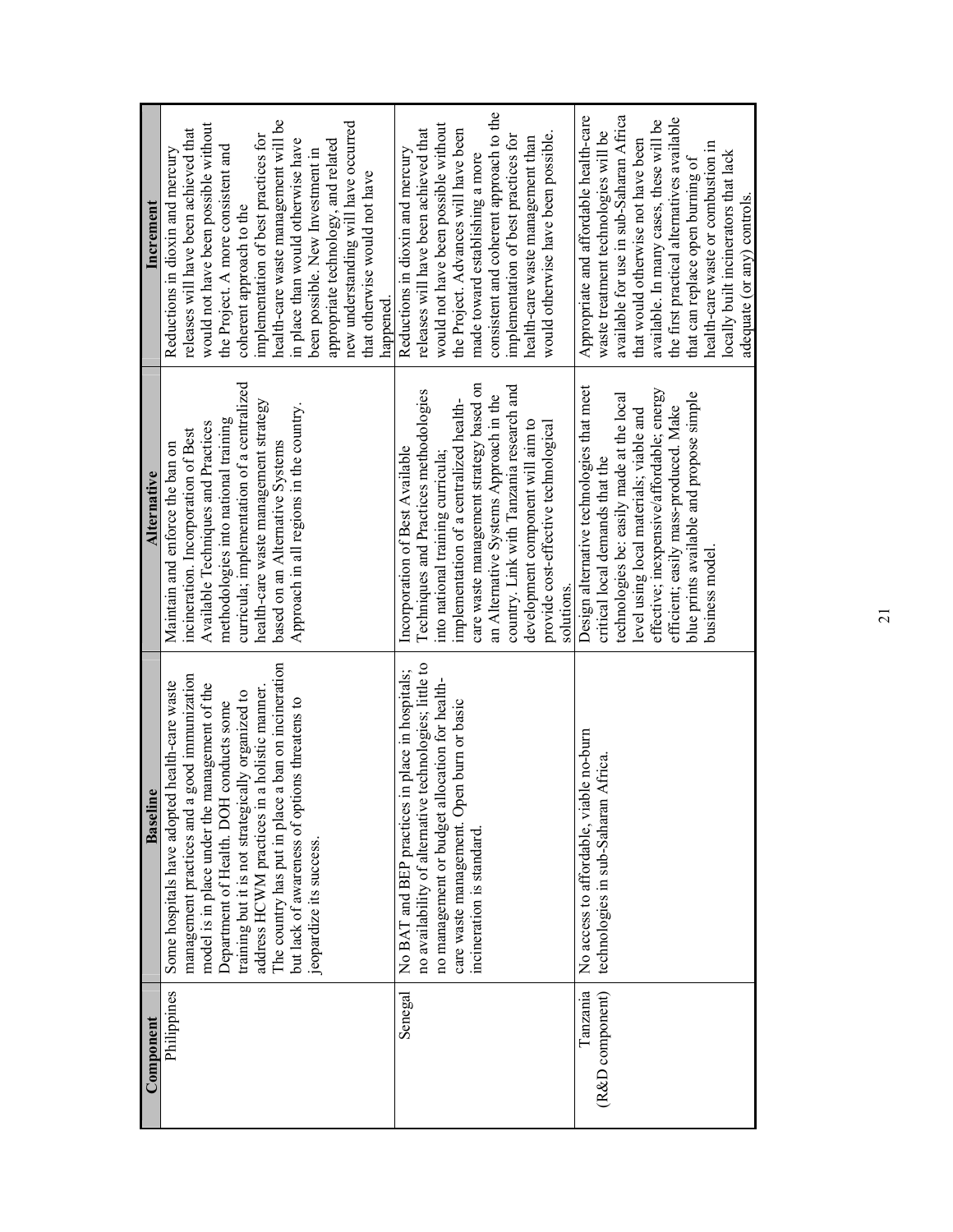| Component | Baseline                                                 | <b>Alternative</b>                      | Increment                               |
|-----------|----------------------------------------------------------|-----------------------------------------|-----------------------------------------|
|           | Vietnam   Health-care waste management practices are not | Incorporation of Best Available         | Reductions in dioxin and mercury        |
|           | the standard operating procedure in hospitals.           | Techniques and Practices methodologies  | releases will have been achieved that   |
|           | Burning is presently considered the best option          | into national training curricula;       | would not have been possible without    |
|           | and most incinerators are of basic design, with no       | implementation of a centralized health- | the Project. Advances will have been    |
|           | pollution controls applied.                              | care waste management strategy based on | made toward establishing a more         |
|           |                                                          | an Alternative Systems Approach in all  | consistent and coherent approach to the |
|           |                                                          | regions in the country.                 | implementation of best practices for    |
|           |                                                          |                                         | health-care waste management than       |
|           |                                                          |                                         | would otherwise have been possible.     |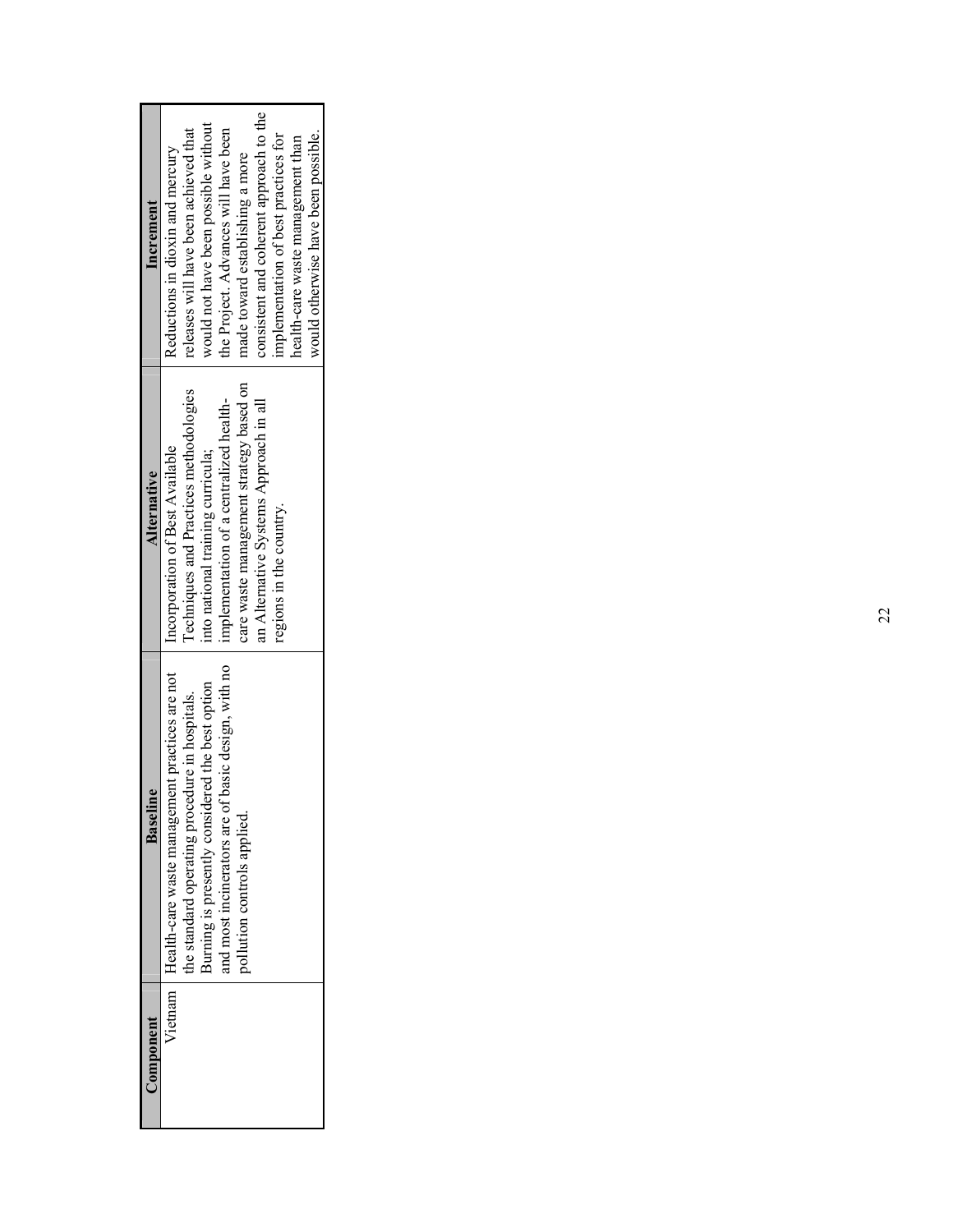| Table 7. Incremental cost analysis by Project component                                                                                              |                      |                         |                     |                    |
|------------------------------------------------------------------------------------------------------------------------------------------------------|----------------------|-------------------------|---------------------|--------------------|
|                                                                                                                                                      | <b>Baseline Cost</b> | <b>Alternative Cost</b> | Incremental<br>Cost |                    |
| Component                                                                                                                                            | (US\$)               | (USS)                   | (USS)               | Cost to GEF (US\$) |
| best practices in<br>I. Establish model facilities and programs to exemplify                                                                         | 100,000              | Costs: 4,801,828        |                     | 1,969,911          |
| health-care waste management, and develop materials to facilitate                                                                                    |                      | GEF: 1,969,911          | 4,701,828           |                    |
| replication.                                                                                                                                         |                      | Co-funders: 2,831,917   |                     |                    |
| 2. Deploy and evaluate commercially-available, non-incineration health-                                                                              | 3,500,000            | $\cos: 7,315,299$       |                     | 2,852,497          |
| care waste treatment technologies appropriate to the needs of the facility                                                                           |                      | GEF: 2,852,497          | 3,815,299           |                    |
| or cluster.                                                                                                                                          |                      | Co-funders: 4,462,802   |                     |                    |
| 3. Develop, test, manufacture and deploy affordable, small-scale non-                                                                                | 130,000              | Costs: 1,521,842        |                     | 1,123,686          |
| facilities in sub-Saharan Africa, and prepare and disseminate manuals for<br>incineration technologies for appropriate use in small- and medium-size |                      | GEF: 1,123,686          | 1,391,842           |                    |
| their manufacture, installation, operation, maintenance and repair.                                                                                  |                      | Co-funders: 398,156     |                     |                    |
| 4. Introduce and demonstrate best practices for management of mercury                                                                                | 150,000              | Costs: 999,500          |                     | 384,000            |
| waste, and develop and disseminate awareness-raising and educational                                                                                 |                      | GEF: 384,000            | 849,500             |                    |
| materials related to mercury.                                                                                                                        |                      | Co-funders: 615,500     |                     |                    |
| 5. Establish or enhance training programs to build capacity for                                                                                      | 350,000              | Costs: 4,441,365        |                     | 1,664,879          |
| implementation of best practices and appropriate technologies beyond the                                                                             |                      | GEF:1,664,879           | 4,091,365           |                    |
| model facilities and programs.                                                                                                                       |                      | Co-funders: 2,776,486   |                     |                    |
| authorities on<br>6. Review relevant policies, seek agreement by relevant                                                                            | 180,000              | Costs: 662,823          |                     | 380,823            |
| recommended updates or reformulations if needed, seek agreement on an                                                                                |                      | GEF: 380,823            | 482,823             |                    |
| implementation plan, and if appropriate, assist in holding a policy review<br>conference for these purposes.                                         |                      | Co-funders: 282,000     |                     |                    |
| 7. Distribute Project results on best techniques and practices to relevant                                                                           | 120,000              | Costs: 2,161,007        |                     | 1,194,484          |
| stakeholders, disseminate materials and hold conferences or workshops to                                                                             |                      | GEF: 1,194,484          | 2,041,007           |                    |
| encourage replication.                                                                                                                               |                      | Co-funders: 966,523     |                     |                    |
| and practices<br>8. Make Project results on demonstrated best techniques                                                                             | 400,000              | Costs: 1,393,287        |                     | 756,176            |
| available for dissemination and scaling-up regionally and globally.                                                                                  |                      | GEF: 756,176            | 993,287             |                    |
|                                                                                                                                                      |                      | Co-funders: 637,111     |                     |                    |
|                                                                                                                                                      |                      | Total: 23,296,949       |                     |                    |
|                                                                                                                                                      |                      | GEF: 10,326,455         | 18,366,949          |                    |
| Total costs                                                                                                                                          | 4,930,000            | Co-funders: 12,970,494  |                     | 10,326,455         |

23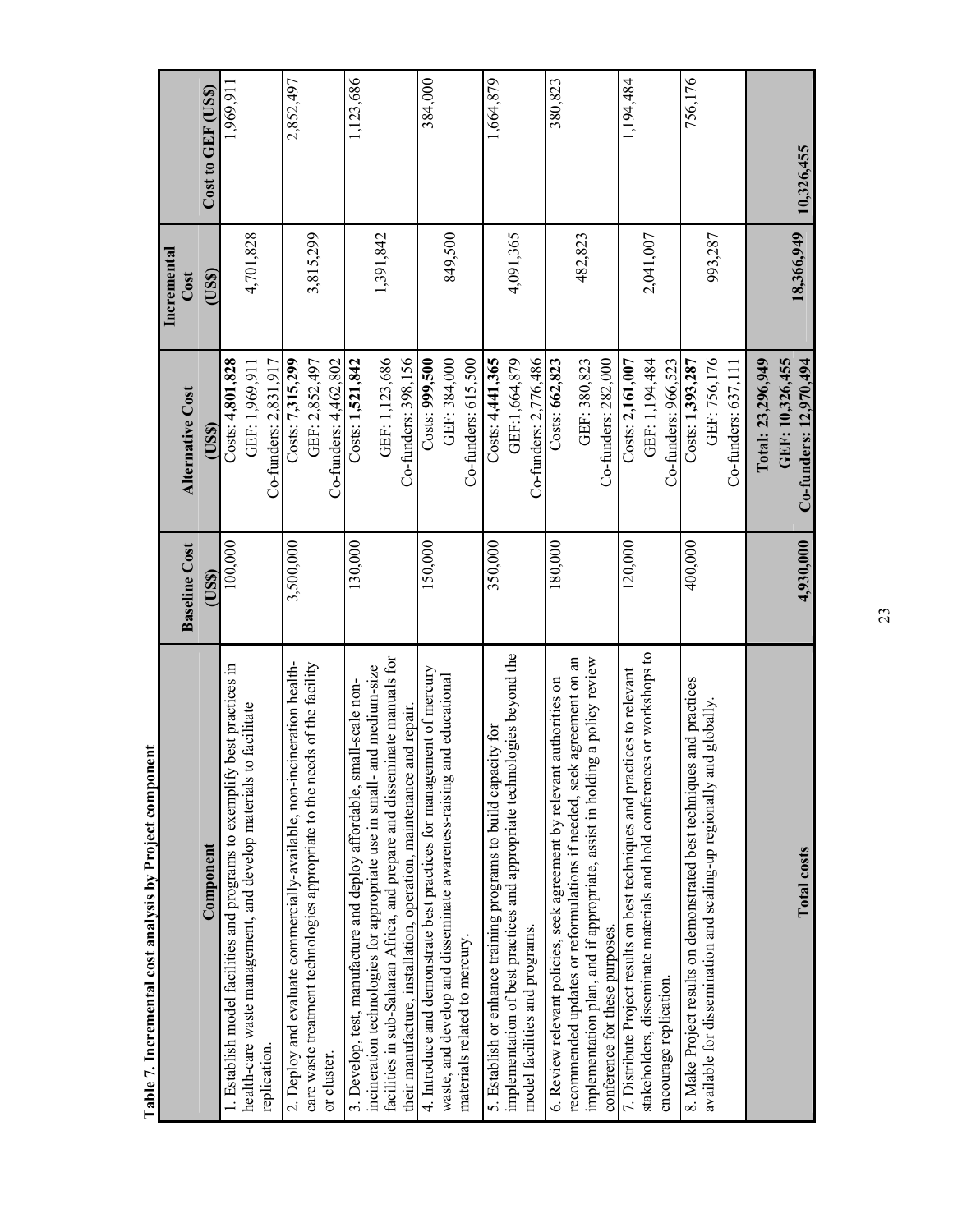| <b>Project Component</b>                                                             | <b>GEF</b> fund<br>(USS) | Country/<br>partner<br>co-financing<br>(USS) | <b>Total project</b><br>activity<br>(USS) |
|--------------------------------------------------------------------------------------|--------------------------|----------------------------------------------|-------------------------------------------|
| 1. Establish model facilities and programs to                                        |                          |                                              |                                           |
| exemplify best practices in health-care waste                                        |                          |                                              |                                           |
| management, and develop materials to facilitate                                      |                          |                                              |                                           |
| replication.                                                                         | 1,969,911                | 2,831,917                                    | 4,801,828                                 |
| 2. Deploy and evaluate commercially-available,                                       |                          |                                              |                                           |
| non-incineration health-care waste treatment                                         |                          |                                              |                                           |
| technologies appropriate to the needs of the                                         |                          |                                              |                                           |
| facility or cluster.                                                                 | 2,852,497                | 4,462,802                                    | 7,315,299                                 |
| 3. Develop, test, manufacture and deploy                                             |                          |                                              |                                           |
| affordable, small-scale non-incineration                                             |                          |                                              |                                           |
| technologies for appropriate use in small- and                                       |                          |                                              |                                           |
| medium-size facilities in sub-Saharan Africa,                                        |                          |                                              |                                           |
| and prepare and disseminate manuals for their                                        |                          |                                              |                                           |
| manufacture, installation, operation,                                                |                          |                                              |                                           |
| maintenance and repair.                                                              | 1,123,686                | 398,156                                      | 1,521,842                                 |
| 4. Introduce and demonstrate best practices for                                      |                          |                                              |                                           |
| management of mercury waste, and develop and                                         |                          |                                              |                                           |
| disseminate awareness-raising and educational                                        |                          |                                              |                                           |
| materials related to mercury.                                                        | 384,000                  | 615,500                                      | 999,500                                   |
| 5. Establish or enhance training programs to                                         |                          |                                              |                                           |
| build capacity for implementation of best                                            |                          |                                              |                                           |
| practices and appropriate technologies beyond                                        |                          |                                              |                                           |
| the model facilities and programs.<br>6. Review relevant policies, seek agreement by | 1,664,879                | 2,776,486                                    | 4,441,365                                 |
| relevant authorities on recommended updates or                                       |                          |                                              |                                           |
| reformulations if needed, seek agreement on an                                       |                          |                                              |                                           |
| implementation plan, and if appropriate, assist in                                   |                          |                                              |                                           |
| holding a policy review conference for these                                         |                          |                                              |                                           |
| purposes.                                                                            | 380,823                  | 282,000                                      | 662,823                                   |
| 7. Distribute Project results on best techniques                                     |                          |                                              |                                           |
| and practices to relevant stakeholders,                                              |                          |                                              |                                           |
| disseminate materials and hold conferences or                                        |                          |                                              |                                           |
| workshops to encourage replication.                                                  | 1,194,484                | 966,523                                      | 2,161,007                                 |
| 8. Make Project results on demonstrated best                                         |                          |                                              |                                           |
| techniques and practices available for                                               |                          |                                              |                                           |
| dissemination and scaling-up regionally and                                          |                          |                                              |                                           |
| globally.                                                                            | 756,176                  | 637,111                                      | 1,393,287                                 |
|                                                                                      |                          |                                              |                                           |
| <b>Total</b>                                                                         | 10,326,455               | 12,970,494                                   | 23,296,949                                |

# **ANNEX B: PROJECT BUDGET BY COMPONENT**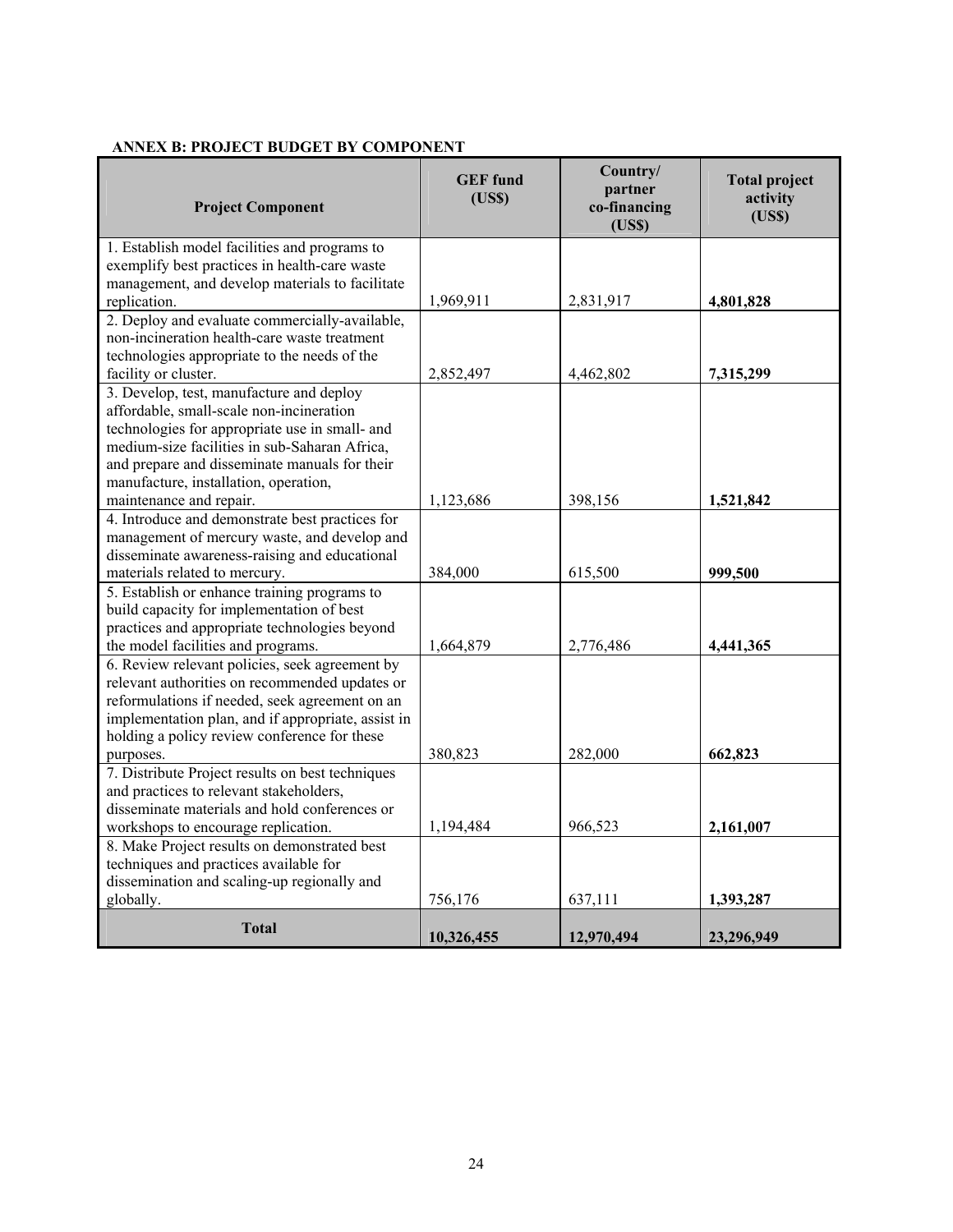|                                      | Component         | Component                   | Component<br>$\ddot{\cdot}$ | Component<br>$\ddot{ }$ | Component<br>$\ddot{\bm{v}}$    | Component<br>نخ  | Component                 | Component<br>$\ddot{\bm{x}}$         | co-financing<br>Total  |
|--------------------------------------|-------------------|-----------------------------|-----------------------------|-------------------------|---------------------------------|------------------|---------------------------|--------------------------------------|------------------------|
|                                      | facility<br>Model | demonstration<br>Technology | development<br>Technology   | elimination<br>Mercury  | training<br>program<br>National | review<br>Policy | dissemination<br>National | dissemination<br>regional<br>Global/ | by country/<br>partner |
|                                      | USS               | USS                         | USS                         | US\$                    | USS                             | US\$             | US\$                      | USS                                  | US\$                   |
|                                      |                   |                             |                             |                         |                                 |                  |                           |                                      |                        |
| Project countries                    |                   |                             |                             |                         |                                 |                  |                           |                                      |                        |
| Argentina                            | 846.398           | 270,000                     | 0                           | 65.000                  | 464.884                         | 105,000          | 434,884                   | 0                                    | 2,186,166              |
| India                                | 127,500           | 42,500                      | 0                           | 127,500                 | 140,555                         | 0                | 42,500                    | 0                                    | 480,555                |
| Latvia                               | 170,211           | 2,521,000                   | 0                           | 136,000                 | $\circ$                         | 20,000           | 0                         | 0                                    | 2,847,211              |
| Lebanon                              | 729,632           | 249,000                     | 0                           | $\bullet$               | 600,000                         | $\circ$          | $\circ$                   | 0                                    | 1,578,632              |
| Philippines                          | 363,509           | 528,302                     | 0                           | $\bullet$               | 458,491                         | $\circ$          | 75,472                    | 0                                    | 1,425,774              |
| Senegal                              | 90,000            | $\circ$                     | $\circ$                     | 0                       | 720,000                         | 0                | 0                         | 0                                    | 810,000                |
| Vietnam                              | 45,000            | 710,000                     | $\circ$                     | 20,000                  | 220,000                         | 15,000           | 30,000                    | 0                                    | 1,040,000              |
| Tanzania                             | 0                 | $\circ$                     | 181,156                     | 0                       | 0                               | 0                | 0                         | 0                                    | 181,156                |
| <b>Country Total</b>                 |                   |                             |                             |                         |                                 |                  |                           |                                      | 10,549,494             |
| Project partners                     |                   |                             |                             |                         |                                 |                  |                           |                                      |                        |
| <b>HCWH</b>                          | 385,000           | 75,000                      | 150,000                     | 200,000                 | 50,000                          | 75,000           | 150,000                   | 290,000                              | 1,375,000              |
| <b>WHO</b>                           | 67,000            | 67,000                      | 67,000                      | 67,000                  | 67,000                          | 67,000           | 67,000                    | 67.000                               | 536,000                |
| BU                                   | 7,667             | $\circ$                     | $\circ$                     | $\bullet$               | 55,556                          | $\bullet$        | 166,667                   | 235,111                              | 465,000                |
| Other*                               | 0                 | $\circ$                     | 0                           | 0                       | 0                               | 0                | 0                         | 45,000                               | 45.000                 |
| Partner Total                        |                   |                             |                             |                         |                                 |                  |                           |                                      | 2,361,000              |
| co-financing<br>Total<br>$\lambda$ q |                   |                             |                             |                         |                                 |                  |                           |                                      |                        |
| component                            | 2,831,917         | 4,462,802                   | 398,156                     | 615,500                 | 2,776,486                       | 282,000          | 966,523                   | 637,111                              | 12,970,494             |
| $*$ Othor minor                      | financino         | $\frac{1}{2}$               | $\sim$                      |                         |                                 |                  |                           |                                      |                        |

ANNEX C: PROJECT CO-FINANCING BY COMPONENT AND SOURCE **ANNEX C: PROJECT CO-FINANCING BY COMPONENT AND SOURCE** 

Other minor co-financing sources available upon request. \*Other minor co-financing sources available upon request.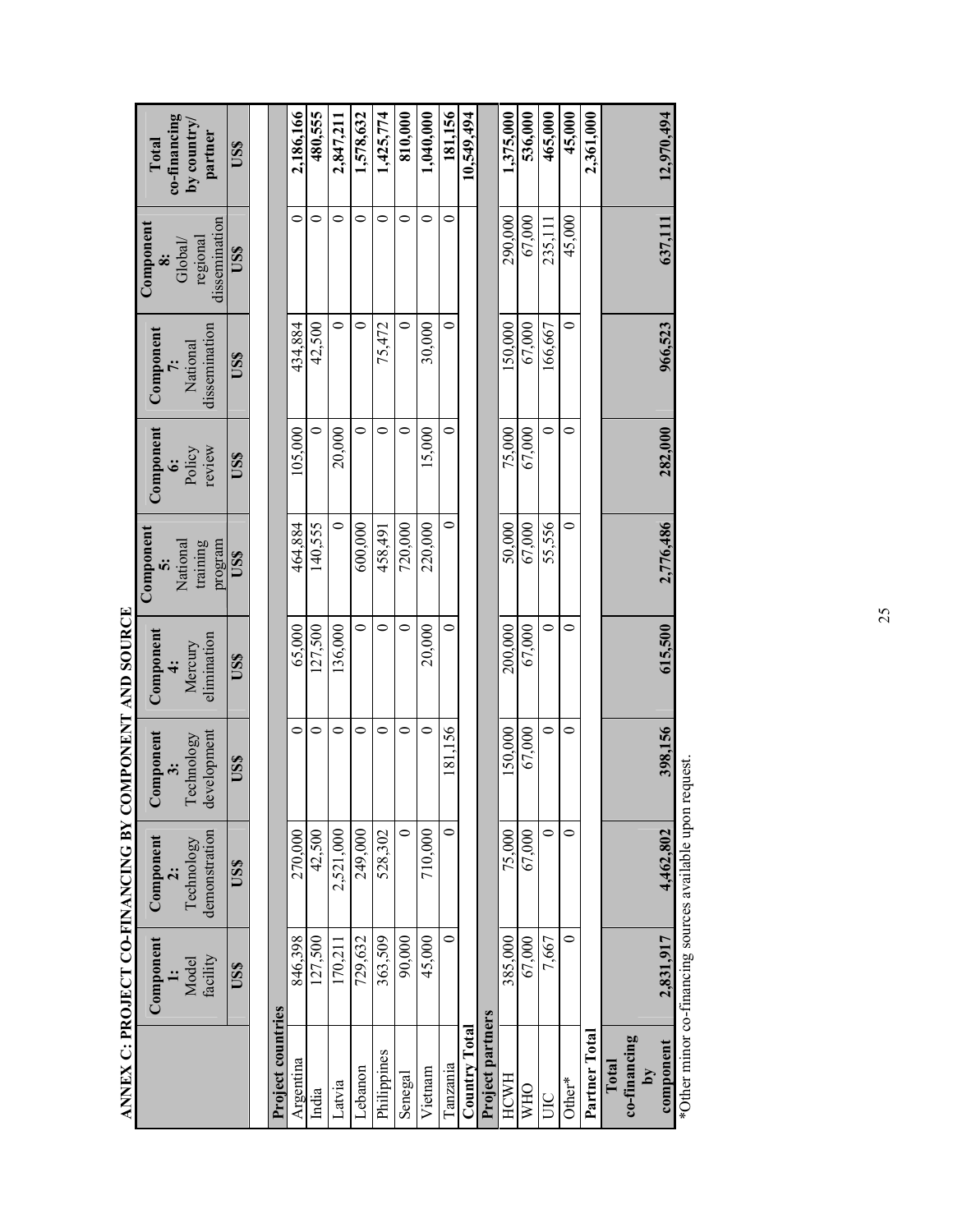|                | ANTEA D. FROJECTIVALE NATIONAL<br>Project strategy | Objectively verifiable indicators | Sources of verification                     | Assumptions and risks                 |
|----------------|----------------------------------------------------|-----------------------------------|---------------------------------------------|---------------------------------------|
| Goal           | Protection of the global                           |                                   |                                             |                                       |
|                | environment and public health by                   |                                   |                                             |                                       |
|                | reducing releases of dioxins and                   |                                   |                                             |                                       |
|                | mercury                                            |                                   |                                             |                                       |
| Global         | Reduction of barriers to                           |                                   |                                             |                                       |
| objective      | implementation of the Stockholm                    |                                   |                                             |                                       |
|                | Convention, International Waters                   |                                   |                                             |                                       |
|                | GPA, SAICM and WHO policies                        |                                   |                                             |                                       |
| Project        | Demonstration and promotion of                     |                                   |                                             |                                       |
| objective      | best practices and techniques for                  |                                   |                                             |                                       |
|                | health-care waste management                       |                                   |                                             |                                       |
| <b>Outcome</b> | Best practices for health-care                     |                                   |                                             |                                       |
| Component 1    | waste management demonstrated,                     |                                   |                                             |                                       |
|                | documented and made replicable                     |                                   |                                             |                                       |
| Output 1       | · Model facilities and programs                    | • Tools for baseline assessment   | Tool document and baseline report           | • Political and social stability will |
|                | are established and                                | developed/adapted and facility    | Guidelines for measurement and<br>$\bullet$ | be maintained.                        |
|                | implemented.                                       | baseline assessment completed     | documentation of results                    | Full buy-in and cooperation from      |
|                | Activities of model                                | • System for measurement and      | Health-care waste management                | the health sector will be             |
|                | facilities/programs are                            | documentation established         | plan and its implementation                 | maintained in the face of urgent      |
|                | documented and their                               | · Health-care waste management    | records                                     | competing priorities and demands.     |
|                | performance is evaluated to                        | plan completed and implemented    | Training curricula and programs             |                                       |
|                | exemplify best practices in                        | Facility-wide training instituted | List of training attendees                  |                                       |
|                | health-care waste management.                      | · Practices at facility measured, | Facility-wide training reports              |                                       |
|                | Useful replication toolkits on                     | evaluated and documented          | Quarterly and final reports on              |                                       |
|                | how to implement best practices                    | • Replication materials on best   | facility activities                         |                                       |
|                | and techniques are developed.                      | practices and techniques created  | Replication materials                       |                                       |
|                |                                                    | and distributed                   | Replication toolkits and their              |                                       |
|                |                                                    | · Replication materials evaluated | evaluation                                  |                                       |
|                |                                                    |                                   | Project website                             |                                       |

ANNEX D: PROJECT LOGICAL FRAMEWORK **ANNEX D: PROJECT LOGICAL FRAMEWORK**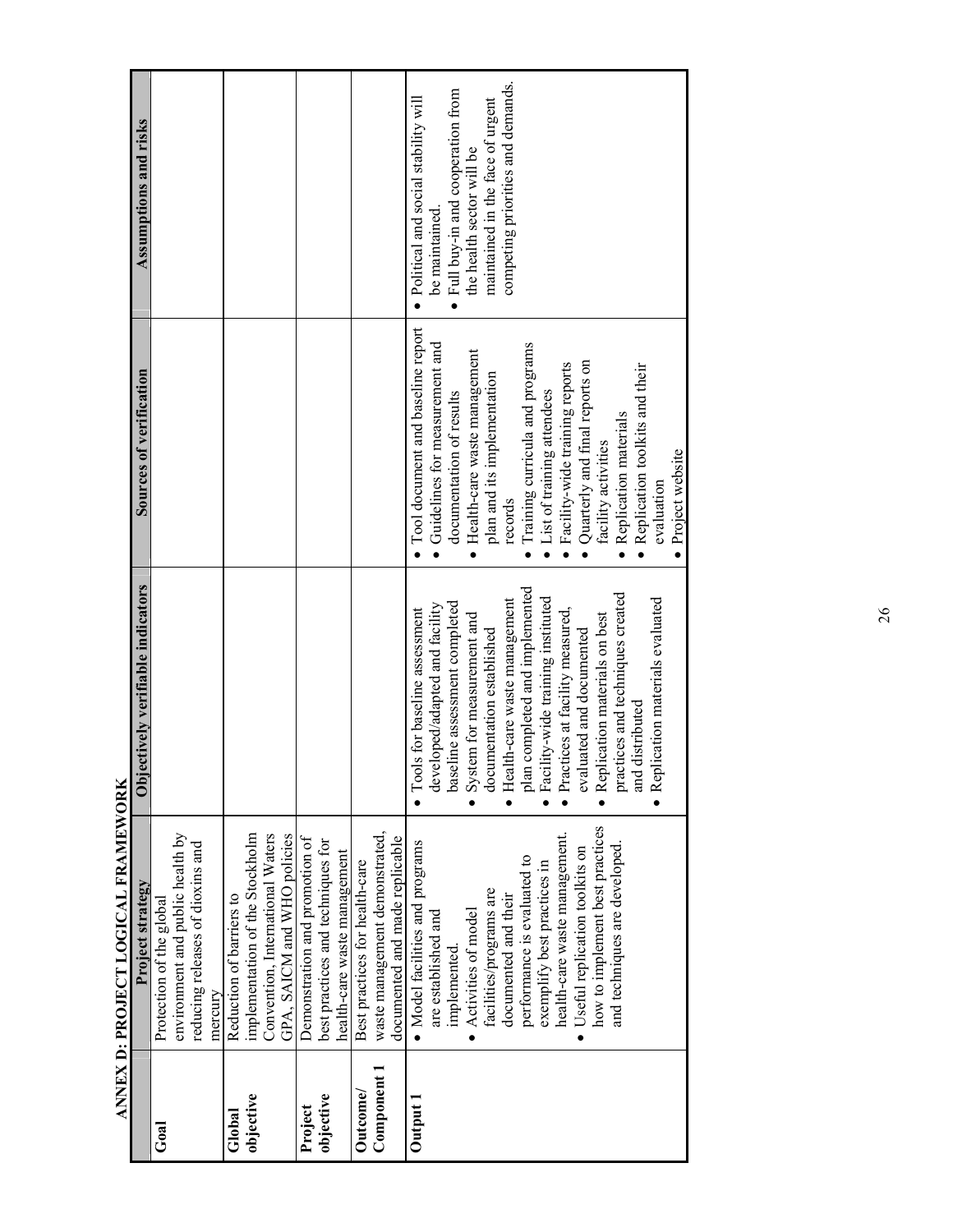|             | Project strategy                | Objectively verifiable indicators | Sources of verification                | Assumptions and risks                         |
|-------------|---------------------------------|-----------------------------------|----------------------------------------|-----------------------------------------------|
| Outcome/    | Appropriate non-incineration    |                                   |                                        |                                               |
| Component 2 | health-care waste treatment     |                                   |                                        |                                               |
|             | technologies successfully       |                                   |                                        |                                               |
|             | deployed and demonstrated       |                                   |                                        |                                               |
| Dutput 2    | Commercially-available, non-    | Commercially-available non-       | o Technologies operating at facilities | $\bullet$ Satisfactory technologies that      |
|             | incineration health-care waste  | incineration technologies         | and photographs                        | meet Project demonstration                    |
|             | treatment technologies that are | successfully purchased and        | o Interviews with facility             | requirements can be purchased                 |
|             | appropriate to the needs of the | deployed                          | management                             | within budget (except for some                |
|             | facility or cluster, and that   | · Institutional needs satisfied   | o Reports covering microbial           | facilities in Africa where research           |
|             | satisfy their needs, are        | • Environmental and performance   | inactivation tests, use and costs,     | on lower cost alternatives will be            |
|             | purchased, deployed and         | standards satisfied               | throughput, environmental              | undertaken).                                  |
|             | evaluated.                      | $\bullet$ Use/efficiency and cost | performance and records of             | $\bullet$ In the event that technologies will |
|             |                                 | implications reported             | treatment cycles                       | need to be imported, customs                  |
|             |                                 |                                   | o Project website                      | formalities will not significantly            |
|             |                                 |                                   |                                        | delay Project progress.                       |
|             |                                 |                                   |                                        | · Facility management will honestly           |
|             |                                 |                                   |                                        | and accurately report on facility             |
|             |                                 |                                   |                                        | needs and technology                          |
|             |                                 |                                   |                                        | performance.                                  |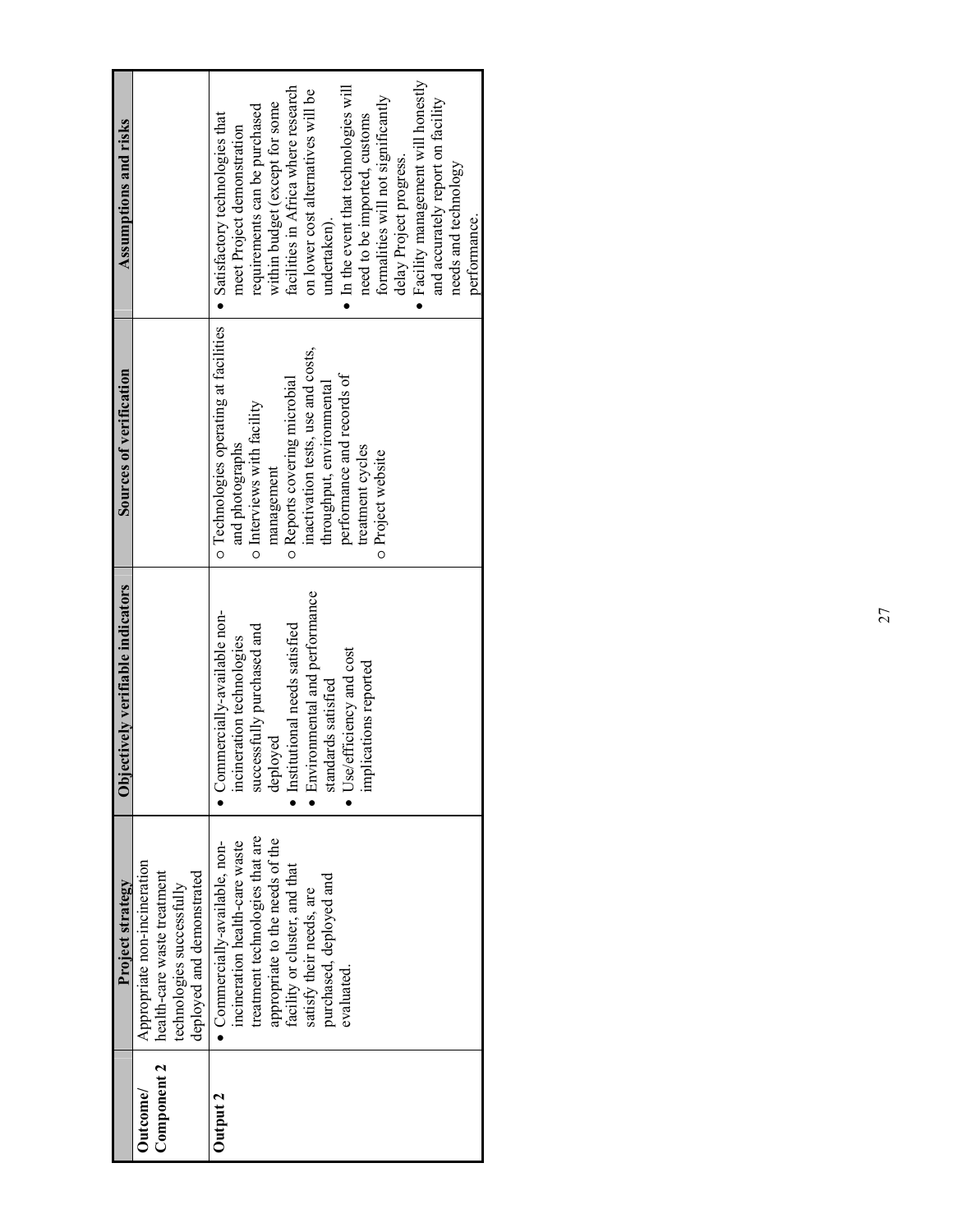| Assumptions and risks                                     |                                                                                                                                                                                          | repair these technologies exist and<br>within reasonable bounds of cost<br>materials necessary to build and<br>• Political and social stability will<br>Technologies can be developed<br>$\bullet$ Locally available skills and<br>and affordability.<br>will be available.<br>be maintained.                                                                                                                                                                                                                                                                                                               |
|-----------------------------------------------------------|------------------------------------------------------------------------------------------------------------------------------------------------------------------------------------------|-------------------------------------------------------------------------------------------------------------------------------------------------------------------------------------------------------------------------------------------------------------------------------------------------------------------------------------------------------------------------------------------------------------------------------------------------------------------------------------------------------------------------------------------------------------------------------------------------------------|
| Sources of verification                                   |                                                                                                                                                                                          | • Reports on performance in health-<br>• Digital photographs of prototypes<br>Engineering design drawings and<br>· Digital photographs of fabricated<br>Laboratory and field-test results<br>• Report on ongoing programs to<br>care setting by developers and<br>assist potential manufacturers<br>users, including photographs<br>Manufacturer business plan<br>Needs assessment report<br>Written performance<br>Validation report<br>· Project website<br>specifications<br>technologies<br>Manuals<br>files                                                                                            |
| ectively verifiable indicators<br>$\overline{\text{obj}}$ |                                                                                                                                                                                          | maintenance and repair completed<br>Africa commercially constructing<br>new technologies, and a program<br>completed for technologies to be<br>in place to provide assistance to<br>Engineering designs developed<br>Technology demonstrated and<br>other potential manufacturers<br>demonstrated and technology<br>tested in a health-care setting<br>• At least one manufacturer in<br>Prototypes built and tested<br>performance requirements<br>• Manuals for construction,<br>Technology fabrication<br>installation, operation,<br>Needs assessment and<br>and disseminated<br>developed<br>validated |
| Project strategy                                          | designed to meet African needs<br>Affordable, non-incineration,<br>and manufactured, and their<br>health-care waste treatment<br>technologies successfully<br>replication plans in place | · Appropriate, affordable, small-<br>conditions that prevail in much<br>deployed for use in small- and<br>medium-sized facilities under<br>scale non-incineration health-<br>technologies are developed,<br>operation, maintenance and<br>• Blueprints and manuals for<br>manufacture, installation,<br>tested, manufactured and<br>repair are prepared and<br>of sub-Saharan Africa.<br>care waste treatment<br>disseminated.                                                                                                                                                                              |
|                                                           | Component 3<br><b>Outcome</b>                                                                                                                                                            | Output 3                                                                                                                                                                                                                                                                                                                                                                                                                                                                                                                                                                                                    |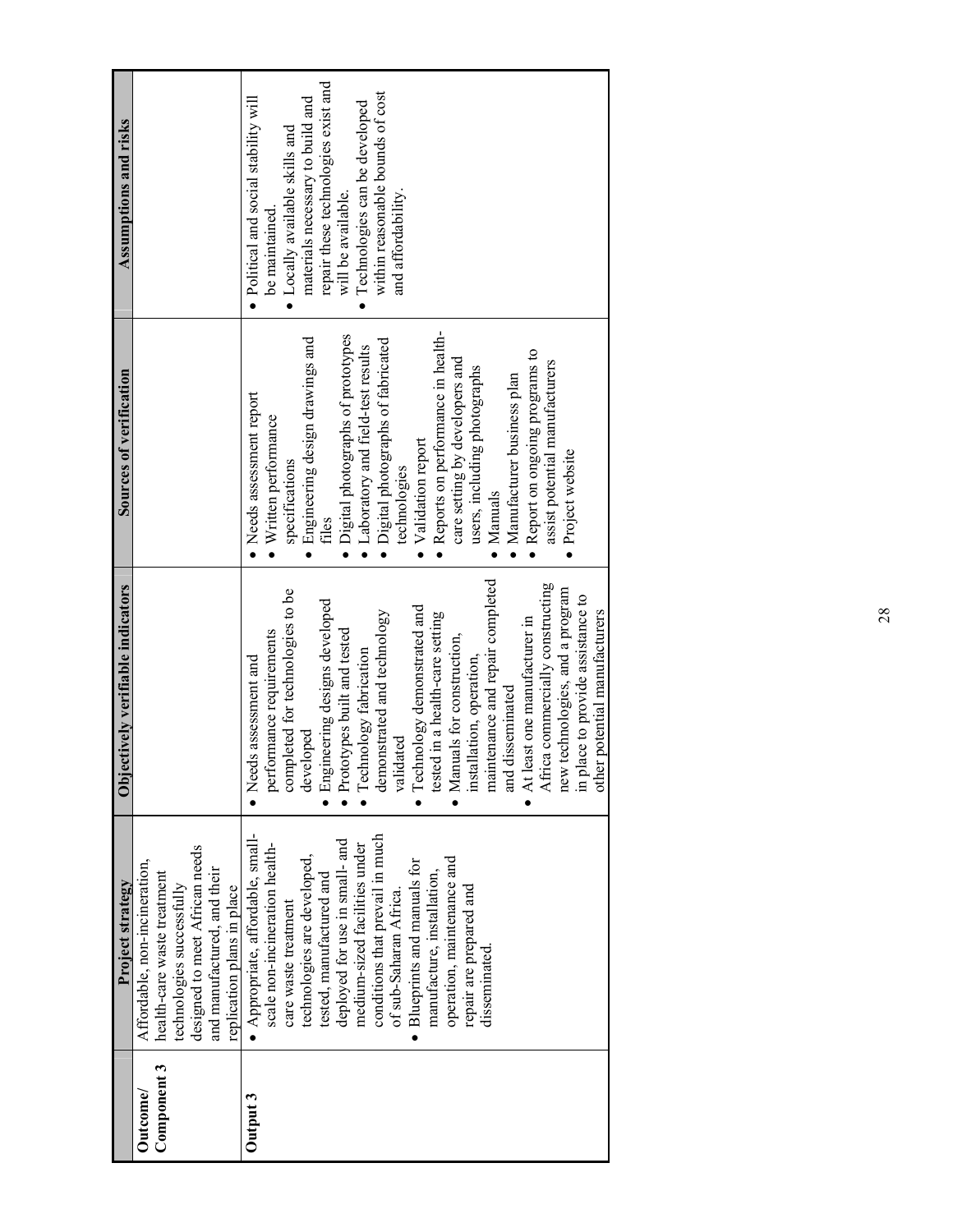| Best practices for management of<br>documented and made replicable,<br>and use of mercury-free devices<br>* the latter will only be executed if<br>mercury waste demonstrated,<br>suitable additional bilateral co-<br>promoted<br>Component 4<br>Outcome/                                                                                                                                             |                                                                                                                                                                                                                                                                                                                                                                                                                                                                                                                                                                                 |                                                                                                                                                                                                                                                                                                                                                                                                                                                                                                                            | Assumptions and risks                                                                                                                                                                                                                                                                                                                                                                                                             |
|--------------------------------------------------------------------------------------------------------------------------------------------------------------------------------------------------------------------------------------------------------------------------------------------------------------------------------------------------------------------------------------------------------|---------------------------------------------------------------------------------------------------------------------------------------------------------------------------------------------------------------------------------------------------------------------------------------------------------------------------------------------------------------------------------------------------------------------------------------------------------------------------------------------------------------------------------------------------------------------------------|----------------------------------------------------------------------------------------------------------------------------------------------------------------------------------------------------------------------------------------------------------------------------------------------------------------------------------------------------------------------------------------------------------------------------------------------------------------------------------------------------------------------------|-----------------------------------------------------------------------------------------------------------------------------------------------------------------------------------------------------------------------------------------------------------------------------------------------------------------------------------------------------------------------------------------------------------------------------------|
| financing can be secured.                                                                                                                                                                                                                                                                                                                                                                              |                                                                                                                                                                                                                                                                                                                                                                                                                                                                                                                                                                                 |                                                                                                                                                                                                                                                                                                                                                                                                                                                                                                                            |                                                                                                                                                                                                                                                                                                                                                                                                                                   |
| facilities<br>free<br>$\bullet$<br>disposal of phased-out mercury<br>efficient use in model facilities.<br>• Practices on safe handling and<br>model facilities in a replicable<br>introduced for acceptable and<br>practices are implemented in<br>devices are developed, staff<br>devices are purchased and<br>training is completed and<br>Affordable mercury-free<br>way.<br>$\bullet$<br>Output 4 | versus mercury-containing devices<br>Awareness-raising and educational<br>• Mercury conferences held, where<br>Devices received and used by the<br>facilities replaced with mercury-<br>Guidelines on safe handling and<br>materials on mercury developed<br>disposal of phased-out mercury<br>acceptability, full costs, device<br>characteristics of mercury-free<br>Training on mercury practices<br>Comparisons of the efficacy,<br>80% of mercury devices in<br>lifespan and other relevant<br>devices developed<br>alternatives<br>carried out<br>applicable<br>organized | Awareness-raising and educational<br>· Mercury practices implementation<br>from model facility staff and other<br>• Device receipts and usage records<br>Interviews and evaluation reports<br>• Conference minutes, agenda and<br>Guidelines on safe handling and<br>disposal of phased-out mercury<br>mercury-free versus mercury-<br>Reports on comparisons of<br>materials on mercury<br>containing devices<br>Training report<br>Project website<br>participant list<br>participants<br>devices<br>report<br>$\bullet$ | Political and economic conditions<br>consistent with Project replication<br>accurately report on their efficacy<br>Satisfactory mercury-free devices<br>• Facility staff can be convinced of<br>will be available at costs that are<br>will not negatively impact the<br>devices and will honestly and<br>the efficacy of non-mercury<br>acquisition or adoption of<br>mercury-free devices.<br>and acceptability.<br>objectives. |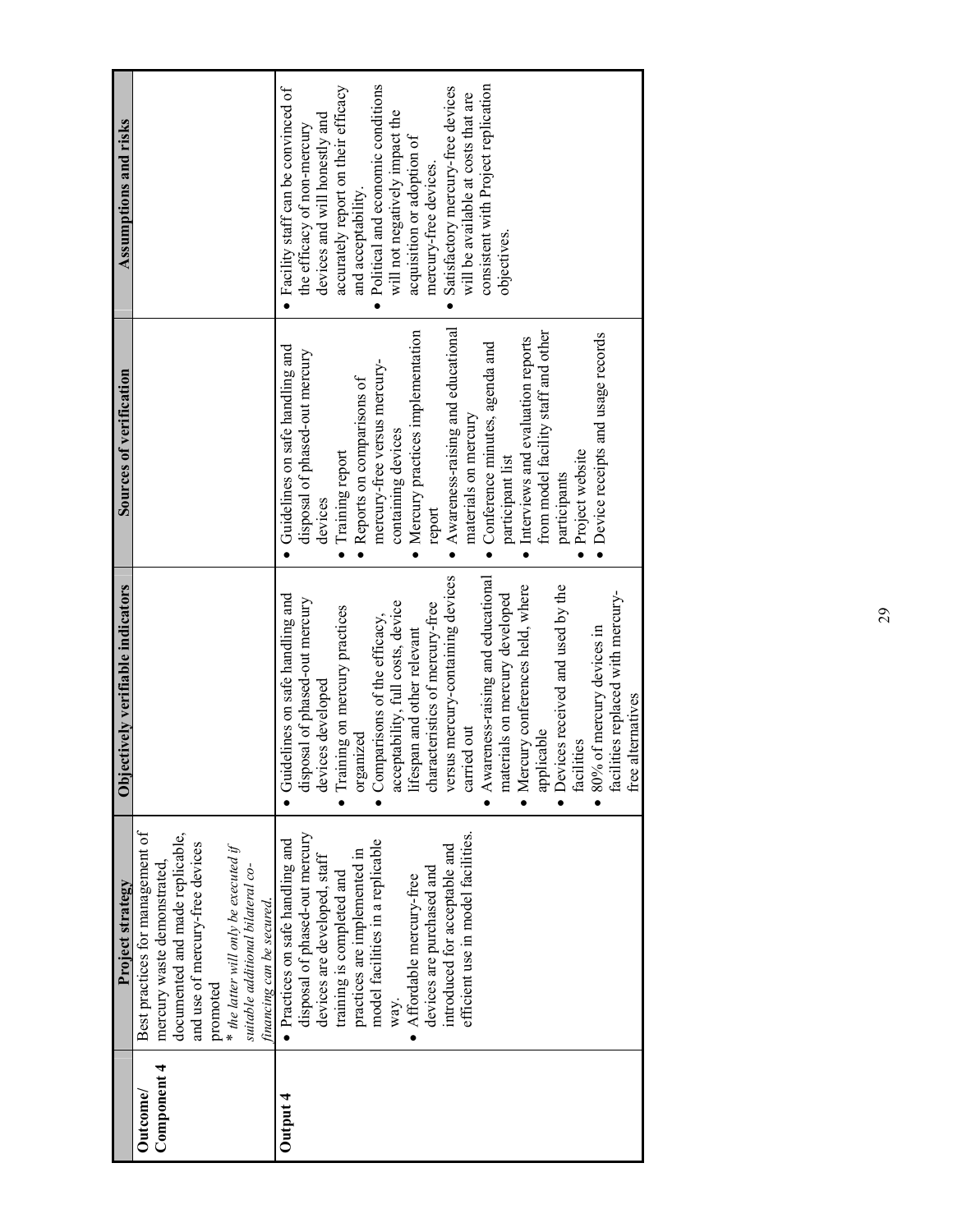Assumptions and risks **Project strategy Objectively verifiable indicators Sources of verification Assumptions and risks**  Sources of verification Objectively verifiable indicators Project strategy

| Outcome/        | New and/or enhanced training       |                                    |                                      |                                     |
|-----------------|------------------------------------|------------------------------------|--------------------------------------|-------------------------------------|
| Component 5     | programs established to build      |                                    |                                      |                                     |
|                 | capacity for the implementation of |                                    |                                      |                                     |
|                 | best practices and appropriate     |                                    |                                      |                                     |
|                 | technologies beyond model          |                                    |                                      |                                     |
|                 | facilities and programs            |                                    |                                      |                                     |
| <b>Jutput 5</b> | · Effective national training      | Core curriculum developed          | $\bullet$ Core curriculum documents  | • The training program will target  |
|                 | programs are established or        | Partnership with host institutions | • MOU with host training             | the most appropriate personnel.     |
|                 | enhanced and are building          | formalized                         | institutions                         | • Non-Project facilities will be    |
|                 | capacity in the health-care and    | · Training TORs/plan developed     | • Training reports with lists of     | willing to implement systems of     |
|                 | related sectors for the            | At least two training sessions     | attendees                            | the kind demonstrated by the        |
|                 | implementation of best practices   | conducted                          | • Test scores and copy of test if    | Project, and are in a position to   |
|                 | and the use of appropriate         | Student certification program      | applicable                           | effectively utilize the skills that |
|                 | technologies beyond model          | established, if applicable         | • Copies of student certificates, if | the training program is designed to |
|                 | facilities and programs.           | Training evaluation completed      | applicable                           | impart.                             |
|                 |                                    |                                    | Training evaluation forms            | Training programs will provide      |
|                 |                                    |                                    | • Interview with employers           | knowledge that spreads to other     |
|                 |                                    |                                    | Project website                      | personnel and will outlast the      |
|                 |                                    |                                    |                                      | Project itself.                     |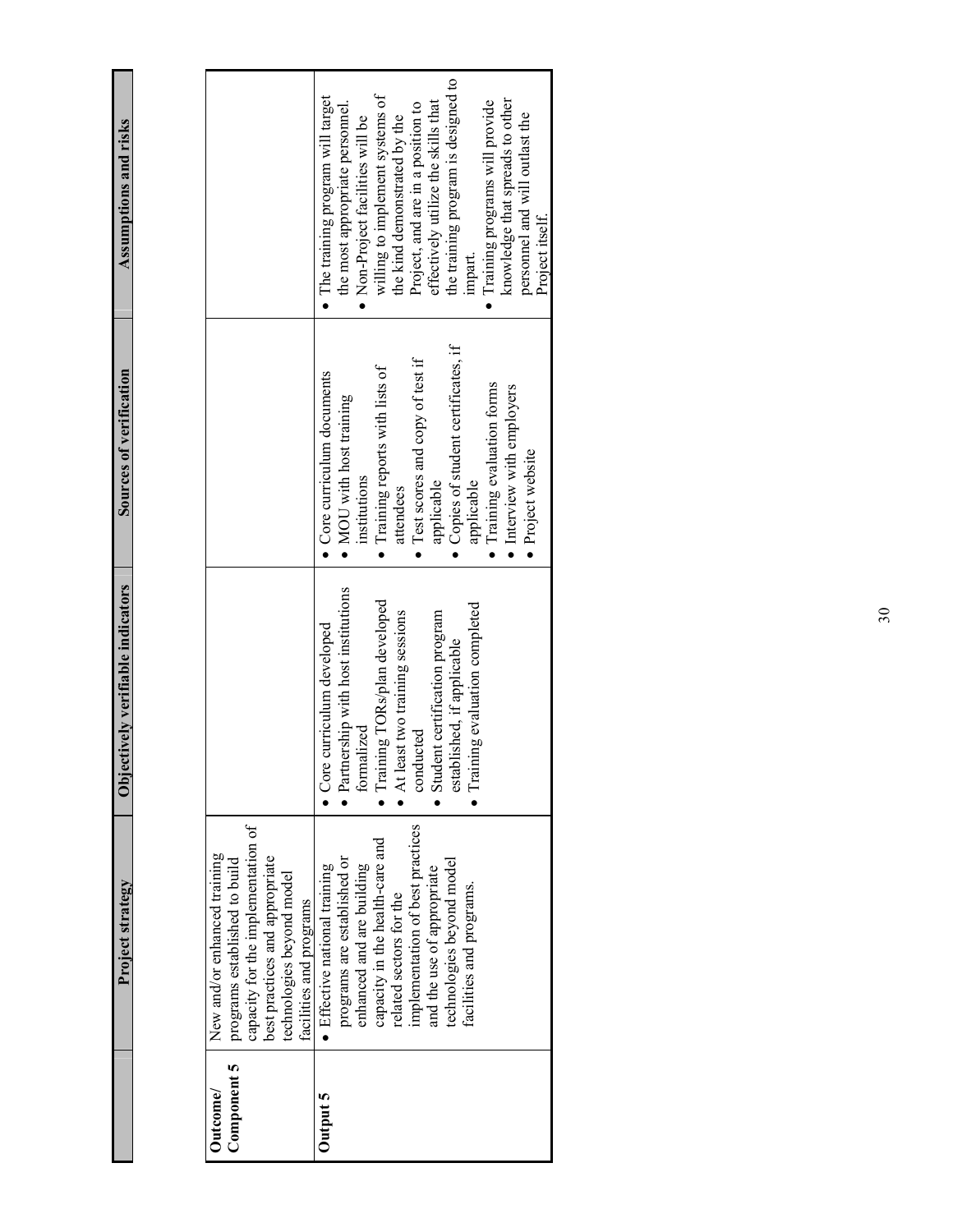Assumptions and risks **Project strategy Objectively verifiable indicators Sources of verification Assumptions and risks**  Sources of verification Objectively verifiable indicators Project strategy

| Component 6<br>Outcome/                                                                                                                                                | Output 6                                                                                                                                                                                                                                                                                                                                                                                                                                                                                                    |
|------------------------------------------------------------------------------------------------------------------------------------------------------------------------|-------------------------------------------------------------------------------------------------------------------------------------------------------------------------------------------------------------------------------------------------------------------------------------------------------------------------------------------------------------------------------------------------------------------------------------------------------------------------------------------------------------|
| replicating and sustaining best<br>explored and, where feasible,<br>demonstrated by the Project<br>National policies aimed at<br>techniques and practices<br>initiated | If appropriate, a national policy<br>revisions are recommended and<br>guidelines is conducted in light<br>review conference by relevant<br>Appropriate policy updates or<br>• Review of relevant national<br>authorities is held for these<br>commitments by relevant<br>policies, regulations and<br>authorities are pursued.<br>of Project experiences.<br>further agreement and<br>purposes.                                                                                                             |
|                                                                                                                                                                        | · National policy review conference<br>revisions to relevant guidelines or<br>Dialogue/interview with relevant<br>other national policy instruments<br>authorities (MOE, MOH, others)<br>sustaining the demonstrated<br>· Relevant national policies listed<br>and analyzed in light of Project<br>guidelines aimed at replicating<br>reformulations of policies or<br>Consideration of updates or<br>on possible updates or<br>held, if appropriate<br>recommended<br>best practices<br>experiences<br>and |
|                                                                                                                                                                        | • Government working papers and<br>• Review and recommendation<br>· Dialogue/interview notes<br>$\bullet$ Conference minutes with<br>· Project website<br>participant list<br>documents<br>reports                                                                                                                                                                                                                                                                                                          |
|                                                                                                                                                                        | given the political and economic<br>reformulations and/or updates to<br>Project countries will be willing,<br>climate, to undertake a policy<br>stakeholders will be able to<br>recommended, the relevant<br>institute the recommended<br>review aimed at possible<br>their policy instruments.<br>· If policy updates are<br>changes.                                                                                                                                                                      |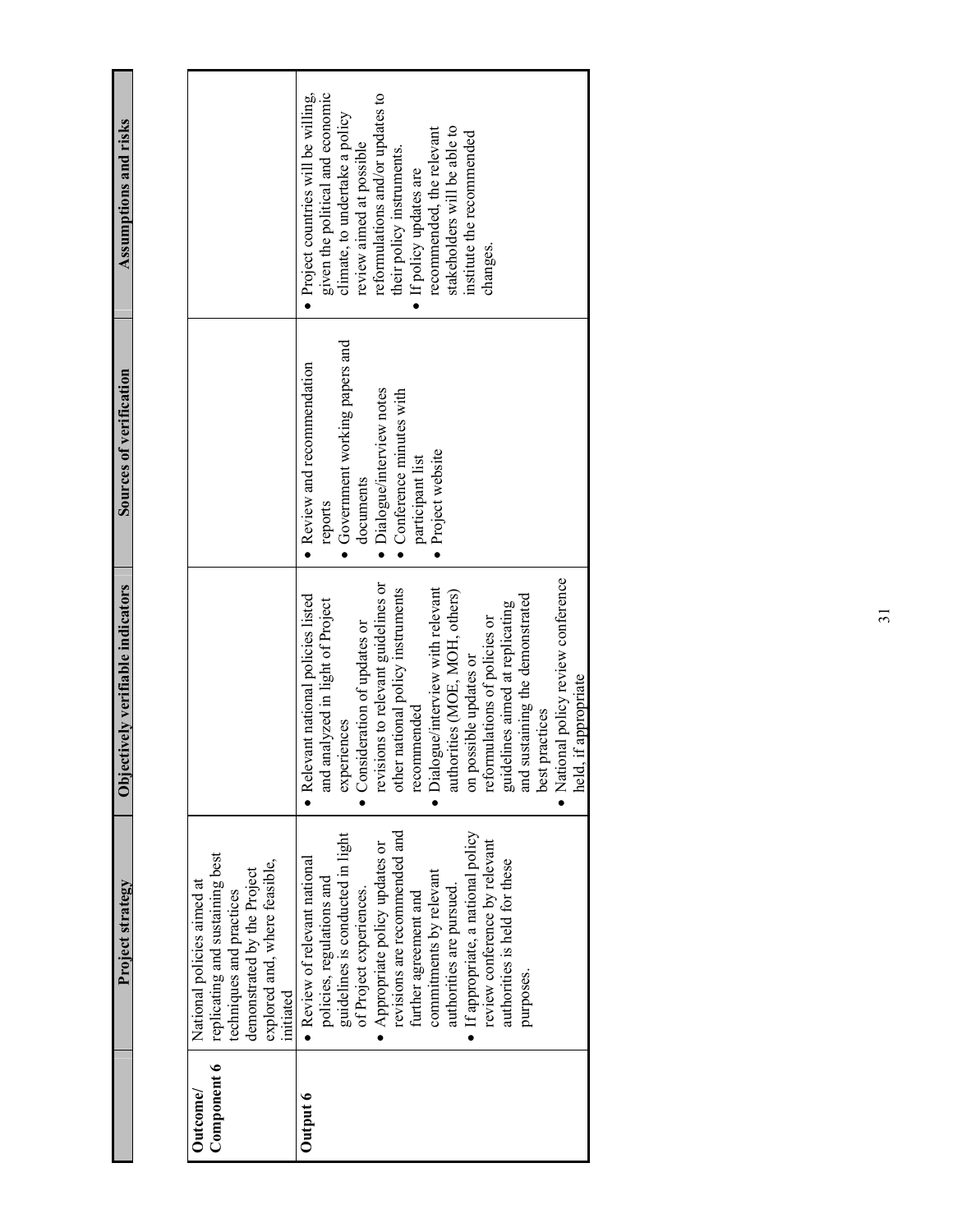**Project strategy Objectively verifiable indicators Sources of verification Assumptions and risks**  Sources of verification Objectively verifiable indicators

Project strategy

Assumptions and risks

| Outcome/    | Project results disseminated to all |                                      |                                             |                                         |
|-------------|-------------------------------------|--------------------------------------|---------------------------------------------|-----------------------------------------|
| Component 7 | stakeholders for awareness-raising  |                                      |                                             |                                         |
|             | aimed at their replication          |                                      |                                             |                                         |
| Output 7    | • Project results on best           | • Awareness-raising and educational  | $\bullet$ Awareness-raising and educational | Information and encouragement will      |
|             | techniques and practices are        | materials developed and localized    | materials                                   | not by themselves be sufficient for     |
|             | distributed to relevant federal     | • National conferences and/or        | • Conference agenda and participant         | securing broad replication. Other       |
|             | and state ministries or agencies,   | workshops held                       | lists                                       | conditions prerequisite for             |
|             | health service delivery             | Toolkits distributed and utilized    | · Number of toolkits distributed            | replication include:                    |
|             | institutions and other              | Public awareness campaign            | • List of stakeholders and                  | $\bullet$ Appropriate supporting policy |
|             | stakeholders.                       | conducted to provide information     | stakeholder networks who have               | instruments (as described in            |
|             | Targeted promotional materials,     | to the general public, patients and  | been reached and reports on the             | Component 4) will be put in place.      |
|             | workbooks and other tools are       | families                             | manner by which they were                   | Human and economic resources            |
|             | disseminated to promote             | • Interviews/dialogues with relevant | reached                                     | will be sufficiently available,         |
|             | widespread replication.             | authorities held for further         | • Report on dissemination strategies        | relative to other important health-     |
|             | Conferences or workshops are        | agreement or commitment on           | used                                        | care priorities, to engage in these     |
|             | held to encourage replication.      | implementation plan for              | • Reports on public awareness               | activities.                             |
|             | $\bullet$ Agreement of relevant     | replication of best practices        | campaign                                    | Leadership at all levels, from the      |
|             | authorities is sought on an         | Local language materials             | • Report on evaluation of                   | national to the state to the facility,  |
|             | implementation plan for             | distributed                          | effectiveness                               | will be able and willing to engage      |
|             | replication of best practices.      |                                      | · Interview/dialogue notes                  | on these important issues.              |
|             |                                     |                                      | • List of receivers of materials            |                                         |
|             |                                     |                                      | printed in local languages                  |                                         |
|             |                                     |                                      | • Project website and online                |                                         |
|             |                                     |                                      | resource access statistics                  |                                         |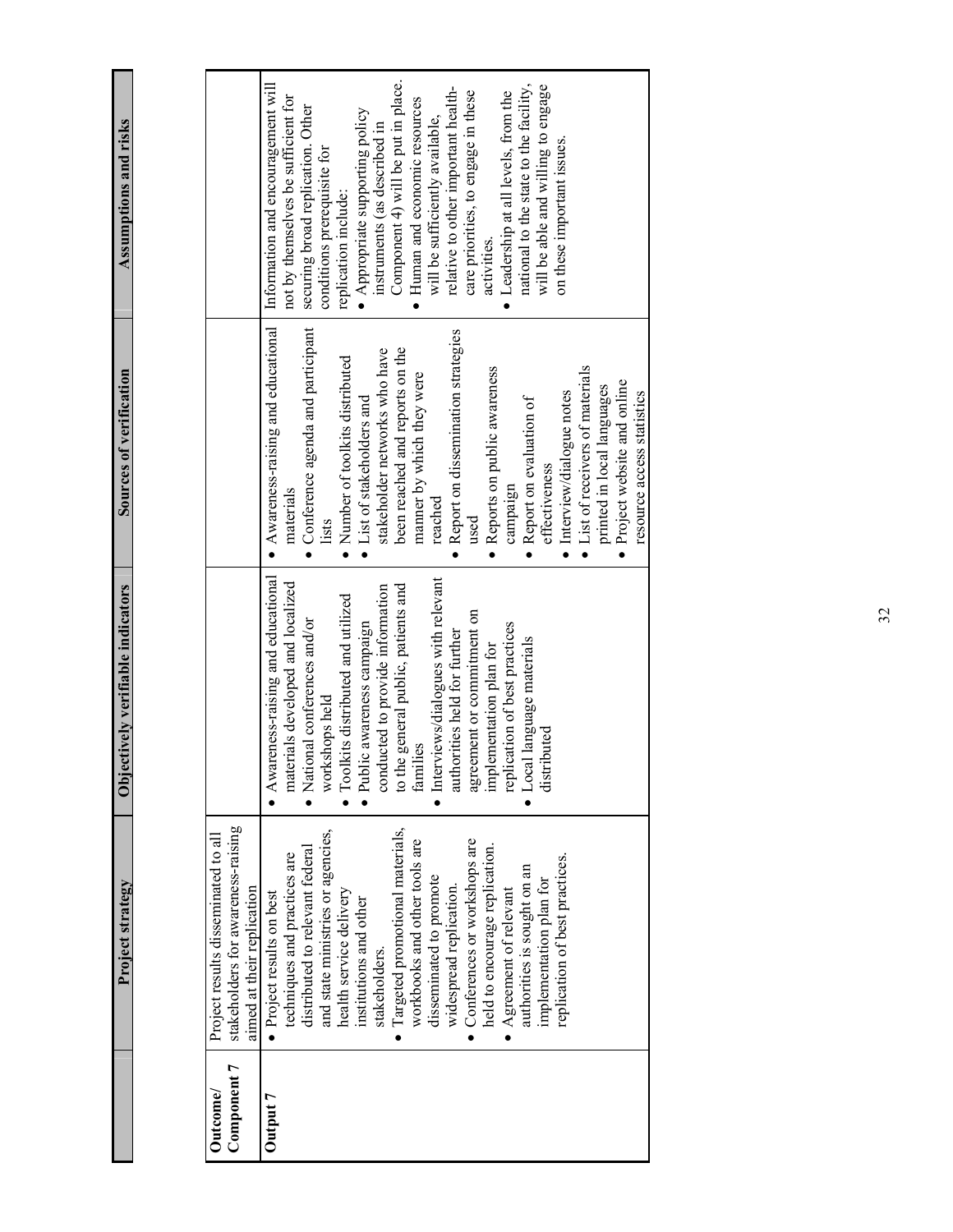Assumptions and risks **Project strategy Objectively verifiable indicators Sources of verification Assumptions and risks**  Sources of verification Objectively verifiable indicators Project strategy

| Outcome/    | Global, regional and national       |                                   |                                              |                                     |
|-------------|-------------------------------------|-----------------------------------|----------------------------------------------|-------------------------------------|
| Component 8 | counterparts from agencies,         |                                   |                                              |                                     |
|             | governments and NGOs beyond         |                                   |                                              |                                     |
|             | participating countries informed of |                                   |                                              |                                     |
|             | best techniques and practices for   |                                   |                                              |                                     |
|             | the purpose of replication          |                                   |                                              |                                     |
| Output 8    | • Project results on demonstrated   | · Project-related materials       | • Materials related to Project results       | • Global and regional dissemination |
|             | best techniques and practices       | developed                         | List of international and regional           | of Project results will not be      |
|             | are made available for              | · Project results disseminated at | stakeholders who received results            | sufficient to globally reform       |
|             | dissemination globally and          | international and regional        | from Project partners                        | health-care waste management        |
|             | regionally.                         | meetings                          | List of international and regional           | practice. It is assumed, however,   |
|             | · Project materials are             | · Project website developed and   | conferences where presentations              | that demonstration results in the   |
|             | disseminated through                | updated                           | were made and information was                | Project countries will help inform  |
|             | international and regional          | · Materials distributed           | disseminated                                 | interventions that may be           |
|             | networks.                           | GEOLibrary augmented with         | Project website and online                   | instituted in other countries.      |
|             |                                     | Project results                   | resource access statistics                   |                                     |
|             |                                     |                                   | • List of people who received                |                                     |
|             |                                     |                                   | printed materials                            |                                     |
|             |                                     |                                   | Project-specific content in the<br>$\bullet$ |                                     |
|             |                                     |                                   | <b>GEOL</b> ibrary                           |                                     |
|             |                                     |                                   |                                              |                                     |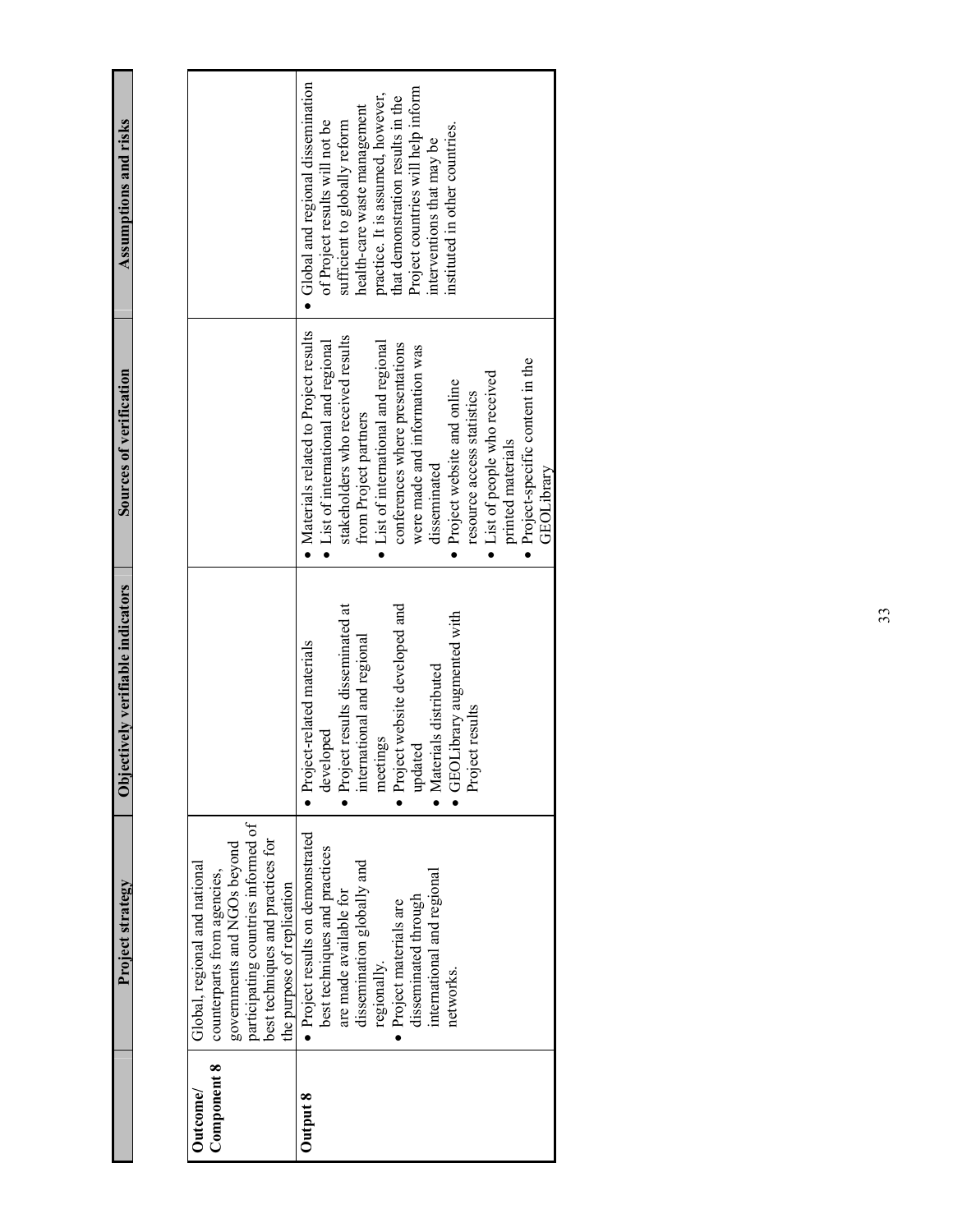# **ANNEX E: DETAILED PROJECT BUDGET**

# **1) OVERALL PROJECT BUDGET**

| <b>Description</b>                                                                                                                                                                                                                                                                                             | Year 1                     | Year 2       | Year 3           | Year 4    | <b>Total</b> |
|----------------------------------------------------------------------------------------------------------------------------------------------------------------------------------------------------------------------------------------------------------------------------------------------------------------|----------------------------|--------------|------------------|-----------|--------------|
|                                                                                                                                                                                                                                                                                                                | US\$<br><b>USS</b><br>US\$ |              |                  | US\$      | US\$         |
|                                                                                                                                                                                                                                                                                                                |                            |              |                  |           |              |
| <b>International personnel</b>                                                                                                                                                                                                                                                                                 |                            |              |                  |           |              |
| Global coordination, Global Expert Team and<br>international technical consultants                                                                                                                                                                                                                             | 373,870                    | 373,870      | 373,870          | 224,600   | 1,346,210    |
| Global and regional dissemination                                                                                                                                                                                                                                                                              |                            |              |                  |           |              |
| Project website; participation at global and<br>regional conferences; validation of emerging<br>health-care waste management technologies and<br>mercury-free technologies; Project-related<br>publications and validation testing; and<br>collaboration and information-exchange with<br>related GEF Projects | 93,750                     | 93,750       | 93,750           | 93,750    | 375,000      |
| <b>Global meetings</b>                                                                                                                                                                                                                                                                                         |                            |              |                  |           |              |
| Global Project Steering Committee Meetings and<br>National Consultant trainings                                                                                                                                                                                                                                | 100,000                    | 100,000      | 100,000          | $\bf{0}$  | 300,000      |
| <b>Country budgets</b>                                                                                                                                                                                                                                                                                         |                            |              |                  |           |              |
| Argentina                                                                                                                                                                                                                                                                                                      | 474,312                    | 217,592      | 205,583          | 116,513   | 1,014,000    |
| India                                                                                                                                                                                                                                                                                                          | 415,217                    | 259,187      | 207,658          | 132,238   | 1,014,300    |
| Latvia                                                                                                                                                                                                                                                                                                         | 223,137                    | 222,990      | 222,843          | 145,330   | 814,300      |
| Lebanon                                                                                                                                                                                                                                                                                                        | 262,664                    | 228,373      | 194,081          | 129,182   | 814,300      |
| Philippines                                                                                                                                                                                                                                                                                                    | 578,642                    | 194,415      | 172,188          | 99,190    | 1,044,435    |
| Senegal                                                                                                                                                                                                                                                                                                        | 538,744                    | 240,498      | 153,313          | 80,315    | 1,012,870    |
| Tanzania                                                                                                                                                                                                                                                                                                       | 332,720                    | 288,480      | 116,977          | 36,823    | 775,000      |
| Vietnam                                                                                                                                                                                                                                                                                                        | 592,017                    | 211,290      | 169,563          | 101,065   | 1,073,935    |
| Line total                                                                                                                                                                                                                                                                                                     | 3,417,453                  | 1,862,825    | 1,442,206        | 840,656   | 7,563,140    |
| <b>Miscellaneous</b>                                                                                                                                                                                                                                                                                           |                            |              |                  |           |              |
| Technology contingency                                                                                                                                                                                                                                                                                         | 300,000                    | $\mathbf{0}$ | $\boldsymbol{0}$ | $\theta$  | 300,000      |
| Miscellaneous, reporting, evaluation                                                                                                                                                                                                                                                                           | $\theta$                   | 40,000       | $\theta$         | 60,000    | 100,000      |
| UNOPS (8% of global & Tanzania components)                                                                                                                                                                                                                                                                     | 142,105                    | 100,000      | 100,000          | $\theta$  | 342,105      |
| Line total                                                                                                                                                                                                                                                                                                     | 442,105                    | 140,000      | 100,000          | 60,000    | 742,105      |
| <b>Total Project budget excluding PDF A and</b><br>PDF B                                                                                                                                                                                                                                                       | 4,427,178                  | 2,570,445    | 2,109,826        | 1,219,006 | 10,326,455   |
| Project co-financing and in-kind contributions                                                                                                                                                                                                                                                                 |                            |              |                  |           | 12,970,494   |
| Sub-total                                                                                                                                                                                                                                                                                                      |                            |              |                  |           | 23,296,949   |
| PDF A                                                                                                                                                                                                                                                                                                          |                            |              |                  |           | 25,000       |
| PDF B                                                                                                                                                                                                                                                                                                          |                            |              |                  |           | 699,948      |
| <b>Total Project budget including PDF A and</b><br>PDF B                                                                                                                                                                                                                                                       |                            |              |                  |           | 24,021,897   |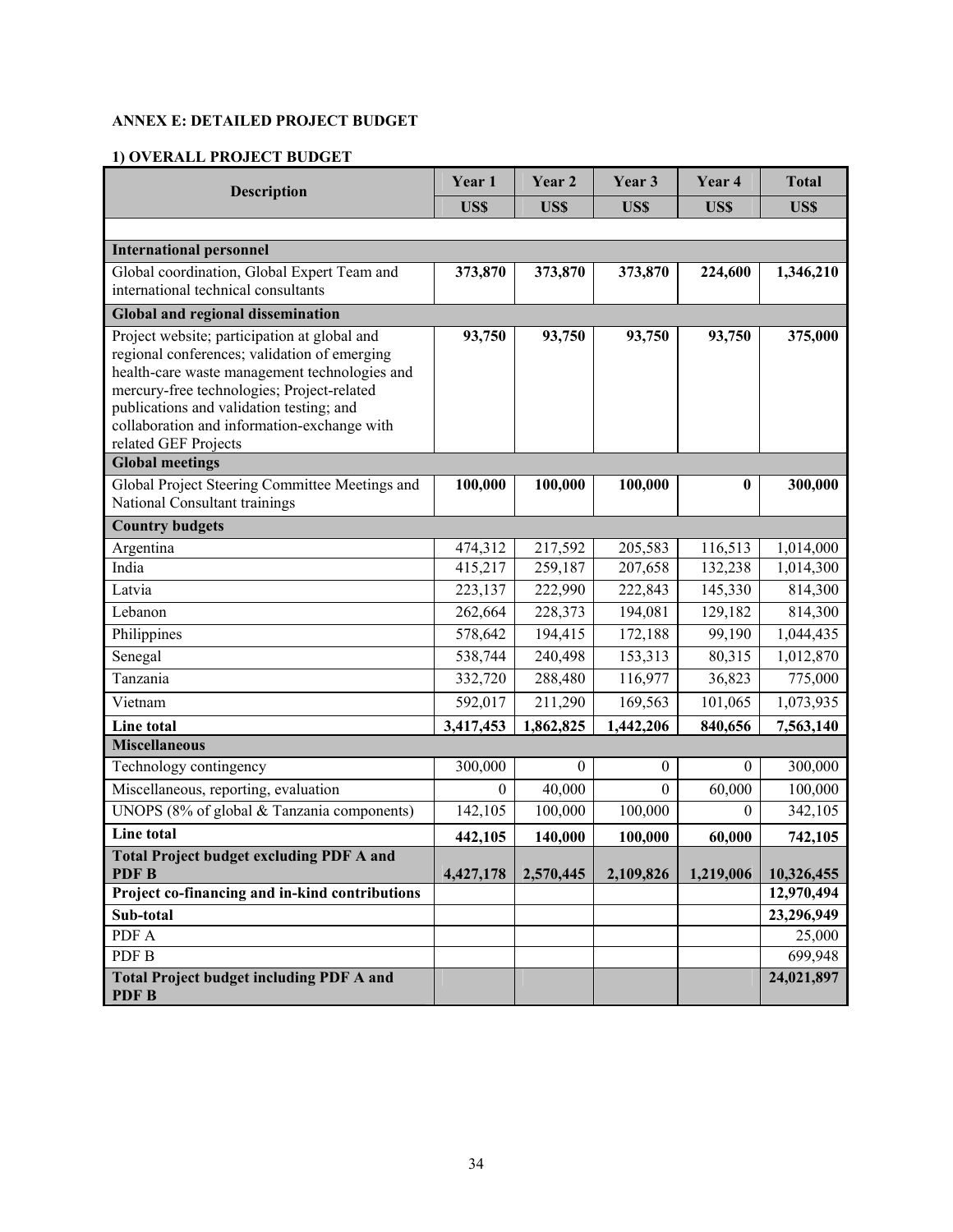# **2) COUNTRY-SPECIFIC PROJECT BUDGET**

Annex E-B contains country-specific budgets categorized by activity over the Project's four years. Categories include: national management, model facilities, demonstration technologies, non-mercury equipment and policies, national policy review, national dissemination activities, national missions and international support from Project partners (the World Health Organization, Health Care Without Harm and the University of Illinois at Chicago). The Project's technology-development activities (component 3) will be implemented in Tanzania. For more information on this component, please refer to the Tanzania budget breakdown.

| <b>National activities and components</b>                                                                                                                                                                                                                                                                                                                                                                                                                                                           | Year <sub>1</sub> | Year 2   | Year 3           | Year 4           | <b>GEF</b><br><b>Total</b> |
|-----------------------------------------------------------------------------------------------------------------------------------------------------------------------------------------------------------------------------------------------------------------------------------------------------------------------------------------------------------------------------------------------------------------------------------------------------------------------------------------------------|-------------------|----------|------------------|------------------|----------------------------|
|                                                                                                                                                                                                                                                                                                                                                                                                                                                                                                     | US\$              | US\$     | US\$             | US\$             | US\$                       |
| National management: national meetings, national<br>coordination, consulting and translations                                                                                                                                                                                                                                                                                                                                                                                                       | 22,375            | 22,375   | 22,375           | 22,375           | 89,500                     |
| Model facilities (component 1): non-technology capital<br>costs, recurring costs, storage units if applicable,<br>equipment for on-site training and consultation                                                                                                                                                                                                                                                                                                                                   | 109,293           | 54,647   | $\mathbf{0}$     | $\mathbf{0}$     | 163,940                    |
| Demonstration technology linked to model facilities<br>(component 2): capital costs, accessories, site preparation,<br>permits, trainings, transportation vehicles, repair and<br>maintenance and validation testing                                                                                                                                                                                                                                                                                | 244,710           | $\Omega$ | $\boldsymbol{0}$ | $\boldsymbol{0}$ | 244,710                    |
| Non-mercury equipment and policy (component 4): spill<br>kits, safe storage for existing mercury equipment, mercury-<br>free alternative devices, mercury assessment tools and<br>activities, public awareness activities and national mercury<br>conference if applicable                                                                                                                                                                                                                          | 11,875            | 11,875   | 11,875           | 11,875           | 47,500                     |
| National training program (component 5): One-time<br>costs include curriculum development, translation if<br>applicable, equipment procurement, activities related to the<br>inclusion of HCWM best practices in related professional<br>curricula, and program evaluation. Costs per training<br>session include student materials; facility cost; subsidies<br>for room, board and transportation of students; trainer<br>costs; administrative costs; and transportation to model<br>facilities. | $\mathbf{0}$      | 42,637   | 85,275           | 42,638           | 170,550                    |
| National policy review (component 6)                                                                                                                                                                                                                                                                                                                                                                                                                                                                | 3,750             | 3,750    | 3,750            | 3,750            | 15,000                     |
| National dissemination activities (component 7):<br>development and design of dissemination materials,<br>national conference(s) to increase knowledge and<br>awareness of relevant professional and government<br>officials on HCWM and to disseminate Project results, and<br>dissemination through relevant public health-care<br>associations and Project partners                                                                                                                              | 17,125            | 17,125   | 17,125           | 17,125           | 68,500                     |
| National missions: costs related to all missions to<br>Argentina (not including consultant salaries/fees)                                                                                                                                                                                                                                                                                                                                                                                           | 18,750            | 18,750   | 18,750           | 18,750           | 75,000                     |
| International support: costs associated with support<br>received from WHO, HCWH and UIC                                                                                                                                                                                                                                                                                                                                                                                                             | 46,434            | 46,433   | 46,433           | $\theta$         | 139,300                    |
| <b>Total</b>                                                                                                                                                                                                                                                                                                                                                                                                                                                                                        | 474,312           | 217,592  | 205,583          | 116,513          | 1,014,000                  |

### **Argentina Budget Breakdown (estimate)**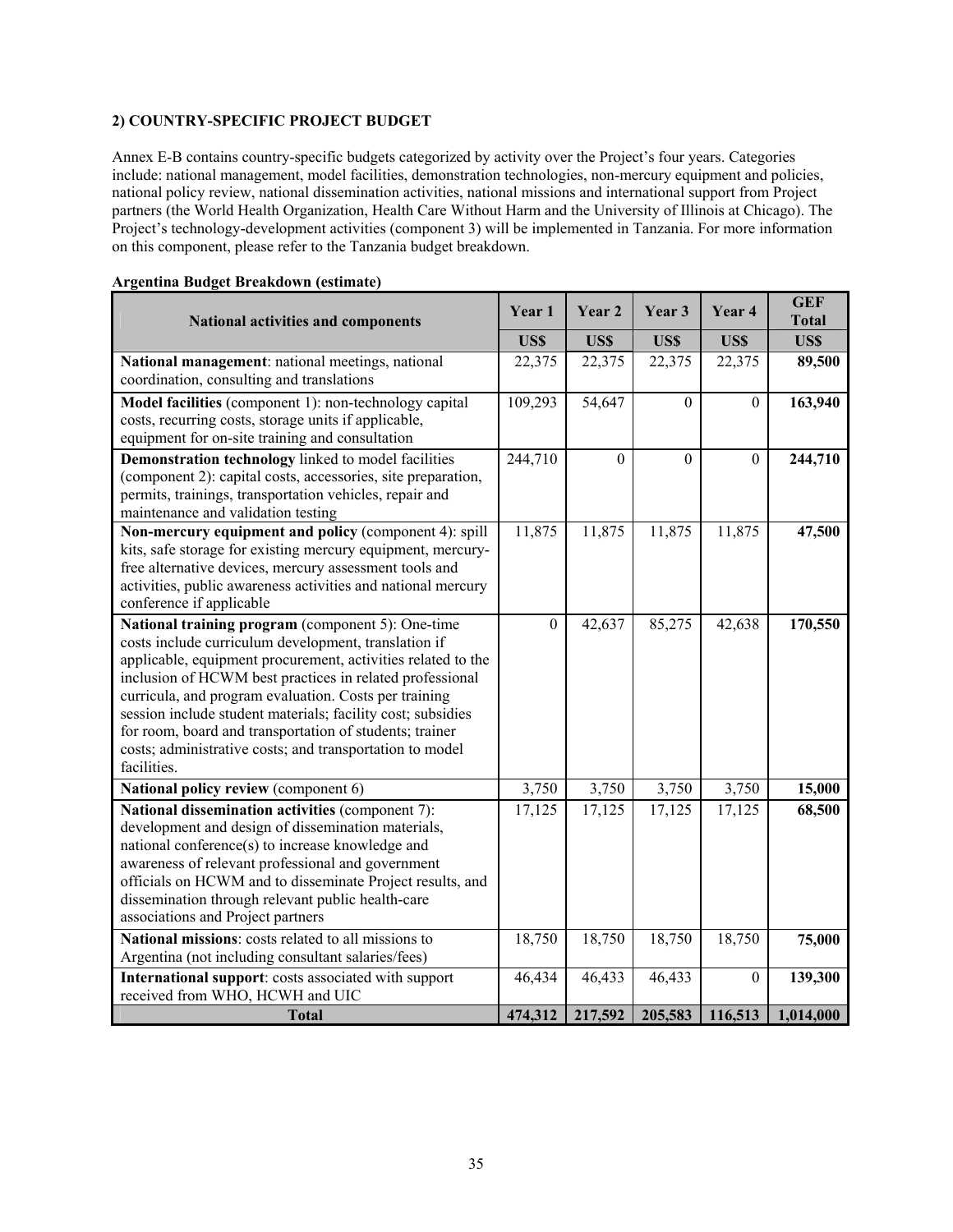| num Duuget Dreakuown (estimate)                                                                        | Year 1       | Year 2           | Year 3           | Year <sub>4</sub> | <b>GEF</b>           |
|--------------------------------------------------------------------------------------------------------|--------------|------------------|------------------|-------------------|----------------------|
| <b>National activities and components</b>                                                              | US\$         | US\$             | US\$             | US\$              | <b>Total</b><br>US\$ |
| National management: national meetings, national                                                       | 23,250       | 23,250           | 23,250           | 23,250            | 93,000               |
| coordination and consulting and translations                                                           |              |                  |                  |                   |                      |
| Model facilities (component 1): non-technology capital                                                 | 105,034      | 52,516           | $\mathbf{0}$     | $\boldsymbol{0}$  | 157,550              |
| costs, recurring costs, storage units if applicable and                                                |              |                  |                  |                   |                      |
| equipment for on-site training and consultation. This                                                  |              |                  |                  |                   |                      |
| applies both to the individual facility in the less-resourced                                          |              |                  |                  |                   |                      |
| state, and to strategic interventions in upgrading systems at                                          |              |                  |                  |                   |                      |
| a number of facilities to build a model network in another<br>state.                                   |              |                  |                  |                   |                      |
| Demonstration technology linked to model facilities                                                    | 198,750      | 66,250           | $\boldsymbol{0}$ | $\mathbf{0}$      | 265,000              |
| (component 2): capital costs, accessories, site preparation,                                           |              |                  |                  |                   |                      |
| permits, trainings, transportation vehicles, repair and                                                |              |                  |                  |                   |                      |
| maintenance, and validation testing both for a specific                                                |              |                  |                  |                   |                      |
| technology in an on-site application at one model facility                                             |              |                  |                  |                   |                      |
| in a less-resourced state, and for technology enhancements                                             |              |                  |                  |                   |                      |
| possibly at a central treatment facility or within individual                                          |              |                  |                  |                   |                      |
| facilities in the model state project                                                                  |              |                  |                  |                   |                      |
| Non-mercury equipment and policy (component 4): spill                                                  | 18,000       | 18,000           | 18,000           | 18,000            | 72,000               |
| kits, safe storage for existing mercury equipment, mercury-                                            |              |                  |                  |                   |                      |
| free alternative technologies, mercury assessment tools and                                            |              |                  |                  |                   |                      |
| activities, public awareness activities and national mercury<br>conference if applicable               |              |                  |                  |                   |                      |
| National training program (component 5): One-time cost                                                 | $\mathbf{0}$ | 28,987           | 57,975           | 28,988            | 115,950              |
| includes curriculum development and enhancement of                                                     |              |                  |                  |                   |                      |
| existing programs to build on lessons learned from the                                                 |              |                  |                  |                   |                      |
| Project, translation if applicable, equipment procurement,                                             |              |                  |                  |                   |                      |
| activities related to the inclusion of HCWM best practices                                             |              |                  |                  |                   |                      |
| in related professional curricula, and program evaluation.                                             |              |                  |                  |                   |                      |
| Costs per training session include student materials;                                                  |              |                  |                  |                   |                      |
| facility cost; subsidies for room, board and transportation                                            |              |                  |                  |                   |                      |
| of students; trainer costs; administrative costs; and                                                  |              |                  |                  |                   |                      |
| transportation to model facilities.                                                                    |              |                  |                  |                   |                      |
| National policy review (component 6)                                                                   | 5,000        | 5,000            | 5,000            | 5,000             | 20,000               |
| National dissemination activities (component 7):                                                       | $\theta$     | $\boldsymbol{0}$ | 38250            | 38250             | 76,500               |
| development and design of dissemination materials,<br>national conference(s) to increase knowledge and |              |                  |                  |                   |                      |
| awareness of relevant professional and government                                                      |              |                  |                  |                   |                      |
| officials on HCWM and to disseminate Project results, and                                              |              |                  |                  |                   |                      |
| dissemination through relevant public health-care                                                      |              |                  |                  |                   |                      |
| associations and Project partners                                                                      |              |                  |                  |                   |                      |
| National missions: costs related to all missions to India                                              | 18,750       | 18,750           | 18,750           | 18,750            | 75,000               |
| (not including consultant salaries/fees)                                                               |              |                  |                  |                   |                      |
| International support: costs associated with support                                                   | 46,433       | 46,434           | 46,433           | $\boldsymbol{0}$  | 139,300              |
| received from WHO, HCWH and UIC                                                                        |              |                  |                  |                   |                      |
| <b>Total</b>                                                                                           | 415,217      | 259,187          | 207,658          | 132,238           | 1,014,300            |

# **India Budget Breakdown (estimate)**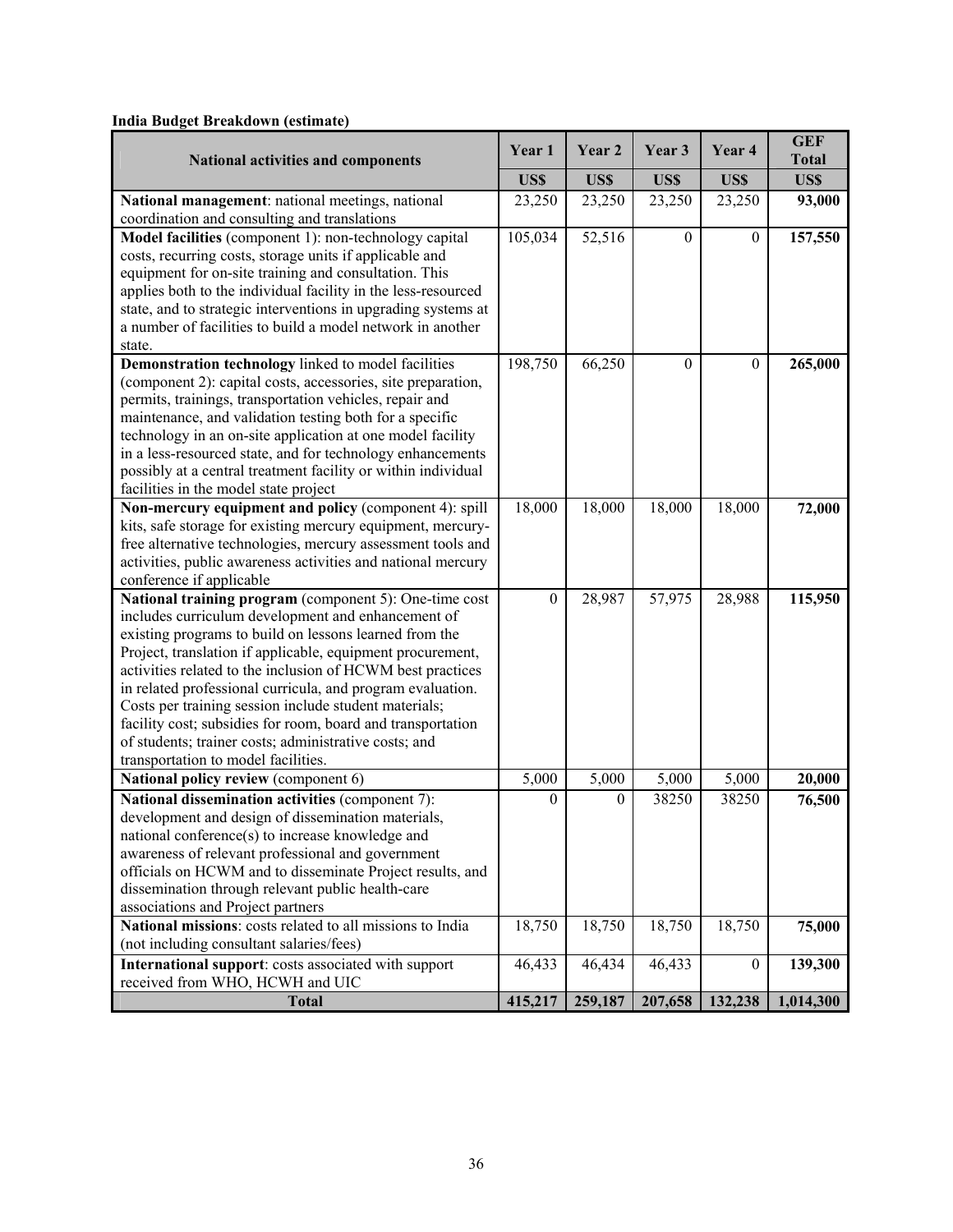# **Latvia Budget Breakdown (estimate)**

| Latvia Duuget Di cakuuwii (cstiinate)                                                                 |          |          |              |              | <b>GEF</b>   |
|-------------------------------------------------------------------------------------------------------|----------|----------|--------------|--------------|--------------|
| <b>National activities and components</b>                                                             | Year 1   | Year 2   | Year 3       | Year 4       | <b>Total</b> |
|                                                                                                       | US\$     | US\$     | US\$         | US\$         | US\$         |
| National management: national meetings,                                                               | 48,625   | 48,625   | 48,625       | 48,625       | 194,500      |
| national coordination and consulting and                                                              |          |          |              |              |              |
| translations                                                                                          |          |          |              |              |              |
| Model facilities (component 1): non-technology                                                        | 62,453   | 31,227   | $\theta$     | $\theta$     | 93,680       |
| capital costs, recurring costs, storage units if                                                      |          |          |              |              |              |
| applicable and equipment for on-site training and                                                     |          |          |              |              |              |
| consultation<br>Demonstration technology linked to model                                              | $\theta$ | $\theta$ | $\mathbf{0}$ | $\mathbf{0}$ |              |
| facilities (component 2): capital costs, accessories,                                                 |          |          |              |              | 0            |
| site preparation, permits, trainings, transportation                                                  |          |          |              |              |              |
| vehicles, repair and maintenance, and validation                                                      |          |          |              |              |              |
| testing                                                                                               |          |          |              |              |              |
| Non-mercury equipment and policy (component                                                           | 14,375   | 14,375   | 14,375       | 14,375       | 57,500       |
| 4): spill kits, safe storage for existing mercury                                                     |          |          |              |              |              |
| equipment, mercury-free alternative devices,                                                          |          |          |              |              |              |
| mercury assessment tools and activities, public                                                       |          |          |              |              |              |
| awareness activities and national mercury                                                             |          |          |              |              |              |
| conference if applicable                                                                              |          |          |              |              |              |
| National training program (component 5): One-                                                         | $\theta$ | 31,080   | 62,160       | 31,080       | 124,320      |
| time cost includes curriculum development,                                                            |          |          |              |              |              |
| translation if applicable, equipment procurement,                                                     |          |          |              |              |              |
| activities related to the inclusion of HCWM best                                                      |          |          |              |              |              |
| practices in related professional curricula, and                                                      |          |          |              |              |              |
| program evaluation. Costs per training session<br>include student materials; facility cost; subsidies |          |          |              |              |              |
| for room, board and transportation of students;                                                       |          |          |              |              |              |
| trainer costs; administrative costs; and                                                              |          |          |              |              |              |
| transportation to model facilities.                                                                   |          |          |              |              |              |
| National policy review (component 6)                                                                  | 6,250    | 6,250    | 6,250        | 6,250        | 25,000       |
| National dissemination activities (component 7):                                                      | 26,250   | 26,250   | 26,250       | 26,250       | 105,000      |
| development and design of dissemination                                                               |          |          |              |              |              |
| materials, national conference(s) to increase                                                         |          |          |              |              |              |
| knowledge and awareness of relevant professional                                                      |          |          |              |              |              |
| and government officials on HCWM and to                                                               |          |          |              |              |              |
| disseminate Project results, and dissemination                                                        |          |          |              |              |              |
| through relevant public health-care associations                                                      |          |          |              |              |              |
| and Project partners                                                                                  |          |          |              |              |              |
| National missions: costs related to all missions to                                                   | 18,750   | 18,750   | 18,750       | 18,750       | 75,000       |
| Latvia (not including consultant salaries/fees)                                                       |          |          |              |              |              |
| International support: costs associated with                                                          | 46,434   | 46,433   | 46,433       | $\theta$     | 139,300      |
| support received from WHO, HCWH and UIC                                                               |          |          |              |              |              |
| <b>Total</b>                                                                                          | 223,137  | 222,990  | 222,843      | 145,330      | 814,300      |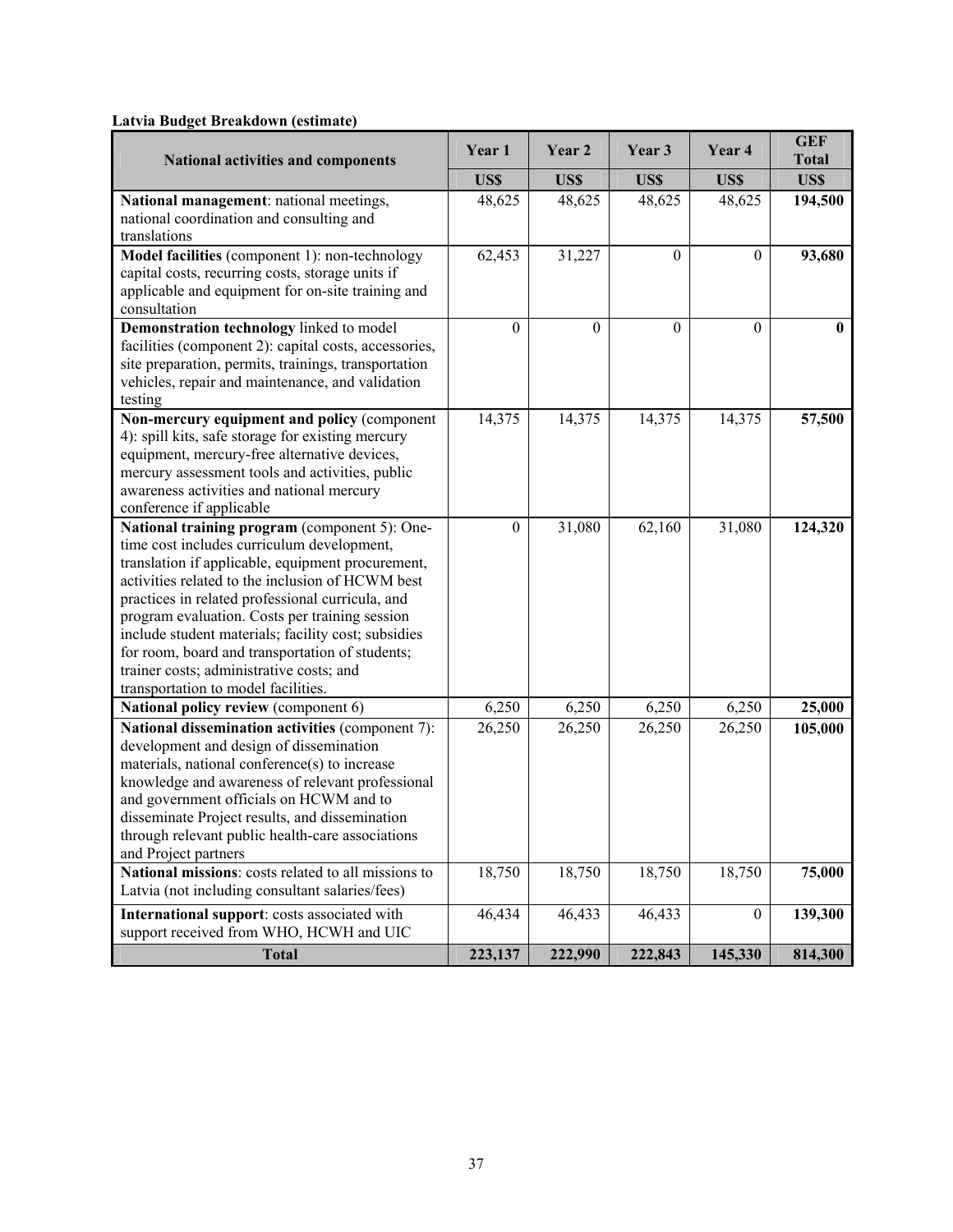| $\alpha$ , $\alpha$ , $\alpha$ , $\alpha$ , $\alpha$ , $\alpha$ , $\alpha$ , $\alpha$ , $\alpha$ , $\alpha$ , $\alpha$ , $\alpha$<br><b>National activities and components</b>                                                                                                                                                                                                                                                                                                                   |                   | Year 2            | Year 3            | Year 4                  | <b>GEF</b><br><b>Total</b> |
|--------------------------------------------------------------------------------------------------------------------------------------------------------------------------------------------------------------------------------------------------------------------------------------------------------------------------------------------------------------------------------------------------------------------------------------------------------------------------------------------------|-------------------|-------------------|-------------------|-------------------------|----------------------------|
|                                                                                                                                                                                                                                                                                                                                                                                                                                                                                                  |                   | US\$              | US\$              | US\$                    | US\$                       |
| National management: national meetings, national<br>coordination and consulting and translations                                                                                                                                                                                                                                                                                                                                                                                                 | 61,216            | 61,218            | 61,218            | 61,218                  | 244,870                    |
| Model facilities (component 1): non-technology capital<br>costs, recurring costs, storage units if applicable and<br>equipment for on-site training and consultation                                                                                                                                                                                                                                                                                                                             | 105,513           | 52,757            | $\boldsymbol{0}$  | $\boldsymbol{0}$        | 158,270                    |
| Demonstration technology linked to model facilities<br>(component 2): capital costs, accessories, site preparation,<br>permits, trainings, transportation vehicles, repair and<br>maintenance and validation testing                                                                                                                                                                                                                                                                             | $\mathbf{0}$      | $\theta$          | $\boldsymbol{0}$  | $\theta$                |                            |
| Non-mercury equipment and policy (component 4): spill<br>kits, safe storage for existing mercury equipment, mercury-<br>free alternative devices, mercury assessment tools and<br>activities, public awareness activities and national mercury<br>conference if applicable                                                                                                                                                                                                                       | 12,625            | 12,625            | 12,625            | 12,625                  | 50,500                     |
| National training program (component 5): One-time cost<br>includes curriculum development, translation if applicable,<br>equipment procurement, activities related to the inclusion<br>of HCWM best practices in related professional curricula,<br>and program evaluation. Costs per training session include<br>student materials; facility cost; subsidies for room, board<br>and transportation of students; trainer costs; administrative<br>costs; and transportation to model facilities. | $\mathbf{0}$      | 18,465            | 36,930            | 18,465                  | 73,860                     |
| National policy review (component 6)                                                                                                                                                                                                                                                                                                                                                                                                                                                             | 2,500             | 2,500             | 2,500             | 2,500                   | 10,000                     |
| National dissemination activities (component 7):<br>development and design of dissemination materials,<br>national conference(s) to increase knowledge and<br>awareness of relevant professional and government<br>officials on HCWM and to disseminate Project results, and<br>dissemination through relevant public health-care<br>associations and Project partners                                                                                                                           | 15,626            | 15,625            | 15,625            | 15,624                  | 62,500                     |
| National missions: costs related to all missions to<br>Lebanon (not including consultant salaries/fees)                                                                                                                                                                                                                                                                                                                                                                                          | 18,750            | 18,750            | 18,750            | 18,750                  | 75,000                     |
| International support: costs associated with support<br>received from WHO, HCWH and UIC<br><b>Total</b>                                                                                                                                                                                                                                                                                                                                                                                          | 46,434<br>262,664 | 46,433<br>228,373 | 46,433<br>194,081 | $\mathbf{0}$<br>129,182 | 139,300<br>814,300         |

# **Lebanon Budget Breakdown (estimate)**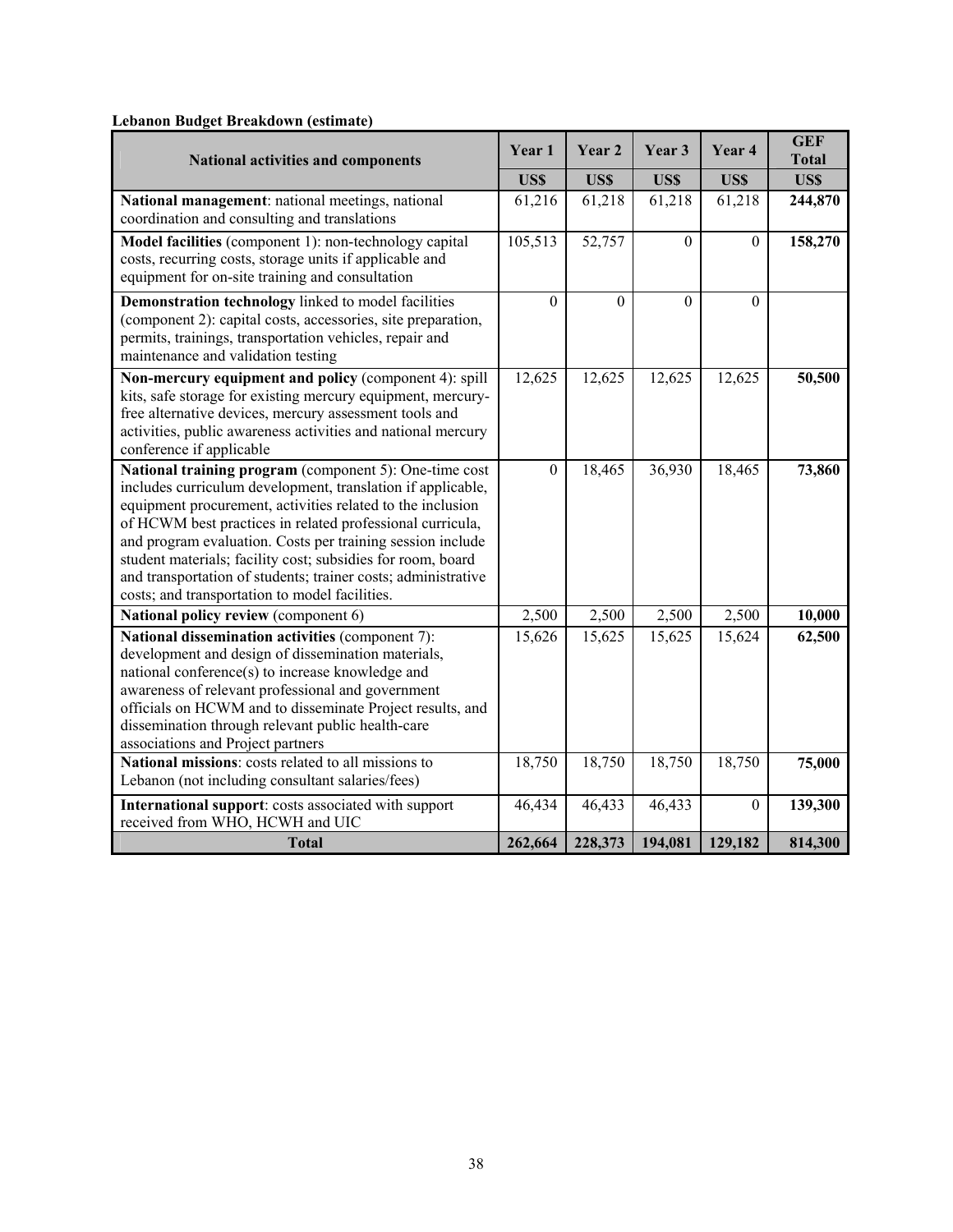| $\cdots$ $\cdots$<br>$\cdots$ Dividing $\cdots$                                                                                                                                                                                                                                                                                                                                                                                                                                                    | Year 1         | Year 2         | Year 3   | Year 4       | <b>GEF</b><br><b>Total</b> |
|----------------------------------------------------------------------------------------------------------------------------------------------------------------------------------------------------------------------------------------------------------------------------------------------------------------------------------------------------------------------------------------------------------------------------------------------------------------------------------------------------|----------------|----------------|----------|--------------|----------------------------|
| <b>National activities and components</b>                                                                                                                                                                                                                                                                                                                                                                                                                                                          |                | US\$           | US\$     | US\$         | US\$                       |
| National management: national meetings, national<br>coordination and translations                                                                                                                                                                                                                                                                                                                                                                                                                  | US\$<br>18,625 | 18,625         | 18,625   | 18,625       | 74,500                     |
| Model facilities (component 1): non-technology capital<br>costs, recurring costs, storage units if applicable and<br>equipment for on-site training and consultation                                                                                                                                                                                                                                                                                                                               | 97,583         | 48,792         | $\Omega$ | $\Omega$     | 146,375                    |
| Demonstration technology linked to model facilities<br>(component 2): capital costs, accessories, site<br>preparation, permits, trainings, transportation vehicles,<br>repair and maintenance and validation testing                                                                                                                                                                                                                                                                               | 362,000        | $\overline{0}$ | $\theta$ | $\theta$     | 362,000                    |
| Non-mercury equipment and policy (component 4):<br>spill kits, safe storage for existing mercury equipment,<br>mercury-free alternative devices, mercury assessment<br>tools and activities, public awareness activities and<br>national mercury conference if applicable                                                                                                                                                                                                                          | 13,125         | 13,125         | 13,125   | 13,125       | 52,500                     |
| National training program (component 5): One-time<br>cost includes curriculum development, translation if<br>applicable, equipment procurement, activities related to<br>the inclusion of HCWM best practices in related<br>professional curricula and program evaluation. Costs per<br>training session include student materials; facility cost;<br>subsidies for room, board and transportation of students;<br>trainer costs; administrative costs; and transportation to<br>model facilities. | $\mathbf{0}$   | 26,565         | 53,130   | 26,565       | 106,260                    |
| National policy review (component 6)                                                                                                                                                                                                                                                                                                                                                                                                                                                               | 5,000          | 5,000          | 5,000    | 5,000        | 20,000                     |
| National dissemination activities (component 7):<br>development and design of dissemination materials,<br>national conference(s) to increase knowledge and<br>awareness of relevant professional and government<br>officials on HCWM and to disseminate Project results,<br>and dissemination through relevant public health-care<br>associations and Project partners                                                                                                                             | 17,125         | 17,125         | 17,125   | 17,125       | 68,500                     |
| National missions: costs related to all missions to the<br>Philippines (not including consultant salaries/fees)                                                                                                                                                                                                                                                                                                                                                                                    | 18,750         | 18,750         | 18,750   | 18,750       | 75,000                     |
| International support: costs associated with support<br>received from WHO, HCWH and UIC                                                                                                                                                                                                                                                                                                                                                                                                            | 46,434         | 46,433         | 46,433   | $\mathbf{0}$ | 139,300                    |
| <b>Total</b>                                                                                                                                                                                                                                                                                                                                                                                                                                                                                       | 578,642        | 194,415        | 172,188  | 99,190       | 1,044,435                  |

# **Philippines Budget Breakdown (estimate)**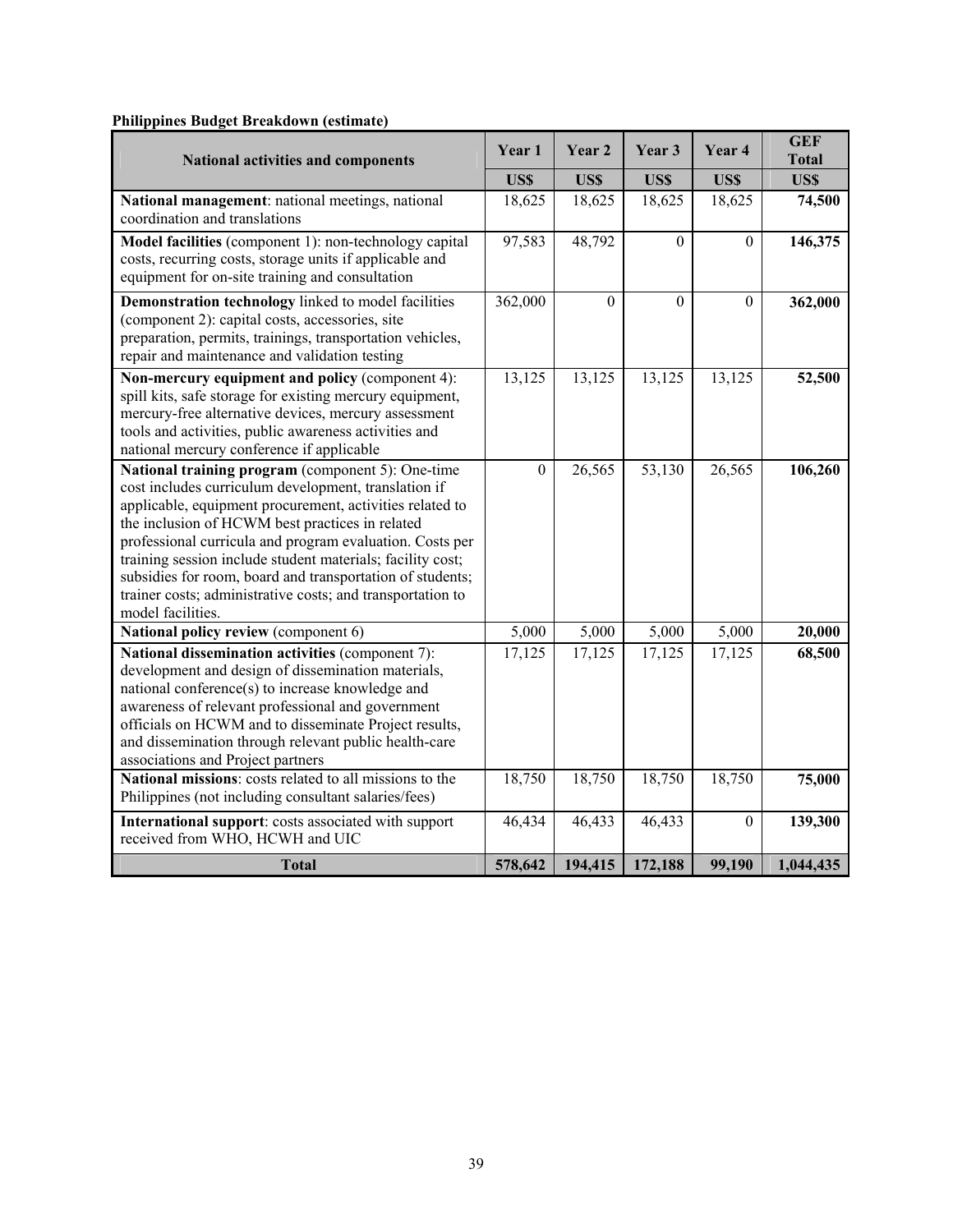| <b>National activities and components</b>                                                                                                                                                                                                                                                                                                                                                                                                                                                       |              | Year 2   | Year 3           | Year 4           | <b>GEF</b><br><b>Total</b> |
|-------------------------------------------------------------------------------------------------------------------------------------------------------------------------------------------------------------------------------------------------------------------------------------------------------------------------------------------------------------------------------------------------------------------------------------------------------------------------------------------------|--------------|----------|------------------|------------------|----------------------------|
|                                                                                                                                                                                                                                                                                                                                                                                                                                                                                                 | US\$         | US\$     | US\$             | US\$             | <b>US\$</b>                |
| National management: national meetings, national<br>coordination and translations                                                                                                                                                                                                                                                                                                                                                                                                               | 63,000       | 31,500   | $\Omega$         | $\theta$         | 94,500                     |
| Model facilities (component 1): non-technology capital<br>costs, recurring costs, storage units if applicable and<br>equipment for on-site training and consultation                                                                                                                                                                                                                                                                                                                            | 128,810      | $\theta$ | $\boldsymbol{0}$ | $\boldsymbol{0}$ | 128,810                    |
| Demonstration Technology linked to model facilities<br>(component 2): capital costs, accessories, site preparation,<br>permits, trainings, transportation vehicles, repair and<br>maintenance and validation testing                                                                                                                                                                                                                                                                            | 246,750      | 82,250   | $\mathbf{0}$     | $\mathbf{0}$     | 329,000                    |
| Non-mercury equipment and policy (component 4): spill<br>kits, safe storage for existing mercury equipment, mercury-<br>free alternative devices, mercury assessment tools and<br>activities, public awareness activities and national mercury<br>conference if applicable                                                                                                                                                                                                                      | 12,875       | 12,875   | 12,875           | 12,875           | 51,500                     |
| National Training Program (component 5): One-time cost<br>includes curriculum development, translation if applicable,<br>equipment procurement, activities related to the inclusion of<br>HCWM best practices in related professional curricula and<br>program evaluation. Costs per training session include<br>student materials; facility cost; subsidies for room, board<br>and transportation of students; trainer costs; administrative<br>costs; and transportation to model facilities. | $\mathbf{0}$ | 26,565   | 53,130           | 26,565           | 106,260                    |
| National policy review (component 6)                                                                                                                                                                                                                                                                                                                                                                                                                                                            | 5,000        | 5,000    | 5,000            | 5,000            | 20,000                     |
| National dissemination activities (component 7):<br>development and design of dissemination materials,<br>national conference(s) to increase knowledge and<br>awareness of relevant professional and government officials<br>on HCWM and to disseminate Project results, and<br>dissemination through relevant public health-care<br>associations and Project partners                                                                                                                          | 17,125       | 17,125   | 17,125           | 17,125           | 68,500                     |
| National missions: costs related to all missions to Senegal<br>(not including consultant salaries/fees)                                                                                                                                                                                                                                                                                                                                                                                         | 18,750       | 18,750   | 18,750           | 18,750           | 75,000                     |
| International support: costs associated with support<br>received from WHO, HCWH and UIC                                                                                                                                                                                                                                                                                                                                                                                                         | 46,434       | 46,433   | 46,433           | $\boldsymbol{0}$ | 139,300                    |
| <b>Total</b>                                                                                                                                                                                                                                                                                                                                                                                                                                                                                    | 538,744      | 240,498  | 153,313          | 80,315           | 1,012,870                  |

# **Senegal Budget Breakdown (estimate)**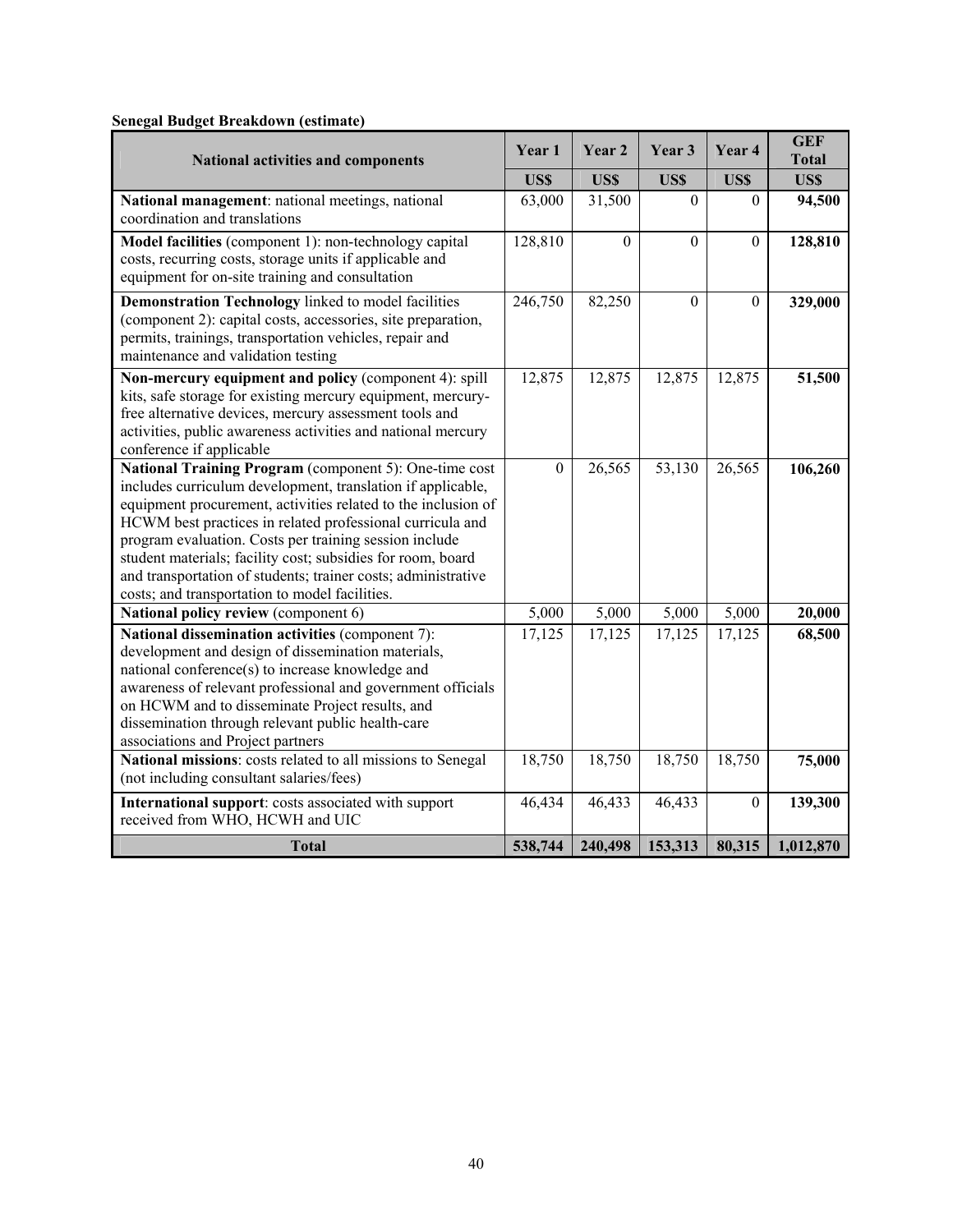# **Tanzania Budget Breakdown (estimate)**

| <b>Technology Development Component and respective</b><br>activities (component 3)                                                                                                                                                                                                                                                                                                                                                                                                                                                                      | Year 1           | Year 2   | Year 3           | Year 4           | <b>GEF</b><br><b>Total</b> |
|---------------------------------------------------------------------------------------------------------------------------------------------------------------------------------------------------------------------------------------------------------------------------------------------------------------------------------------------------------------------------------------------------------------------------------------------------------------------------------------------------------------------------------------------------------|------------------|----------|------------------|------------------|----------------------------|
|                                                                                                                                                                                                                                                                                                                                                                                                                                                                                                                                                         |                  | US\$     | US\$             | US\$             | US\$                       |
| <b>Activity 1: Identification of concepts for development.</b><br>Output: criteria/specifications identified, expert group<br>convened, and advisory committee or network created. Expert<br>group will develop criteria/engineering specifications, oversee<br>technology development and testing and liaise with GET and<br>GPSC. Advisory body will review criteria, specifications and<br>designs. (Includes site visits by members of GET to two<br>existing fabrication plants.)                                                                  | 56,210           | $\theta$ | $\Omega$         | $\Omega$         | 56,210                     |
| Activity 2: Prototype development. Output: designs and<br>prototypes for small- and medium-sized systems created and<br>reviewed by expert group and advisory committee. Designs:<br>Small-scale technology (multiple energy options), medium-<br>scale technology (several energy options), small- and<br>medium-scale shredders and reusable sharps containers.                                                                                                                                                                                       | 143,953          | 47,984   | $\theta$         | $\mathbf{0}$     | 191,937                    |
| <b>Activity 3: Testing, modifications and draft manuals.</b><br>Output: results of testing recorded and manuals finalized.<br>Tests: performance, microbiological, durability, test of<br>reusable sharps containers, and other tests. Draft manuals:<br>construction, installation and operation/maintenance.                                                                                                                                                                                                                                          | 44,486           | 14,829   | $\boldsymbol{0}$ | $\boldsymbol{0}$ | 59,315                     |
| Activity 4: Field testing and documentation. Output: results<br>of field tests recorded, modifications made, documentation<br>and training materials completed. Tasks: (1) finalize<br>arrangement with hospital and JSI, and conduct assessment,<br>training, etc., on HCWM at hospital; (2) install technology<br>and revise manual; (3) train hospital operators and draft<br>training materials; (4) monitor usage, testing results,<br>maintenance/repair and disposal of residues; and (5) review<br>and finalize manuals and training materials. | 24,348           | 24,348   | 12,174           | $\boldsymbol{0}$ | 60,870                     |
| <b>Activity 5: Fabrication demonstration</b> . Output: technology<br>built using construction manuals, test results recorded, and<br>fabrication of many units completed (50 small, 10 medium,<br>600 reusable sharps containers). Tasks: (1) assess market<br>(drivers, barriers and solutions); (2) identify factories and<br>entrepreneurs; (3) fabricate technologies using manuals; (4)<br>test and certify technologies; (5) document replicability, costs<br>and test results; and (6) fabricate several units (listed above).                   | $\boldsymbol{0}$ | 92,118   | 39,479           | $\boldsymbol{0}$ | 131,597                    |
| Activity 6: Finalization of documentation and replication<br>assistance. Output: manuals and training materials finalized<br>and translated. Tasks: $(1)$ finalize documents; $(2)$ translate; $(3)$<br>post materials on website, print copies and produce electronic<br>copies on CD; (4) present results at national and regional GEF<br>project conferences and other conferences; and (5) Tech<br>Transfer teams assist in technology transfer to other countries.                                                                                 | $\mathbf{0}$     | 49,499   | 21,214           | $\mathbf{0}$     | 70,713                     |
| Activity 7: Global and regional dissemination of<br>component results.                                                                                                                                                                                                                                                                                                                                                                                                                                                                                  | 16,430           | 16,430   | 16,430           | 16,431           | 65,721                     |
| Sub-total                                                                                                                                                                                                                                                                                                                                                                                                                                                                                                                                               | 285,427          | 245,209  | 89,297           | 16,430           | 636,363                    |
| 10% Technology contingency                                                                                                                                                                                                                                                                                                                                                                                                                                                                                                                              | 28,543           | 24,521   | 8,930            | 1,643            | 63,637                     |
| National missions: costs related to all missions to Tanzania<br>(not including consultant salaries/fees)                                                                                                                                                                                                                                                                                                                                                                                                                                                | 18,750           | 18,750   | 18,750           | 18,750           | 75,000                     |
| <b>Total</b>                                                                                                                                                                                                                                                                                                                                                                                                                                                                                                                                            | 332,720          | 288,480  | 116,977          | 36,823           | 775,000                    |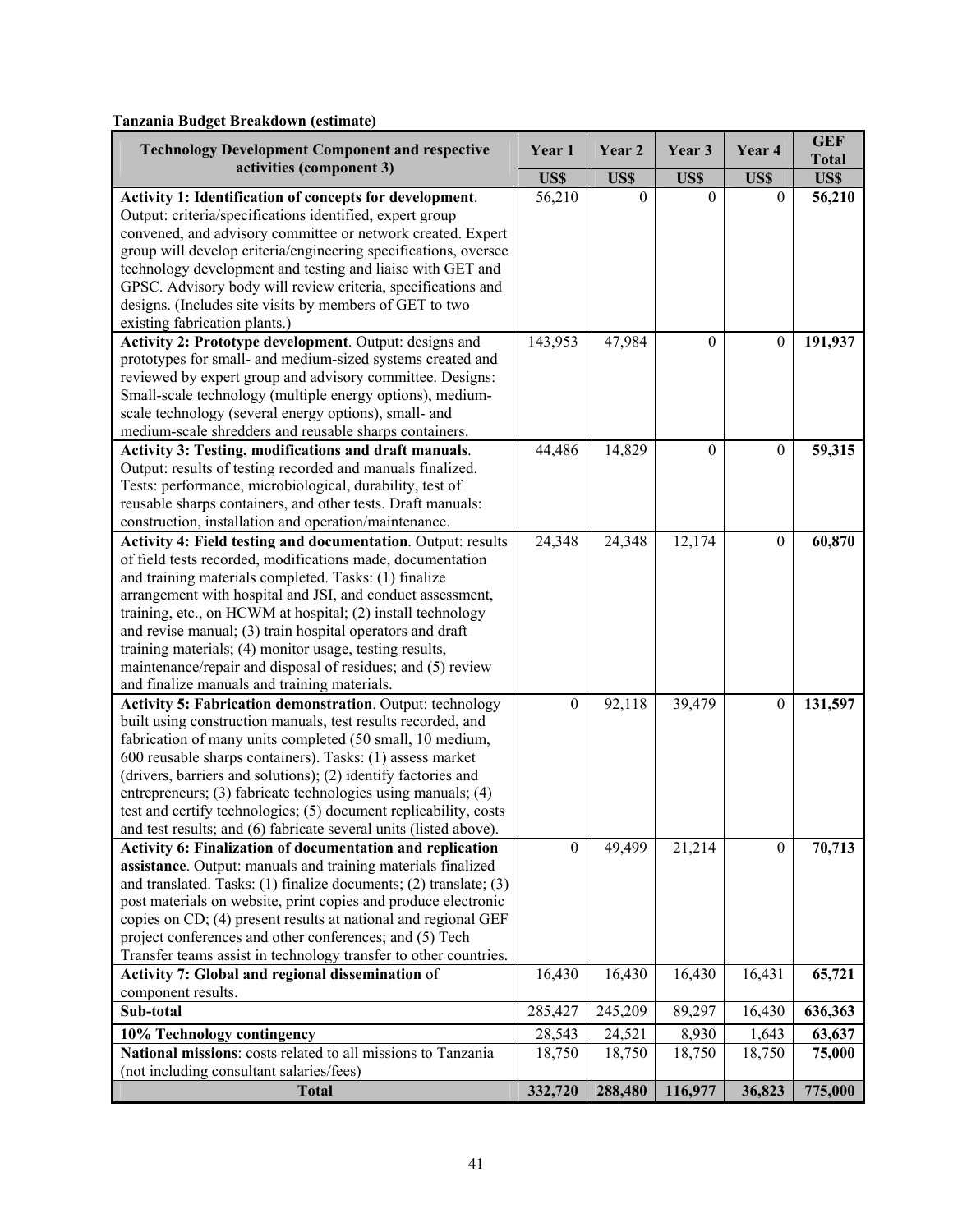| *************<br><b>National activities and components</b>                                                                                                                                                                                                                                                                                                                                                                                                                                                  |                    | Year 2   | Year 3              | Year 4         | <b>GEF</b><br><b>Total</b> |
|-------------------------------------------------------------------------------------------------------------------------------------------------------------------------------------------------------------------------------------------------------------------------------------------------------------------------------------------------------------------------------------------------------------------------------------------------------------------------------------------------------------|--------------------|----------|---------------------|----------------|----------------------------|
|                                                                                                                                                                                                                                                                                                                                                                                                                                                                                                             |                    | US\$     | <b>USS</b>          | US\$           | US\$                       |
| National management: national meetings, national<br>coordination and translations                                                                                                                                                                                                                                                                                                                                                                                                                           | 21,125             | 21,125   | 21,125              | 21,125         | 84,500                     |
| Model facilities (component 1): non-technology capital<br>costs, recurring costs, storage units if applicable and<br>equipment for on-site training and consultation                                                                                                                                                                                                                                                                                                                                        | 97,583             | 48,792   | $\theta$            | $\Omega$       | 146,375                    |
| Demonstration technology linked to model facilities<br>(component 2): capital costs, accessories, site preparation,<br>permits, trainings, transportation vehicles, repair and<br>maintenance, and validation testing                                                                                                                                                                                                                                                                                       | 324,000            | $\Omega$ | $\Omega$            | $\overline{0}$ | 324,000                    |
| City-wide sharp waste management (component 2)                                                                                                                                                                                                                                                                                                                                                                                                                                                              | 45,000             | 15,000   | $\theta$            | $\overline{0}$ | 60,000                     |
| Non-mercury equipment and policy (component 4): spill<br>kits, safe storage for existing mercury equipment, mercury-<br>free alternative devices, mercury assessment tools and<br>activities, public awareness activities and national mercury<br>conference if applicable                                                                                                                                                                                                                                  | 13,125             | 13,125   | 13,125              | 13,125         | 52,500                     |
| National training program (component 5): One-time cost<br>includes curriculum development, translation if applicable,<br>equipment procurement, activities related to the inclusion<br>of health-care waste management in related professional<br>curricula and program evaluation. Costs per training<br>session include student materials; facility cost; subsidies<br>for room, board and transportation of students; trainer<br>costs; administrative costs; and transportation to model<br>facilities. | $\overline{0}$     | 22,065   | 44,130              | 22,065         | 88,260                     |
| National policy review (component 6)                                                                                                                                                                                                                                                                                                                                                                                                                                                                        | $\overline{5,000}$ | 5,000    | 5,000               | 5,000          | 20,000                     |
| National dissemination activities (component 7):<br>development and design of dissemination materials,<br>national conference(s) to increase knowledge and<br>awareness of relevant professional and government<br>officials on HCWM and to disseminate Project results, and<br>dissemination through relevant public health-care<br>associations and Project partners                                                                                                                                      | 21,000             | 21,000   | $\overline{2}1,000$ | 21,000         | 84,000                     |
| National missions: costs related to all missions to Vietnam<br>(not including consultant salaries/fees)                                                                                                                                                                                                                                                                                                                                                                                                     | 18,750             | 18,750   | 18,750              | 18,750         | 75,000                     |
| International support: costs associated with support<br>received from WHO, HCWH and UIC                                                                                                                                                                                                                                                                                                                                                                                                                     | 46,434             | 46,433   | 46,433              | $\overline{0}$ | 139,300                    |
| <b>Total</b>                                                                                                                                                                                                                                                                                                                                                                                                                                                                                                | 592,017            | 211,290  | 169,563             | 101,065        | 1,073,935                  |

# **Vietnam Budget Breakdown (estimate)**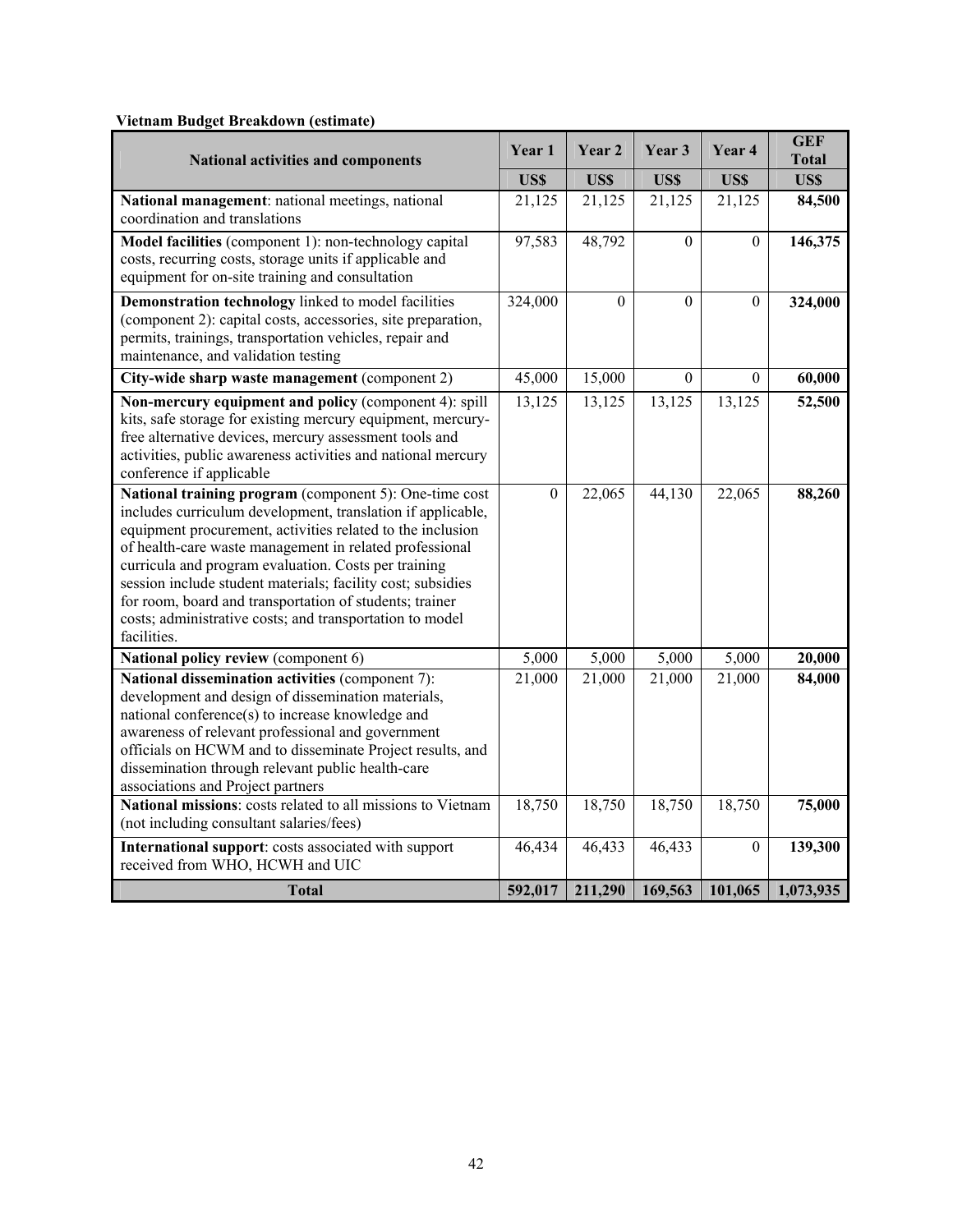# **ANNEX F: RESPONSE TO PROJECT REVIEWS ANNEX F1) WBG COMMENTS FROM THE PDF B PHASE**  The World Bank, Global Environment Facility Operations

MSN MC4-419, 1818 H Street, N.W., Washington, DC 20433 December 08, 2004

#### **Comment** Response

# **Overall Assessment of Project Design and Objectives**

**Comment 1.** While we believe the Project addresses an issue of major global concern, namely the reduction of dioxins, furans (D&F) and mercury emissions from improper disposal of healthcare waste (HCW), the proposal is overly ambitious in its scope, and its goals will be difficult to achieve. The approach presented tends to oversimplify the complexity of achieving adequate management of HCW, even at the single hospital level. The Project proposes to put in place separation and waste reduction programs at the national and regional levels, with a goal of ultimately decreasing D&F and mercury emissions. While reducing emissions would indeed be a great achievement, the preliminary step of developing efficient HCW management at a national level would be, in itself, a tremendous accomplishment. This will require:

- a. Policy changes, development and implementation of legal and regulatory framework for the management of HCW, and designation of responsible agencies (e.g. Ministries of Health, of Environment, Municipalities, etc.).
- b. Investments in training and development of national guidelines for HCW management and training of staff at healthcare facilities and staff at agencies or firms that provide waste management services (e.g. collection and disposal).
- c. Investments in equipment and infrastructure, including, but not limited to bags, bins and containers, safety gear, storage areas for waste at healthcare facilities, collection trucks, waste treatment equipment, landfill sites.
- d. Management training and incentives: engaging the management of healthcare facilities in HCW management initiatives is critical to their success. Close supervision and monitoring of staff performance is also paramount.
- e. Cost-recovery considerations: the feasibility of waste disposal methods and technologies, as well as their long-term sustainability are tightly linked to the effectiveness of their financial arrangements. Municipal versus private sector arrangements for waste management service provision, and costs of services need to be set up in order for HCW management systems to be effective.

The proposed approach and expected outcomes are explicitly designed to establish successful pilot programs and models in specific facilities or clusters of facilities. These pilot programs will demonstrate best practices relevant to local and national contexts and work to ensure that Project outputs are achieved. National dissemination will take place through specifically identified policy and educational channels. The investigation under the PDF B phase has not only identified a more consistent and user-friendly set of tools, guidance materials and standards produced internationally (e.g., by WHO and international aid agencies), but has also been instrumental in identifying and nurturing expertise beyond the Global Expert Team that will be enlisted in the full Project. The technical experts engaged by the Global Expert Team in the PDF B phase represented a wealth of experience in training, systems design, technology selection and HCW management on an institutional and policy level that allowed for discernment of and planning for the complexity of Project elements. This expertise is reflected in the composition of the Global Expert Team for the full Project, and in the composition of the NPSCs and NWGs in participating countries. In India and the Philippines in particular, there are already enough people with on-the-ground experience in "achieving adequate management of HCW" at the level of a single hospital, as well as in immunization campaigns and other activities, to sufficiently guide further development of the Project and ensure longterm sustainability.

Full details on how the Project will successfully address the complexity of achieving adequate management of HCW are detailed in the full proposal. Specifically, however, policy change is addressed in Component 6; the development and implementation of legal and regulatory frameworks for the management of HCW are addressed in Components 6 and 7, Outcome 6 and 7, and Outputs 6 and 7; investments in training and development of national guidelines are addressed in Components 5-7, Outcome 5, and Output 5; investments in equipment and infrastructure are addressed in Components 1-3, Outcomes 2-4, and Outputs 2-4; and cost-recovery considerations are addressed in Components 2 and 3.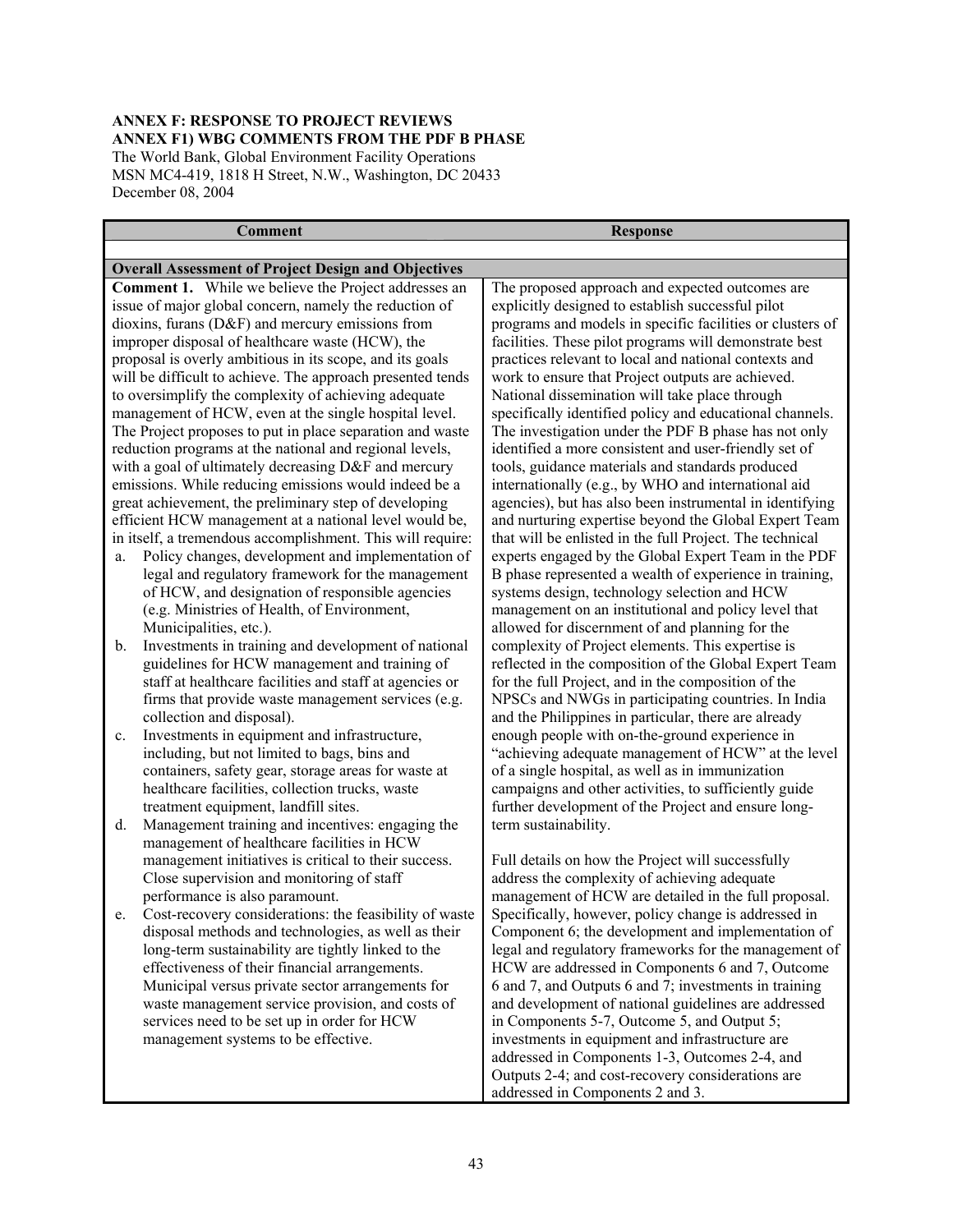| <b>Comment</b>                                                                                                                                                                                                                                                                                                                                                                                                                                                                                                                                                                                     | <b>Response</b>                                                                                                                                                                                                                                                                                                                                                                                                                                                                                                                                                                                                                                                                                                                                                                                                                                                                                                                                                                                                                                                                                                                                                                                                                                                                                                                                                                                                                                                                                                                                                                                                                                                                                                                                                               |
|----------------------------------------------------------------------------------------------------------------------------------------------------------------------------------------------------------------------------------------------------------------------------------------------------------------------------------------------------------------------------------------------------------------------------------------------------------------------------------------------------------------------------------------------------------------------------------------------------|-------------------------------------------------------------------------------------------------------------------------------------------------------------------------------------------------------------------------------------------------------------------------------------------------------------------------------------------------------------------------------------------------------------------------------------------------------------------------------------------------------------------------------------------------------------------------------------------------------------------------------------------------------------------------------------------------------------------------------------------------------------------------------------------------------------------------------------------------------------------------------------------------------------------------------------------------------------------------------------------------------------------------------------------------------------------------------------------------------------------------------------------------------------------------------------------------------------------------------------------------------------------------------------------------------------------------------------------------------------------------------------------------------------------------------------------------------------------------------------------------------------------------------------------------------------------------------------------------------------------------------------------------------------------------------------------------------------------------------------------------------------------------------|
| <b>Comment 2.</b> Focusing on seven countries of<br>such varying contexts and development levels<br>may provide a diverse range of experiences and<br>lessons-learned that can later be replicated in<br>other countries. However, at the same time, it will<br>limit both the financial and human resources<br>available to effectively carry out Project<br>objectives and may reduce the overall impact and<br>success of the Project. A more gradual approach<br>that considers individual countries may be easier<br>to coordinate and supervise, and therefore<br>ultimately more effective. | The PDF B activities undertaken to develop the Project provide<br>an excellent template on which to build systems to track,<br>manage and adequately resource the many activities in each<br>individual country. As the nature of the Project is that of a<br>global demonstration project, the seven principle countries<br>were selected to provide the best basis for learning and<br>demonstration. These national examples will serve as a global<br>resource, drawing widely applicable lessons from a diverse set<br>of cultures, languages, scales and development levels. The<br>management experience from the PDF B phase has provided a<br>solid base of experience that will reduce the cost and time<br>burdens of coordinating such an enterprise, and the plan for use<br>of web-based communications, information and resource<br>sharing, distance learning and consultative activities will allow<br>for an efficient expenditure of resources to reach the desired<br>results. The partnering of HCWH and WHO as principal<br>cooperating agencies brings a valuable set of global and local<br>collaborators to the participating countries that the Project will<br>not have to replicate.                                                                                                                                                                                                                                                                                                                                                                                                                                                                                                                                                              |
| <b>Technical background</b>                                                                                                                                                                                                                                                                                                                                                                                                                                                                                                                                                                        |                                                                                                                                                                                                                                                                                                                                                                                                                                                                                                                                                                                                                                                                                                                                                                                                                                                                                                                                                                                                                                                                                                                                                                                                                                                                                                                                                                                                                                                                                                                                                                                                                                                                                                                                                                               |
| <b>Comment 3.</b> It would be beneficial to define<br>what exactly is understood by waste separation,<br>and how this will lead to the decrease of D&F and<br>mercury. It is clear that HCW needs to be<br>separated into risk and non-risk waste. However,<br>will the Project only concentrate on the treatment<br>of the separated fraction of risk-waste (as defined<br>by WHO standards) or will it also consider the<br>treatment of non-risk HCW? Will the Project<br>recommend additional separation of non-risk<br>waste in countries where all HCW is incinerated?                       | The technical aspects of the Project in establishing best<br>practices at model facilities, as described in Component 1,<br>follow WHO standards and guidance on proper waste<br>management that clearly identify waste segregation as a critical<br>component in waste management processes as a means to limit<br>risks to workers and releases of environmental pollutants. The<br>identification and provision of non-combustion treatment for<br>the infectious waste component will have a significant impact<br>on reducing the creation of D&F as an unintended consequence<br>of treatment of wastes from health care. Similarly, the<br>identification and segregation of wastes containing mercury,<br>and the proper handling and disposal of materials that do not<br>allow for releases to waste water or to the air through<br>vaporization or combustion, will significantly decrease the<br>contribution of health-care activities to global mercury<br>pollution. As noted in Component 4, a holistic approach to<br>waste management will be developed that will start with an<br>evaluation of procurement policies and materials management<br>so as to reduce or eliminate those materials that are used in<br>health care that contribute to the release of mercury. This<br>approach will be followed by management efforts stressing<br>careful segregation and waste management, and will be further<br>encompassed in wider waste treatment approaches that reduce<br>these releases. With regards to "non-risk" waste, principles of<br>waste minimization, environmentally preferable procurement,<br>source reduction, recycling, reuse, composting, etc. will be<br>applied and, where available, sanitary landfill sites will be<br>employed. |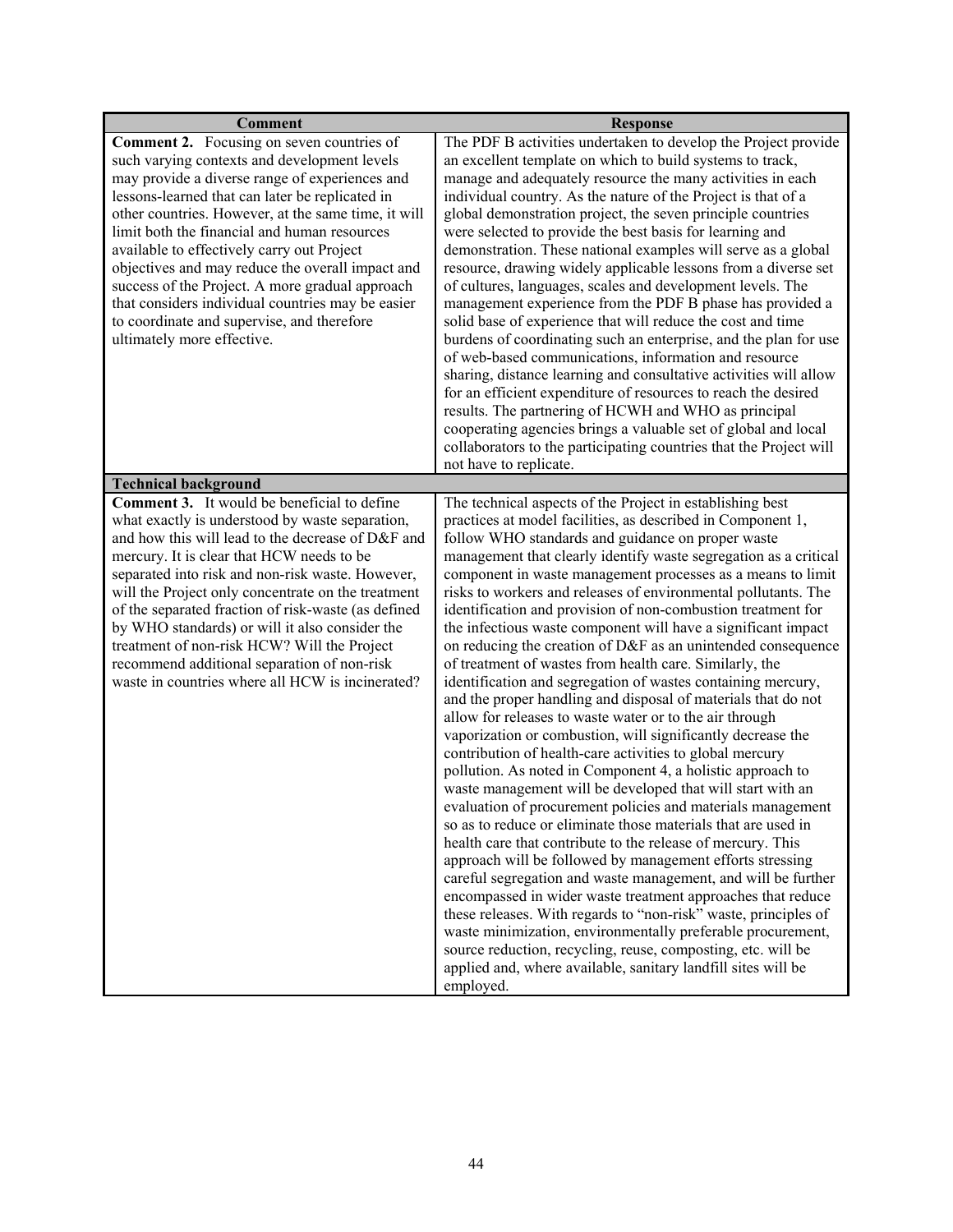| <b>Comment</b>                                                                                      | <b>Response</b>                                                                                                                                                                       |
|-----------------------------------------------------------------------------------------------------|---------------------------------------------------------------------------------------------------------------------------------------------------------------------------------------|
| Comment 4. Healthcare facilities do not                                                             | The connection of health-care facilities to a municipal or                                                                                                                            |
| typically treat their waste on site, unless they are                                                | private sector waste collection, treatment and disposal system                                                                                                                        |
| sufficiently large. The provision of waste                                                          | varies from country to county. In some countries or regions,                                                                                                                          |
| management services (i.e. collection and disposal)                                                  | treatment and disposal of all wastes onsite is not an uncommon                                                                                                                        |
| is thus a responsibility of the municipalities or of                                                | practice, as observed during the PDF B phase investigation. As                                                                                                                        |
| the private sector, depending on country's                                                          | a result, the Project is designed, in part, to explore and develop                                                                                                                    |
| regulations and on the specific arrangements                                                        | models that respond to existing infrastructure (or lack thereof)                                                                                                                      |
| made by healthcare facilities. Separate collection                                                  | that includes onsite management, treatment and possible                                                                                                                               |
| and disposal are not always guaranteed, and                                                         | disposal options, as well as waste reduction activities. For                                                                                                                          |
| therefore achieving effective waste management<br>at the healthcare facilities does not necessarily | example, in Argentina and the Philippines, treating infectious<br>waste onsite and rendering them non-infectious allows treated                                                       |
| ensure that the waste will arrive separated at the                                                  | waste to be collected and disposed of as domestic waste. In                                                                                                                           |
| disposal/treatment point. The proposal only                                                         | Lebanon, mobile treatment systems will treat waste onsite at                                                                                                                          |
| focuses on emissions from healthcare facilities                                                     | multiple locations using one treatment unit while achieving the                                                                                                                       |
| and should also consider other scenarios of HCW                                                     | same results as a permanently installed onsite system. This will                                                                                                                      |
| treatment.                                                                                          | be complemented in other parts of the country where the                                                                                                                               |
|                                                                                                     | infrastructure allows collection and centralized treatment in an                                                                                                                      |
|                                                                                                     | alternative treatment system. In addition, models will be                                                                                                                             |
|                                                                                                     | established that incorporate both private sector and municipal                                                                                                                        |
|                                                                                                     | services that collect, treat and dispose of waste off-site for                                                                                                                        |
|                                                                                                     | multiple facilities in both rural and urban settings. (See Table                                                                                                                      |
|                                                                                                     | 1. Model facilities, under Project Rationale.) The Project focus                                                                                                                      |
|                                                                                                     | on the review and development of new national guidelines and                                                                                                                          |
|                                                                                                     | regulations, as addressed in Component 6, will also include this                                                                                                                      |
|                                                                                                     | provision for offsite collection, treatment and disposal in order                                                                                                                     |
|                                                                                                     | to ensure further that a framework is established for countries<br>to move toward an infrastructure that supports proper                                                              |
|                                                                                                     | management of wastes from health care. Examples of this                                                                                                                               |
|                                                                                                     | developing infrastructure supported by new regulatory regimes                                                                                                                         |
|                                                                                                     | were noted in the investigations pursued in most of the                                                                                                                               |
|                                                                                                     | countries during the PDF B phase.                                                                                                                                                     |
| <b>Comment 5.</b> Finally, the proposal presents a                                                  | The Project intends to demonstrate that the practice of burning                                                                                                                       |
| general objective of eliminating practices of                                                       | HCW is not necessary to ensure that public health goals are                                                                                                                           |
| incineration from future HCW management                                                             | met, and that viable alternatives, established under very diverse                                                                                                                     |
| projects of all implementing agencies (page 14).                                                    | conditions and contexts, are available and may be adopted to                                                                                                                          |
| This is not a pertinent objective, nor is it                                                        | replace these practices. The purpose of a Global Demonstration                                                                                                                        |
| recommendable. While the use of batch HCW                                                           | Project of this kind is to support a comprehensive contextual                                                                                                                         |
| incinerators with no emissions control should be                                                    | analysis, ensure access to and information about appropriate                                                                                                                          |
| controlled and ultimately stopped, recommending                                                     | technologies, and provide the education necessary to make this                                                                                                                        |
| an end to HCW incineration, with no analysis of                                                     | broader goal achievable. When the demonstration project is                                                                                                                            |
| the context, the technologies, or the alternatives,                                                 | finished, and when its results are available and analyzed, the                                                                                                                        |
| is misleading.                                                                                      | global community will be in a better position to further<br>evaluate and contextualize the circumstances under which                                                                  |
|                                                                                                     | HCW incineration may or may not be considered to be                                                                                                                                   |
|                                                                                                     |                                                                                                                                                                                       |
|                                                                                                     |                                                                                                                                                                                       |
|                                                                                                     |                                                                                                                                                                                       |
|                                                                                                     | of the results.                                                                                                                                                                       |
|                                                                                                     | "recommendable." Undertaking this Project in numerous<br>countries in different regions and at different stages of<br>development will add to the usefulness and global applicability |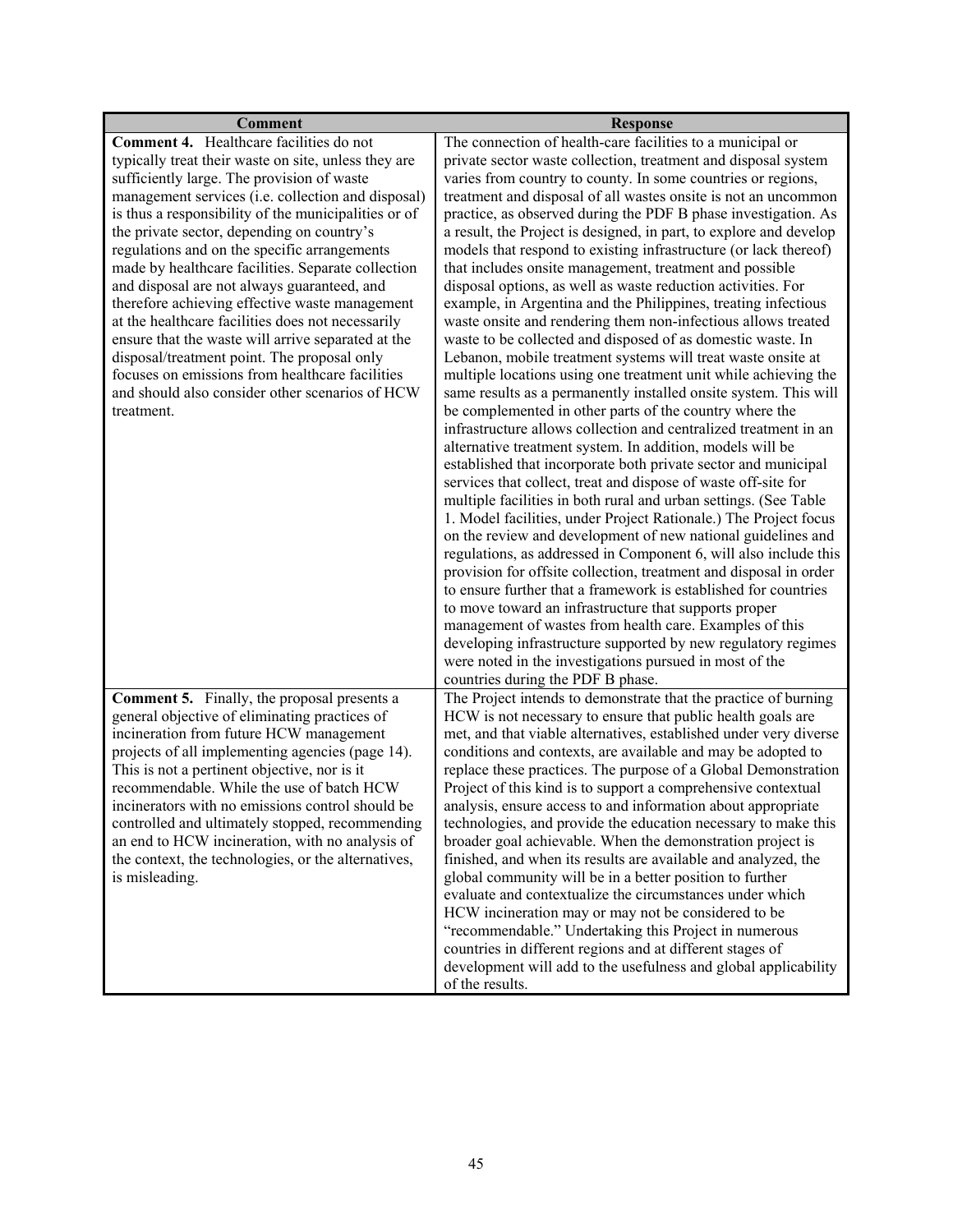| <b>Comment</b>                                                                                                                                                                                                                                                                                                                                                                                                                                                                                                                                                                                 | <b>Response</b>                                                                                                                                                                                                                                                                                                                                                                                                                                                                                                                                                                                                                                                                                                                                                                                                                                                                                                                                                                                                                                                                                                                                                                                                                                                                                                                                                                                                                                                                                                                                                                                                                                                                                                          |
|------------------------------------------------------------------------------------------------------------------------------------------------------------------------------------------------------------------------------------------------------------------------------------------------------------------------------------------------------------------------------------------------------------------------------------------------------------------------------------------------------------------------------------------------------------------------------------------------|--------------------------------------------------------------------------------------------------------------------------------------------------------------------------------------------------------------------------------------------------------------------------------------------------------------------------------------------------------------------------------------------------------------------------------------------------------------------------------------------------------------------------------------------------------------------------------------------------------------------------------------------------------------------------------------------------------------------------------------------------------------------------------------------------------------------------------------------------------------------------------------------------------------------------------------------------------------------------------------------------------------------------------------------------------------------------------------------------------------------------------------------------------------------------------------------------------------------------------------------------------------------------------------------------------------------------------------------------------------------------------------------------------------------------------------------------------------------------------------------------------------------------------------------------------------------------------------------------------------------------------------------------------------------------------------------------------------------------|
|                                                                                                                                                                                                                                                                                                                                                                                                                                                                                                                                                                                                |                                                                                                                                                                                                                                                                                                                                                                                                                                                                                                                                                                                                                                                                                                                                                                                                                                                                                                                                                                                                                                                                                                                                                                                                                                                                                                                                                                                                                                                                                                                                                                                                                                                                                                                          |
| Specific questions on the establishment of model facilities                                                                                                                                                                                                                                                                                                                                                                                                                                                                                                                                    |                                                                                                                                                                                                                                                                                                                                                                                                                                                                                                                                                                                                                                                                                                                                                                                                                                                                                                                                                                                                                                                                                                                                                                                                                                                                                                                                                                                                                                                                                                                                                                                                                                                                                                                          |
| Comment 6. Estimates of D&F emissions will<br>likely be made through the use of UNEP's toolkit.<br>Will the toolkit be sufficient to capture a potential<br>decrease in D&F releases as a result of the<br>Project?                                                                                                                                                                                                                                                                                                                                                                            | During the baseline assessments at the start of full project<br>implementation, estimates of dioxin and furan emissions at the<br>model facilities will be made using actual activity rates and<br>emission factors based on data from technical reports and<br>published scientific papers, rather than on the more generalized<br>emission factors in the UNEP Toolkit. Selection of emission<br>factors will be based on equipment type, various design<br>parameters, throughput capacity, types of air pollution control<br>devices, operating parameters, etc., in order to closely match<br>the emission factors of existing sources. Even though no actual<br>testing of dioxins and furans will be carried out due to the cost<br>of testing, the use of more accurate emission factors should<br>provide good estimates of decreases in dioxins and furans at<br>the facility as the result of the Project. It should also be pointed<br>out, however, that the main objective of the Project is not to<br>reduce all dioxin and furan emissions from health care in the<br>country. Rather, the Project is intended to demonstrate barrier<br>reduction leading to replication of best environmental practices<br>and technologies in facilities nationwide. While the<br>implementation of best environmental practices and<br>technologies at the facility level will result in reductions of<br>dioxins and furans at the local level, the widespread replication<br>of these practices and other barrier reduction strategies, such as<br>national training programs and information dissemination, have<br>the potential of producing even greater decreases in dioxin and<br>furan releases nationwide. |
| <b>Comment 7.</b> Will the initiatives at the selected<br>hospitals be coupled with work with the<br>municipalities or with the private sector, such that<br>HCW management outside of the healthcare<br>facilities is also considered? There is a strong<br>possibility that after the staff of a given hospital<br>has undergone training and has managed to<br>decrease the volume of risk waste produced, the<br>lack of waste management service provision<br>(either municipal or private) will ultimately result<br>in risk and non-risk wastes re-mixed at collection<br>and disposal. | Multiple models involving municipalities and the private sector<br>will be established. Many of these models will incorporate<br>systems that are in place through municipal or private sector<br>structures, including transportation, treatment and disposal of<br>wastes. In some cases, the Project will also work with<br>centralized HCW management facilities. (See Table 1. Model<br>facilities, under Project Rationale.)                                                                                                                                                                                                                                                                                                                                                                                                                                                                                                                                                                                                                                                                                                                                                                                                                                                                                                                                                                                                                                                                                                                                                                                                                                                                                       |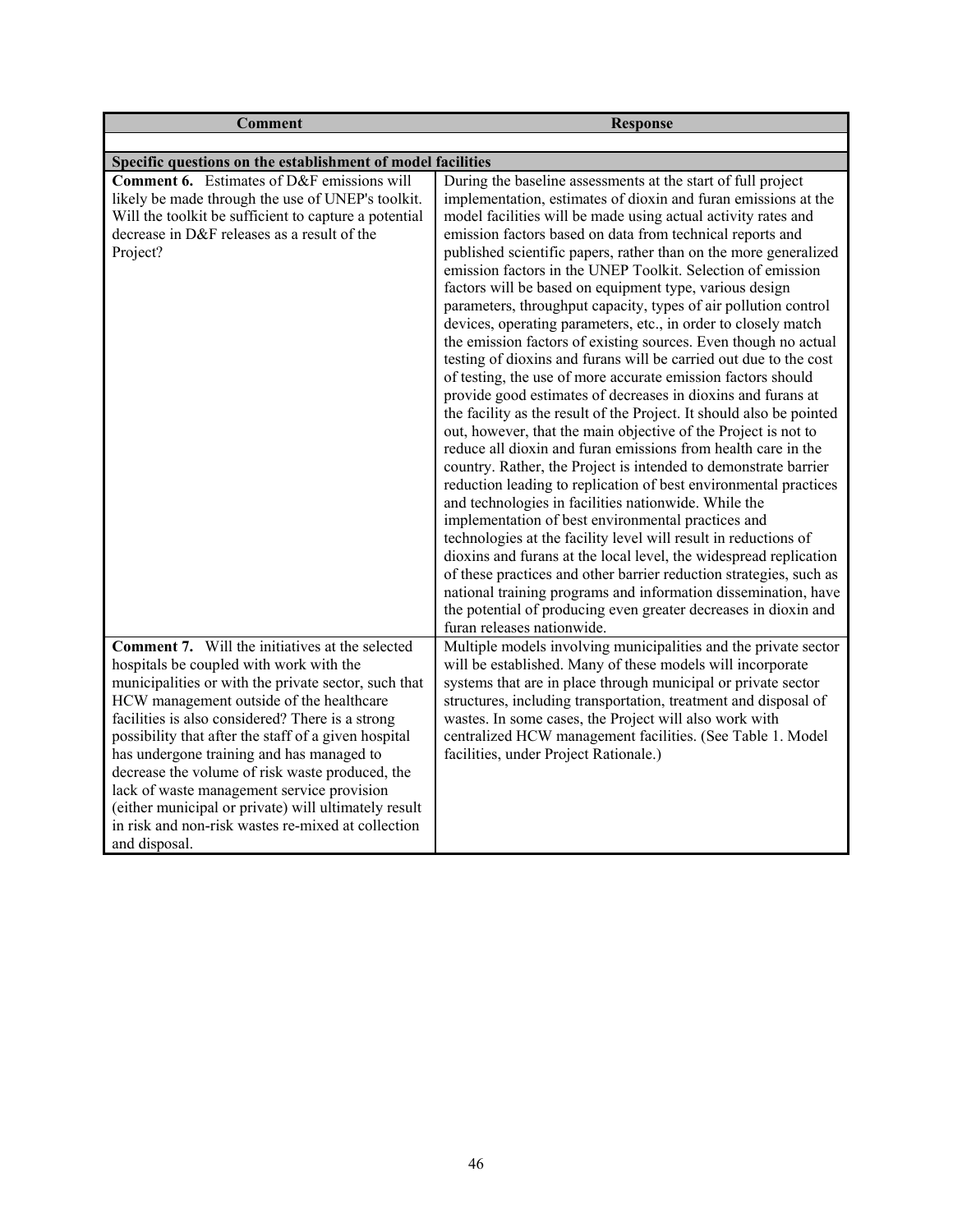| <b>Comment</b><br>Comment 8. Selection and deployment of waste<br>treatment technologies (as suggested in Activity<br>#7) should not be done on a hospital basis but<br>should be done as an integrated approach for the<br>town, or the city in question. This will avoid the<br>need to provide each facility with equipment for<br>treatment of their waste and with resources for<br>training of staff and operation of equipment.<br>Centralized treatment facilities, or private sector<br>HCW treatment companies are in a large majority<br>of cases more economically and technically<br>feasible than the distribution of waste treatment<br>equipment to individual healthcare facilities.<br>Distribution of equipment on a city-wide or<br>national basis is not feasible nor sustainable.<br><b>Comment 9.</b> Is there an estimate of the expected                                     | <b>Response</b><br>There are a wide variety of contexts in which models will be<br>established. As suggested, where local and regional<br>infrastructures allow, the economies of scale for regional<br>treatment facilities will be leveraged. Model facilities may in<br>fact be regional treatment centers, especially for small<br>institutions in geographically contiguous areas in which there<br>is no municipal or private sector alternative. In more rural or<br>isolated areas, onsite treatment and disposal using lower cost<br>but effective treatment technologies may prove to be the most<br>sustainable. During the PDF B stage of investigation, examples<br>of many different approaches already being explored were<br>catalogued and evaluated in designing the model approach<br>under Component 1. (See also Table 1. Model facilities, under<br>Project Rationale, for the variety of approaches proposed.)<br>The establishment of the model facilities is scheduled to be                                                                                                                                                                                    |
|-------------------------------------------------------------------------------------------------------------------------------------------------------------------------------------------------------------------------------------------------------------------------------------------------------------------------------------------------------------------------------------------------------------------------------------------------------------------------------------------------------------------------------------------------------------------------------------------------------------------------------------------------------------------------------------------------------------------------------------------------------------------------------------------------------------------------------------------------------------------------------------------------------|------------------------------------------------------------------------------------------------------------------------------------------------------------------------------------------------------------------------------------------------------------------------------------------------------------------------------------------------------------------------------------------------------------------------------------------------------------------------------------------------------------------------------------------------------------------------------------------------------------------------------------------------------------------------------------------------------------------------------------------------------------------------------------------------------------------------------------------------------------------------------------------------------------------------------------------------------------------------------------------------------------------------------------------------------------------------------------------------------------------------------------------------------------------------------------------|
| duration of this first component?                                                                                                                                                                                                                                                                                                                                                                                                                                                                                                                                                                                                                                                                                                                                                                                                                                                                     | completed in the first year of the Project. The model system<br>will be refined, further developed and monitored and evaluated<br>throughout the remainder of the Project. (See the Project<br>Activity Timeline and Workplan in Annex 3.)                                                                                                                                                                                                                                                                                                                                                                                                                                                                                                                                                                                                                                                                                                                                                                                                                                                                                                                                               |
| <b>Specific question on training</b>                                                                                                                                                                                                                                                                                                                                                                                                                                                                                                                                                                                                                                                                                                                                                                                                                                                                  |                                                                                                                                                                                                                                                                                                                                                                                                                                                                                                                                                                                                                                                                                                                                                                                                                                                                                                                                                                                                                                                                                                                                                                                          |
| Comment 10. WHO has regional training<br>facilities and has developed training materials on<br>HCW management tailored to each region. These<br>should be used as much as possible to avoid<br>duplication of efforts and wasted resources in the<br>development of additional materials, as<br>suggested in Activity #2.                                                                                                                                                                                                                                                                                                                                                                                                                                                                                                                                                                             | As a principle cooperating agency of the Project, WHO has<br>helped to identify resources for training in the participating<br>countries. WHO materials and guidance documents provide the<br>primary resource for establishing relevant training models in<br>each of the various country contexts, allowing for continuity in<br>curricula while accommodating specific national and regional<br>differences. As addressed in Component 5, training activities<br>will be grounded in locally or nationally recognized facilities.<br>Support for all of these activities will be provided through the<br>WHO collaborating center at the University of Illinois in order<br>to ensure that quality and proper evaluation are incorporated<br>into this component.                                                                                                                                                                                                                                                                                                                                                                                                                     |
|                                                                                                                                                                                                                                                                                                                                                                                                                                                                                                                                                                                                                                                                                                                                                                                                                                                                                                       | Specific questions on the incorporation of the Project experience into national awareness, training and policy                                                                                                                                                                                                                                                                                                                                                                                                                                                                                                                                                                                                                                                                                                                                                                                                                                                                                                                                                                                                                                                                           |
| Comment 11. Although the stakeholder<br>approach presented is appropriate to create<br>national awareness and to develop country-level<br>policy, it will likely not be sufficient to achieve<br>results at the hospital level, and therefore to<br>ultimately lead to emission reductions.<br>Experiences in many countries have shown that<br>national guidelines and procedures do not suffice<br>to reduce the amounts of HCW produced by<br>healthcare facilities, or to achieve consistent waste<br>separation results. Healthcare facilities in<br>developing countries often have difficulties<br>implementing the simplest three-bin-separation<br>method for risk and non-risk waste, unless there is<br>close supervision and strong commitment from<br>management and staff. Incentives may need to be<br>built in to the programs, to encourage healthcare<br>facilities to participate. | Component 1, on the establishing of model facilities,<br>Component 5, on the establishing of training programs and<br>Components 6 and 7, on the setting of national policy, will all<br>address incentives in order to ensure that best practices are<br>adopted and implemented. The experience of countries that<br>have achieved some of the Project goals (e.g., countries of the<br>European Union as well as the United States) shows that a<br>combination of incentives and requirements built in over time<br>are necessary to ensure that practices will change and be<br>sustained. The Project specifically seeks to incentivize and<br>encourage deeper participation through the following methods:<br>incorporate training and education into the established<br>curriculum at medical and nursing schools; establish, where<br>appropriate, certificates in health-care waste management that<br>might be tied to employability and income enhancements; and<br>develop national standards and regulations that reinforce and<br>require that these practices become standard both within<br>hospital facilities and throughout the waste management<br>infrastructure. |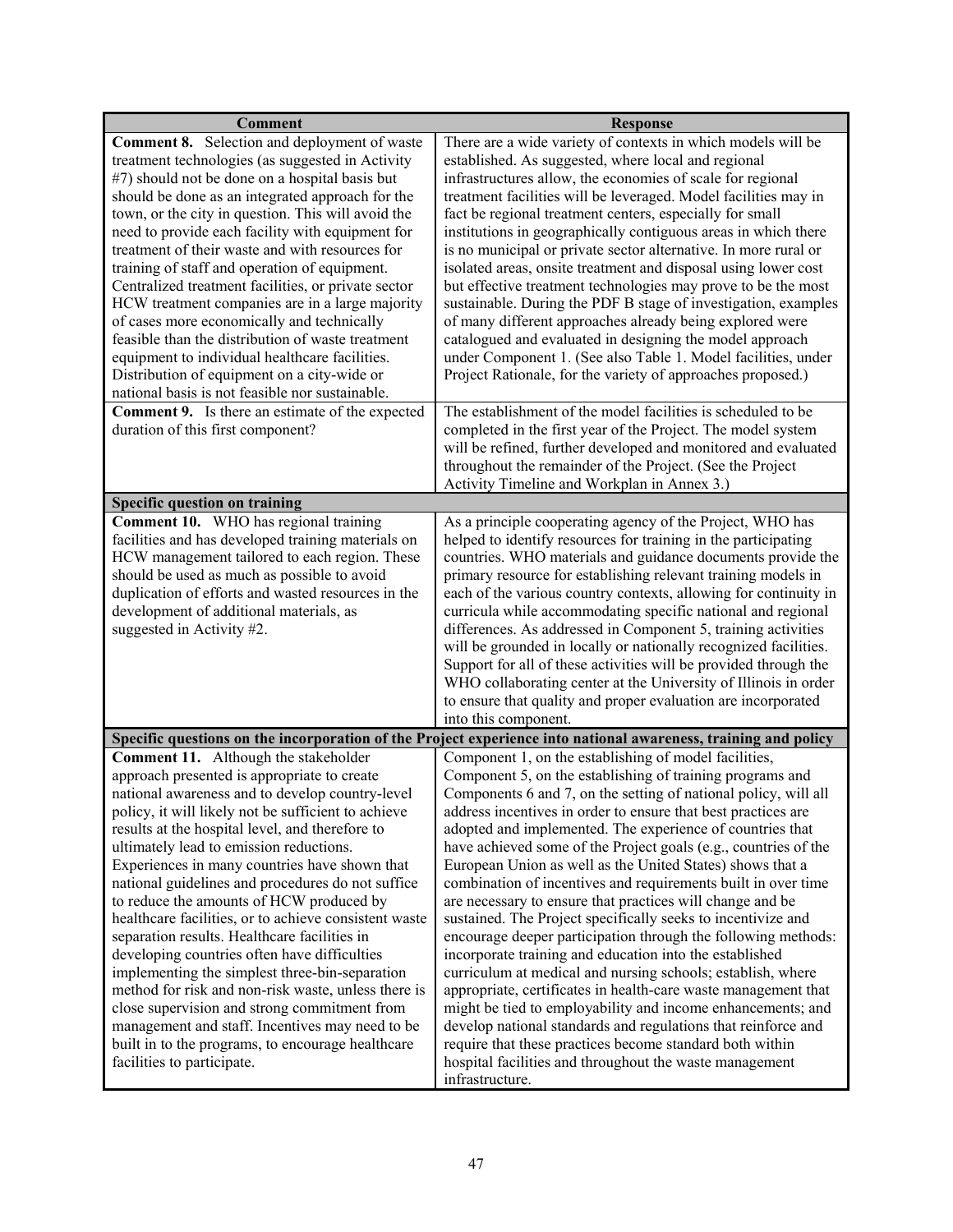| <b>Comment</b>                                                                                     | <b>Response</b>                                                                                                                  |
|----------------------------------------------------------------------------------------------------|----------------------------------------------------------------------------------------------------------------------------------|
| <b>Comment 12.</b> The group of stakeholders                                                       | The stakeholders that were identified in the PDF B process of                                                                    |
| proposed does not include representatives from                                                     | establishing National Working Groups and National Project                                                                        |
| environmental regulatory agencies, from                                                            | Steering Committees include representatives from                                                                                 |
| municipal service provision agencies, or from                                                      | environmental regulatory agencies, municipal service provision                                                                   |
| private sector companies involved in HCW                                                           | agencies and private sector companies involved in HCW                                                                            |
| collection and treatment. Representatives from                                                     | collection and treatment. For the full Project, the TOR for the                                                                  |
| these sectors need to be included in the                                                           | National Project Steering Committees and the guidance for the                                                                    |
| discussions, to ensure that all steps of HCW                                                       | continued work of National Project Working Groups will                                                                           |
| management are taken into account. The                                                             | explicitly include these entities.                                                                                               |
| participation of these groups will act as an                                                       |                                                                                                                                  |
| incentive to management of healthcare facilities in                                                |                                                                                                                                  |
| cities where separate collection and disposal of                                                   |                                                                                                                                  |
| HCW is not guaranteed.                                                                             |                                                                                                                                  |
| <b>General Comments on PDF B Proposal</b><br><b>Comment 13.</b> It is not clear whether funds will |                                                                                                                                  |
| be provided to cover the costs of staff, at the                                                    | In each participating country, national experts received                                                                         |
| country level, working on the implementation of                                                    | compensation in the range of eight to fifteen thousand USD to<br>complete the national activities. This rate was designed to pay |
| Project preparation activities. PDF B funds                                                        | for six months full-time equivalence of work. Further, all                                                                       |
| assigned to cover the costs of the Global Project                                                  | Project-related costs incurred by national and government                                                                        |
| Team (1 Global Project Coordinator/Technical                                                       | experts were paid through Project funds. Similar support will                                                                    |
| Advisor, 2 Advisors and 2 Global Technical                                                         | be provided during the implementation phase of the Project.                                                                      |
| Consultants) are clearly shown in the budget                                                       |                                                                                                                                  |
| table, but no information is given on the cost, or                                                 |                                                                                                                                  |
| on the source of funds for the Country Project                                                     |                                                                                                                                  |
| Expert, the Government Experts and the Project                                                     |                                                                                                                                  |
| Consultants. Although it is understood that in-                                                    |                                                                                                                                  |
| kind counterpart funds will be used to partly cover                                                |                                                                                                                                  |
| the costs of the Country team, without a concrete                                                  |                                                                                                                                  |
| budget, it will be challenging to achieve progress                                                 |                                                                                                                                  |
| in Project activities.                                                                             |                                                                                                                                  |
| <b>Comment 14.</b> Project preparation activities are                                              | As discussed in the response to Comment 13, time and costs of                                                                    |
| based on inputs expected from a National Steering                                                  | national and government experts were covered directly by the                                                                     |
| Committee (NSC), composed of high-level                                                            | Project during the PDF B phase. Further, all meeting,                                                                            |
| government representatives, and from a National                                                    | conference and travel expenses incurred by the Project                                                                           |
| Advisory Committee (NAC), which will include                                                       | stakeholders in the NPSC and NWG were paid using Project<br>funds.                                                               |
| technical advisors. No budget is shown in the<br>proposal for financing meetings of these          |                                                                                                                                  |
| committees. The NSCs will likely meet to finalize                                                  |                                                                                                                                  |
| policy-level discussions, but it is to be expected                                                 |                                                                                                                                  |
| that these high level representatives will not have                                                |                                                                                                                                  |
| the time to meet on a regular basis to provide                                                     |                                                                                                                                  |
| inputs for the Project. On the other hand,                                                         |                                                                                                                                  |
| members of the NACs will also likely have full                                                     |                                                                                                                                  |
| schedules, and unless some budget is assigned to                                                   |                                                                                                                                  |
| these meetings, they will probably not take place                                                  |                                                                                                                                  |
| with the frequency needed to move forward                                                          |                                                                                                                                  |
| Project preparation activities. Finally, country                                                   |                                                                                                                                  |
| Project teams, unless adequately supported will                                                    |                                                                                                                                  |
| not have the capacity to conduct all the activities                                                |                                                                                                                                  |
| planned, in particular, those involved with                                                        |                                                                                                                                  |
| activities in the pilot healthcare facilities                                                      |                                                                                                                                  |
| (determination of baselines, monitoring and                                                        |                                                                                                                                  |
| supervision).                                                                                      |                                                                                                                                  |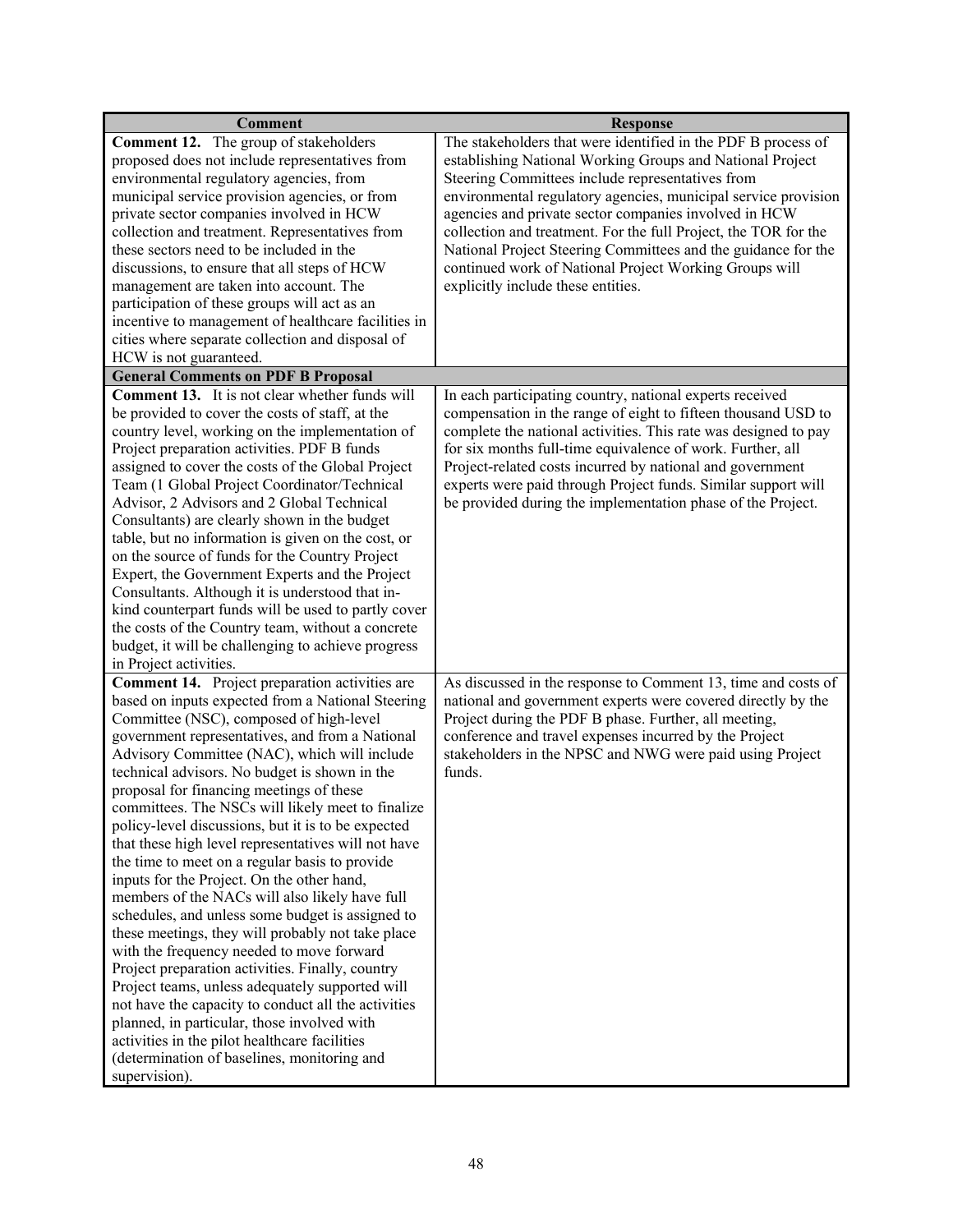| Comment                                                                                             | <b>Response</b>                                                                                                              |
|-----------------------------------------------------------------------------------------------------|------------------------------------------------------------------------------------------------------------------------------|
| <b>Comment 15.</b> The travel budget for the Global                                                 | The GPT agrees that Project funds would be most effectively                                                                  |
| Project Team (roughly 40% of the cost of PDF B                                                      | spent in resource and capacity development at the national                                                                   |
| activities) could be significantly reduced and the                                                  | level. Travel expenses of the GPT comprised less than 7% of                                                                  |
| funds could instead be used to build up local                                                       | the overall PDF B budget. All airplane tickets purchased for                                                                 |
| capacity to carry out planned activities.                                                           | GPT travel were basic economy class in order to keep travel-                                                                 |
|                                                                                                     | related costs to a minimum.                                                                                                  |
| <b>Comment 16.</b> No activities have been designed<br>to integrate future Project components to    | Both the national and global expert teams acknowledge that the<br>success of the Project is dependent on full and thoughtful |
| municipal or national waste management                                                              | integration of Project activities with relevant municipal waste                                                              |
| strategies. It is proposed that D&F and mercury                                                     | programs. Regardless of the HCWM systems and technologies                                                                    |
| emissions from healthcare facilities at the national                                                | used, the final disposal and transportation of HCW remains the                                                               |
| level in the seven countries considered will be<br>reduced (and eventually eliminated) by promoting | responsibility of the municipal waste sector. Thus, in all<br>participating countries (except Tanzania), relevant members of |
| sound HCW management and final treatment                                                            | municipal and national waste management programs are                                                                         |
| methods that do not involve combustion of the                                                       | involved in NPSCs and/or NWGs. In Argentina, India,                                                                          |
| waste. It is not feasible to equip every healthcare                                                 | Lebanon, Senegal and Vietnam, private and public municipal                                                                   |
| facility with non combustion treatment                                                              | waste handlers are Project partners. (In Tanzania, the Project                                                               |
| technologies for its waste, nor would it be of                                                      | activities are limited to technology development and thus do                                                                 |
| priority or even desirable. It is therefore suggested                                               | not require participation with national stakeholders.) Further,                                                              |
| that PDF B activities include the development of                                                    | the Tanzania component was specifically included in the                                                                      |
| terms of reference for feasibility studies that can                                                 | Project to address the mentioned challenges in Comment 16                                                                    |
| be conducted in cities around the seven countries,                                                  | and to develop viable cost-effective technology options                                                                      |
| to determine the most cost-effective method of                                                      | appropriate to the needs of sub-Saharan Africa.                                                                              |
| HCW treatment and final disposal, which would                                                       |                                                                                                                              |
| include an evaluation of public versus private                                                      |                                                                                                                              |
| sector involvement. In order to develop                                                             |                                                                                                                              |
| sustainable solutions to HCW disposal, these                                                        |                                                                                                                              |
| terms of reference should also include financial                                                    |                                                                                                                              |
| analyses (e.g. willingness to pay, cost-recovery                                                    |                                                                                                                              |
| and others) that would need to be evaluated                                                         |                                                                                                                              |
| alongside the most viable technical options.                                                        |                                                                                                                              |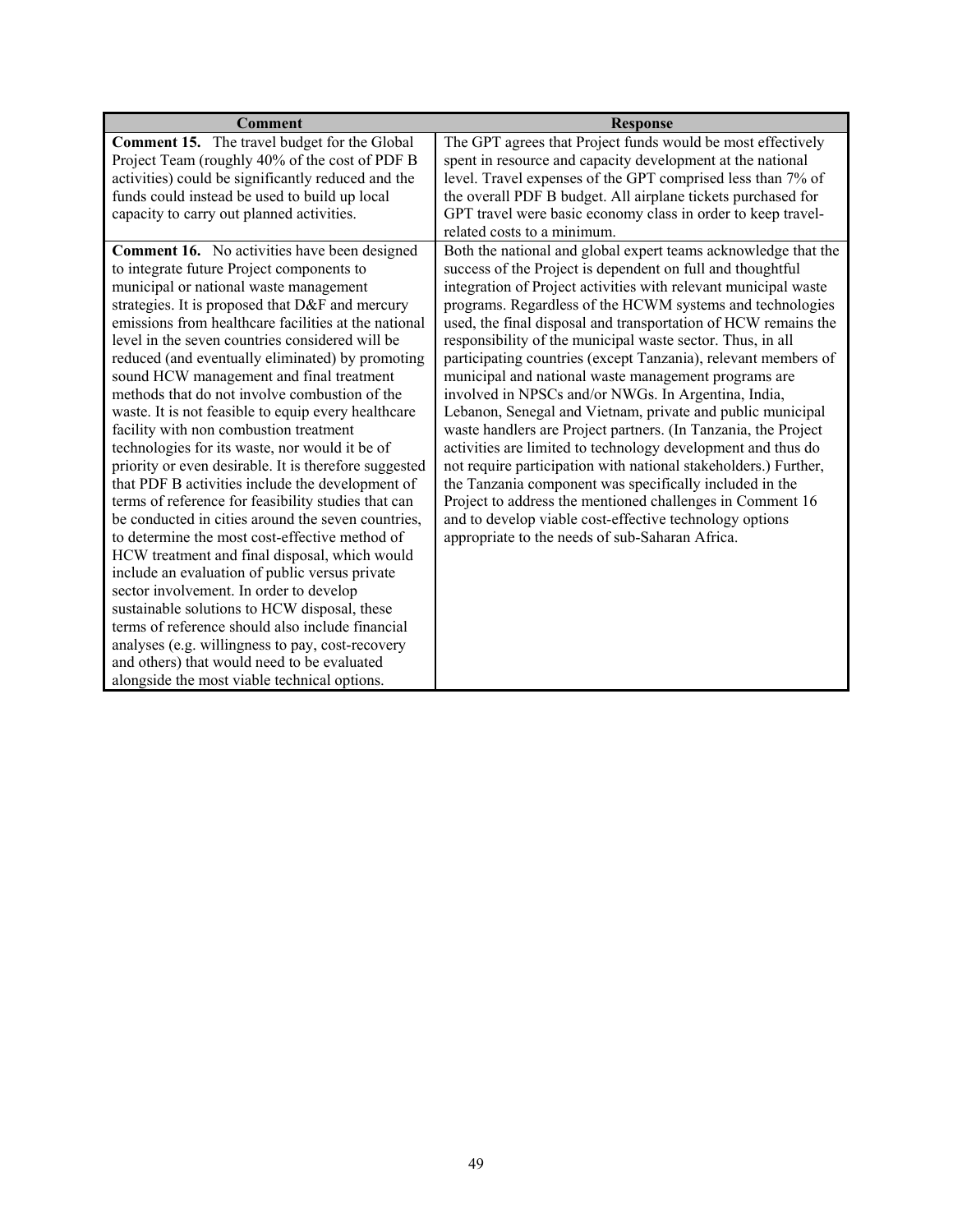## **ANNEX F2) STAP EXPERT REVIEW AND IA/EA RESPONSE**

Ed Krisiunas, MT(ASCP), CIC, MPH President WNWN International Waste Not, Want Not PO Box 1164 Burlington, Connecticut 06013 March 13, 2006

#### **1. General Overview**

This proposal is the culmination of years of trial and error at addressing Health-care Waste Management issue and their impact on the environment. While the term culmination implies an end, it also conveys a sense of moving on to another phase. That is in fact what this proposal presents. The next steps and phases that need to be implemented are presented in very good detail and with extensive objective rationale. Additionally:

a. A tremendous amount of groundwork has already been laid in the countries that will be participating. It is exciting to read of the progress made as well as the issue still at hand. Therefore, this project is well out of the starting blocks and the momentum needs to be continued.

b. The proposal does a very good job of identifying and stratifying the issues. This is clear when reviewing the various Outcomes and Outputs. Especially important items include the implementation challenges and assumptions and risks. This perspective could only have been gained from actual field work. This perspective already allows the project participants to be thinking of methods to minimize risk, many of which are provided in the proposal. c. The proposal identifies importance of the replacing mercury containing devices with equally or better products that will improve patient care as well as reduce pollution to the environment. We know certain practices are engrained within the healthcare industry and objective scientific information needs to be provided for new devices to have buy-in from the end user.

d. The inclusion of a technology development component, specifically in Tanzania is a very positive personal, professional, and national enhancing aspect to the proposal.

**Comments:** No response necessary.

| 2. Specific comments, observations and questions    |                                                                   |
|-----------------------------------------------------|-------------------------------------------------------------------|
| <b>STAP Comments</b>                                | <b>Responses to STAP Comments and</b>                             |
|                                                     | <b>Corresponding Changes in the Document (in bold)</b>            |
| <b>Examples of successful programs in</b><br>a.     | Four examples are provided here. In Durban, South Africa,         |
| locations other than the United States and          | ground Work (an NGO affiliated with Health Care Without           |
| <b>Western Europe</b>                               | Harm) has worked with rural and semi-rural hospital               |
| Reference is made to comparable successful          | institutions for the past five years to address health-care waste |
| programs in the United States and Western           | management. ground Work assisted facilities in conducting         |
| Europe. While the issues and challenges can in      | needs assessments and identified several key facilities with      |
| fact be very similar in the locations as well as in | whom to collaborate to create health-care waste management        |
| the countries selected for this project, the one    | models to demonstrate for other institutions. At each model       |
| overriding difference is the level of income. The   | facility, ground Work obtained the support of top management,     |
| United States and countries of Western Europe are   | involved staff in the development of the model system,            |
| considered high income while the project deals      | worked with a key employee to ensure change within the            |
| with low to middle income countries.                | facility and monitor progress, and consulted with municipal       |
| Can reference be made to other low to middle        | officials. ground Work helped develop institutional policies,     |
| income countries with successful programs? This     | provided training, facilitated deployment of an on-site           |
| would provide better realistic examples and         | autoclave treatment unit, and made sure that health-care waste    |
| applications.                                       | management received a sufficient budget annually.                 |
|                                                     | The New Delhi-based NGOs Srishti and ToxicsLink have              |
|                                                     | been supporting health-care facilities regarding health-care      |
|                                                     | waste management problems since 1996. The NGOs identified         |
|                                                     | the leading administrator whose influence and authority could     |
|                                                     | produce successful policy and systemic change. This key           |
|                                                     | person also ensured the implementation of good practices and      |
|                                                     | the resulting economic benefits to the hospital. The NGOs also    |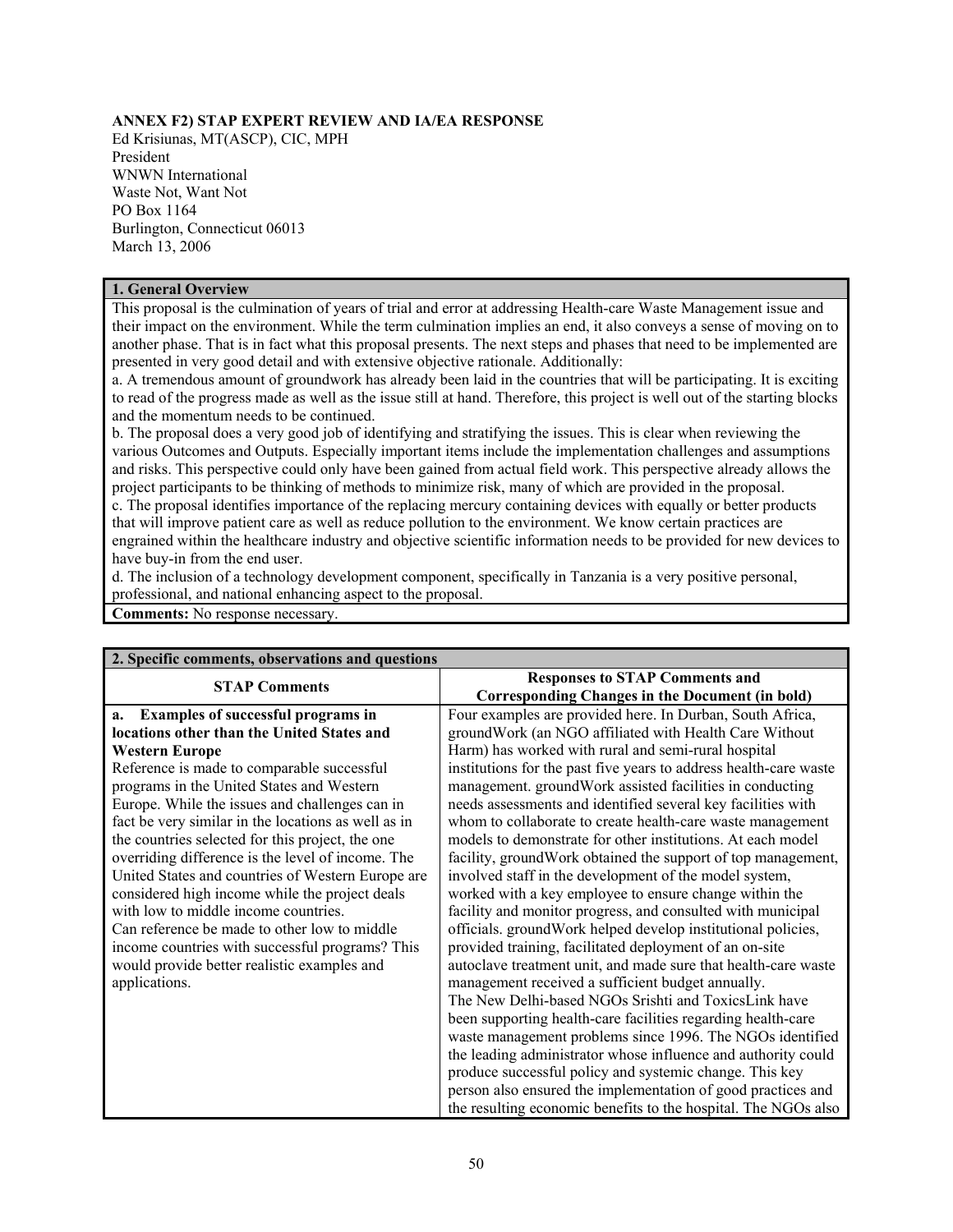| 2. Specific comments, observations and questions    |                                                                                                                                    |
|-----------------------------------------------------|------------------------------------------------------------------------------------------------------------------------------------|
| <b>STAP Comments</b>                                | <b>Responses to STAP Comments and</b><br><b>Corresponding Changes in the Document (in bold)</b>                                    |
|                                                     | worked with medical and nursing staff, encouraged a team                                                                           |
|                                                     | effort, helped develop regular and tailored training programs                                                                      |
|                                                     | for personnel, and worked with the Delhi Pollution Control                                                                         |
|                                                     | Committee and private vendors. A recycling program for scrap                                                                       |
|                                                     | material was initiated. Today these hospitals have good                                                                            |
|                                                     | established health-care waste management systems because of<br>their ongoing commitment since the late 1990s.                      |
|                                                     | In the Philippines, a successful model for management of                                                                           |
|                                                     | sharps waste from a mass immunization campaign was                                                                                 |
|                                                     | demonstrated in 2004. The Philippine Measles Elimination                                                                           |
|                                                     | Campaign generated an estimated 19.5 million syringes                                                                              |
|                                                     | nationwide collected in 162,000 safety boxes in a little over a                                                                    |
|                                                     | month. The model system entailed development of a                                                                                  |
|                                                     | guidebook, micro-planning, training, storage and transport,                                                                        |
|                                                     | treatment in autoclave or microwave technologies, and/or                                                                           |
|                                                     | cement encapsulation or burial. The results were documented                                                                        |
|                                                     | in 19 sites representing urban areas, urban poor communities,                                                                      |
|                                                     | rural areas, remote villages, mountainous areas, indigenous                                                                        |
|                                                     | communities, coastal towns and small islands. About 406,300                                                                        |
|                                                     | children were vaccinated in the 19 sites. A report on the                                                                          |
|                                                     | collaboration of HCWH and the Philippine Department of                                                                             |
|                                                     | Health, with the cooperation of WHO-Philippines, is found in:<br>http://www.noharm.org/details.cfm?type=document&id=926            |
|                                                     | In Uttaranchal in the Himalayas, the Himalayan Institute                                                                           |
|                                                     | Hospital Trust (HIHT) has developed a successful model for                                                                         |
|                                                     | sharps waste management in remote rural areas. Sharps waste                                                                        |
|                                                     | is generated during immunizations and other health services                                                                        |
|                                                     | provided to poor communities in remote mountainous areas in                                                                        |
|                                                     | Garhwal, Kumaon and other villages. The waste is collected in                                                                      |
|                                                     | reusable metal sharps containers. The containers are then                                                                          |
|                                                     | brought to the main 750-bed hospital in Uttaranchal where                                                                          |
|                                                     | they are treated in a locally manufactured autoclave. The                                                                          |
|                                                     | treated waste is then shredded and the shredded parts are                                                                          |
|                                                     | allowed to fall into a bin filled with water. The water separates                                                                  |
|                                                     | the plastic pieces which float to the top while the metal pieces                                                                   |
|                                                     | fall to the bottom. A scoop is used to recover the materials and                                                                   |
|                                                     | the plastics are taken to a plastics fabrication plant in India for<br>recycling, while the shredded metal pieces are buried. HCWH |
|                                                     | visited the site and obtained data on their system which will be                                                                   |
|                                                     | used as a model in the Project.                                                                                                    |
| National consultants / Oversight<br>b.              | The National Consultants are indeed key to the success of the                                                                      |
| For the National Consultants, their efforts will be | Project. The Terms of Reference will specify the duration of                                                                       |
| very imperative to the continued forward            | work and potential consultants' commitment to the Project                                                                          |
| movement and success of this project. The selected  | will be evaluated as much as possible. It is possible that some                                                                    |
| individuals tasked with this job need to clearly    | of the national consultants will already be familiar with the                                                                      |
| understand their roles and responsibilities and be  | Project through prior involvement during the PDF B phase. At                                                                       |
| committed to this project for the term selected.    | the start of the Project, a meeting of National Consultants and                                                                    |
|                                                     | the Global Expert Team is planned to ensure that the roles and                                                                     |
|                                                     | responsibilities are clearly understood.                                                                                           |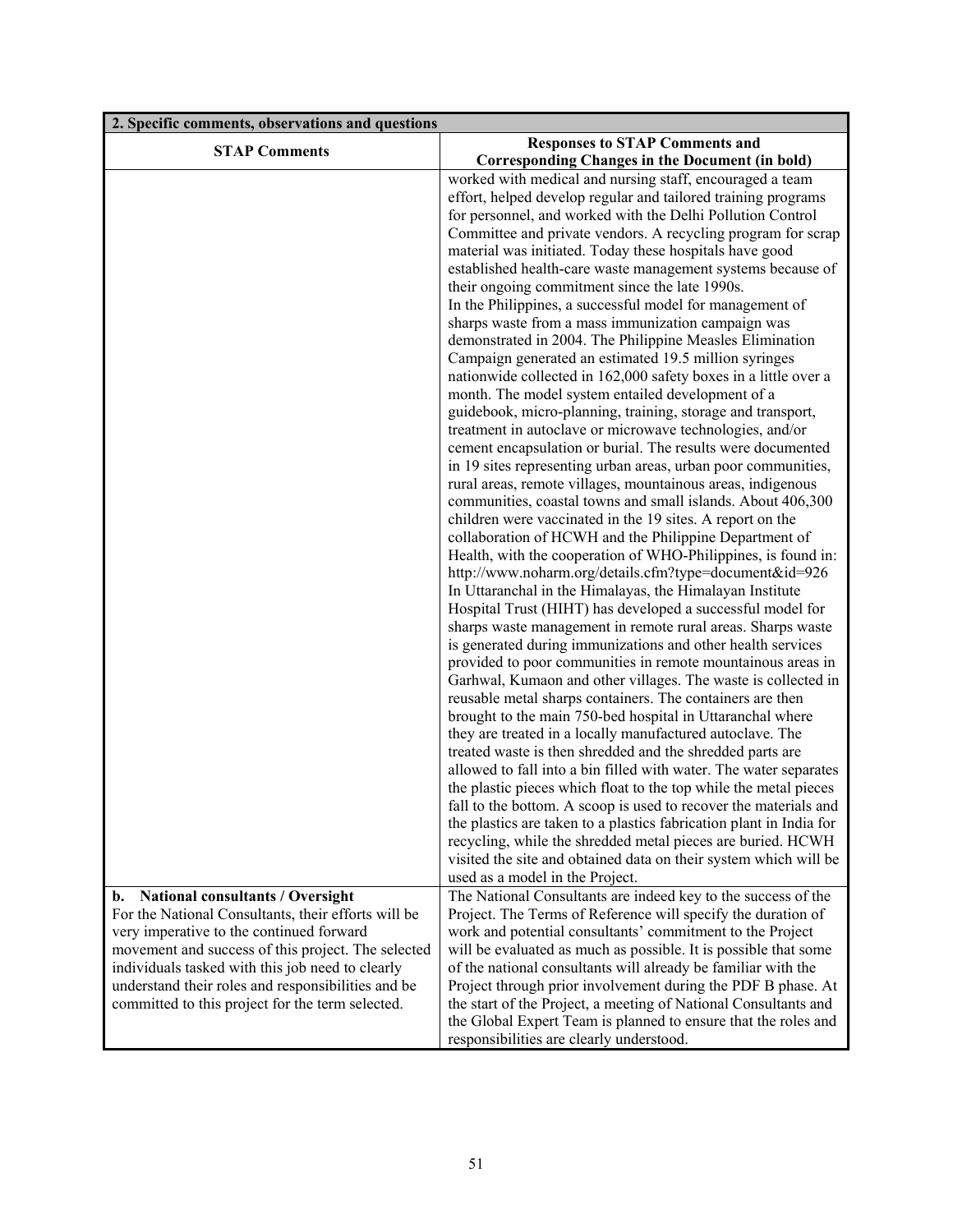| 2. Specific comments, observations and questions           |                                                                                                                  |
|------------------------------------------------------------|------------------------------------------------------------------------------------------------------------------|
| <b>STAP Comments</b>                                       | <b>Responses to STAP Comments and</b>                                                                            |
|                                                            | <b>Corresponding Changes in the Document (in bold)</b>                                                           |
| <b>Incentives</b><br>$c_{\cdot}$                           | The specific forms of incentives on the local and national                                                       |
| The use of "incentives" is mentioned several times         | levels will vary in each country and according to a specific                                                     |
| throughout the document. However, these                    | level of intervention. Individual incentives will be very                                                        |
| incentives are not described in any detail i.e.            | important in some countries. An example of this might be the                                                     |
| monetary award, job promotion, supplies etc. The           | designation of individuals as environmental champions and                                                        |
| types of incentives may vary based upon local              | recognition by their peers. Recognition of environmental                                                         |
| conditions and social norms. It is recommended to          | champions in an award ceremony, coverage in local media or                                                       |
| include some examples of what the incentives will          | institutional communication forums, annual designation of                                                        |
| be.                                                        | environmental champions and engraving their names in a                                                           |
|                                                            | plaque, letters of acknowledgment from upper management,                                                         |
|                                                            | etc, are all techniques that might be applied as appropriate.                                                    |
|                                                            | Some facilities may choose to provide financial incentives in                                                    |
|                                                            | the form of bonuses or monetary awards. Obtaining a<br>certificate after the successful completion of a training |
|                                                            | program could provide an incentive for individuals to gain a                                                     |
|                                                            | basic competence in health-care waste management. In some                                                        |
|                                                            | countries, the certificate may be linked to future promotions or                                                 |
|                                                            | higher salary levels. The website for this GEF Project could                                                     |
|                                                            | also be used to highlight individuals and describe their                                                         |
|                                                            | accomplishments as another specific incentive. For health-care                                                   |
|                                                            | institutions the specific acts leading to cost savings as a result                                               |
|                                                            | of waste minimization and proper management and increased                                                        |
|                                                            | regulatory compliance will provide another type of incentive.                                                    |
|                                                            | Similarly, reductions in nosocomial infections and in                                                            |
|                                                            | occupational injuries due to proper waste management are                                                         |
|                                                            | added incentives for infection control and safety officers as                                                    |
|                                                            | well as health workers in general to participate. In regions                                                     |
|                                                            | where health-care tourism is emerging market definition as                                                       |
|                                                            | "environmentally friendly institutions" may prove to be                                                          |
|                                                            | important.                                                                                                       |
|                                                            | In the process of forging relationships with "model" facilities                                                  |
|                                                            | and networks, many of these incentives have been discussed                                                       |
|                                                            | and built into the rationale for institutional participation in the                                              |
|                                                            | program already.                                                                                                 |
| d. Health-care waste – Diagram of specific                 | A simple diagram (Figure 2) showing the general                                                                  |
| categories                                                 | categories of health-care waste and providing examples                                                           |
| The document provides several flow diagrams                | within each category has been added to the section                                                               |
| related to various issues <i>i.e.</i> , Page 14, Figure 1. | "Alternative Systems Approach" of the Project Document.                                                          |
| Problem Analysis Tree to Indicate Cause-Effect             |                                                                                                                  |
| Relationships for Challenges Faced. There is               |                                                                                                                  |
| extensive detail related to the subject matter in          |                                                                                                                  |
| each of the diagrams.                                      |                                                                                                                  |
| Would it be possible to include a diagram of the           |                                                                                                                  |
| categories of Health Care Waste being discussed            |                                                                                                                  |
| in this project? They are not very well defined and        |                                                                                                                  |
| a simple diagram could be included.                        |                                                                                                                  |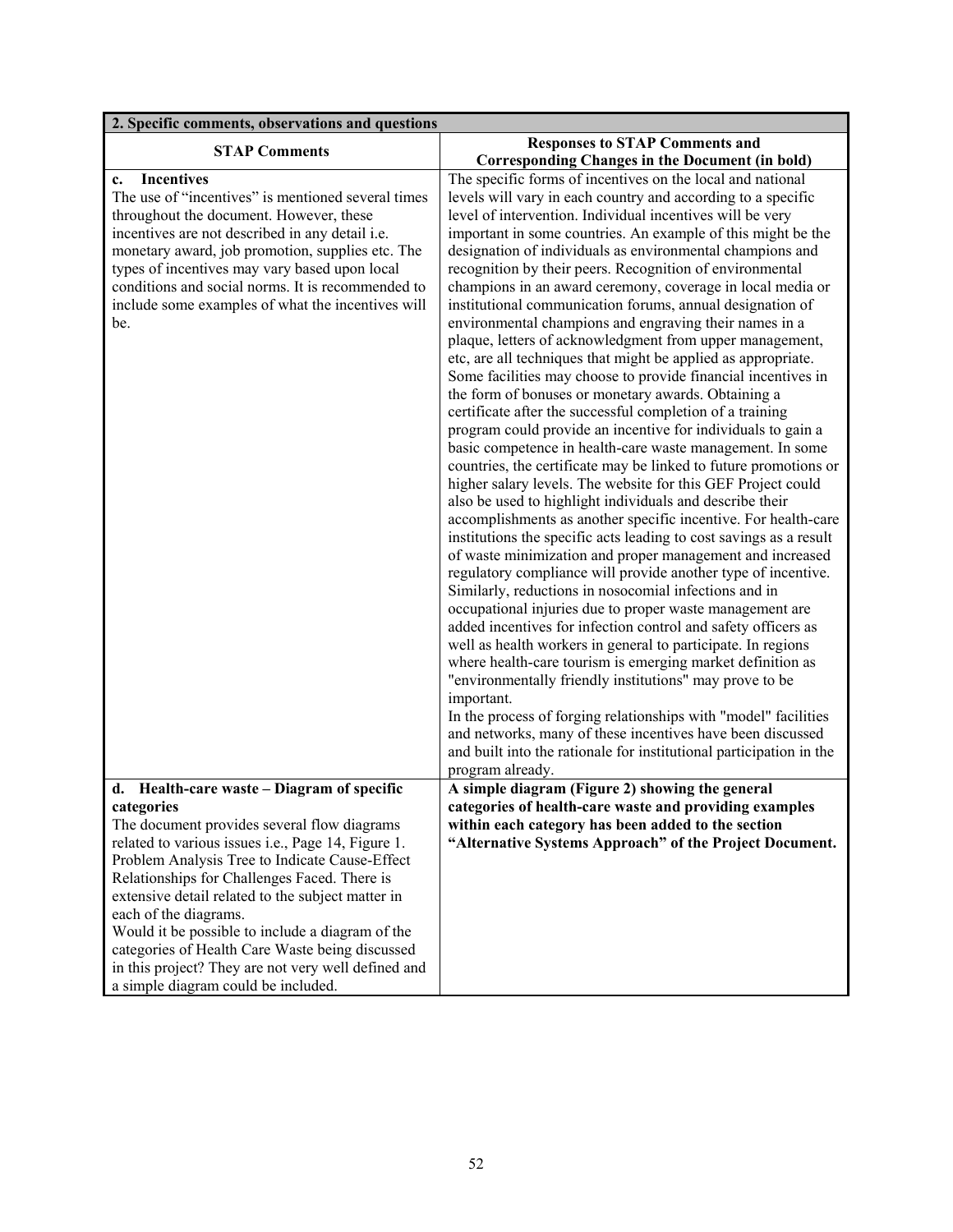| 2. Specific comments, observations and questions                                                                                                                                                                                                                                                                                                                                                                                                                                                                                                                                                                                                                                                                                                                                                                                                                                                                                                                                                                                                                                                                                                                    |                                                                                                                                                                                                                                                                                                                                                                                                                                                                                                                                                                                                                                                                                                                                                                                                                                                                                                                                                                                                                                                                                                                                                                                                                                   |
|---------------------------------------------------------------------------------------------------------------------------------------------------------------------------------------------------------------------------------------------------------------------------------------------------------------------------------------------------------------------------------------------------------------------------------------------------------------------------------------------------------------------------------------------------------------------------------------------------------------------------------------------------------------------------------------------------------------------------------------------------------------------------------------------------------------------------------------------------------------------------------------------------------------------------------------------------------------------------------------------------------------------------------------------------------------------------------------------------------------------------------------------------------------------|-----------------------------------------------------------------------------------------------------------------------------------------------------------------------------------------------------------------------------------------------------------------------------------------------------------------------------------------------------------------------------------------------------------------------------------------------------------------------------------------------------------------------------------------------------------------------------------------------------------------------------------------------------------------------------------------------------------------------------------------------------------------------------------------------------------------------------------------------------------------------------------------------------------------------------------------------------------------------------------------------------------------------------------------------------------------------------------------------------------------------------------------------------------------------------------------------------------------------------------|
| <b>STAP Comments</b>                                                                                                                                                                                                                                                                                                                                                                                                                                                                                                                                                                                                                                                                                                                                                                                                                                                                                                                                                                                                                                                                                                                                                | <b>Responses to STAP Comments and</b><br><b>Corresponding Changes in the Document (in bold)</b>                                                                                                                                                                                                                                                                                                                                                                                                                                                                                                                                                                                                                                                                                                                                                                                                                                                                                                                                                                                                                                                                                                                                   |
| <b>Competing projects</b><br>e.<br>This is more of a recommendation. Efforts should<br>be taken by National Consultants to be aware of<br>projects funded by other entities that could<br>compete with the effort of this project. It seems<br>unlikely given the existing infrastructure and<br>efforts to date. However, there have been<br>situations where international development banks<br>from different countries fund a project that is<br>similar in design and content to others already<br>underway.                                                                                                                                                                                                                                                                                                                                                                                                                                                                                                                                                                                                                                                   | One of the tasks of National Consultants during the PDF B<br>phase was to investigate other related projects including<br>projects of multilateral lending institutions and development<br>agencies, explore possible synergies and avoid duplication<br>with the GEF Project (see Annex 4). This task will continue to<br>be part of the job function of National Consultants during the<br>full project implementation.                                                                                                                                                                                                                                                                                                                                                                                                                                                                                                                                                                                                                                                                                                                                                                                                         |
| <b>Comments of the World Bank and</b><br>f.<br><b>Response</b><br>I concur with many of the comments and<br>perspectives of the World Bank.<br>There is a response on page 133 to a World Bank<br>comment which discusses the approach to<br>managing the "non-risk" wastes. The reply is still<br>too broad in its attempt to specifically answer the<br>question.<br>If the scope of the project intends to cover the<br>universe of healthcare waste (identification,<br>segregation, and disposal/treatment), then it needs<br>to be clarified or stated as such. Or it needs to be<br>stated that this is limited to certain aspects of<br>healthcare waste (infectious, chemo and path<br>waste) and mercury containing material as the<br>alternative technologies mentioned are used<br>primarily for infectious waste. Some additional<br>clarification may be needed at the beginning of the<br>proposal.<br>The remaining responses, with the exception of the<br>items mentioned in this review are very<br>appropriate and address the concerns of the World<br>Bank. The extensive groundwork clearly provides<br>a better vision of the way forward. | In general, with the possible exception of wastewater or sewer<br>discharges, the Project will cover the universe of health-care<br>waste at the facility level with regards to identification,<br>minimization, containment, segregation, handling, on-site<br>storage and transport. For non-risk wastes, the Project at the<br>facility level will also cover recovery, reuse, recycling and<br>disposal as appropriate. For infectious and pathological waste,<br>the Project will include treatment and disposal. However, for<br>chemotherapeutic waste, an alternative technology will be<br>tested and demonstrated only in Argentina. Except for<br>chemotherapeutic waste in Argentina, treatment and disposal<br>of the small amounts of hazardous chemical waste from health<br>care will depend on existing laws and available infrastructure<br>for storage, treatment and disposal. Facility-level training and<br>national training programs will include information on the<br>proper management of the universe of health-care waste.<br>An explanation of health-care waste categories addressed<br>by the Project has been added to section "Alternative<br><b>Systems Approach" of the Project Document.</b> |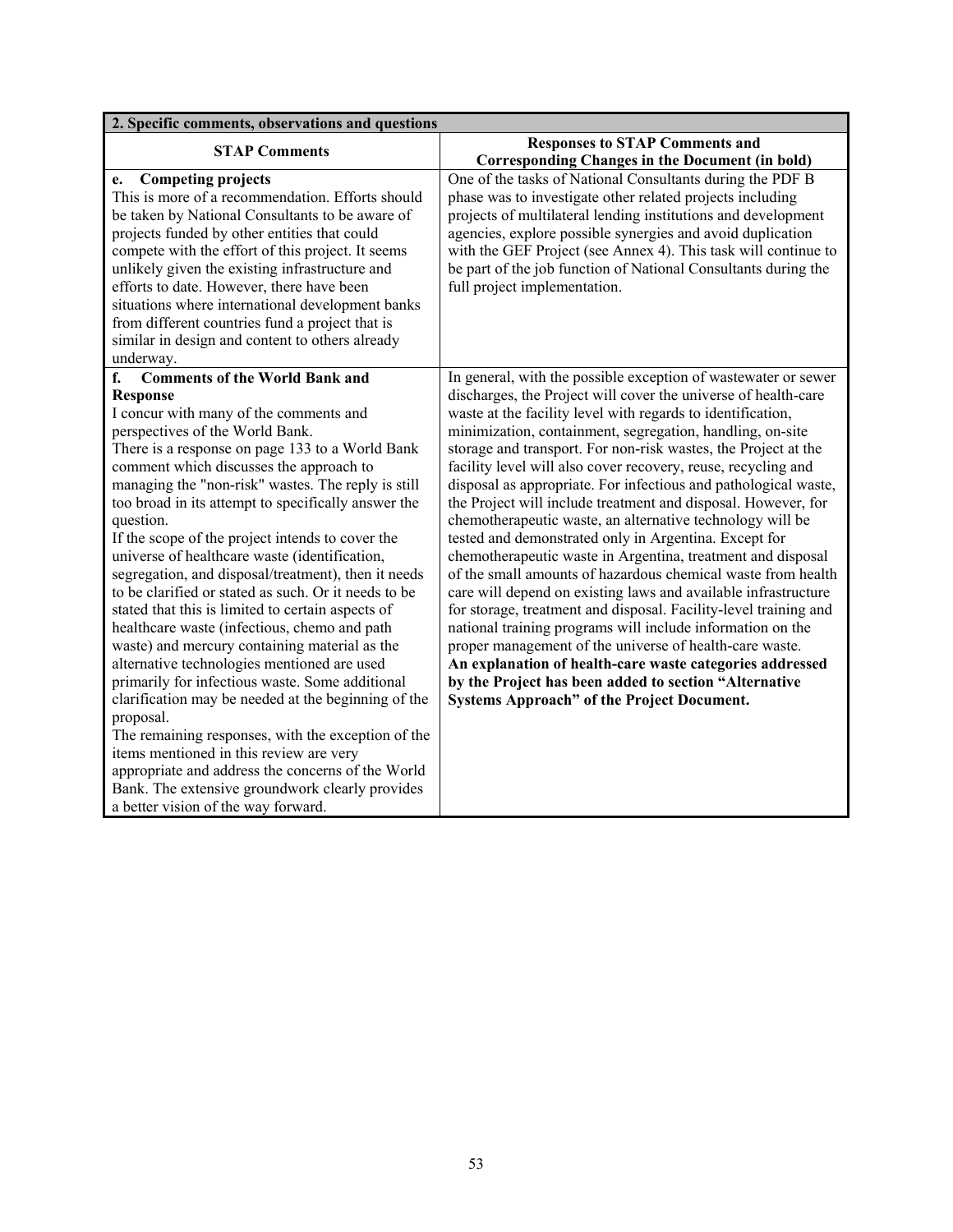| 2. Specific comments, observations and questions                                                       |                                                                                                                                      |
|--------------------------------------------------------------------------------------------------------|--------------------------------------------------------------------------------------------------------------------------------------|
| <b>STAP Comments</b>                                                                                   | <b>Responses to STAP Comments and</b>                                                                                                |
|                                                                                                        | <b>Corresponding Changes in the Document (in bold)</b>                                                                               |
| <b>Financial resources</b><br>g.                                                                       | The overall budget, including co-financing, should provide                                                                           |
| A very important element of this project will be                                                       | sufficient financial resources to implement the various                                                                              |
| the availability of financial resources to sustain                                                     | components for the duration of the full Project. The portion of                                                                      |
| various components that need to be implemented.                                                        | GEF funding, however, will decrease during the second half of                                                                        |
| Not to lessen the importance of the support and<br>buy-in of all stakeholders, the reality is a strong | the Project as local and national stakeholders raise the funds<br>necessary to sustain the work in the long term. In some cases,     |
| long-term financial resource will more likely carry                                                    | the funds will come from budget allocations by local or                                                                              |
| this project forward towards fruition.                                                                 | national governments as well as by health facilities, a                                                                              |
|                                                                                                        | commitment that will be reflected in the MOUs. In other                                                                              |
|                                                                                                        | cases, such as central treatment facilities operated by the                                                                          |
|                                                                                                        | private sector, the revenue stream from providing treatment                                                                          |
|                                                                                                        | services will sustain the activities. Where appropriate,                                                                             |
|                                                                                                        | recommended policies and regulations will incorporate                                                                                |
|                                                                                                        | provisions to generate financial resources to sustain various                                                                        |
|                                                                                                        | Project components such as the national training program.                                                                            |
|                                                                                                        | During the last year of the Project, assistance will be provided                                                                     |
|                                                                                                        | to seek other sources of funds to ensure sustainability.                                                                             |
| Health Care Waste Management - A<br>h.                                                                 | The challenge of other competing needs and priorities is well                                                                        |
| genuine priority                                                                                       | recognized and acknowledged. The participation of local and                                                                          |
| The most challenging aspect of this project will be                                                    | national stakeholders in Project planning and implementation                                                                         |
| for each country to view Health-care Waste<br>Management as a genuine priority. In these low           | will help preserve the interest and commitment of health<br>providers. Working with representatives of the ministries of             |
| and middle income countries issue of waste                                                             | health and environment in the National Project Steering                                                                              |
| management will compete with a host of issues                                                          | Committee will help maintain a high priority for health-care                                                                         |
| including but not limited to the delivery of                                                           | waste management which could be reflected in national                                                                                |
| healthcare services with limited supplies, limited                                                     | policies, plans and budget allocations. Training and national                                                                        |
| or unskilled healthcare professionals, social and                                                      | dissemination, such as a national conference, are components                                                                         |
| political issues.                                                                                      | of the Project which would lead to greater awareness and                                                                             |
| It would be prudent to further contemplate and                                                         | interest among health workers and policy-makers. As a result                                                                         |
| include within this proposal what methods could                                                        | of their involvement in the National Working Group,                                                                                  |
| be employed to in fact attract the attention and                                                       | environmental and health NGOs could influence public                                                                                 |
| interest of the waste producer (healthcare provider)                                                   | discourse and policy towards keeping a high priority on                                                                              |
| and the public instead of pursuing them for their                                                      | health-care waste management. During the early part of the                                                                           |
| attention. This is the genuine challenge.                                                              | Project, public education through announcements and media                                                                            |
|                                                                                                        | releases, where appropriate, could also attract public attention<br>to the problems related to health-care waste. It is important to |
|                                                                                                        | note that a good health-care waste management system could                                                                           |
|                                                                                                        | help address some competing needs, such as infection control,                                                                        |
|                                                                                                        | health worker safety and environmental protection.                                                                                   |
|                                                                                                        |                                                                                                                                      |

# **3. Conclusions**

With the above items incorporated and/or considered in the proposal, this project for reducing Health-care waste to avoid environmental release of dioxins and mercury is well constructed and thought through. I strongly support allowing it to move forward.

**Comments:** No response necessary.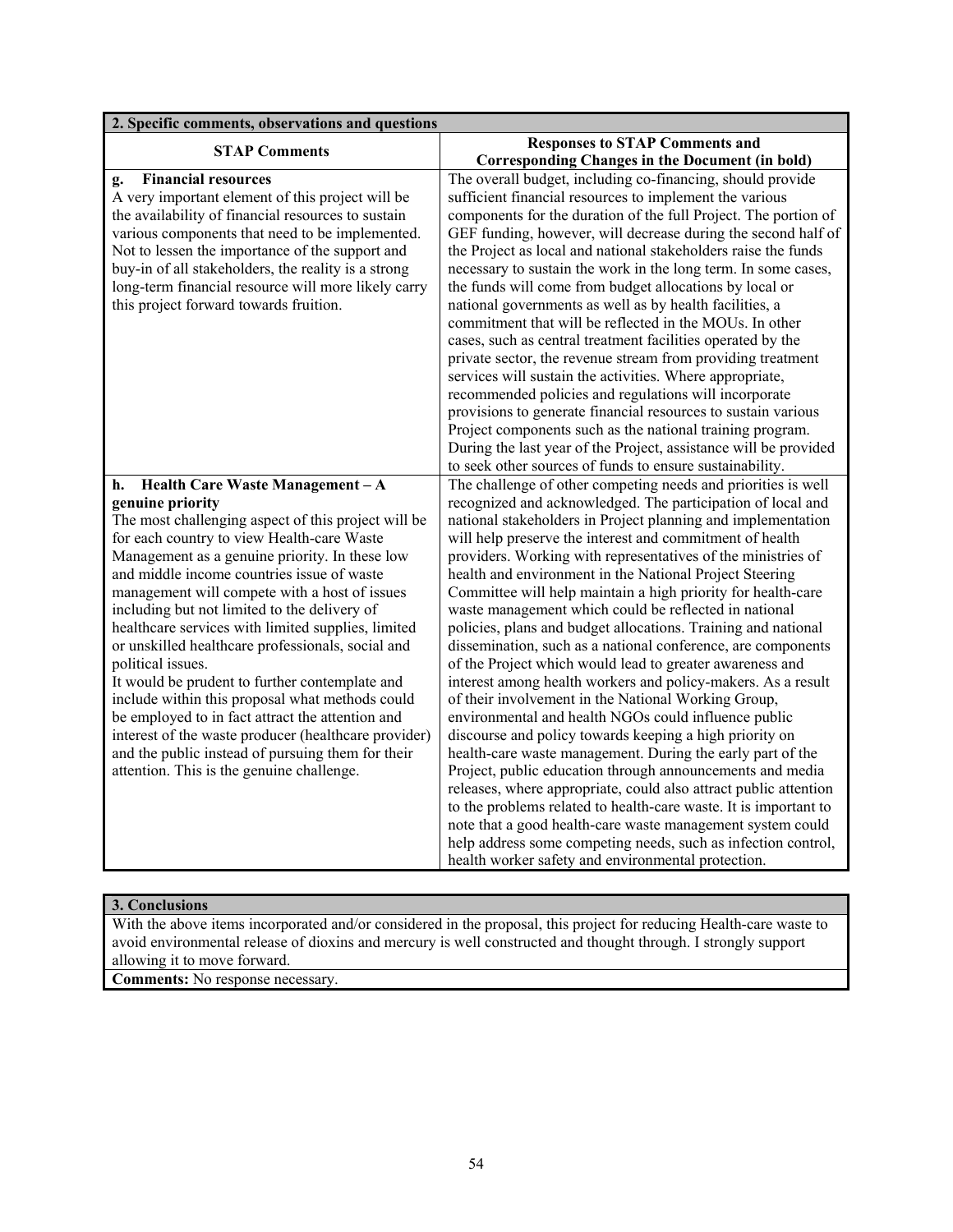| ĺ<br>くりし<br>ו<br>ו                       | ۱      |
|------------------------------------------|--------|
| j                                        | l      |
| l<br>ļ<br>j<br> <br> <br> <br> <br> <br> | l      |
| ו<br>ו<br>ו                              |        |
| ļ<br>י<br>ו                              | י      |
|                                          |        |
| Ì                                        | l<br>l |

| ANNEX F3: UNEP CONCEPT PHASE COMMENTS AND RESPONSES                                                                                                                                                                                                                        |                                                                                                                                                                                                                                                                                                                                                                                                                                                                                                                                                                                                                                                                                                                                                                                                                                                                                                                                                                                                                                                                                                                                                                                                                                                                                                                                                                                                                                                                                                                                                                                                                                                                                                                                                                                                                                                                                                                                                                                                                                                                                                                                                                                                                                                                                                                                                                                                                                                                                                               |
|----------------------------------------------------------------------------------------------------------------------------------------------------------------------------------------------------------------------------------------------------------------------------|---------------------------------------------------------------------------------------------------------------------------------------------------------------------------------------------------------------------------------------------------------------------------------------------------------------------------------------------------------------------------------------------------------------------------------------------------------------------------------------------------------------------------------------------------------------------------------------------------------------------------------------------------------------------------------------------------------------------------------------------------------------------------------------------------------------------------------------------------------------------------------------------------------------------------------------------------------------------------------------------------------------------------------------------------------------------------------------------------------------------------------------------------------------------------------------------------------------------------------------------------------------------------------------------------------------------------------------------------------------------------------------------------------------------------------------------------------------------------------------------------------------------------------------------------------------------------------------------------------------------------------------------------------------------------------------------------------------------------------------------------------------------------------------------------------------------------------------------------------------------------------------------------------------------------------------------------------------------------------------------------------------------------------------------------------------------------------------------------------------------------------------------------------------------------------------------------------------------------------------------------------------------------------------------------------------------------------------------------------------------------------------------------------------------------------------------------------------------------------------------------------------|
| Comment                                                                                                                                                                                                                                                                    | Response                                                                                                                                                                                                                                                                                                                                                                                                                                                                                                                                                                                                                                                                                                                                                                                                                                                                                                                                                                                                                                                                                                                                                                                                                                                                                                                                                                                                                                                                                                                                                                                                                                                                                                                                                                                                                                                                                                                                                                                                                                                                                                                                                                                                                                                                                                                                                                                                                                                                                                      |
| With relevance to the Stockholm Convention and thus, to dioxins and furans:                                                                                                                                                                                                |                                                                                                                                                                                                                                                                                                                                                                                                                                                                                                                                                                                                                                                                                                                                                                                                                                                                                                                                                                                                                                                                                                                                                                                                                                                                                                                                                                                                                                                                                                                                                                                                                                                                                                                                                                                                                                                                                                                                                                                                                                                                                                                                                                                                                                                                                                                                                                                                                                                                                                               |
| Implementation Plans. Therefore, the national release<br>Countries have just started to develop their National<br>inventories for dioxins (and furans) are not yet<br>quantified;                                                                                          | Implementation Planning committee. All participating countries that have completed their NIP have<br>All the governments participating in the Project are Parties to the Stockholm Convention and have<br>identified HCWM as a top priority (see below). For more information please refer to Annex 4.<br>agreed to implement this Project in close consultation with their Stockholm National                                                                                                                                                                                                                                                                                                                                                                                                                                                                                                                                                                                                                                                                                                                                                                                                                                                                                                                                                                                                                                                                                                                                                                                                                                                                                                                                                                                                                                                                                                                                                                                                                                                                                                                                                                                                                                                                                                                                                                                                                                                                                                                |
| Based on the outcome of the national release inventories<br>is and<br>hospital waste management/incineration comes out as a<br>and other considerations, the action plan on dioxin<br>furans has to be established. It needs to be seen if<br>priority in these countries; | India is in the process of developing an NIP. No information is available at present. The Latvia NIP<br>potential POPs sources, specifically as potential sources of dioxins, furans and PCBs. The sectors on<br>sector and health sector representatives were minimally involved because of a reorganization taking<br>this list are all potential beneficiaries of National Implementation Plan strategies. In Senegal's NIP,<br>Lebanon NIP, health-care waste incineration has been listed first among several industries with the<br>dioxin and furan emissions. In the Philippines NIP, hospitals are listed among sectors identified as<br>place. The NIP includes tasks to reduce POPs emissions from fires in waste disposal sites, promote<br>ß<br>During development of the NIP, there was a lack of information on the contributions by the health<br>release is identified as an urgent and high priority, included in the period from 2006 to 2010 in the<br>named among the sources of dioxins and furans in Tanzania. Vietnam has identified HCWM as<br>key priority in its NIP. Heath-care waste management (HCWM) to minimize unintentional POPs<br>implementation roadmap. The program on HCWM is number four of fifteen key programs in the<br>incineration of health-care waste is identified as a source of unintentional POPs release. The NIP<br>Argentina is currently in the inventory stage, and the NIP will be completed in December 2006.<br>include language encouraging the use of non-burn technologies for waste treatment and disposal<br>currently estimates that health-care waste incineration accounts for only $2\%$ of dioxin and furan<br>emissions in Latvia air, but this estimate will likely be revisited during Project implementation.<br>processes involving organic matter and chlorine. Geographic areas located around incinerators,<br>specifically hospitals equipped with incineration facilities, are listed as one of two hotspots for<br>potential for relatively high formation and unintentional release of PCBs as a result of thermal<br>recycling of POPs sources and introduce technologies at POPs emission stationary sources. In<br>municipal and industrial waste by half in the next five years. Health-care waste incineration is<br>Health-care waste management (HCWM) is an identified high priority, and the final plan will<br>establishes the goal of reducing unintentional POPs emissions from the burning of medical,<br>plan. |
| The Secretariat of the Basel Convention has developed<br>have<br>been adopted by the Conference of the Parties. These<br>guidelines for hospital waste management, which<br>must be taken into account;                                                                    | The Basel Convention guidelines have been reviewed and incorporated into the Project document<br>and plans                                                                                                                                                                                                                                                                                                                                                                                                                                                                                                                                                                                                                                                                                                                                                                                                                                                                                                                                                                                                                                                                                                                                                                                                                                                                                                                                                                                                                                                                                                                                                                                                                                                                                                                                                                                                                                                                                                                                                                                                                                                                                                                                                                                                                                                                                                                                                                                                    |
| Guidelines and guidance on BAT and BEP are not yet                                                                                                                                                                                                                         | The Project is consistent with the draft Guidelines on best available techniques that were considered                                                                                                                                                                                                                                                                                                                                                                                                                                                                                                                                                                                                                                                                                                                                                                                                                                                                                                                                                                                                                                                                                                                                                                                                                                                                                                                                                                                                                                                                                                                                                                                                                                                                                                                                                                                                                                                                                                                                                                                                                                                                                                                                                                                                                                                                                                                                                                                                         |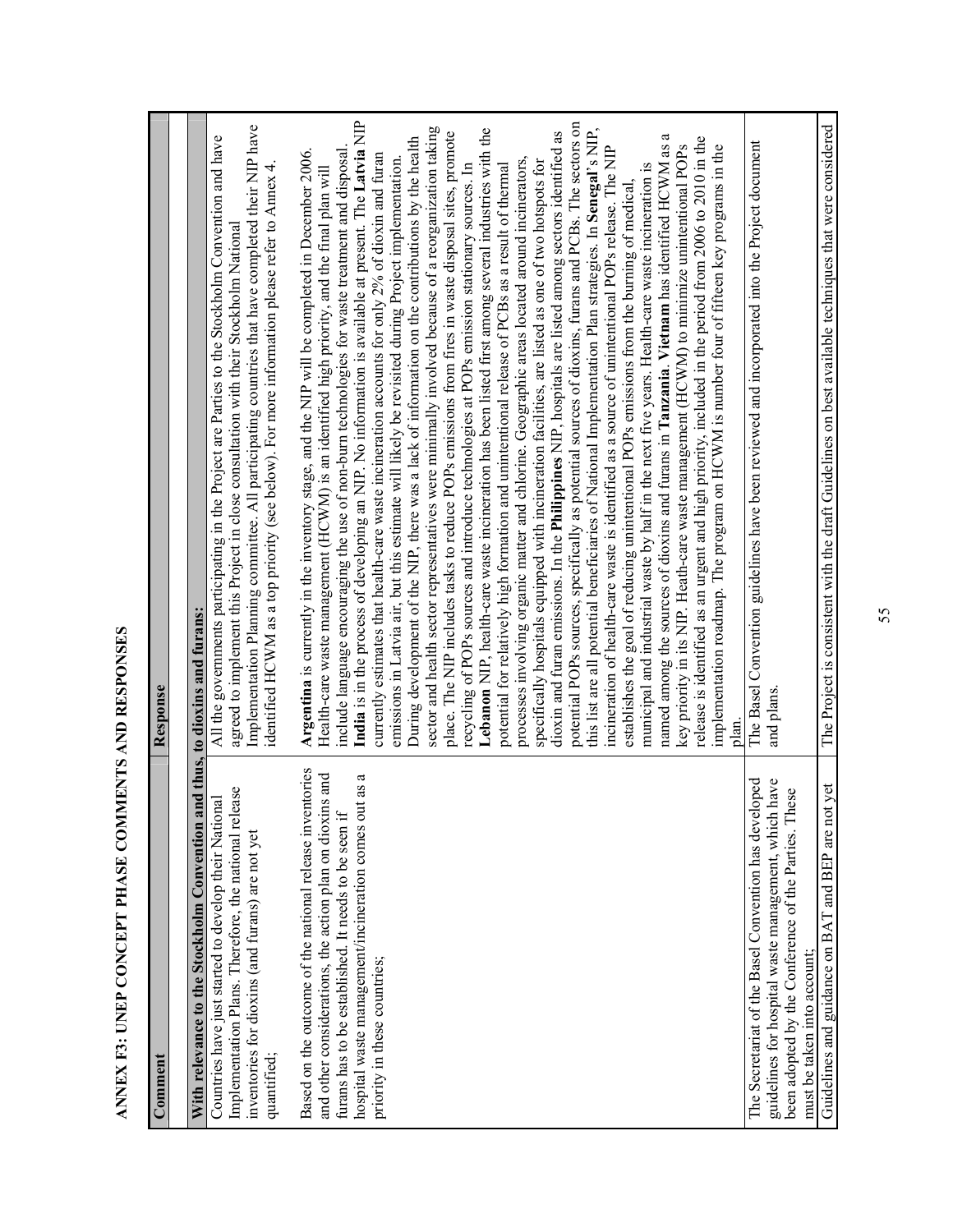| established an Expert Group on BAT and BEP, which<br>Parties. These guidelines will provide the overarching<br>will develop such guidance for the Conference of the<br>framework for addressing dioxin/furan releases from<br>available. The Stockholm Convention INC6 has<br>such facilities;<br>Comment | At the Third Session of the Stockholm Convention Expert Group on BAT/BEP meeting in Tokyo on<br>Many countries participating in the Project consider improving their health-care waste management<br>purpose of this demonstration project is to develop new information based on practical experiences<br>Group on BAT and BEP noting that its recommendations will not be considered before Stockholm<br>Parties are obliged to require BAT for new or significantly modified medical waste incinerators at<br>the latest, four years after entry in force of the Convention. For many, this will be May 2008. One<br>11-16 October 2004, developing countries expressed concern regarding the difficulties in meeting<br>The team will assure that any relevant new emerging views on the EG will be reflected in Project<br>BAT/BEP standards with regards to health-care waste management due to lack or inadequacy of<br>in a developing country context that Parties can take into account in deciding how to fulfill their<br>guidelines than to defer action, or to proceed along the baseline scenario that will likely make it<br>development of action plans and other activities related to unintentionally produced persistent<br>guidelines and provisional guidance into consideration, where practicable and feasible, in the<br>The Project Team will remain informed of developments within the current Stockholm Expert<br>usefulness of those draft guidelines, and decided that it encourages Parties: "to take the draft<br>obligations. To delay approval of this Project until after Stockholm COP3 would, therefore,<br>at Stockholm COP1. It is noted that Stockholm COP1 (in decision SC-1/19) recognized the<br>systems to be a matter of some urgency and prefer to take actions consistent with the draft<br>The Basel Secretariat is invited to be part of the Global Project Steering Committee.<br>capacity and technology. Direct reference was made to this Project:<br>COP3 in 2007. (One member of the team is a member of that EG.)<br>more difficult in the future to conform to Stockholm Guidelines.<br>decrease the value of the intended Project outputs.<br>organic pollutants."<br>implementation.<br>Response |
|-----------------------------------------------------------------------------------------------------------------------------------------------------------------------------------------------------------------------------------------------------------------------------------------------------------|--------------------------------------------------------------------------------------------------------------------------------------------------------------------------------------------------------------------------------------------------------------------------------------------------------------------------------------------------------------------------------------------------------------------------------------------------------------------------------------------------------------------------------------------------------------------------------------------------------------------------------------------------------------------------------------------------------------------------------------------------------------------------------------------------------------------------------------------------------------------------------------------------------------------------------------------------------------------------------------------------------------------------------------------------------------------------------------------------------------------------------------------------------------------------------------------------------------------------------------------------------------------------------------------------------------------------------------------------------------------------------------------------------------------------------------------------------------------------------------------------------------------------------------------------------------------------------------------------------------------------------------------------------------------------------------------------------------------------------------------------------------------------------------------------------------------------------------------------------------------------------------------------------------------------------------------------------------------------------------------------------------------------------------------------------------------------------------------------------------------------------------------------------------------------------------------------------------------------------------------------------------|
|                                                                                                                                                                                                                                                                                                           | Programme/World Health Organization Medical Waste Management demonstration project under<br>development, and we encourage the GEF, its implementing agencies and others to support and<br>countries making the related BAT/BEP issues an important part of their National Sustainable<br>rapidly initiate much more work in this area. This would be greatly facilitated by developing<br>We note with interest the Global Environment Facility (GEF)/United Nations Development<br>Development Strategies.                                                                                                                                                                                                                                                                                                                                                                                                                                                                                                                                                                                                                                                                                                                                                                                                                                                                                                                                                                                                                                                                                                                                                                                                                                                                                                                                                                                                                                                                                                                                                                                                                                                                                                                                                  |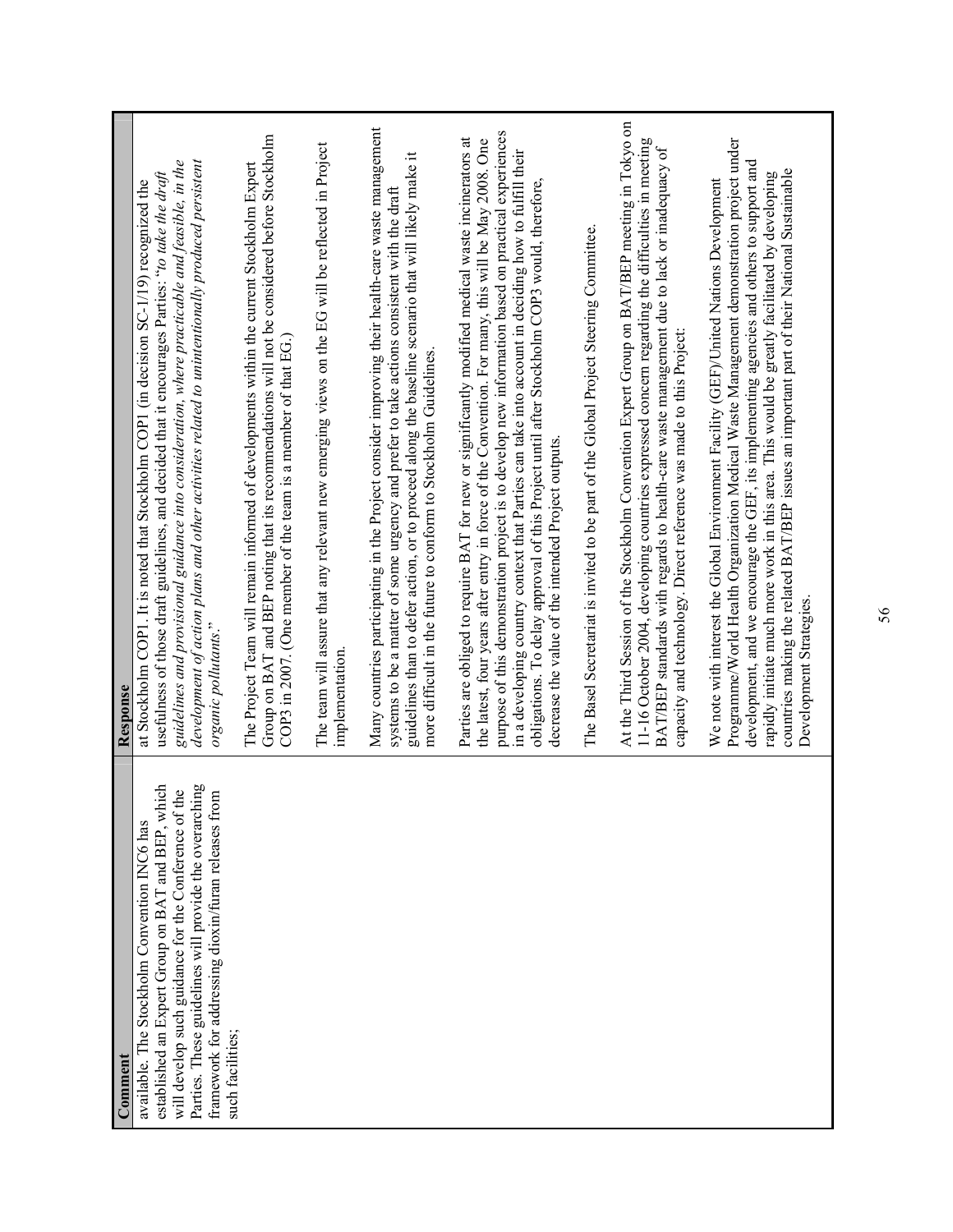| Comment                                                                                                                                                                                                                | Response                                                                                                                                                                                                                                                 |
|------------------------------------------------------------------------------------------------------------------------------------------------------------------------------------------------------------------------|----------------------------------------------------------------------------------------------------------------------------------------------------------------------------------------------------------------------------------------------------------|
| With relevance to Mercury:                                                                                                                                                                                             |                                                                                                                                                                                                                                                          |
| countries, and so the relative importance of mercury<br>mercury emitted from this source category in these<br>There are no reliable estimates of the quantities of<br>emissions from these sources is quite uncertain. | Significant efforts have been made during the PDF B phase of the Project to gather data on mercury<br>emissions from the health care sector. Please see Annex 5B                                                                                         |
| The major agencies identified in this project proposal are<br>noted that UNEP has the mandate to address releases of<br>UNDP and WHO and an NGO (HCWH). It should be                                                   | UNEP is invited and strongly encouraged to become a fully participating member of the Project<br>Steering Committee.                                                                                                                                     |
| dioxins and furans (UNEP Governing Council decisions<br>19/13(c) and $22/4$ (II)), to assess mercury pollution and                                                                                                     | ß<br>Health (DoH) a South-East Asia Conference on Mercury in Health Care (which is considered to be<br>In January 2006, UNEP Chemicals co-sponsored with HCWH and the Philippine Department of                                                           |
| activities to support the efforts of countries to take action<br>regarding mercury pollution, (UNEP Governing Council<br>to provide technical assistance and capacity building                                         | co-financing event for this Project). In this instance, one appropriate role for UNEP in the Project<br>was found. The Project Team is very open to working with UNEP to identify other useful roles it<br>may wish to play.                             |
| (Secretariat of the Basel Convention). Yet UNEP has not<br>Decision 22/4 V, February 2003, UNEP Chemicals), and<br>to address hazardous waste, including medical waste                                                 |                                                                                                                                                                                                                                                          |
| If this project proceeds ahead, UNEP must be involved,<br>as a member of the Global Steering Committee, Global<br>been identified as a participant in this project proposal.                                           |                                                                                                                                                                                                                                                          |
| Project team, and/or other roles, as appropriate.                                                                                                                                                                      |                                                                                                                                                                                                                                                          |
| GEF funding of projects of such size should require that<br>the beneficiary countries are Parties to the Stockholm<br>and Basel Conventions.                                                                           | All participating countries are Parties to the Stockholm and the Basel conventions.                                                                                                                                                                      |
| A concentrated and concerted joint effort is necessary to                                                                                                                                                              | The Project invites UNEP, the Stockholm Convention Secretariat and the Basel Convention                                                                                                                                                                  |
| involve ALL relevant UN organizations and address a<br>health care materials/practices and wastes that should<br>address the environmentally sound management of                                                       | Secretariat to participate in the Project Steering Committee. WHO and UNDP are already actively<br>participating. The only other UN organization that might be considered to be relevant is UNIDO<br>UNIDO too would be welcome to join and participate. |
| cradle-to-grave approach starting with acquisition of                                                                                                                                                                  |                                                                                                                                                                                                                                                          |
| through the application/use phase until final disposal or<br>goods and materials to be brought into a hospital,                                                                                                        | The Project utilizes a cradle-to-grave approach starting with acquisition of goods and materials to be<br>brought into a hospital, through the application/use phase until final disposal or reuse. The Project                                          |
| $\dot{t}$ must<br>reuse. The management of these wastes must address<br>environmental issues, but even more importantly,                                                                                               | materials to prevent spread of disease. In all the above regards, the Project will implement state-of-<br>addresses environmental issues and provides safe and effective decontamination of infectious                                                   |
| provide safe and effective decontamination of infectious<br>materials to prevent spread of disease.                                                                                                                    | the art practice.                                                                                                                                                                                                                                        |
| Mercury Program that will initially focus on awareness<br>With regard to mercury, UNEP has started a new                                                                                                               | by the fact that governments have made no binding commitments to date. The health sector has been<br>There is an urgent global need to strengthen the political will to reduce Hg emissions, as indicated                                                |
| raising, capacity building, data gathering, information<br>sharing, the identification of priorities, and related                                                                                                      | starting point. UNEP, apparently, has reached a similar conclusion in that it agreed to co-sponsor<br>shown to be receptive to campaigns towards Hg pollution prevention and is therefore one good                                                       |
| activities. It may be premature to start a major effort to                                                                                                                                                             | and to help fund the Mercury in Health Care Conference as indicated above.                                                                                                                                                                               |
|                                                                                                                                                                                                                        |                                                                                                                                                                                                                                                          |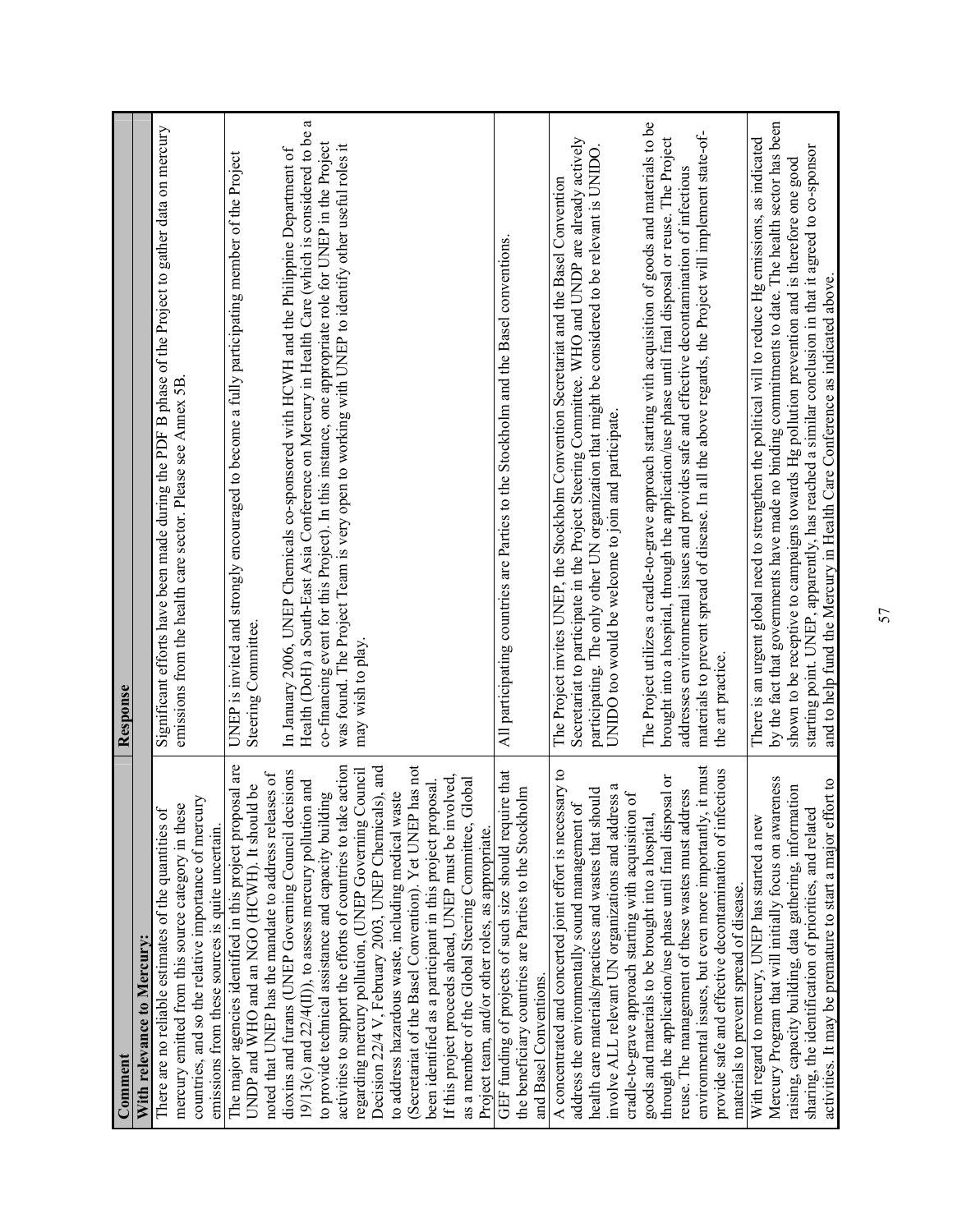| Comment                                                                                                                                                                                                                                                                                                                                                                                                                                                                                                                                                                                                     | Response                                                                                                                                                                                                                                                                                                                                                                                                                                                                                                                                                                                                                                                                                                                                                                                                                                                                                                                                                                                                                                                                                                                                                                                                                                                                                                                                                                                                                                                                                                                                                                                                                              |
|-------------------------------------------------------------------------------------------------------------------------------------------------------------------------------------------------------------------------------------------------------------------------------------------------------------------------------------------------------------------------------------------------------------------------------------------------------------------------------------------------------------------------------------------------------------------------------------------------------------|---------------------------------------------------------------------------------------------------------------------------------------------------------------------------------------------------------------------------------------------------------------------------------------------------------------------------------------------------------------------------------------------------------------------------------------------------------------------------------------------------------------------------------------------------------------------------------------------------------------------------------------------------------------------------------------------------------------------------------------------------------------------------------------------------------------------------------------------------------------------------------------------------------------------------------------------------------------------------------------------------------------------------------------------------------------------------------------------------------------------------------------------------------------------------------------------------------------------------------------------------------------------------------------------------------------------------------------------------------------------------------------------------------------------------------------------------------------------------------------------------------------------------------------------------------------------------------------------------------------------------------------|
| sources is even an issue, and if so whether there is either<br>various<br>address one sector of sources of mercury emissions until<br>best to address these sources. In particular, it is not at all<br>countries and regions for addressing mercury, and how<br>clear from the concept that mercury release from these<br>a connection with pollution of international waters or a<br>priority compared with the countries' other mercury<br>we get a better understanding of the priorities of<br>sources                                                                                                 | and increase support for global Hg reduction activities. Thus, even though Hg emissions from health<br>As long as the health sector does not address its own Hg releases, efforts to obtain the support of the<br>health community for broader national and global endeavors regarding mercury pollution would be<br>undermined. On the other hand, engaging the health sector towards Hg elimination in health care<br>would build technical expertise, create advocates that could bolster the political will of countries,<br>care are of smaller significance compared to other sources, the attendant benefits of engaging the<br>health sector could be considerable.                                                                                                                                                                                                                                                                                                                                                                                                                                                                                                                                                                                                                                                                                                                                                                                                                                                                                                                                                           |
| <b>Detailed Comments:</b>                                                                                                                                                                                                                                                                                                                                                                                                                                                                                                                                                                                   |                                                                                                                                                                                                                                                                                                                                                                                                                                                                                                                                                                                                                                                                                                                                                                                                                                                                                                                                                                                                                                                                                                                                                                                                                                                                                                                                                                                                                                                                                                                                                                                                                                       |
| "minimizing the generation of health care waste" (para<br>7; para $9.2 -$ Alternative). Without proper caveats and<br>could result in an increase of infections, transmittable<br>reduction of waste generated from clinical operations<br>explanation, this is a dangerous statement since the<br>diseases, etc. In the sector of hospitals and related<br>The project is put under the main objective to                                                                                                                                                                                                  | pathogens and other infectious agents. Proper treatment of infectious health-care waste must be part<br>generation of health care waste" is always understood to mean that this will be done consistent with<br>good patient care and consistent with best practices in infection control. This is stated several times in the Project Document.<br>There is growing international concern about health-care wastes as a source of bloodborne<br>of a facility-wide systems approach to waste management. The objective "minimizing the                                                                                                                                                                                                                                                                                                                                                                                                                                                                                                                                                                                                                                                                                                                                                                                                                                                                                                                                                                                                                                                                                               |
| can pose serious problems in the health care sector (para<br>not apply. The protection of the health of personnel and<br>goal of all operations. Obviously it is very important to<br>7). Minimizing waste from this sector is a worthy goal, but it must be achieved without increased risks of<br>infectious materials are not reused. Promotion of reuse<br>does<br>the protection from infections should be the primary<br>activities, the first principle of waste management<br>ensure that syringes, gloves, and other potentially<br>practices, namely to reduce wastes at the source,<br>infection | Infectious waste is never recycled or reused. The remaining 85% of waste, that is non-infectious and<br>HCWM system, sharps are disposed with all other waste and can protrude from plastic garbage bags<br>officer. If properly segregated, roughly 15% of waste produced at health-care facilities is infectious<br>non-hazardous, could be recycled or reused. Source reduction, when coupled with segregation, can<br>exposure reduction. Proper HCWM also means segregation of sharp waste in puncture-resistant or<br>personnel end up handling smaller amounts of infectious waste. The reduced volume of infectious<br>puncture-proof containers. Although roughly only 1% of HCW by volume, sharps are responsible<br>and other containers. Rigorous segregation and containment reduce chances of needle-stick injury<br>largest single component of the health care waste stream, is often discarded with infectious waste.<br>waste. By segregating and minimizing the amount of waste that needs to be treated as infectious,<br>also reduce infectious waste. For example, packaging waste (including cardboard), which is the<br>for an estimated 90% of disease transmission from HCW. Often, prior to the establishment of a<br>HCWM structure within a facility necessarily involves and is often led by the infection control<br>Any proper facility-wide HCWM system effectively addresses infection control. Moreover, a<br>waste makes it more manageable and allows personnel to focus attention more effectively on<br>and other exposures. In short, proper HCWM decreases exposure to bloodborne pathogens. |
|                                                                                                                                                                                                                                                                                                                                                                                                                                                                                                                                                                                                             | Good procurement practices can result in products with less packaging. Combining source reduction<br>Inventory control and proper storage are also aspects of source reduction. For example, minimizing<br>amount of potentially infectious waste and hence, the potential for exposure. Thus, waste reduction<br>the amount of expired or spoiled vaccines through good inventory control and storage reduces the<br>and segregation minimizes the overall amount of waste as well as the volume of infectious waste.                                                                                                                                                                                                                                                                                                                                                                                                                                                                                                                                                                                                                                                                                                                                                                                                                                                                                                                                                                                                                                                                                                                |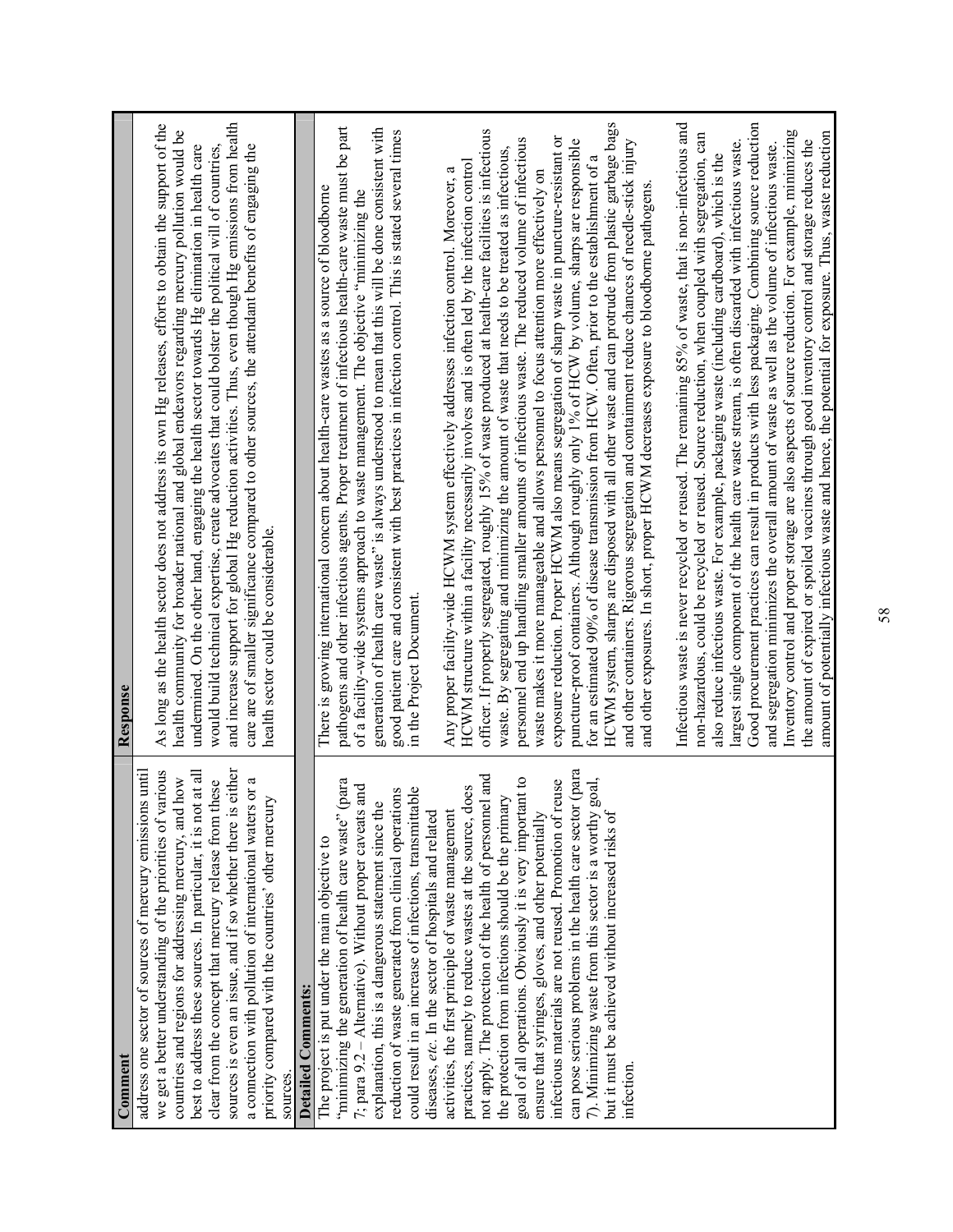| Comment                                                                                                                                                                                                                                                                                                                                                  | Response                                                                                                                                                                                                                                                                                                                                                                                                                                                                                                                                                                                                                                |
|----------------------------------------------------------------------------------------------------------------------------------------------------------------------------------------------------------------------------------------------------------------------------------------------------------------------------------------------------------|-----------------------------------------------------------------------------------------------------------------------------------------------------------------------------------------------------------------------------------------------------------------------------------------------------------------------------------------------------------------------------------------------------------------------------------------------------------------------------------------------------------------------------------------------------------------------------------------------------------------------------------------|
|                                                                                                                                                                                                                                                                                                                                                          | and infection control can and often are accomplished as twin goals.                                                                                                                                                                                                                                                                                                                                                                                                                                                                                                                                                                     |
|                                                                                                                                                                                                                                                                                                                                                          | procurement practices, source reduction, material substitution, safe reuse, recycling and composting<br>containerization and color-coding; safe handling and collection of waste; labeling and signage; and<br>In sum, good health-care waste management practices include all of the following components:<br>pollution prevention and waste minimization, the latter entailing environmentally preferable<br>proper storage, transport and final disposal of waste. Priority in this Project will be given to<br>pollution prevention; waste minimization; correct classification and segregation; proper<br>of waste where possible. |
| management, training and technology options. However,<br>concrete actions or changes the releases will be based<br>in the proposal there are no examples given on what<br>mercury will be reduced though application of new<br>Section 7.3.3 states that the release of dioxins and                                                                      | Please see Section 2 of the Project Document: Project Rationale and Objectives.                                                                                                                                                                                                                                                                                                                                                                                                                                                                                                                                                         |
| and certification program be established? Who would be<br>In section 10, under Outcome B: What does it mean to<br>"certify" experts. How would an appropriate training<br>the authority providing such program?                                                                                                                                          | For overall information on "certification programs", please go to Annex 2A: Logical Framework of<br>specific information on "certification programs" please see Annex 2D: Country-Specific Project<br>Overall Project Strategy and Annex 3A: Project Activity Timeline and Workplan. For country-<br>Components and Annex 3b: Country-Specific Activity Timelines and Workplans.                                                                                                                                                                                                                                                        |
| l goals<br>Section 10: It is likely that various equipment, building<br>of emissions reductions. Have the costs of this capital<br>construction, air pollution control technologies, and<br>been considered in the development of the proposal?<br>other capital will be needed to achieve the overall<br>How will these substantial costs be addressed? | Costs of necessary equipment, construction, and technologies have been included in the Project<br>budget. The budget and the co-financing can adequately fund these costs.                                                                                                                                                                                                                                                                                                                                                                                                                                                              |
| <b>Minor Editorial Comments:</b>                                                                                                                                                                                                                                                                                                                         |                                                                                                                                                                                                                                                                                                                                                                                                                                                                                                                                                                                                                                         |
| "produced." The word "production" should be changed<br>is not<br>Section 10, paragraph 4, 2nd sentence: Mercury is<br>to "emissions" or "releases".                                                                                                                                                                                                      | Noted and incorporated into the current Project document.                                                                                                                                                                                                                                                                                                                                                                                                                                                                                                                                                                               |
| system<br>Section 7.3, paragraph. The fourth sentence should be<br>and is particularly harmful to the fetus and young<br>revised as follows: "Mercury affects the nervous<br>children"                                                                                                                                                                   | Noted and incorporated into the current Project document.                                                                                                                                                                                                                                                                                                                                                                                                                                                                                                                                                                               |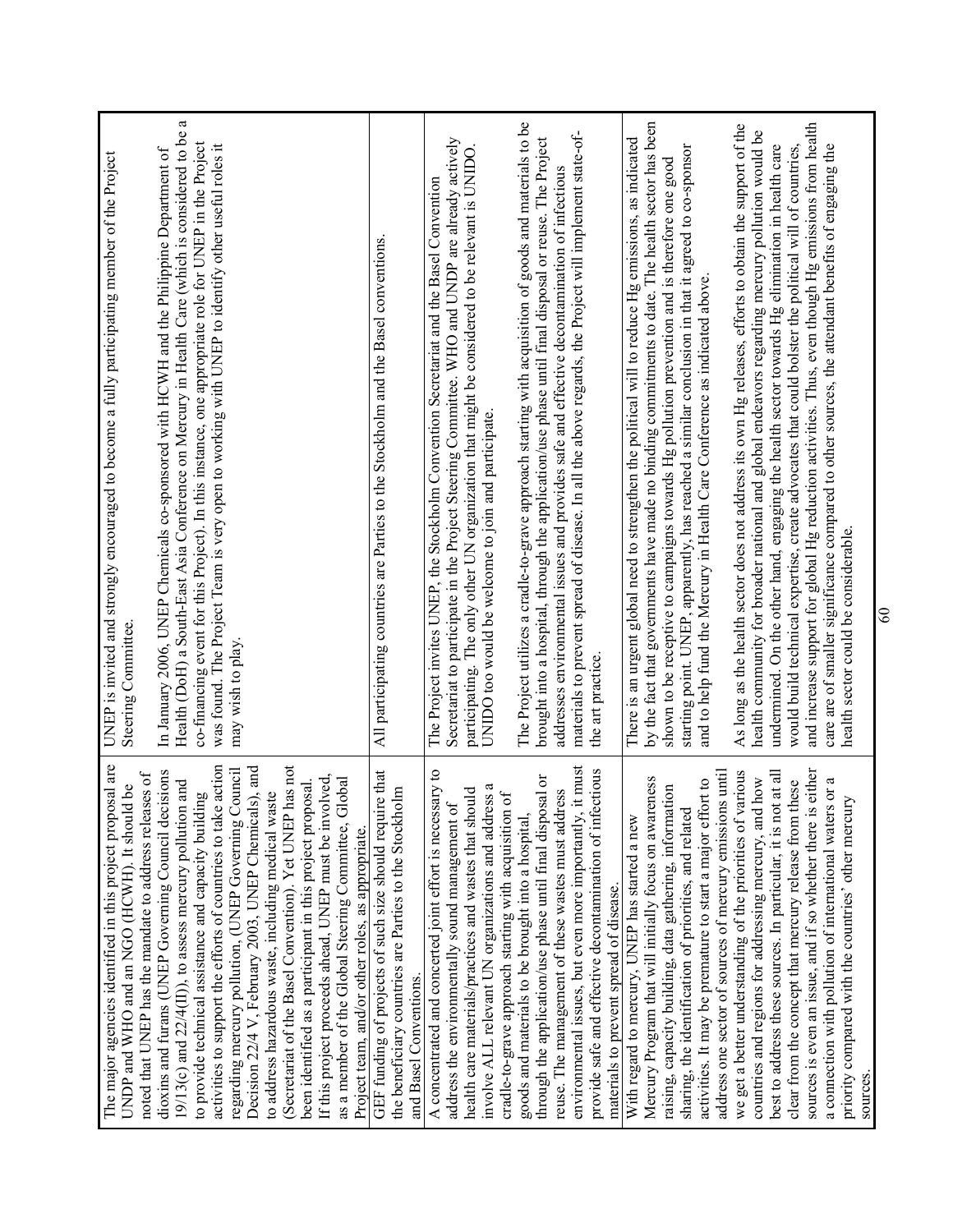|                                                                                                                                                                                                                                                                              | ANNEX F4) UNDP COMMENTS TO GEF SECRETARIAT : WORK PROGRAM ENTRY REVIEW                                                                                                                                                                                                                                                                                                                                                                                                                                                                                                                                                                                                                                                                                                                                                 |
|------------------------------------------------------------------------------------------------------------------------------------------------------------------------------------------------------------------------------------------------------------------------------|------------------------------------------------------------------------------------------------------------------------------------------------------------------------------------------------------------------------------------------------------------------------------------------------------------------------------------------------------------------------------------------------------------------------------------------------------------------------------------------------------------------------------------------------------------------------------------------------------------------------------------------------------------------------------------------------------------------------------------------------------------------------------------------------------------------------|
| $\overline{1}$<br>Anticipated project financing (\$ million):<br>Target Work Program Date:<br>Implementing Agenc(ies):<br>Operational Program:<br>GEFSEC Project ID:<br>Program Manager<br><b>IA</b> Contact Person<br>UNDP Project ID:<br>Country/Region:<br>Project Title: | Demonstrating and Promoting Best Techniques for Reducing Health-care Waste to Avoid<br>Global (Argentina, India, Lebanon, Philippines, Senegal, Vietnam, Latvia, Tanzania)<br>PDF \$ 0.72 / GEF Project Allocation \$ 10.33 / Total Project Cost: 24.60<br>Environmental Releases of Dioxins and Mercury<br>Laurent Granier<br>Suely Carvalho<br>May 2006<br>UNDP<br>2596<br>1802                                                                                                                                                                                                                                                                                                                                                                                                                                      |
| <b>GEF SEC Review Comments</b>                                                                                                                                                                                                                                               | <b>UNDP-GEF Responses to GEF SEC Review Comments</b>                                                                                                                                                                                                                                                                                                                                                                                                                                                                                                                                                                                                                                                                                                                                                                   |
| . COUNTRY OWNERSHIP: Endorsement                                                                                                                                                                                                                                             |                                                                                                                                                                                                                                                                                                                                                                                                                                                                                                                                                                                                                                                                                                                                                                                                                        |
| can't find the endorsement for Tanzania.                                                                                                                                                                                                                                     | The endorsement from Tanzania was provided on April 26 <sup>th</sup> , 2006.                                                                                                                                                                                                                                                                                                                                                                                                                                                                                                                                                                                                                                                                                                                                           |
| 2: PROGRAM AND POLICY CONFORMITY: Program Designation and Conformity                                                                                                                                                                                                         |                                                                                                                                                                                                                                                                                                                                                                                                                                                                                                                                                                                                                                                                                                                                                                                                                        |
| Eligibility of the Hg component needs to be<br>further elaborated.                                                                                                                                                                                                           | of minimizing the amount of health-care waste generated and limiting the amount of waste burned in medical<br>mproperly discarded or burned by health care institutions/providers, thereby contributing to the broader goal<br>a<br>The Project aims to demonstrate and promote replication of best environmental practices and techniques for<br>health-care waste management and to reduce barriers to national implementation of these strategies. During<br>project preparation it became clear that, an additional, low-cost benefit could be achieved by incorporating<br>nercury component into the project, thereby reducing releases of this substance in tandem with the dioxin<br>eductions. This would be accomplished by reducing the quantity of broken mercury-containing devices<br>vaste incinerators |
|                                                                                                                                                                                                                                                                              | The concern raised by the GEF Sec regarding possible ineligibility is understood - mercury is not a POP. The<br>project has been submitted under GEF Operational Program (OP) #14 on POPs, with linkages to OP #10 on<br>nternational Waters to acknowledge the mercury component. The mercury elimination component of the<br>proposed project represents US \$384,000 of the total project budget.                                                                                                                                                                                                                                                                                                                                                                                                                   |
|                                                                                                                                                                                                                                                                              | or the project. Unfortunately, given the complex project structure, and its related complex financial structure,<br>JNDP has explored the possibility of funding the mercury component activities with co-financing generated<br>his option will not be feasible. A second possibility could be to secure bilateral co-financing to support the                                                                                                                                                                                                                                                                                                                                                                                                                                                                        |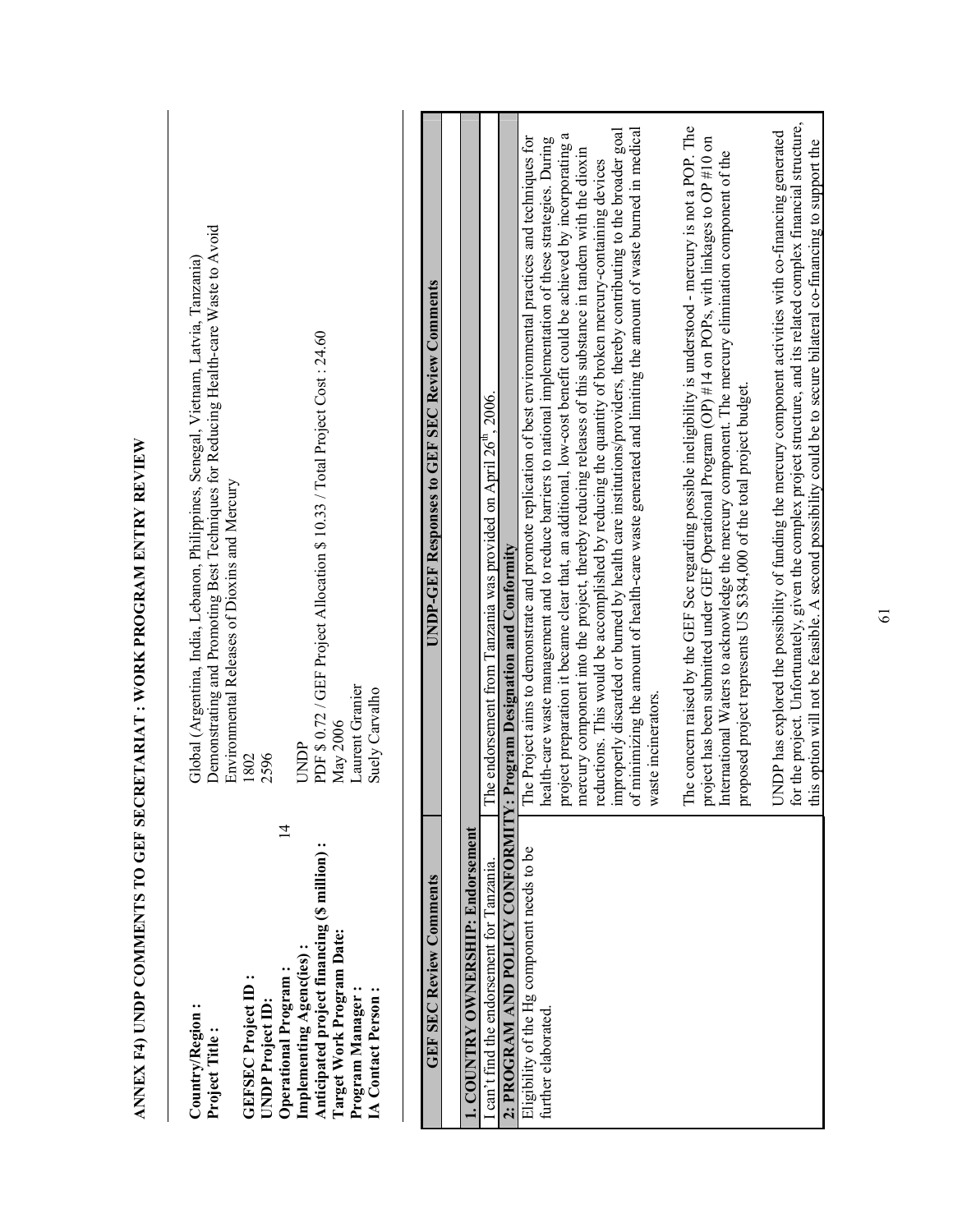| <b>GEF SEC Review Comments</b>                                                                                                                  |                                     |                                              |                          | UNDP-GEF Responses to GEF SEC Review Comments                                                                                                                                                                                                                                                                                          |
|-------------------------------------------------------------------------------------------------------------------------------------------------|-------------------------------------|----------------------------------------------|--------------------------|----------------------------------------------------------------------------------------------------------------------------------------------------------------------------------------------------------------------------------------------------------------------------------------------------------------------------------------|
|                                                                                                                                                 |                                     |                                              |                          | regard to this approach rests on the fact that bilateral co-financing agreements, should UNDP be successful in<br>project's mercury component. UNDP has initiated contact with a possible bilateral donor. A concern with<br>securing a commitment, can often take time to negotiate and may lead to delays in approval of a project.  |
| emphasis on unintentionally produced POPs in<br>smaller $(1\frac{9}{6}$ , which in fact justifies the<br>The significance of Hg emissions seems |                                     |                                              |                          | There is an urgent global need to strengthen the political will to reduce Hg emissions, as indicated by the fact<br>receptive to campaigns towards Hg pollution prevention and is therefore a good starting point. As long as the<br>that governments have made no binding commitments to date. The health sector has been shown to be |
| this project, Hg reduction being almost a "side-<br>benefit" with low additional cost.                                                          |                                     |                                              |                          | broader national and global endeavors regarding mercury pollution would be undermined. On the other hand,<br>health sector does not address its own Hg releases, efforts to obtain the support of the health community for                                                                                                             |
|                                                                                                                                                 |                                     |                                              |                          | engaging the health sector towards Hg elimination in health care would build technical expertise, create<br>advocates that could bolster the political will of countries, and increase support for global Hg reduction                                                                                                                 |
|                                                                                                                                                 |                                     |                                              |                          | activities. Thus, even though Hg emissions from health care are of smaller significance compared to other<br>sources, the attendant benefits of engaging the health sector could be considerable.                                                                                                                                      |
| However small, it would be good to have an<br>estimate of the actual direct UPOPs/Hg                                                            |                                     |                                              |                          | Estimated Reductions at Local Model Facilities, Clusters and Programs Due to Project Intervention                                                                                                                                                                                                                                      |
| reduction expected from the detailed                                                                                                            | Country                             | $\lambda$<br>$9\overline{11}$                | $\lambda$<br>kg Hg       |                                                                                                                                                                                                                                                                                                                                        |
| description of the type of management options<br>and interventions that will be undertaken.                                                     | Argentina                           | 0.71                                         | 2.7                      |                                                                                                                                                                                                                                                                                                                                        |
|                                                                                                                                                 | India                               | 32                                           | 170                      |                                                                                                                                                                                                                                                                                                                                        |
|                                                                                                                                                 | Latvia                              | $\overline{1}$                               | $\overline{\phantom{0}}$ |                                                                                                                                                                                                                                                                                                                                        |
|                                                                                                                                                 | Lebanon                             | 1.8                                          | $\mathrel{\sim}$         |                                                                                                                                                                                                                                                                                                                                        |
|                                                                                                                                                 | Philippines                         | 0.61                                         | 1 <sup>3</sup>           |                                                                                                                                                                                                                                                                                                                                        |
|                                                                                                                                                 | Senegal                             | 0.44                                         | 0.95                     |                                                                                                                                                                                                                                                                                                                                        |
|                                                                                                                                                 | Vietnam                             | 2.8                                          | $2\dot{4}$               |                                                                                                                                                                                                                                                                                                                                        |
|                                                                                                                                                 |                                     |                                              |                          |                                                                                                                                                                                                                                                                                                                                        |
| 2: PROGRAM AND POLICY CONFORMIT                                                                                                                 | <b>7: Monitoring and Evaluation</b> |                                              |                          |                                                                                                                                                                                                                                                                                                                                        |
| The section on "key indicators of success"                                                                                                      | Please refer to Table 3             |                                              |                          |                                                                                                                                                                                                                                                                                                                                        |
| should be strengthened. It would be desirable                                                                                                   |                                     |                                              |                          |                                                                                                                                                                                                                                                                                                                                        |
| to include some sort of results table with a<br>limited number of quantitative or semi-                                                         |                                     |                                              |                          |                                                                                                                                                                                                                                                                                                                                        |
| baseline data, to facilitate the later judgment as<br>quantitative indicators and targets, including                                            |                                     |                                              |                          |                                                                                                                                                                                                                                                                                                                                        |
| to whether or not the project is a success and                                                                                                  |                                     |                                              |                          |                                                                                                                                                                                                                                                                                                                                        |
| why.                                                                                                                                            |                                     |                                              |                          |                                                                                                                                                                                                                                                                                                                                        |
| The table for M&E work plan looks                                                                                                               |                                     | Please refer to the modified table: Table 1. |                          |                                                                                                                                                                                                                                                                                                                                        |
| comprehensive but includes too many                                                                                                             |                                     |                                              |                          |                                                                                                                                                                                                                                                                                                                                        |
| "responsible parties". To be meaningful, that                                                                                                   |                                     |                                              |                          |                                                                                                                                                                                                                                                                                                                                        |
| responsible for the particular M or E activity,<br>column should only list the main "Party"                                                     |                                     |                                              |                          |                                                                                                                                                                                                                                                                                                                                        |
|                                                                                                                                                 |                                     |                                              |                          |                                                                                                                                                                                                                                                                                                                                        |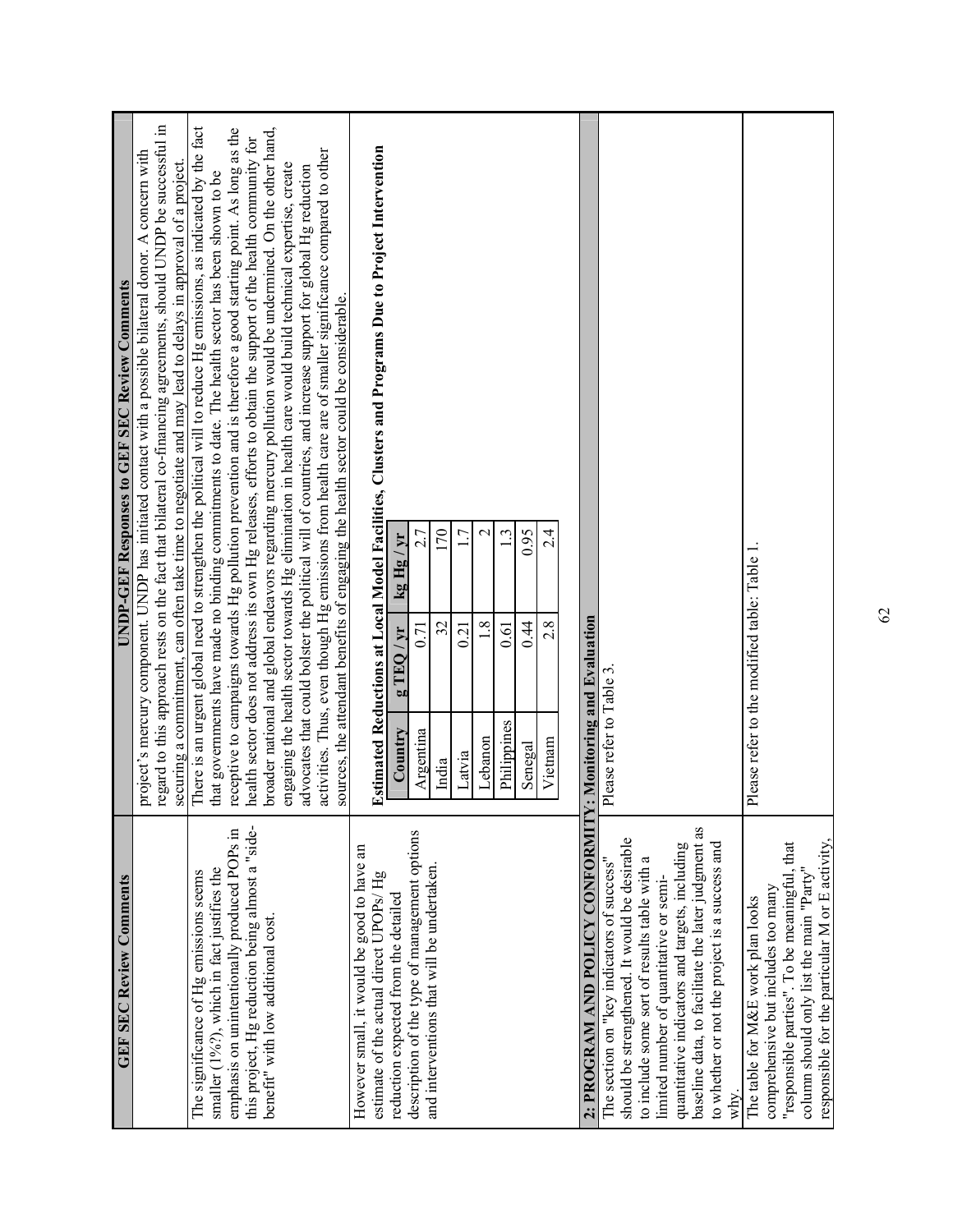| <b>UNDP-GEF Responses to GEF SEC Review Comments</b> |                             |                              |                                                                                                  |                                                                                                                                                                                                                                                                                                                                                              |                                                            | (in \$/g TEQ reduced)<br><b>Cost Effectiveness</b> |                                                 | 3192                                          | 1300                                                    |                                            | 2200                  | 300                              |                                                                                                                                                                                                                                                                                                                                                                                                                                                                                                                                                                                                                                                                                                                                                                                                                                                                                                                                                                                                                                                                                                                                                                                                                                                                                                                                                              |                                                             |                                       |                                                                                      |
|------------------------------------------------------|-----------------------------|------------------------------|--------------------------------------------------------------------------------------------------|--------------------------------------------------------------------------------------------------------------------------------------------------------------------------------------------------------------------------------------------------------------------------------------------------------------------------------------------------------------|------------------------------------------------------------|----------------------------------------------------|-------------------------------------------------|-----------------------------------------------|---------------------------------------------------------|--------------------------------------------|-----------------------|----------------------------------|--------------------------------------------------------------------------------------------------------------------------------------------------------------------------------------------------------------------------------------------------------------------------------------------------------------------------------------------------------------------------------------------------------------------------------------------------------------------------------------------------------------------------------------------------------------------------------------------------------------------------------------------------------------------------------------------------------------------------------------------------------------------------------------------------------------------------------------------------------------------------------------------------------------------------------------------------------------------------------------------------------------------------------------------------------------------------------------------------------------------------------------------------------------------------------------------------------------------------------------------------------------------------------------------------------------------------------------------------------------|-------------------------------------------------------------|---------------------------------------|--------------------------------------------------------------------------------------|
|                                                      |                             |                              | This information has been incorporated into section 4b of the Executive Summary.                 | calculations are provided in order to inform the readers. During the Full Project implementation, actual cost<br>Cost-effectiveness calculations were conducted using annualized costs per annual reduction in UPOPs<br>emissions. These calculations are based on generic simulations corresponding to 5,448 beds. These<br>computations will be documented | <b>Cost Effectiveness of Alternative Treatment Systems</b> | <b>Technology and Cost Comparison</b>              | A. Comparison of Technologies and<br>Practices: | High-Tech Incineration With Best<br>Practices | Alternative Treatment Technology<br>With Best Practices | <b>B.</b> Comparison of Technologies Only: | High Tech Incinerator | Alternative Treatment Technology | consequently, alternative treatment systems would be even more cost effective. In all cases, the baseline used<br>operating costs) and indirect costs (capital recovery, overhead, administrative and other fees). Part (A) above<br>includes the costs of developing and maintaining model facilities employing best practices (e.g., segregation<br>and waste minimization) and takes into account the reduction in the amounts of waste that need to be treated<br>as a result of best practices. Section (B) compares only the annualized costs of imported technologies for the<br>autoclave-shredder system. In countries where the alternative technology will be locally manufactured (e.g.,<br>Notes: Calculations were based on waste from a cluster of health facilities corresponding to 5,448 beds.<br>for calculating UPOPs emission reduction was a cluster of health facilities corresponding to 5,448 beds<br>wherein all health-care wastes (with no segregation) are burned in an uncontrolled incinerator with no<br>same amount of health-care waste to be treated. Costs of the alternative technology were based on an<br>Annualized costs include direct costs (labor, utilities, maintenance, disposal, consumables, and other<br>Philippines and Tanzania), installed capital costs of alternative technologies would be lower and | pollution control, as is done in many developing countries. | <b>RDB</b> s                          | Please refer to Annex F3.                                                            |
| <b>GEF SEC Review Comments</b>                       | not all the people involved | 3. FINANCING: Financing Plan | Cost-effectiveness should be strengthened. As<br>it is, we have a statement that this is a cost- | effective way to reduce releases of<br>unintentionally produced POPs.                                                                                                                                                                                                                                                                                        |                                                            |                                                    |                                                 |                                               |                                                         |                                            |                       |                                  |                                                                                                                                                                                                                                                                                                                                                                                                                                                                                                                                                                                                                                                                                                                                                                                                                                                                                                                                                                                                                                                                                                                                                                                                                                                                                                                                                              |                                                             | 5. RESPONSE TO REVIEWS: Other IAs and | WB comments are appropriately responded to<br>I can't find response to UNEP comments |

63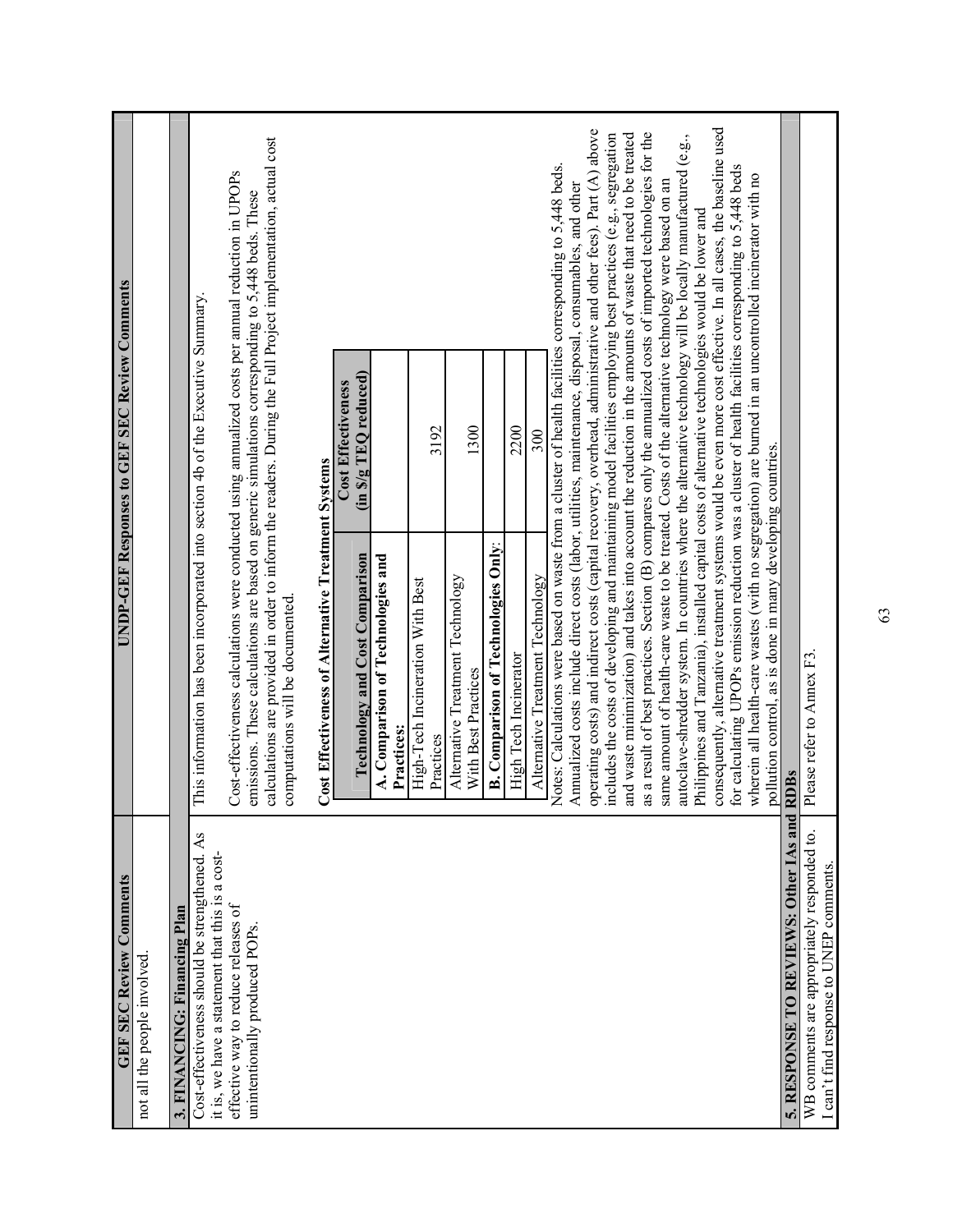

64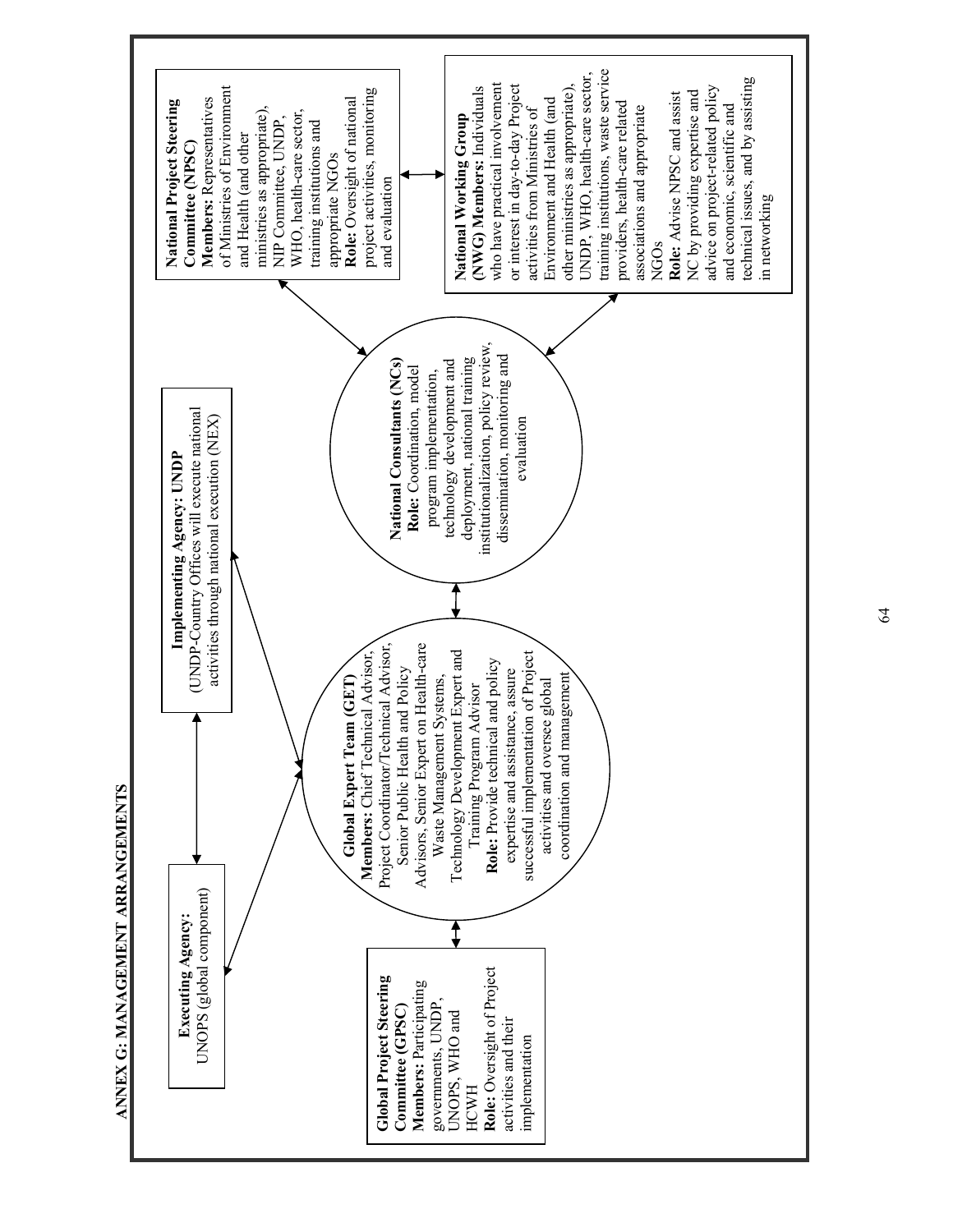## **ANNEX H: COUNTRY-SPECFIC PROJECT COMPONENTS**

#### **ARGENTINA**

## **Model Facilities**

## **Urban Model Hospital**

*Public Pediatric Hospital (Hospital Público de Pediatria) is a teaching hospital where residents and interns are trained in different specialties through agreements with various universities. It has a Commission of Education comprised of multidisciplinary teams. The hospital has demonstrated a high commitment to quality.* 

Waste is managed through the department of Medicine, Hygiene and Safety, which is committed to this Project and has made substantial advances in the field of health-care waste management. The hospital infrastructure is reliable and capable of responding to the needs of this Project. Work teams are dedicated to administration and documentation, as well as to the promotion of research in different fields. The hospital has a direct institutional link to the Ministry of Health and Environment that will ensure the continuity of the Project's gains over the long term. The hospital's activities have a strong national and regional impact, a fact that will undoubtedly facilitate the dissemination of information related to the Project's activities.

Currently, the hospital does not have procurement policies that favor waste minimization or the identification and substitution of inputs (for instance, of mercury-containing materials). Few materials are recycled (paper and cardboard) or reused within the hospital. By the end of 2002 the hospital stopped operating a pyrolytic incinerator, and waste is now treated and disposed off-site. This change has required a shift in thinking that has not yet been completely accepted, a factor that may impede the implementation of best management practices. The hospital's technical staff agree that a wide range of improvements regarding the efficiency of waste segregation is possible. The hospital has a large professional and technical staff, many of whom could become trainers on health-care waste management.

| Hospital name                         | Public Pediatric Hospital (Hospital Público de Pediatria)                   |
|---------------------------------------|-----------------------------------------------------------------------------|
|                                       | <b>SAMIC</b>                                                                |
|                                       | Prof. Dr. Juan P. Garran                                                    |
|                                       | <b>Buenos Aires</b>                                                         |
| Number of beds                        | 475                                                                         |
| Average occupancy rate                | 90%                                                                         |
| Average number of outpatients per day | 1,800                                                                       |
| Type based on hospital services       | Teaching and research pediatric hospital. Services include: medical clinic, |
|                                       | surgery, burn emergencies, radiology, laboratories, oncology and            |
|                                       | transplants.                                                                |
| Hospital type                         | Public. Decentralized management. National and international patients       |
|                                       | served.                                                                     |
| Type and location of technology       | By the end of 2002 the Hospital stopped operating a pyrolytic incinerator   |
|                                       | and the infectious waste is treated and disposed of off-site through an     |
|                                       | external autoclave service.                                                 |
|                                       |                                                                             |

## **Southern Region Focal Hospital**

Hospital "Francisco López Lima" does not have procurement policies that favor waste minimization or the identification and substitution of inputs (for instance, mercury-containing materials). Materials are not formally recycled, though informal collection of paper and cardboard occurs. There is a wide range of possible improvements regarding the efficiency of waste segregation; problems include the mixing of infectious and domestic wastes and the presence of PVC and diverse chemicals in waste, including chemotherapeutic waste. The Project will have to review the actual classification of waste according to risk criteria, and analysis will have to be done to establish the necessary mechanisms to achieve and sustain efficient segregation. The staff has identified its own training and capacity-building needs. The Municipality of General Roca has acquired an autoclave to replace the incinerator. The new technology requires new internal practices that need to be strengthened, especially in all aspects related to segregation.

| Hospital name | Hospital "Francisco López Lima" |
|---------------|---------------------------------|
|               | City of General Roca            |
|               | Province of Rio Negro           |
|               |                                 |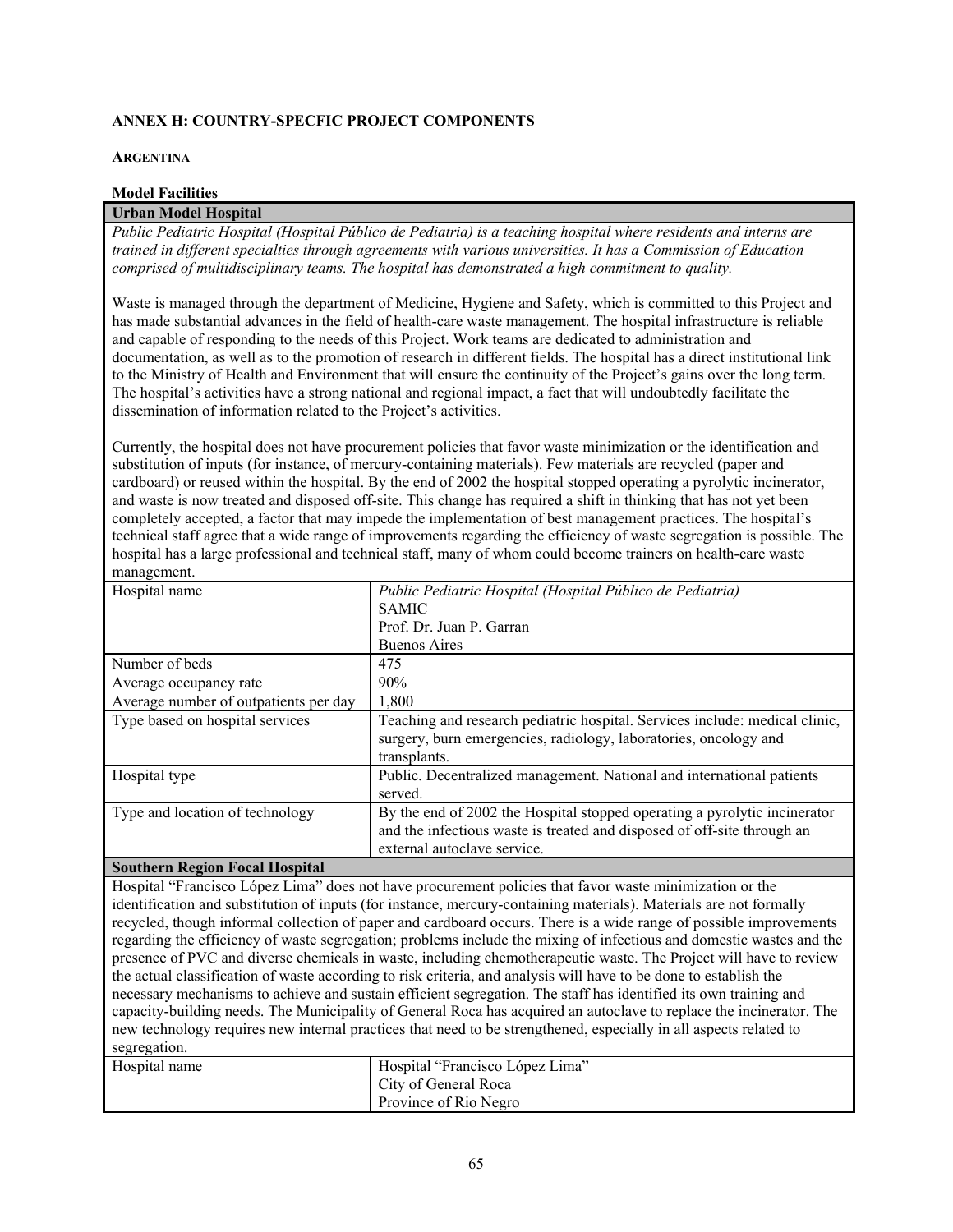| Number of beds                                                                                                                                                                                                                          | 134                                                                                                                                  |  |  |  |  |
|-----------------------------------------------------------------------------------------------------------------------------------------------------------------------------------------------------------------------------------------|--------------------------------------------------------------------------------------------------------------------------------------|--|--|--|--|
| Average occupancy rate                                                                                                                                                                                                                  | 90%                                                                                                                                  |  |  |  |  |
| Type based on hospital services                                                                                                                                                                                                         | General medicine hospital. Services include: general, surgery,                                                                       |  |  |  |  |
|                                                                                                                                                                                                                                         | gynecological, maternity, neonatology, trauma and radiology services.                                                                |  |  |  |  |
| Hospital type                                                                                                                                                                                                                           | Public. Patients come from all over the region                                                                                       |  |  |  |  |
| Type and location of technology                                                                                                                                                                                                         | At present, an external incineration service for infectious wastes is being                                                          |  |  |  |  |
|                                                                                                                                                                                                                                         | used. It is a municipal plant operated by a private firm. The replacement of                                                         |  |  |  |  |
|                                                                                                                                                                                                                                         | the incinerator is likely to be implemented around 2006.                                                                             |  |  |  |  |
| <b>Northern Region Focal Hospital</b>                                                                                                                                                                                                   |                                                                                                                                      |  |  |  |  |
|                                                                                                                                                                                                                                         | President Juan Domingo Perón Hospital does not have procurement policies that favor waste minimization or the                        |  |  |  |  |
|                                                                                                                                                                                                                                         | identification and substitution of inputs (for instance, mercury-containing materials). Materials are not formally                   |  |  |  |  |
|                                                                                                                                                                                                                                         | recycled, though informal collection of paper and cardboard occurs. There is a wide range of possible improvements                   |  |  |  |  |
|                                                                                                                                                                                                                                         | regarding the efficiency of waste segregation; problems include the mixing of infectious and domestic wastes and the                 |  |  |  |  |
|                                                                                                                                                                                                                                         | presence of PVC and diverse chemicals in waste, including chemotherapeutic waste. The Project will have to review                    |  |  |  |  |
|                                                                                                                                                                                                                                         | the actual classification of waste according to risk criteria, and analysis will have to be done to establish the                    |  |  |  |  |
| necessary mechanisms to achieve and sustain efficient segregation. The staff has identified its own training and<br>capacity-building needs. The new hospital building is a highly motivating factor, since all the personnel have high |                                                                                                                                      |  |  |  |  |
| expectations to work under better conditions.                                                                                                                                                                                           |                                                                                                                                      |  |  |  |  |
|                                                                                                                                                                                                                                         |                                                                                                                                      |  |  |  |  |
| Hospital name                                                                                                                                                                                                                           | President Juan Domingo Perón Hospital<br>City of Tartagal, Province of Salta                                                         |  |  |  |  |
|                                                                                                                                                                                                                                         | It includes a sanitary facility 6 km away that serves a Wichi settlement.                                                            |  |  |  |  |
| Number of beds                                                                                                                                                                                                                          | 120, increasing to 200 at the new building                                                                                           |  |  |  |  |
| Average occupancy rate                                                                                                                                                                                                                  | 100% maternity, 75% other services                                                                                                   |  |  |  |  |
|                                                                                                                                                                                                                                         | 22                                                                                                                                   |  |  |  |  |
| Average number of outpatients per day<br>Type based on hospital services                                                                                                                                                                |                                                                                                                                      |  |  |  |  |
| Hospital type                                                                                                                                                                                                                           | General and some critical specialties. Diagnosis and treatment services.<br>Public. Patients come from all over the region.          |  |  |  |  |
|                                                                                                                                                                                                                                         |                                                                                                                                      |  |  |  |  |
| Type and location of technology                                                                                                                                                                                                         | At present, the hospital sends its infectious wastes to a plant using an<br>autoclave and incinerator located more than 450 km away. |  |  |  |  |
|                                                                                                                                                                                                                                         |                                                                                                                                      |  |  |  |  |
| <b>Central Region Focal Hospital</b><br>Reconquista Central Hospital (Hospital Central Reconquista) does not have procurement policies that favor waste                                                                                 |                                                                                                                                      |  |  |  |  |
|                                                                                                                                                                                                                                         |                                                                                                                                      |  |  |  |  |
| minimization or the identification and substitution of inputs (for instance, mercury-containing materials). Materials<br>are not formally recycled, though informal collection of paper and cardboard occurs. There is a wide range of  |                                                                                                                                      |  |  |  |  |
|                                                                                                                                                                                                                                         | possible improvements regarding the efficiency of waste segregation; problems include the mixing of infectious and                   |  |  |  |  |
|                                                                                                                                                                                                                                         | domestic wastes and the presence of PVC and diverse chemicals in waste, including chemotherapeutic waste. The                        |  |  |  |  |
|                                                                                                                                                                                                                                         | Project will have to review the actual classification of waste according to risk criteria, and analysis will have to be              |  |  |  |  |
| done to establish the necessary mechanisms to achieve and sustain efficient segregation. The staff has identified its                                                                                                                   |                                                                                                                                      |  |  |  |  |
|                                                                                                                                                                                                                                         | own training and capacity-building needs. There is strong institutional and political support to pursue initiatives that             |  |  |  |  |
| help improve waste management conditions at health-care facilities.                                                                                                                                                                     |                                                                                                                                      |  |  |  |  |
| Hospital name                                                                                                                                                                                                                           | Reconquista Central Hospital (Hospital Central Reconquista)                                                                          |  |  |  |  |
|                                                                                                                                                                                                                                         | City of Reconquista                                                                                                                  |  |  |  |  |
|                                                                                                                                                                                                                                         | Province of Santa Fe                                                                                                                 |  |  |  |  |
|                                                                                                                                                                                                                                         | It includes Lanteri rural hospital.                                                                                                  |  |  |  |  |
| Number of beds                                                                                                                                                                                                                          | 140                                                                                                                                  |  |  |  |  |
| Average occupancy rate                                                                                                                                                                                                                  | 90%                                                                                                                                  |  |  |  |  |
| Type based on hospital services                                                                                                                                                                                                         | General medicine. Services include: general, surgery, intensive care,                                                                |  |  |  |  |
|                                                                                                                                                                                                                                         | obstetrics, gynecological, pediatric and neonatal services. Medium                                                                   |  |  |  |  |
|                                                                                                                                                                                                                                         | complexity diagnosis and treatment services.                                                                                         |  |  |  |  |
| Hospital type                                                                                                                                                                                                                           | Public. General. Patients come from all over the region.                                                                             |  |  |  |  |
| Type and location of technology                                                                                                                                                                                                         | At present, the hospital sends its infectious wastes to an electrothermal                                                            |  |  |  |  |
|                                                                                                                                                                                                                                         | deactivation plant located more than 450 km away. Due to long distances,                                                             |  |  |  |  |
|                                                                                                                                                                                                                                         | this service is critical and frequently stops for long periods of time. The                                                          |  |  |  |  |
|                                                                                                                                                                                                                                         | private sector disposes of medical waste in open dumps.                                                                              |  |  |  |  |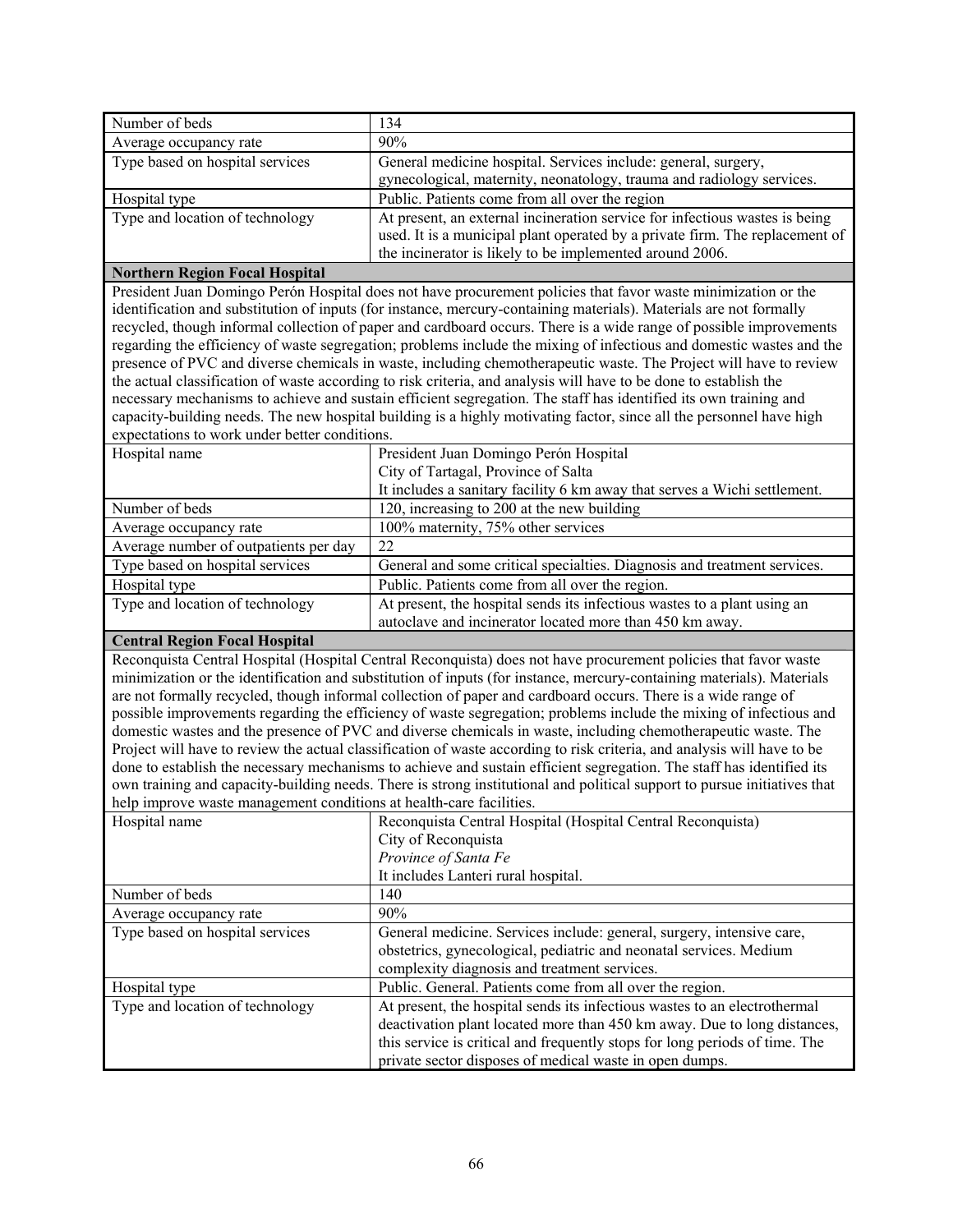### **Technology**

Twenty-five percent of the provinces do not have any health-care waste treatment at all and no transboundary movements are officially registered. In six other provinces only one plant has been identified.

Seventy-eight percent of health-care waste is treated by incineration, achieved through diverse technologies with differing maintenance requirements. More than one-third of the incineration processes are in situ. The great majority of these plants do not meet international requirements.

The decision to incorporate autoclaves is a result of local regulations rather than an acknowledgement of the effects of incineration. The strategy consists of letting hospitals that serve large rural areas located far away from existing treatment plants use in situ alternative technologies.

The plan is to install an autoclave – of not more than 150 kg per cycle – in one or two of the regional hospitals, with the possibility that they could also receive and treat health-care waste from other sources. Another possibility is to install one autoclave in one of the regional hospitals and to install alkaline hydrolysis equipment as part of a pilot study at the National Research Institution in order to explore its effectiveness in treating organic residues and medicine and chemotherapeutic wastes, which are currently being incinerated. A study of this kind would provide reliable information on a new technology that is not well known but may prove appropriate for this range of chemicals. Conducting the study at a National Research Institution may also induce the national government to encourage the use of this technology if the outcome is positive, with the additional benefit that it may open the market to new business possibilities.

| Approach                               | On-site treatment                                                           |
|----------------------------------------|-----------------------------------------------------------------------------|
| Type of technology                     | Autoclave, and possibly an alkaline hydrolysis unit                         |
| Capacity                               | $150$ kg/hour                                                               |
| Additional equipment                   | Steam generator and compacting device                                       |
| Category of waste to be treated        | Infectious waste                                                            |
| Facility being serviced                | The hospital, its primary care centers, and private institutions within the |
|                                        | region                                                                      |
| Location of treatment system           | Within the hospital                                                         |
| Distance to landfill or dump site (km) | Approximately 10 km                                                         |

## **National Training Program**

Health-care waste management (HCWM) capacity-building needs are not yet well identified nor satisfied. The specific capacity-building needs regarding training and certification should be clearly spelled out.

The public health sector is where the best conditions may be found to support the program through the commitment of health-care staff and personnel to training and certification at national, provincial and municipal facilities.

The National Working Group is analyzing the legal and administrative procedure in order for the Ministry of Health and Environment to issue a regulation establishing that all health-care staff and personnel within its jurisdiction should be duly trained and certified in HCWM. Its application in other jurisdictions may be achieved through an agreement with Argentina's Health Federal Council (COFESA). The commitment of the private sector to hire staff and personnel certified through the program could be obtained.

| Relevant existing trainings and | National Technological University (UTN)                          |
|---------------------------------|------------------------------------------------------------------|
| stakeholders                    | Public Educational Structure with regionalization                |
|                                 | • Post-graduate degree in Hygiene and Safety                     |
|                                 | • Specialization in Environmental Management – Special Wastes    |
|                                 | Management                                                       |
|                                 | • Master in Environmental Management – Special Wastes Management |
|                                 |                                                                  |
|                                 | Salta Catholic University (UCS)                                  |
|                                 | Distance education courses                                       |
|                                 | • Technical Course on Hygiene and Safety, Graduate level         |
|                                 | • Technical Course on Quality Management, Graduate level         |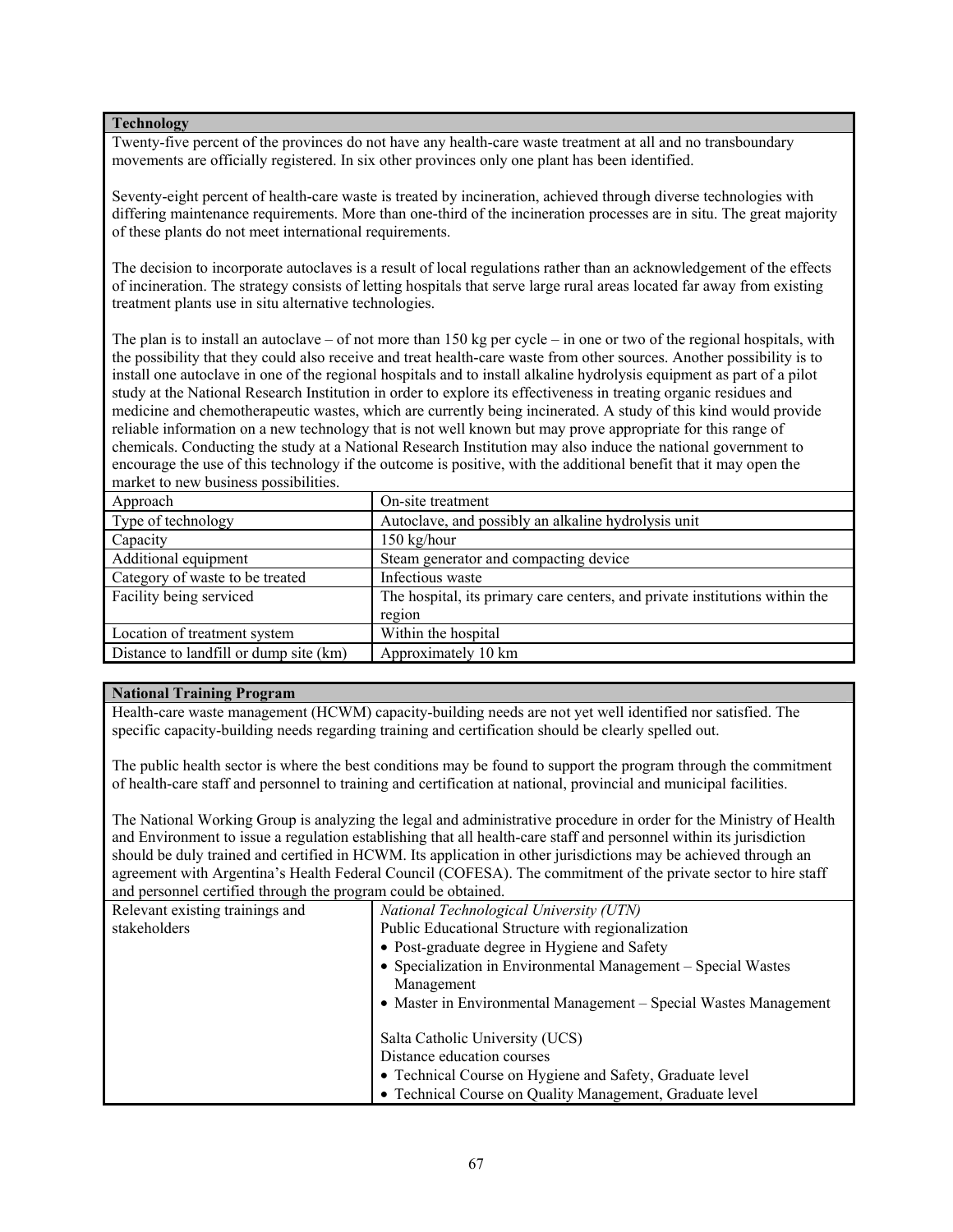|                                           | • Specialization in Hygiene and Safety, Post-graduate level                    |
|-------------------------------------------|--------------------------------------------------------------------------------|
|                                           | • Master in Environmental Management, Post-graduate level                      |
| Name of training institution              | National Technological University (UTN)                                        |
|                                           | Héctor Brotto, Dean                                                            |
|                                           | Sarmiento 440                                                                  |
|                                           | City of Buenos Aires                                                           |
|                                           | Dr. Patricio Colombo Murúa                                                     |
|                                           | Pellegrini 790                                                                 |
|                                           | City of Salta                                                                  |
|                                           |                                                                                |
| Training program description              | Multiple campuses of UTN                                                       |
|                                           | Distance education courses of UCS                                              |
| Key partners                              | Ministry of Health and Environment through its competent departments           |
| <b>Certification Institutions</b>         | UTN and UCS                                                                    |
| Strategies to ensure sustainability after | The commitment of health-care staff and personnel to training and              |
| Project completion (funds to pay for the  | certification at national, provincial and municipal facilities will contribute |
| training)                                 | to long-term sustainability. The National Working Group is analyzing the       |
|                                           | legal and administrative procedure in order for the Ministry of Health and     |
|                                           | Environment to issue a regulation establishing that all health-care staff      |
|                                           | and personnel within its jurisdiction should be duly trained and certified in  |
|                                           | HCWM. In other jurisdictions an agreement with Argentina's Health              |
|                                           | Federal Council (COFESA) is being planned.                                     |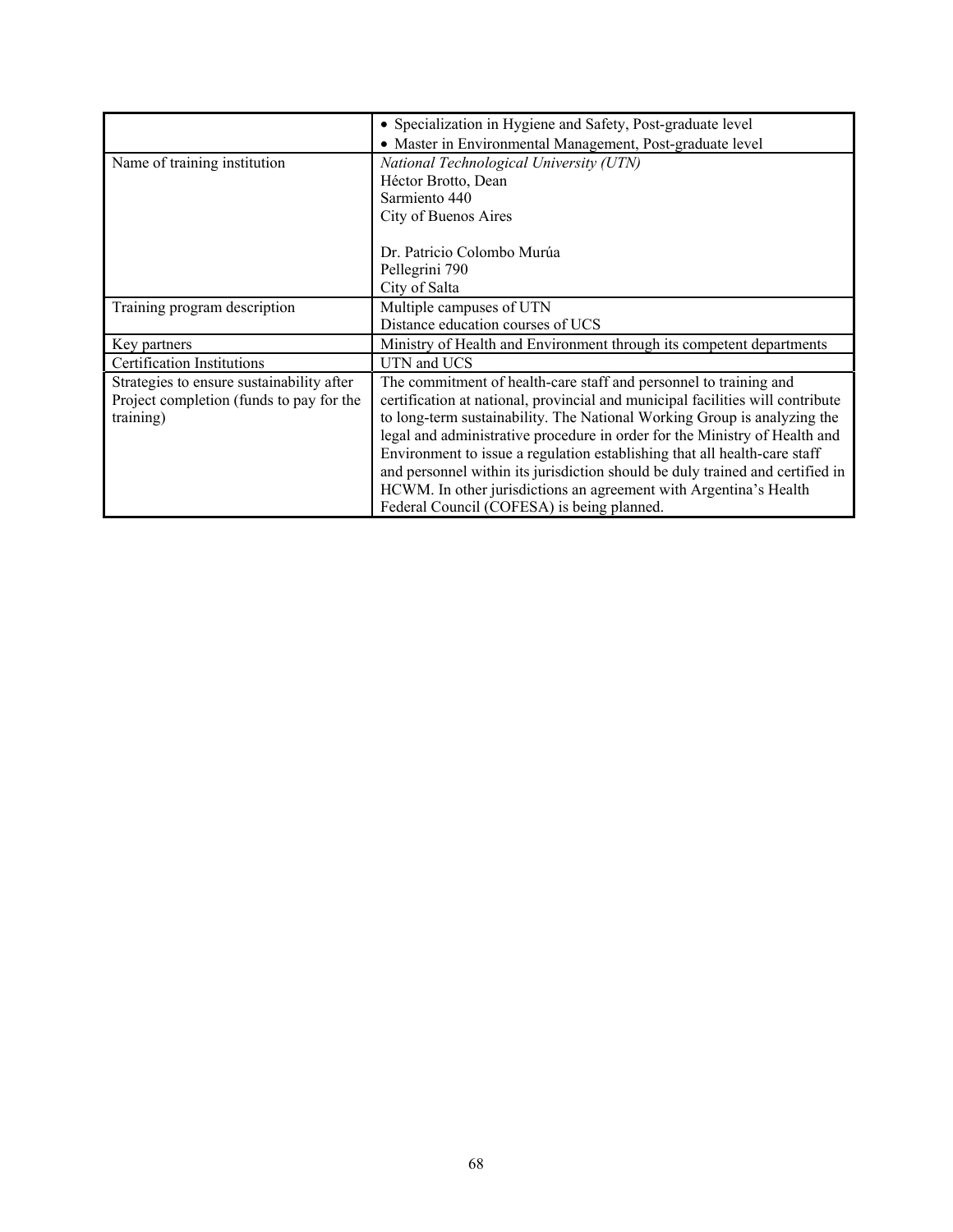#### **INDIA**

The GEF Project Consultants and the Global Expert Team recommend that a unique approach be taken in India. The central recommendation is based on the assessment that India is already advanced in relation to other countries participating in the Project, and it has already developed several excellent model institutions. However India is a geographically vast and diverse country, and some states' health-care waste management systems are less developed than others. Taking both of these facts into account, the India Project component will involve the development of a model facility in a currently underserved state to encourage further institutional development, particularly in lowresource regions. This approach will be supplemented and paralleled by an approach to build a model state in a region that already has a good infrastructure of well-functioning health-care facilities and Central Treatment Facilities, and is overseen by State ministries that have taken a progressive approach to achieving best health-care waste management practices. This dual track will ensure that India not only contributes new knowledge to the Project based on advances that have already been made in certain regions, but also will continue to inspire further work at the institutional level in regions that are not so advanced, keeping the Project in line with similar approaches in other participating countries. Approval by the NPSC, the Government of India and the GEF Focal Point is reserved until the Project is reviewed in full detail in the project document.

Thus Project implementation in India will focus on a three-part strategy. One track will focus on developing a model state where work will improve the current system within one central facility and the area it services. A second track will identify a model hospital in a poorer state with an underdeveloped waste management system for development into a model facility whose performance may be replicated in other states and regions. A third track will focus on updating national HCWM training programs to reflect lessons learned in support of Project sustainability and replicability goals.

#### **Model Facilities**

#### **Model State Program in HCWM**

Under this approach, the Project will first evaluate gaps in the state's HCWM systems that must be filled in order for the state to meet Project Objectives (reductions in mercury and dioxin emissions). The Project model will build on the current effort to set up service territories within a state based around a Central Treatment Facility (CTF) as a focal point for system change. One existing Central Treatment Facility will be chosen in concert with the State MOEF and Ministry of Health. The criteria for this choice will include the following considerations:

- Consider gaps in the coverage of service territories (rural and urban);
- Consider gaps in treatment technology (incineration of some wastes); and
- Consider gaps in the health-care waste management practices of institutions in their service area.

Once these gaps are identified, the Project will then implement activities aimed at addressing these gaps in service and compliance, developing a complete system for proper treatment and disposal options for both rural and urban areas. The outcome will be the establishment of a seamless network of services and treatment and disposal practices that is cost effective and meets Project objectives.

The state of Tamil Nadu has been chosen as an excellent candidate for this Project component. The criteria used for selecting Tamil Nadu as a candidate for the model state program included:

- State with good track record in implementing HCWM objectives
- High likelihood of success
- Ease of translating project experience and success nationally
- Ongoing HCWM programs/activities in state
- Availability of CTF
- Opportunities for partnerships
- Opportunities for co-financing

Specifically, Tamil Nadu met the above criteria in the following ways:

- Tamil Nadu has a good track record in implementing HCWM objectives. This is evidenced by the future action plan of the government as well as current status of implementation;
- Working in Tamil Nadu means a high likelihood of success because of good governance and the environment in the state;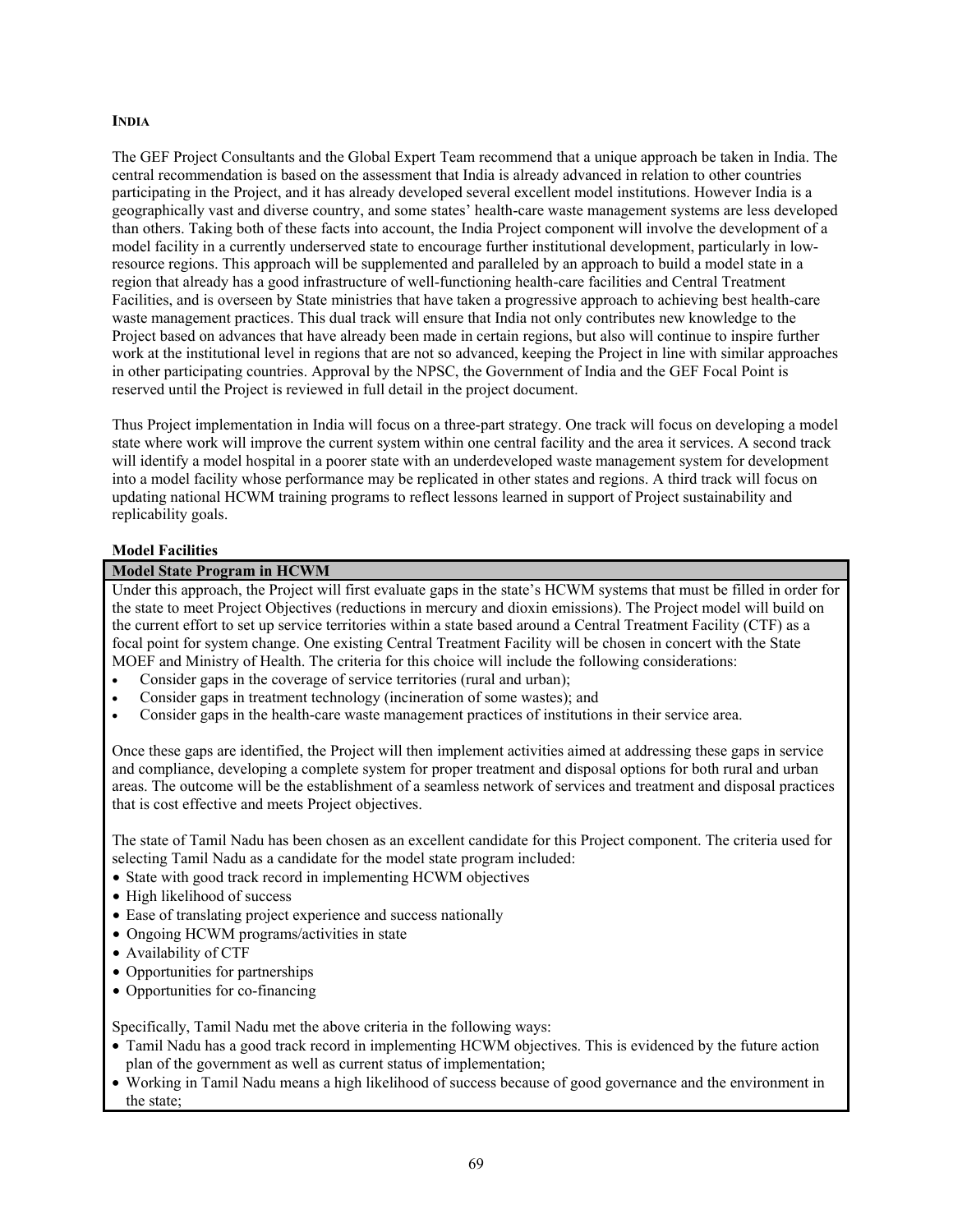- Experience gained in Tamil Nadu can be easily translated to inform projects in other regions of the country, especially developed states;
- There are already a rich set of ongoing HCWM programs/activities in state including the World Bank-funded State Health System development project, which has a substantial HCWM component;
- CTFs are well-established in Tamil Nadu, and they have been cooperative with the Pollution Control Board and with the goals of this Project:
- In Tamil Nadu there are many opportunities for partnerships, with such institutions as WHO, the World Bank, medical colleges, and IGNOU Study Centres (as described below in the National Training Program component for India);
- In Tamil Nadu there are many opportunities for co-financing of the project, including with the World Bank and WHO initiative on tsunami relief.

| <b>State</b>                     | Tamil Nadu*                                                                   |
|----------------------------------|-------------------------------------------------------------------------------|
|                                  | * The state of Tamil Nadu is being used as a possible example of a state that |
|                                  | has already achieved some level of consistent HCWM practice at the            |
|                                  | institutional level, has been developing a network of CTFs to serve health-   |
|                                  | care institutions, and has active programs in the government, NGOs and with   |
|                                  | other development organizations.                                              |
| Number of health-care facilities | 2,450 (Private facilities: 1835)                                              |
| Number of hospital beds          | 85,519 (Private: 41,306 beds)                                                 |
| Number of Central Treatment      | 10 proposed; 5 are operational.                                               |
| <b>Facilities</b>                | All are cleared for operation.                                                |
|                                  | Start-up of next 5 set for first half of 2006.                                |
| Number of facilities using CTFs  | 650                                                                           |
| Type and location of technology  | CTFs equipped with autoclave/incinerator (Ramnathapuram facility is           |
|                                  | without an incinerator)                                                       |

## **Model Cluster and Central Treatment Facility**

The Project will develop very specific health-care waste management models through working with at least one large hospital and several smaller clinics and/or rural health or injection programs in the service territory of one CTF. The focus will be on education, training, assessing management systems and ensuring that the systems for properly moving waste from point of generation to treatment to final disposal is a continuous flow.

The Project will help staff at participating facilities develop and implement best practices in concert with the work at the CTF. To accomplish this, the Project's activities include the following: reviewing existing waste management practices and policies including purchase and product utilization; establishing waste minimization and waste management objectives; proposing and adopting modification in current practices and policies; training managers and staff; monitoring and reviewing progress; and providing ongoing support and assistance to ensure objectives are being met.

CTF practices at individual institutions in the service area will be evaluated and actions will be recommended for improving practices to increase waste segregation, reduce waste volumes and ensure compliance with existing law mandating that no chlorinated plastics be sent for incineration. Systems design and staff training will be evaluated, and standardized recommendations will be established for the CTF to disseminate to facilities using its services. In the case of rural facilities or smaller facilities not captured in the service territory of a CTF, systems will be designed to either create a collection and transportation linkage to a CTF, or an alternative system for treatment and disposal will be established and modeled at key unconnected facilities and documented as part of the "model" process.

| Facility name                                       | GJ Multiclave (India) Pvt. Ltd.                                  |
|-----------------------------------------------------|------------------------------------------------------------------|
| Technologies in place                               | Autoclave                                                        |
|                                                     | Shredder                                                         |
|                                                     | Incinerator for anatomical wastes                                |
| Number of beds served                               | Capacity is 10,000 but currently operating at the level of 7,000 |
|                                                     | beds only                                                        |
| Description of services and training offered by the | Waste collection from one section of private facilities in       |
| CTF to health-care facility clients                 | Chennai                                                          |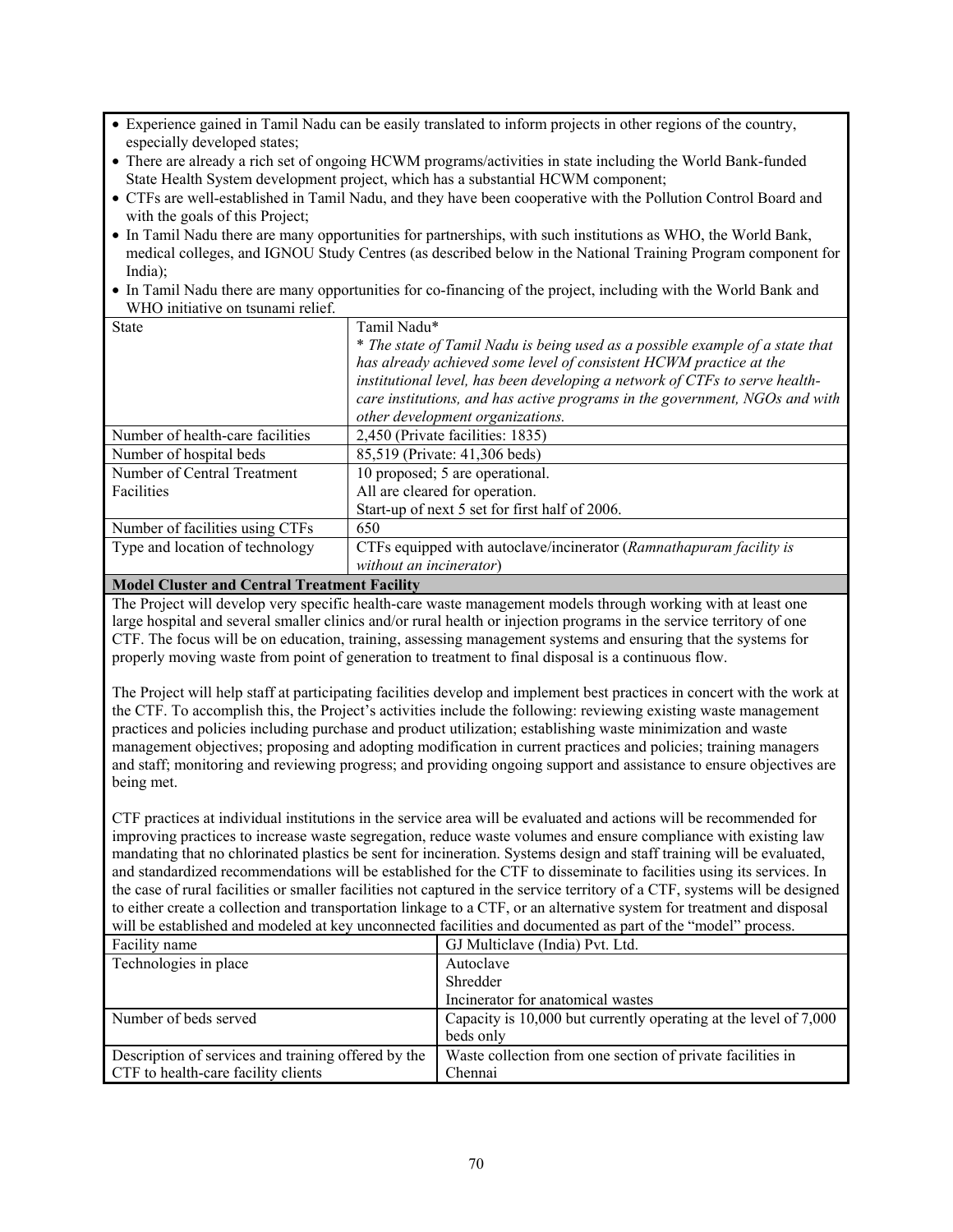### **Model Facility in an Underserved Area**

The second part of the India implementation plan is to select a state with less expertise and lower outcomes in implementing HCW management, and establish an institutional model to demonstrate new practices and technologies that are most relevant for a state with access to fewer resources. Uttar Pradesh qualifies as a state that would serve as a good host for a model of this nature, according to the state selection matrix prepared by India's NPSC for this purpose. In addition to its other attributes as an underserved area, it is in the process of implementing a World Bank Health System Development project that includes HCWM as a component that can be incorporated into the Project design.

The Project will select and assess one facility to serve as the model within Uttar Pradesh. As part of the assessment, the facility will be examined according to how well it would serve as a point of learning and dissemination for other facilities in the state and in similar low-resource states in India. A baseline assessment of current practices, assets and liabilities in the waste management system will be conducted and an overall HCWM improvement plan will be established to increase segregation, reduce wastes needing special treatment, better manage mercury with the goal of virtual mercury elimination, select and install an alternative treatment technology appropriate to the size and needs of the facility, and document both the transition to the new condition of best practices as well as the new state of best practice and technology as a benchmark for other facilities.

| <b>State</b>                     | <b>Uttar Pradesh</b>         |
|----------------------------------|------------------------------|
| Number of health-care facilities | 3,224                        |
| Number of hospital beds          | 78,083                       |
| Number of Central Treatment      | 14                           |
| Facilities                       |                              |
| Number of facilities using CTF   | 1,581 (49.03%)               |
| Number of facilities granted     | 519                          |
| authorization                    |                              |
| Total number and percent of      | 2,100 (65.12%)               |
| facilities utilizing/proposed to |                              |
| utilize CBWTF                    |                              |
| Percent of total BMW treated per | 23.93%                       |
| day                              |                              |
| Co-finance opportunities         | World Bank                   |
| Partnership opportunities        | World Bank, medical colleges |

## **National Training Program**

As detailed below, lessons from both of the model programs will be integrated into a new national curriculum. This effort will start with the curriculum currently in use through the Indira Gandhi National Open University on healthcare waste management that is part of a distance learning certificate program. IGNOU will be a partner in developing training at the state level (Tamil Nadu, Model State), and will use the experience in both demonstration programs to strengthen its national certificate program and to continue building a network of satellite learning centers for students enrolled in the certificate program. The Project will focus intensive training efforts through the certificate program in the two model states during the Project implementation period to build a critical mass of educated workers and supporters to grow and sustain the program. In addition, work will begin to build links with medical colleges and nursing schools in the two model states to incorporate elements of the training into their professional curricula that is consistent with the IGNOU program.

In 2004, the Indira Gandhi National Open University (IGNOU)'s School of Health Sciences developed a distance learning curriculum on health-care waste management. In January 2006, IGNOU in collaboration with WHO-SEARO has launched a 14 credit six-month Certificate Programme in Health-Care Waste Management (HCWM) available as a distance learning curriculum and through fifteen study centers across India and partner institutions in other Southeast Asian countries. Program objectives are threefold: sensitize the learner about health-care waste and its impact on our health and environment; acquaint the learner with existing legislation, knowledge and practices regarding infection control and health-care waste management in South-East Asia Region Countries; and equip the learner with skills to manage health-care waste effectively and safely. Health managers, doctors, nurses, paramedics and others who have completed the pre-requisites may enroll in this course. The student handbook and prospectus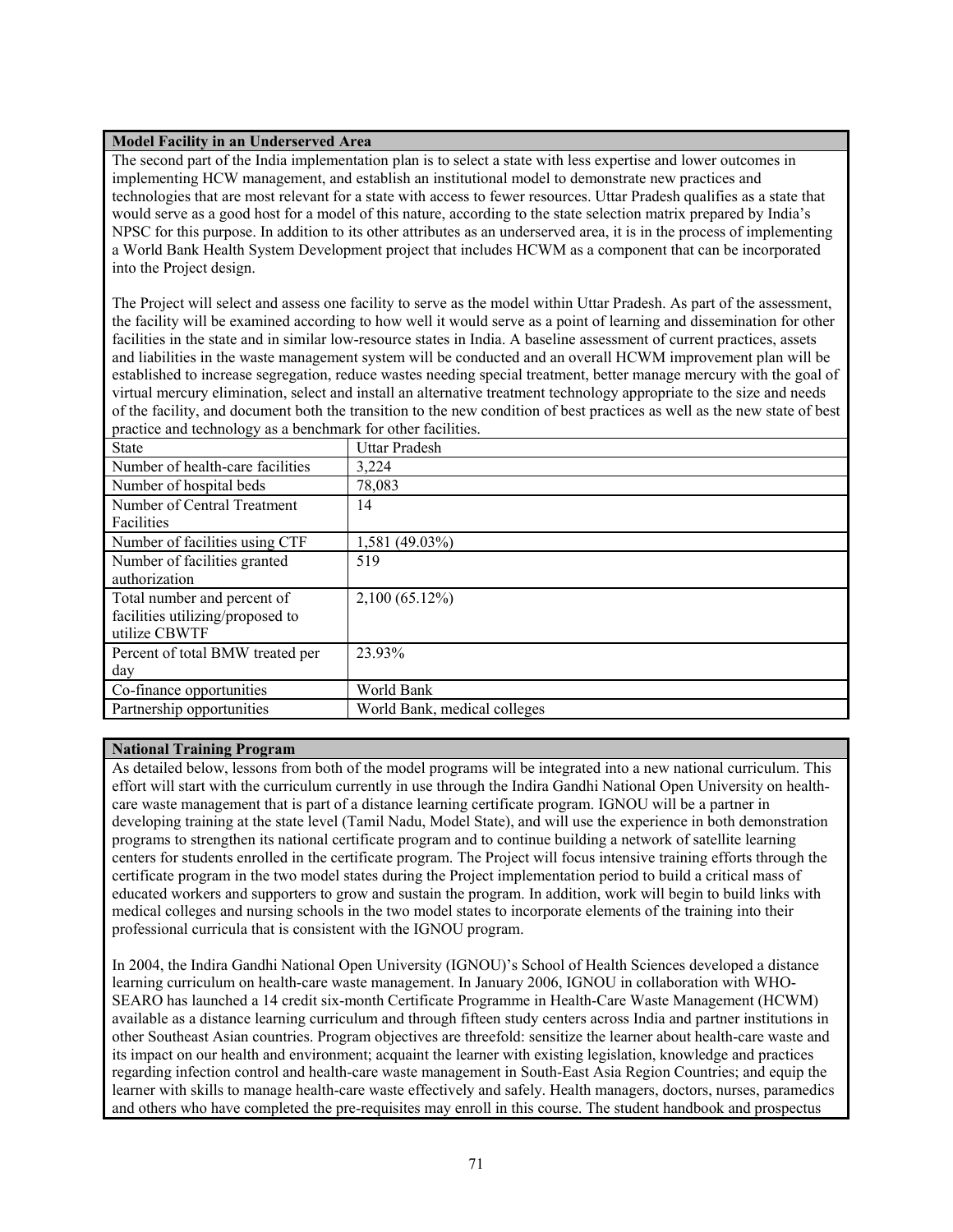can be obtained from IGNOU regional centers or at the IGNOU headquarters in Delhi. www.ignou.ac.in/schools/sohs/chcwm/4-16c.pdf

IGNOU initiated this program parallel to the initiation of the GEF project and has engaged the same stakeholder community in its development. The program is designed to be tuition-driven and thus self-sustaining in the long term. There is also interest in designing additional modules for training special populations in shorter certificate courses (e.g., CTF operators).

| Relevant existing trainings                                                                        | Distance learning curriculum on HCWM at Indira Gandhi National<br>Open University                                                                                                                                                                                                                                                                                                                                                                                                                                                                                                                                                                                                                                                                                                                                                               |
|----------------------------------------------------------------------------------------------------|-------------------------------------------------------------------------------------------------------------------------------------------------------------------------------------------------------------------------------------------------------------------------------------------------------------------------------------------------------------------------------------------------------------------------------------------------------------------------------------------------------------------------------------------------------------------------------------------------------------------------------------------------------------------------------------------------------------------------------------------------------------------------------------------------------------------------------------------------|
| Name of training institution                                                                       | Indira Gandhi National Open University                                                                                                                                                                                                                                                                                                                                                                                                                                                                                                                                                                                                                                                                                                                                                                                                          |
| Training program description                                                                       | The program will be implemented through a network of Programme<br>Study Centres in India and Partner Institutions located in other South-<br>East Asian and other countries.<br>These Programme Study Centres and Partner Institutions will be located<br>in health-care institutions including medical colleges, hospitals, district<br>and private hospitals, rural health centers, etc. A team of<br>trained teachers called counselors will be identified and trained for<br>providing academic counseling and supervising the Programme Study<br>Centres/Partner Institutions. The administrative control will<br>be through the Regional Centers of IGNOU located usually at state<br>capitals nationally, by the Partner Institutions, by the Indian Consulate<br>in the other countries and by the School of Health Sciences located at |
| Key partners                                                                                       | the IGNOU Headquarters, Delhi, India.<br>Ministry of Environment & Forests<br>Trained Nursing Association of India<br>Individual hospitals                                                                                                                                                                                                                                                                                                                                                                                                                                                                                                                                                                                                                                                                                                      |
| Certification institutions                                                                         | <b>IGNOU</b>                                                                                                                                                                                                                                                                                                                                                                                                                                                                                                                                                                                                                                                                                                                                                                                                                                    |
| Strategies to ensure sustainability after<br>Project completion (funds to pay for the<br>training) | IGNOU is developing the HCWM curriculum and training programs to<br>serve regional audiences (SEARO) and possibly beyond. It is a tuition-<br>driven program that will be developed to be a self-sustaining program at<br>IGNOU.                                                                                                                                                                                                                                                                                                                                                                                                                                                                                                                                                                                                                |
| Non-GEF resources                                                                                  | Additional ongoing training efforts in HCWM will be leveraged to<br>provide access to training and information nationally. While the IGNOU<br>effort will provide a national framework for consistent training and<br>certification, it is the intent of the program to draw on the expertise of<br>and align efforts with other training programs and resources, including<br>Toxics Link, Centre for Occupational and Environmental Health, and<br>Centre for Environment Education. The Ministry of Health will provide<br>training in bio-medical waste management, and plans to conduct<br>orientations for doctors, paramedical personnel and class IV employees<br>in three states in 2006.                                                                                                                                              |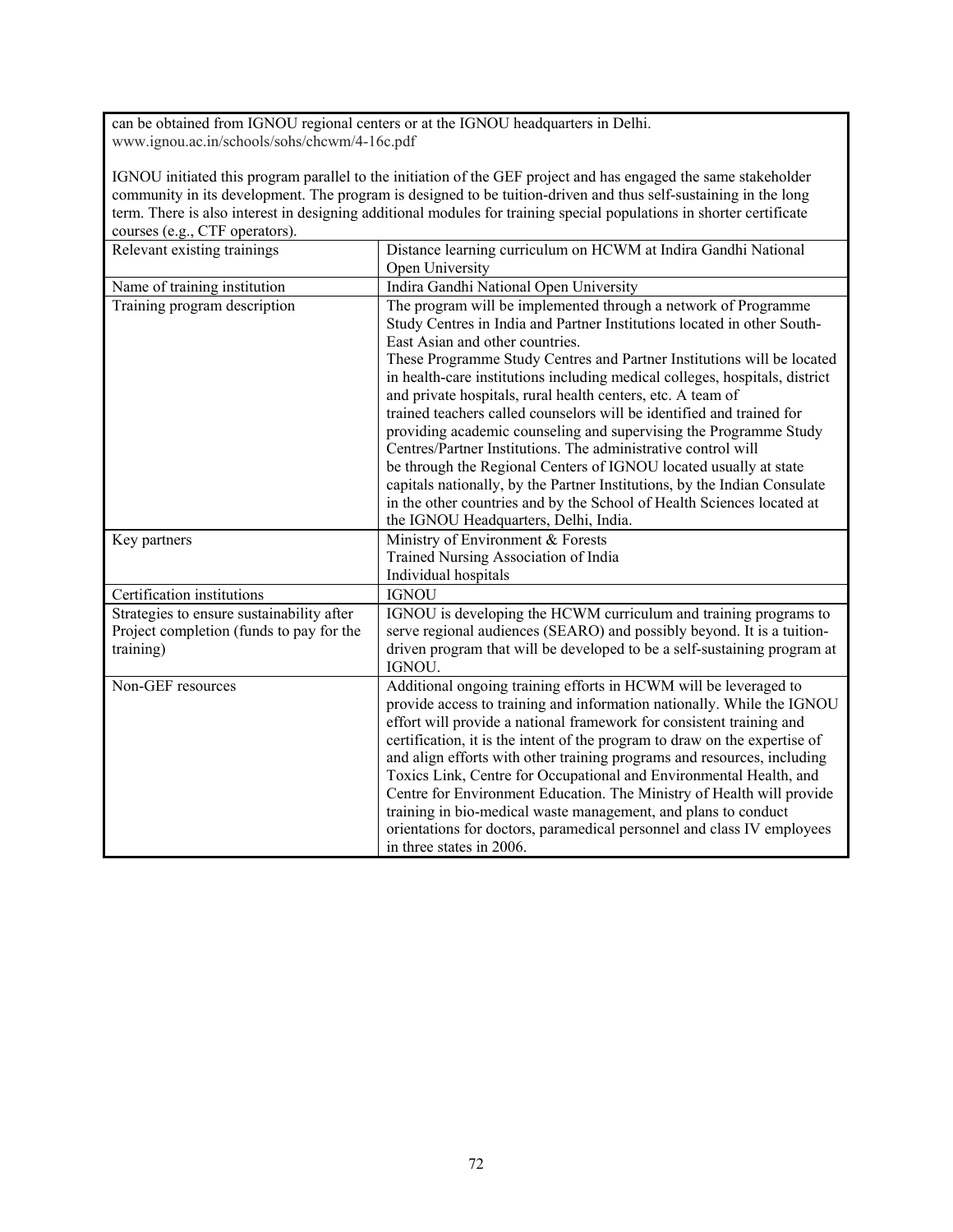# **LATVIA**

During the full Project inception workshop, the Latvian Project team shall consider establishing three working groups to effectively deal with the following Project subcomponents: a) training; b) technology and waste systemrelated issues; and c) legislation. Awareness-raising activities will be conducted at the start of the Project to broaden stakeholder understanding of the need to prioritize improving health-care waste management practices, identified as necessary by the National Working Group during the PDF B phase. If determined feasible and necessary, a review will be conducted of the National Implementation Plan for the Stockholm Convention on POPs which was adopted by the Latvian Government in May 2005.

# **Model Facilities**

During the PDF B phase, the Ministry of Health conducted a survey of eight regional hospitals in order to select facilities for inclusion in Project activities. The main selection criteria, as agreed upon by the National Working Group and National Project Steering Committee, were the following:

- Established practices in health-care waste collection and separation and neutralization/decontamination on-site, as well as within the surrounding territory from other hospitals;
- Co-financing possibilities from the hospital itself or from the municipality;
- Capacity of staff;
- Established work safety practices; and
- Multi-profile hospitals.

Additionally, it was important to select facilities representing a wide geographic range within Latvia so as to ensure the modeling of proper medical waste management across Latvia as much as possible.

#### **Urban Model Hospital**

The Municipal Hospital of Ventspils was selected for inclusion in the Project, as it met the above criteria and could act as a representative model facility in the western region of Latvia. In addition, the National Project Steering Committee also took the following into consideration when making their selection:

- Ventspils has experience in attracting financing from the Environmental Protection Fund and other sources for medical waste;
- Ventspils has a license from the Ministry of Environment for waste disposal;
- Ventspils has established practices in waste treatment both on-site and in cooperation with private waste management company SIA "Lautus"; and
- Surrounding medical institutions have submitted requests to transport their medical waste for treatment to Ventspils.

Due to concerns both from the NWG and NPSC members on contamination of water, it was also a consideration that Ventspils uses on-site microwave technologies rather than chemical treatment.

| Hospital name                         | Municipal Hospital of Ventspils                                |
|---------------------------------------|----------------------------------------------------------------|
| Number of beds                        | 241                                                            |
| Average occupancy rate                | 67% in 2004                                                    |
| Average number of outpatients per day | 33 per day $(12,000 \text{ annually})$                         |
| Type based on hospital services       | Multi-profile hospital                                         |
| Hospital type                         | Public                                                         |
| Type and location of technology       | Using MEDISTER 160 microwave technology, a part of health-care |
|                                       | waste is neutralized on-site.                                  |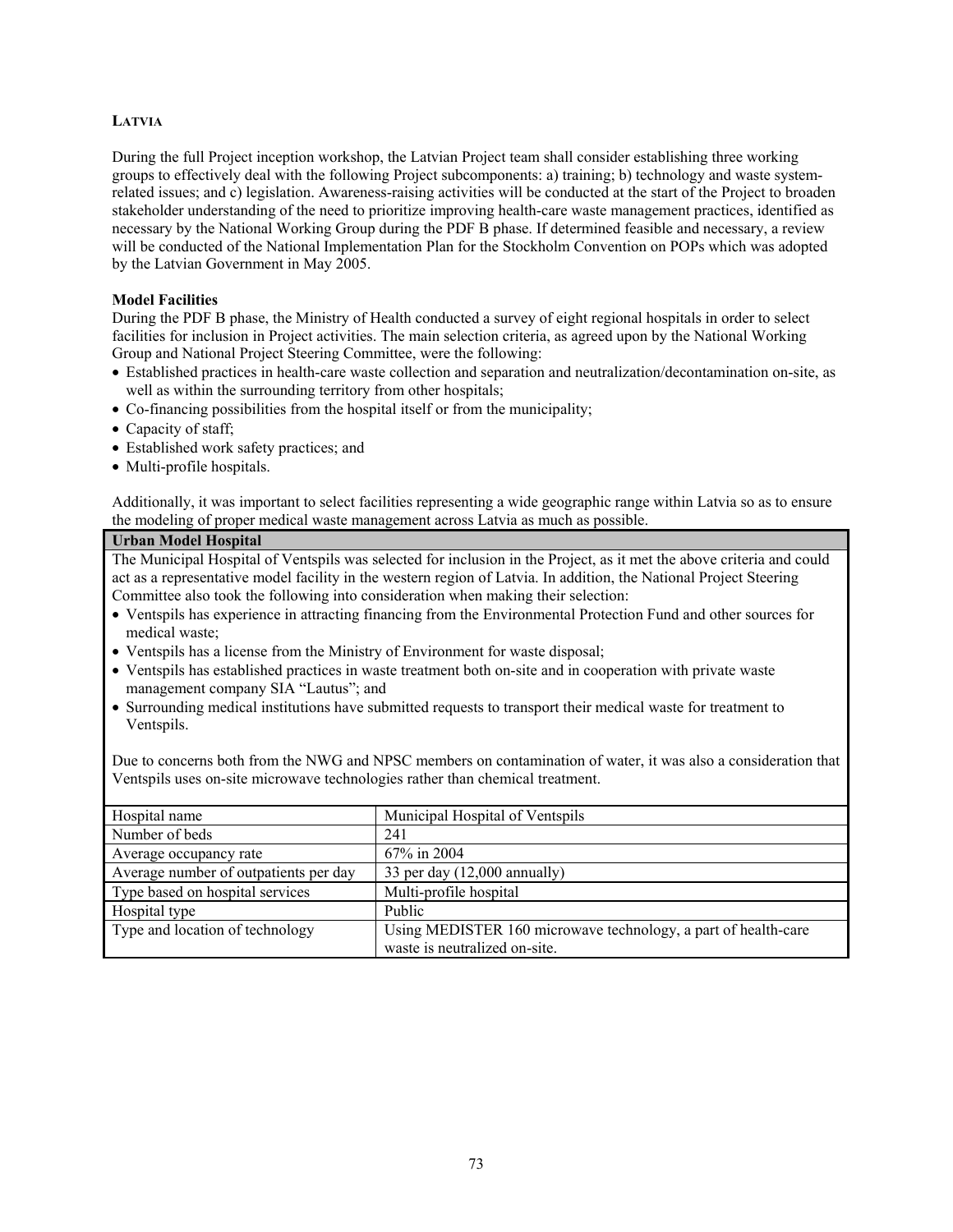## **Rural Model Facility**

In addition to the main selection criteria detailed above under the Ventspils Hospital, the NPSC and NWG considered it important to address the issue of wide suspicion that many hospitals incinerate biological and other wastes in their local incineration unit, which is not equipped with special filters for reduction of harmful emissions. Thus Rēzekne was chosen as a hospital at which a more environmentally friendly approach could be demonstrated and replicated.

The Municipal Hospital of Rēzekne was selected to be a model facility in the eastern region of Latvia in part due to its geographic location. The Rēzekne Hospital has established practices for collection and treatment of waste from other surrounding hospitals. The hospital administration has experience in mobilizing funds from the Latvian Environmental Protection Fund and is willing to provide a contribution of up to 25% for this project investment mobilizing an additional 25% from the municipality of Rēzekne. The willingness of the municipality to take on financial commitment is considered a very positive aspect for Project participation.

| Facility name                         | Municipal Hospital of Rēzekne                                 |
|---------------------------------------|---------------------------------------------------------------|
| Number of beds                        | 355                                                           |
| Average occupancy rate                | 82% in 2004                                                   |
| Average number of outpatients per day | 40 (14,660 annually)                                          |
| Type based on hospital services       | Multi-profile hospital                                        |
| Hospital type                         | Public                                                        |
| Hospital level                        | Regional                                                      |
| Type and location of technology       | Sterimed disinfection technology on-site. Biological material |
|                                       | incinerated on-site.                                          |

### **Technology**

Latvia will maximize the effectiveness of its technology activities by using UNDP/GEF resources in combination with available funds for hazardous waste treatment from EU sources and from the hospitals, municipalities and private funding, to leverage the successful installation of up to two additional technology sites in the country's regions.

There are two private health-care waste companies that are licensed and active in Latvia. Independently of one another, both have chosen the rotating autoclave as the preferred technology for Latvia's needs and size. One company is purchasing the autoclave in 2006 for operation at the hazardous waste site in Olaine (20 km from the capital city Riga) and the other has EU LIFE financing to install an autoclave within the Riga region. Thus the UNDP/GEF Project will complement this private initiative through a public-private partnership to improve healthcare waste treatment in Latvia. It has been estimated that a total of four such autoclaves would be required in Latvia to meet the country's waste treatment needs.

The National Working Group members expressed many concerns regarding the use of Sterimed-type technologies on-site, which cause chemical matter to be emitted into the wastewater system. Because of these concerns, the Project will support the introduction of microwave technologies on-site in the hospitals as a parallel effort.

| Approach                                    | Centralized treatment and on-site treatment                           |
|---------------------------------------------|-----------------------------------------------------------------------|
| Type of technology                          | Rotating autoclave for centralized treatment; microwave technology    |
|                                             | for on-site treatment                                                 |
| Capacity                                    | Up to 500 tons annually                                               |
| Additional equipment                        | Filters on-site in the hospitals                                      |
| Category of waste to be treated             | Multiple types of health-care waste                                   |
| Facilities being serviced                   | Hospitals, ambulances, private practices and veterinarians within the |
|                                             | surrounding area of the model facilities                              |
| Location of treatment system                | On-site and at the regional landfill                                  |
| Distance to landfill or dump site (km) from | Ventspils: up to 50km                                                 |
| the technology                              | Rēzekne: up to 50 km                                                  |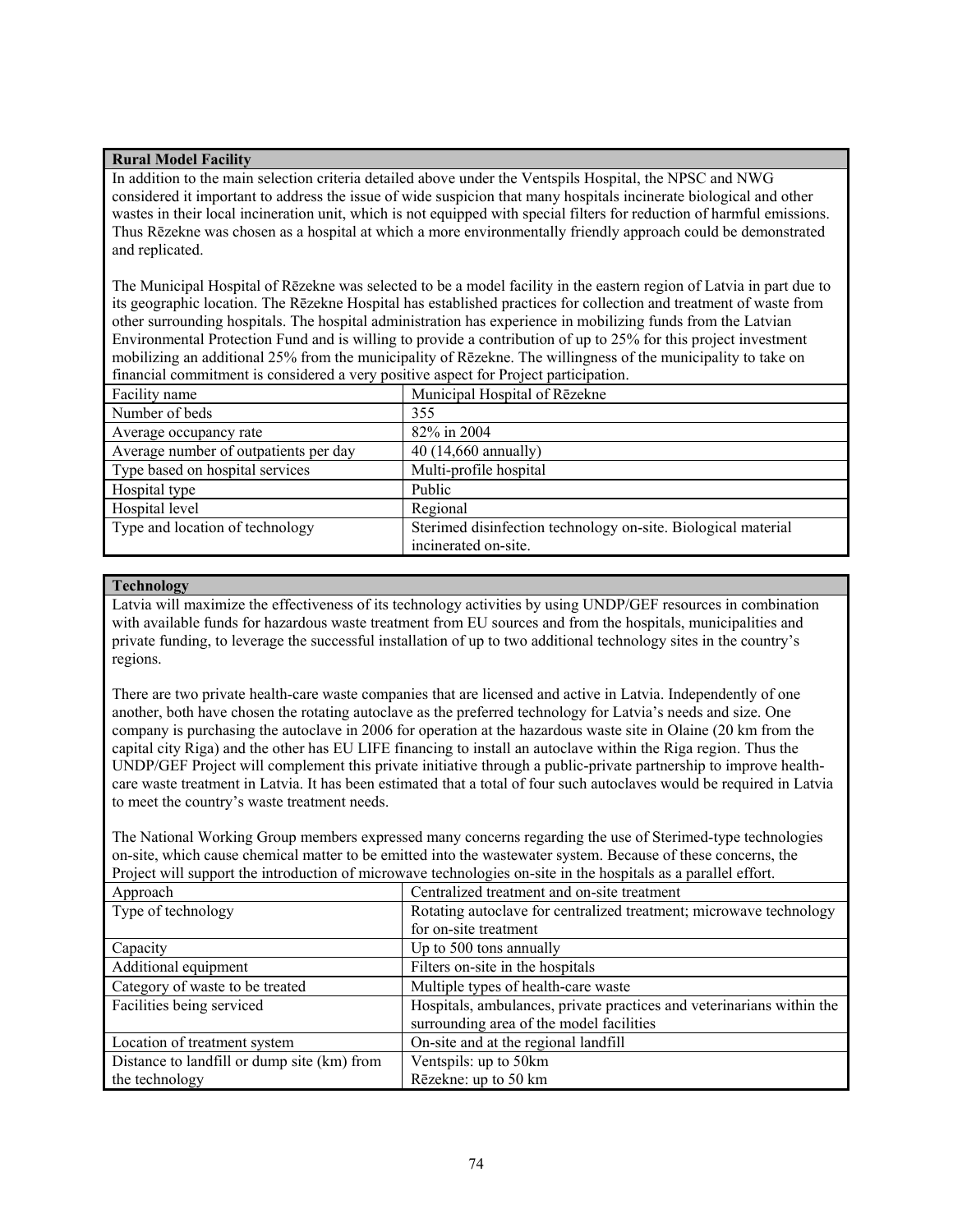#### **National Training Program**

Latvia will undertake two unique activities within this Project component. Firstly, this component will commence at the full Project inception by identifying the main criteria for a procedure to select the training program's host institution. Secondly, once EU funding for hazardous waste treatment is programmed, the Project will consider providing assistance to hospitals in securing EU funding for the improvement of on-site medical waste treatment.

There are no specific training courses on health-care waste management available for health-care professionals in Latvia, and HCWM knowledge and skills are not considered in the individual certification programs for health-care providers nor in the health-care institutions themselves. There is a new *Regulation on hygienic requirements for hospitals and infection control in the health-care facilities* in the pipeline, which provides an opportunity to develop and integrate a training program on HCWM as a post-graduate training course. The main issues that were preliminarily considered in developing such a training course were twofold:

- It must enable professionals to develop and provide the training/instruction, and
- The training/instruction must be offered in the educational institution where the target group (health-care professionals) is trained or instructed.

Thus, from the research, it was determined that the best course of action would be to combine the expertise and enthusiasm of the Rīga Technical University on the topic of HCW with the infrastructure and linkage to health-care professionals at the Rīga Stradiņa University, where the course would be incorporated into the accredited program for health-care professionals.

| Name of training institutions             | Rīga Stradiņa University in cooperation with Rīga Technical               |
|-------------------------------------------|---------------------------------------------------------------------------|
|                                           | University                                                                |
| Training program description              | Single University                                                         |
| Key partners                              | Rīga Technical University                                                 |
|                                           | Latvian Association of Nurses                                             |
|                                           | Latvian Association of Hospitals                                          |
|                                           | Ministry of Health                                                        |
|                                           | Ministry of Education and Science                                         |
|                                           | Public Health Agency                                                      |
| Certification institution                 | Program to be accredited through the Ministry of Education $\&$           |
|                                           | Science                                                                   |
| Strategies to ensure sustainability after | Linking certification for mandatory training for health-care facility     |
| Project completion (funds to pay for the  | professionals responsible for HCWM to accreditation requirements of       |
| training)                                 | health-care facilities, thus making it in the interest of the health-care |
|                                           | facilities themselves to fund officials to attend the program.            |
| Non-GEF resources                         | State budget resources allocated for education and training               |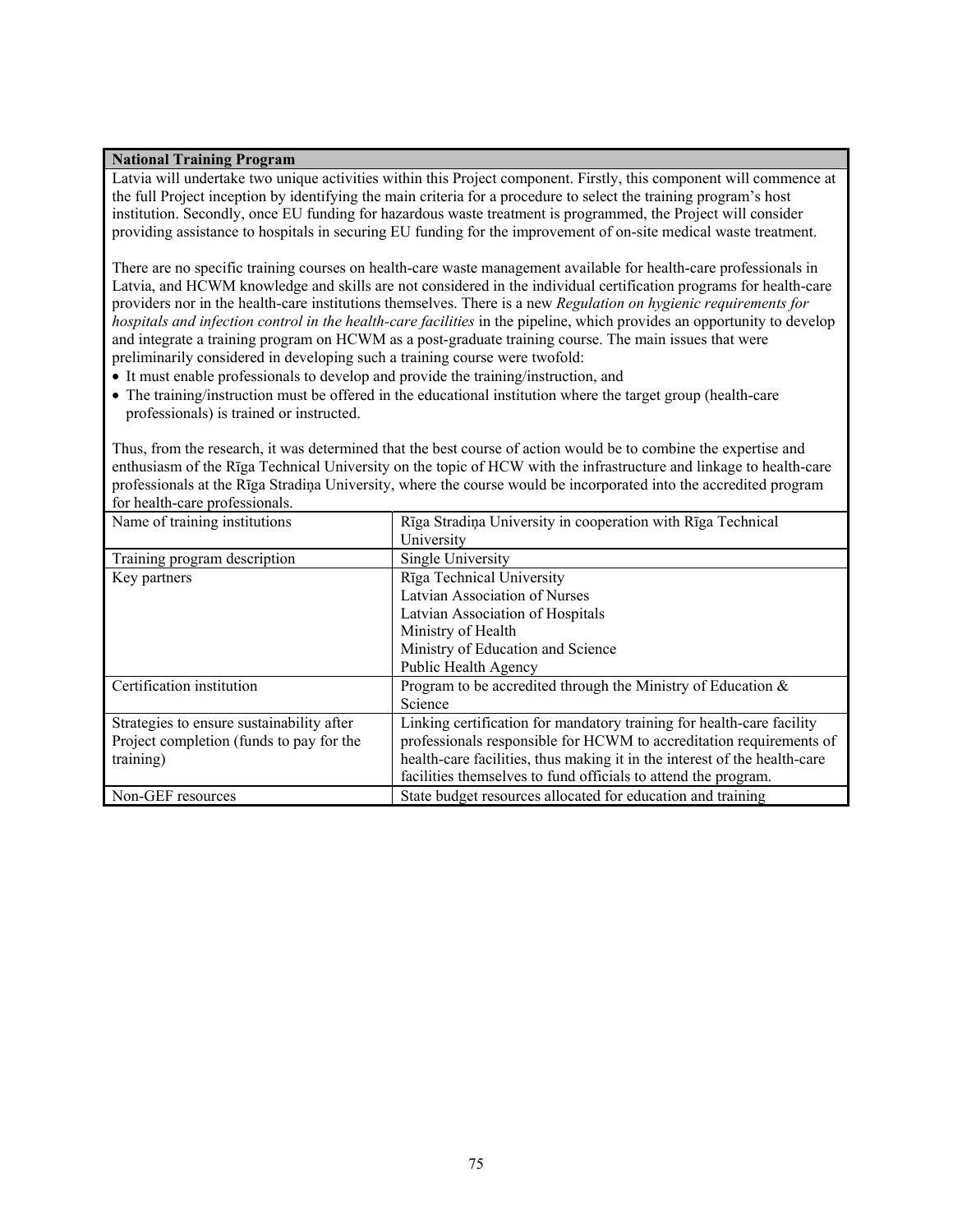# **LEBANON**

## **Model Facilities**

The National Working Group (NWG) identified in January 2006 five model facilities with the understanding that the full Project and/or the National Project Steering Committee (NPSC) would reduce the number to three. Five main selection criteria were used: each facility must have passed the Ministry of Public Health accreditation cycle in 2005; obtained a waste treatment permit from the Ministry of Environment; the ability to demonstrate dioxin reduction during project implementation; different treatment technologies; and intent to sign an MOU with the Project. It is important to note that any given model facility may have failed Section 38 of the MOPH accreditation (related to health care waste management) yet passed the overall accreditation. Additionally, to achieve geographic and size distribution, the selection included one facility in Beirut and four facilities outside Beirut (four different governorates), as well as 1 small (50-60 beds), 2 medium-sized (100-150 beds), and 1 large facility ( $>250$  bed).

In February 2006, the NPSC then reduced the selection to three facilities as follows:

- 1. Hotel Dieu (Beirut): A large hospital accredited by the Ministry of Public Health, Hotel Dieu holds a waste treatment permit from the Ministry of Environment. St. Georges Hospital and the American University Hospital came second and third respectively during the draw by the National Working Group.
- 2. Riyak Hospital (Bekaa): A medium-sized hospital in the Bekaa valley, Riyak Hospital installed an autoclave in 2003 but has expressed interest in relocating that unit to a site that would serve a larger number of hospitals. The hospital in Talsheeha and Khoury Hospital came second and third respectively during the draw.
- 3. Haykal Hospital (North): A small hospital in the North, Haykal Hospital is poised to receive funding to improve HCWM by installing an autoclave that will serve a cluster of hospitals in the region. Nini Hospital and the National Health Center came second and third respectively during the draw.

The only potential drawback to this selection is that all three facilities are private. The Nabatiyeh public hospital (in the South) and Haroun Hospital (in Mount Lebanon) were dropped. The Ministry of Environment officially endorsed the selection on March 1<sup>st</sup>, 2006 and has officially notified the facilities. The PDF-B National Coordinator is currently visiting the three facilities to confirm their interest and their commitment to serve as model facilities in the full Project. In case any of the three facilities does not wish to participate, the Ministry of Environment will approach the second facility for that region (based on the results of the draw). Additionally, Lebanon will also identify and work with a model (i) medical laboratory and (ii) dental clinic.

#### **Urban Model Hospital 1**

Hotel Dieu, located in Beirut, is one of the largest hospitals in Lebanon (>250 beds). It passed the 2005 accreditation cycle at the Ministry of Public Health with the highest overall ranking among all the hospitals in Lebanon (score "A"). The hospital has also obtained a permit from the Ministry of Environment to treat medical waste on-site; it uses autoclave technology, provided and operated by Arc en Ciel, a Lebanese NGO. The hospital is representative of large privately owned hospitals in Beirut.

| Hospital name                                                | Hotel Dieu                                            |
|--------------------------------------------------------------|-------------------------------------------------------|
| Number of beds                                               | 250 beds                                              |
|                                                              |                                                       |
| Average occupancy rate                                       | N/A                                                   |
| Average number of outpatients per day (if applicable)        | N/A                                                   |
| Type based on hospital services:                             | Internal Medicine, General Surgery - Heart Surgery,   |
| primary, secondary, tertiary and description of services     | Kidney, Liver and Bone marrow transplant, Maternity,  |
| [e.g.: general, specialty (pediatric, maternity, orthopedic, | Pediatrics, Intensive Care Units, One day surgery,    |
| etc.), teaching, etc.]                                       | Outpatient care, Diagnostic procedures, Pathology and |
|                                                              | Laboratory Medicine, blood bank, Medical Imaging      |
|                                                              | services, Radiation Oncology, Hem dialysis,           |
|                                                              | Pharmacy, Physiotherapy, Emergency services.          |
| Hospital type:                                               | Private-for-profit                                    |
| [Private for-profit, private not-for-profit, public, etc.]   |                                                       |
| Type and location of technology                              | Auto-clave sterilization on site                      |
| <b>Urban Model Facility 2</b>                                |                                                       |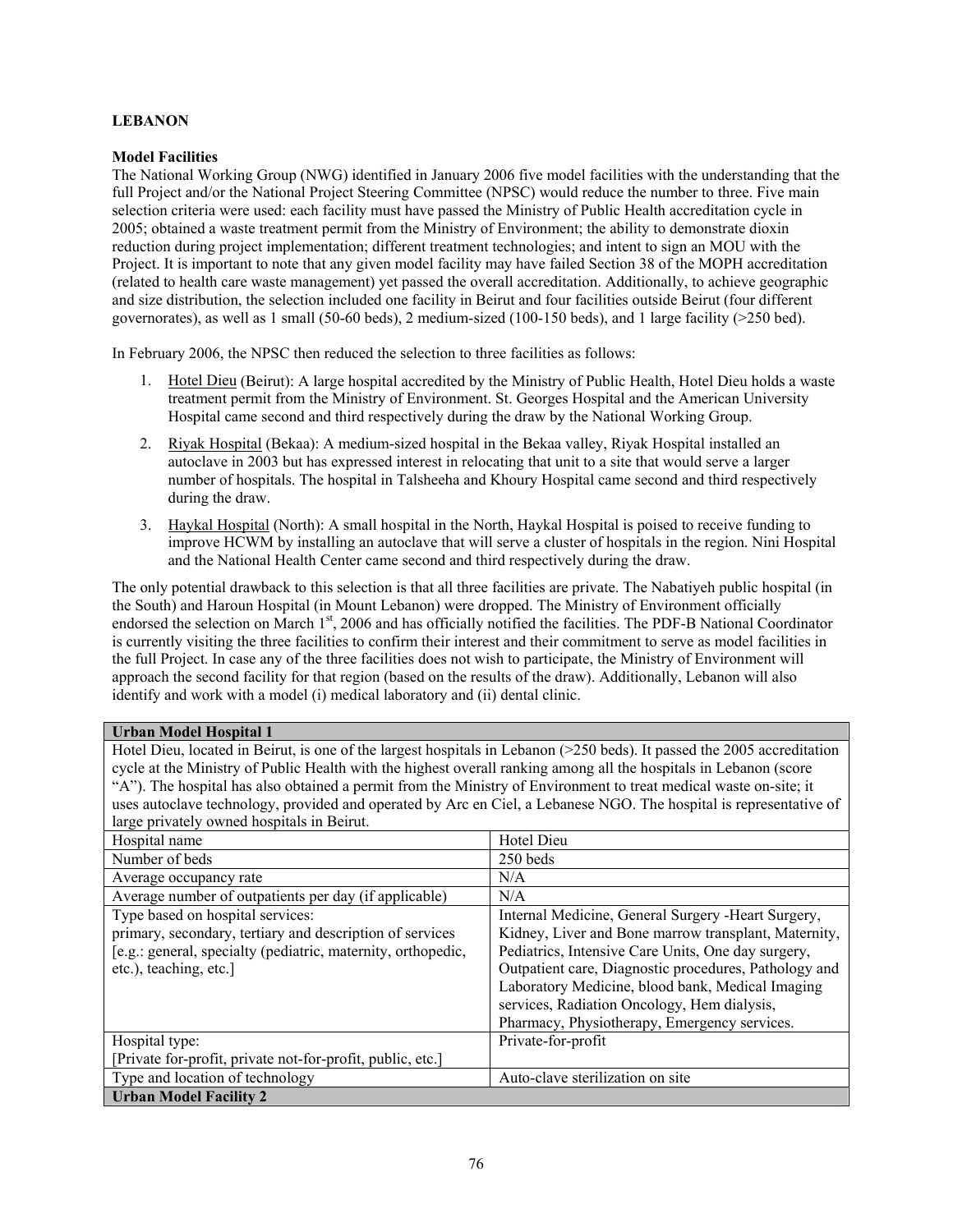| Albert Haykal Hospital is a medium sized hospital (about 100 beds), representative of medium sized hospitals in                                                                                                                       |                                                                                                                    |  |
|---------------------------------------------------------------------------------------------------------------------------------------------------------------------------------------------------------------------------------------|--------------------------------------------------------------------------------------------------------------------|--|
| North Lebanon Governorate of the North. The hospital has passed the 2005 accreditation cycle of the Ministry of                                                                                                                       |                                                                                                                    |  |
| Public Health (score "C"). It has also obtained a permit from the Ministry of Environment for health care waste                                                                                                                       |                                                                                                                    |  |
|                                                                                                                                                                                                                                       | management. The hospital is currently sterilizing HCW by way of autoclaving. The hospital has expressed its intent |  |
| to sign a MoU with the project in due course.                                                                                                                                                                                         |                                                                                                                    |  |
| Facility name                                                                                                                                                                                                                         | Albert Haykal Hospital                                                                                             |  |
| Number of beds (if applicable)                                                                                                                                                                                                        | 100 beds                                                                                                           |  |
| Average occupancy rate (if applicable)                                                                                                                                                                                                | 80%                                                                                                                |  |
| Average number of outpatients per day (if applicable)                                                                                                                                                                                 | 60 patients                                                                                                        |  |
| Type based on hospital services: primary, secondary,                                                                                                                                                                                  | Internal medicine, surgery, maternity, pediatrics, intensive                                                       |  |
| tertiary and description of services [for example,                                                                                                                                                                                    | care unit, physiotherapy, pharmacy, laboratory and                                                                 |  |
| general, specialty (pediatric, maternity, orthopedic,                                                                                                                                                                                 | emergency services                                                                                                 |  |
| etc.), teaching, etc.]                                                                                                                                                                                                                |                                                                                                                    |  |
| Hospital type: [private for-profit, private not-for-profit,                                                                                                                                                                           | Private-for-profit                                                                                                 |  |
| public, etc.]                                                                                                                                                                                                                         |                                                                                                                    |  |
| Level of hospitals [provincial, regional, district,                                                                                                                                                                                   | Provincial hospital                                                                                                |  |
| municipal, health center, clinic, use country-specific                                                                                                                                                                                |                                                                                                                    |  |
| classification]                                                                                                                                                                                                                       |                                                                                                                    |  |
| Type and location of technology                                                                                                                                                                                                       | On-site autoclaving (unit is owned by the hospital)                                                                |  |
| <b>Rural Model Facility 1</b>                                                                                                                                                                                                         |                                                                                                                    |  |
| The Nabatiyeh public hospital was chosen as model facility for the following reasons: 1) it is the ONLY                                                                                                                               |                                                                                                                    |  |
| public/government hospital that has passed the MoPH accreditation cycle in 2005 (score "C"); 2) it is medium in                                                                                                                       |                                                                                                                    |  |
| size; and (3) it burns HCW – in theory therefore, the Project could achieve significant dioxin reduction. The                                                                                                                         |                                                                                                                    |  |
| Nabatiyeh Public Hospital is located in South Lebanon (Governorate of the South).                                                                                                                                                     |                                                                                                                    |  |
| Facility name                                                                                                                                                                                                                         | Nabatiyeh Government Hospital                                                                                      |  |
| Number of beds (if applicable)                                                                                                                                                                                                        | < 100                                                                                                              |  |
| Average occupancy rate (if applicable)                                                                                                                                                                                                | <b>NA</b>                                                                                                          |  |
| Average number of outpatients per day                                                                                                                                                                                                 | <b>NA</b>                                                                                                          |  |
| Type based on hospital services:                                                                                                                                                                                                      | <b>NA</b>                                                                                                          |  |
| Hospital type:                                                                                                                                                                                                                        | Public                                                                                                             |  |
| Level of hospitals                                                                                                                                                                                                                    | District                                                                                                           |  |
| Type and location of technology                                                                                                                                                                                                       | Burning (To be Confirmed)                                                                                          |  |
| <b>Rural Model Facility 2</b>                                                                                                                                                                                                         |                                                                                                                    |  |
| Riyak Hospital is representative of medium-sized hospitals in the Bekaa region. It passed the MOPH accreditation                                                                                                                      |                                                                                                                    |  |
| cycle and has obtained a waste treatment permit from the Ministry of Environment. The hospital is privately owned<br>and managed and has expressed its intent to sign a MOU with the project in due course. The hospital bought and   |                                                                                                                    |  |
|                                                                                                                                                                                                                                       |                                                                                                                    |  |
| installed an autoclave unit several years ago but is considering selling the unit to the municipality of Zahle whose                                                                                                                  |                                                                                                                    |  |
| mayor has expressed interest in housing the unit near the sanitary landfill. This way, the autoclave unit can serve a                                                                                                                 |                                                                                                                    |  |
| cluster of hospitals and the shredded/sterilized HCW could be directly landfilled. The depreciated price of the                                                                                                                       |                                                                                                                    |  |
| autoclave unit is about \$100,000.<br>Facility name                                                                                                                                                                                   | Riyak Hospital                                                                                                     |  |
| Number of beds                                                                                                                                                                                                                        | 100                                                                                                                |  |
|                                                                                                                                                                                                                                       | NA                                                                                                                 |  |
| Average occupancy rate<br>Average number of outpatients per day                                                                                                                                                                       | <b>NA</b>                                                                                                          |  |
| Type based on hospital services:                                                                                                                                                                                                      | General                                                                                                            |  |
| Hospital type:                                                                                                                                                                                                                        | Private-for-profit                                                                                                 |  |
| Hospital Level                                                                                                                                                                                                                        | Municipal                                                                                                          |  |
| Type and location of technology                                                                                                                                                                                                       | On-site autoclave treatment                                                                                        |  |
| <b>Rural Model Facility 3</b>                                                                                                                                                                                                         |                                                                                                                    |  |
|                                                                                                                                                                                                                                       |                                                                                                                    |  |
| Haroun Hospital is representative of small hospitals in the Mount Lebanon Region. It has passed the MoPH                                                                                                                              |                                                                                                                    |  |
| accreditation cycle and has obtained a waste treatment permit from MOE. The hospital is private and owned by the<br>President of the Syndicate of Private Hospitals – this arrangement was considered to be a facilitating factor for |                                                                                                                    |  |
| project implementation.                                                                                                                                                                                                               |                                                                                                                    |  |
| Facility name                                                                                                                                                                                                                         | Haroun Hospital                                                                                                    |  |
|                                                                                                                                                                                                                                       |                                                                                                                    |  |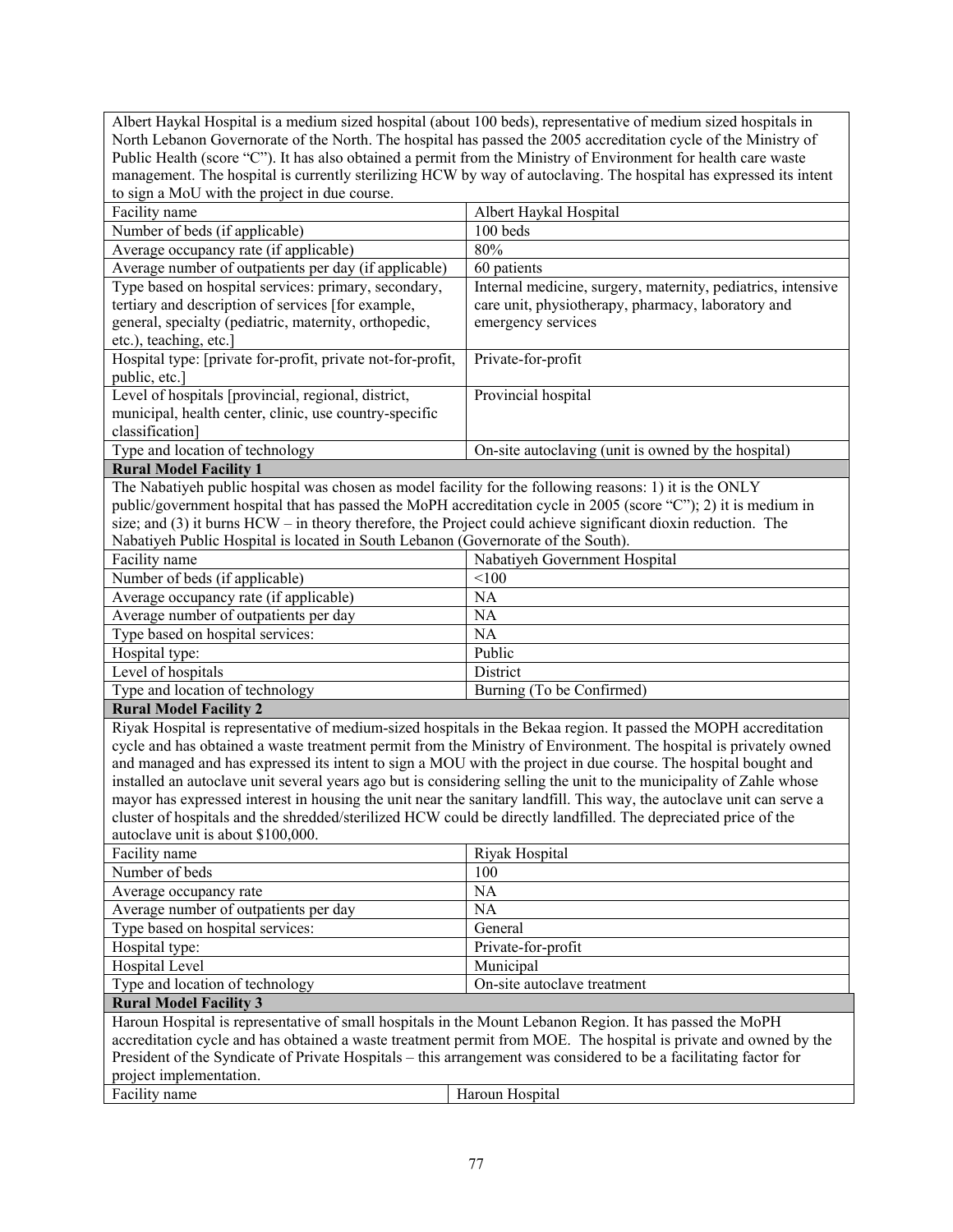| Number of beds (if applicable)        | 100-150            |
|---------------------------------------|--------------------|
| Average occupancy rate                | NA                 |
| Average number of outpatients per day | NA                 |
| Type based on hospital services:      | General            |
| Hospital type:                        | Private-for-profit |
| Hospital Level                        | Municipal          |
| Type and location of technology       | To be Determined   |

# **Technology**

**Background** In recent years, Lebanon has made significant progress in health care waste management (HCWM) through two service providers; Arc en Ciel (AEC), and EnvSys. AEC is a Lebanese NGO that began providing HCWM services in 2003. It purchased and installed a wet-type autoclave in Hotel Dieu Hospital in Beirut, one of Lebanon's largest private hospitals. The hospital currently receives waste from at least two other nearby hospitals and three more may soon join that system; Hotel Dieu has a permit to install a second treatment unit that would double its treatment capacity. AEC transports the health-care waste to Hotel Dieu in closed trucks. EnvSys, a Lebanese for-profit company specialized in HCWM, operates autoclaves on mobile units servicing five hospitals. Combined, AEC and EnvSys cover about 7% of the total number of private hospitals in Lebanon. The unit cost for the treatment of HCW is reportedly \$0.55/kg but the basis for this cost estimation remains unclear. Hospitals that wish to install a waste treatment unit need to get the Ministry of Environment (MoE) approval first by conducting an Environmental Impact Assessment. Although incineration is not strictly banned in Lebanon, MoE no longer grants permits for new incinerators pursuant to Law #432.

In an effort to formalize environmentally sound HCWM practices, MOE with the assistance of the EU and UNDP published in 2002 an "Environmental Auditing Manual for Hospitals" that aims to (i) assess compliance with government legislation, regulations and guidelines; (ii) assess adherence to internal policies and procedures; and (iii) identify areas for improvement to minimize the adverse impacts related to HCWM.

The full project will address the following strengths and weaknesses in Lebanon's HCWM system:

- International donors have already committed funds for waste treatment technology. AEC has received a grant from the EU Life Third Countries program to install an autoclave in the Mount Lebanon Governorate (€450,000); the EU has also approved funding for two HCWM projects in the Governorates of the South (Abbasiyeh, €342,000) and Mount Lebanon (Chouf Suwaijani, about €220,000) through a program with the Office of the Minister of State for Administrative Reforms (OMSAR); the Spanish Agency for International Development (AECI) has reportedly also endorsed a HCWM project in the North Governorate (near Tripoli) for AEC to install a treatment unit in Haykal Hospital. These initiatives, plus the treatment facility at Hotel Dieu in Beirut, provide a cluster approach to HCW treatment by servicing a group of hospitals. In relation to international donor funds/project, the Project will assess coordination mechanisms amongst national HCW treatments and analyze gaps and needs.
- Lebanon has recently enacted key legislation on Health Care Waste Management -- Decree 8006 (dated 11/06/02) amended through Decree 13389 (30/09/04) -- but enforcement remains weak. The Project will explore enforcement mechanisms and work with all concerned stakeholders to accelerate their implementation.
- Waste management has little impact on accreditation. The Ministry of Public Health (MOPH) has developed accreditation standards and guidelines for acute hospitals in Lebanon grouped into 38 discrete sections; Section 38 is on waste management and contains 8 standards. The weight of any single section has little overall significance on the accreditation system – i.e., a hospital may fail the waste management section and yet score well overall. The Project will support activities towards strengthening the language of Section 38 so that waste management carries more weight in the overall accreditation system.
- Hospitals are reluctant to pay for waste treatment. Whether they can afford it or not, hospitals are not accustomed to the notion that the "polluter pays" and need to be made aware of their environmental responsibility. Enforcement of basic HCWM practices will require incentives and good will. Any given hospital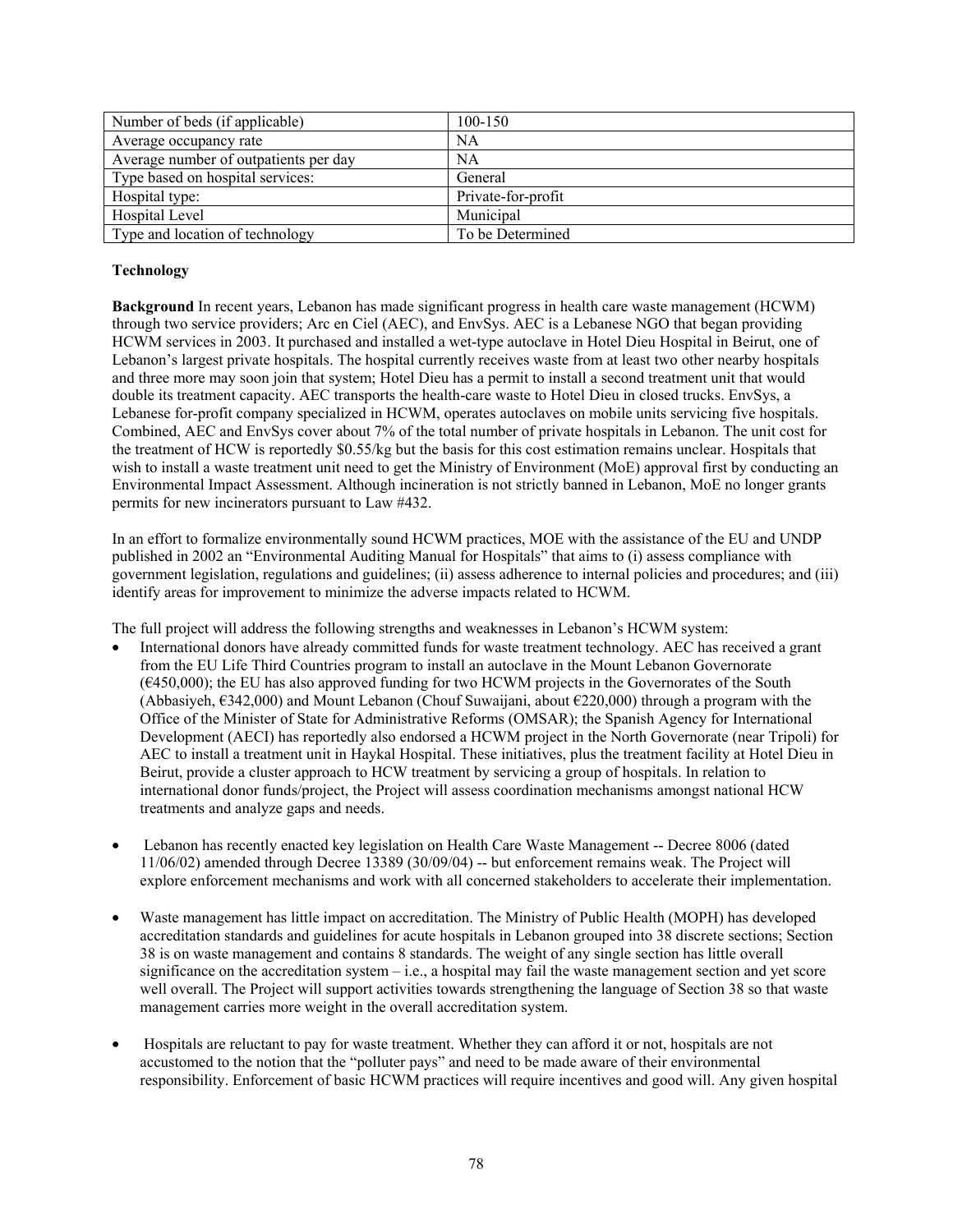has the option of buying the service from a local service provider or buy and operate its own unit on site. The Project will analyze treatment costs to determine break-even points and economies of scale.

• Existing waste treatment technologies are not adequately monitored. At least 20 hospitals so far have licenses to treat infectious waste but many more hospitals treat their waste without a license (e.g., open burning, closed burning, disposal). The efficiency of waste treatment using autoclaves has not been assessed as not all hospitals have submitted EIAs prior to installation. Those hospitals that have submitted an EIA and received MoE approval are randomly monitored. The Project will assess the performance of these treatment units, and formulate and disseminate lessons learned nationally and regionally.

**Technical Approach** In light of demonstrated progress in HCWM technology in Lebanon, the Project will not invest additional resources to identify and test new technologies but instead, focus on finding ways to reduce and/or sustain treatment costs in order to encourage hospitals to start practicing environmentally sound waste management to achieve close to 100 percent coverage by 2010 (at the end of the four-year project). In particular, the Project will implement five tasks related to waste technology:

- Conduct a baseline survey of the health-care waste stream in Lebanon (update old data if needed)
- Monitor the performance of existing waste technologies to determine efficiency and compliance
- Analyze treatment costs to determine break-even point and economies of scale
- Formulate and disseminate lessons learned to other facilities in Lebanon and regionally
- Conduct a feasibility study to extend HCWM services to cover the whole country

### **Technology: Autoclaving (fixed)**

| Arc en Ciel (AEC), a Lebanese NGO has been purchasing and installing facility-level autoclaves since 2003. The      |                                                        |  |
|---------------------------------------------------------------------------------------------------------------------|--------------------------------------------------------|--|
| organization currently treats HCW from 10 hospitals in two facilities (urban and rural), at the rate of about 1.2   |                                                        |  |
| tonnes per day, which is equivalent to 15 percent of the national waste stream. The EU recently awarded AEC a       |                                                        |  |
| three-year project (2006-8) worth €450,000 to expand their work in HCWM. In particular, AEC will purchase,          |                                                        |  |
| install and operate an additional autoclave to serve hospitals in the Governorate of Mount Lebanon. AEC will also   |                                                        |  |
| deliver HCWM training to an estimated 1000 nurses, design and implement a public awareness campaign and             |                                                        |  |
| provide legal and policy support to the Ministry of Environment to revamp the HCMW sector. AEC has already          |                                                        |  |
| purchased and installed two autoclaves (ECODAS) that incorporate vacuuming, continuous feeding, shredding,          |                                                        |  |
| mixing, fragmenting, drying, chemical treatment and/or compaction. The unit can treat up to 300 liters per cycle.   |                                                        |  |
| Approach: [onsite, cluster, central facility not by landfill,                                                       | Onsite (AEC collects HCW from several facilities       |  |
| central facility at landfill, mobile, etc.]                                                                         | and transports them to Hotel Dieu where the            |  |
|                                                                                                                     | autoclave is housed and operated)                      |  |
| Auto-clave (commercial name is ECODAS)<br>Type of Technology                                                        |                                                        |  |
| Intercycle 300 liters/cycle (35 min/cycle)<br>Capacity (kg/hour)                                                    |                                                        |  |
| Additional Equipment (shredder, grinder, compactor,<br>Shredder incorporated                                        |                                                        |  |
| transport carts, etc.)                                                                                              |                                                        |  |
| Category of waste to be treated? (e.g.: bio-infectious,<br>Infectious waste                                         |                                                        |  |
| pathological, chemotherapy, etc.)                                                                                   |                                                        |  |
| Facility(ies) being serviced<br>Hospitals and laboratories                                                          |                                                        |  |
| <b>Location of Treatment System</b>                                                                                 | On-site and mobile unit                                |  |
| Distance to Landfill or Dump Site (km)                                                                              | Dependant on the hospital location                     |  |
| Distance to model facility(ies)                                                                                     | <b>TBD</b>                                             |  |
| Does the technology already exist? If yes, what is the                                                              | It is used in 10 hospitals so far (more hospitals will |  |
| technology name?                                                                                                    | install autoclaves in 2006)                            |  |
| <b>Technology 2: Autoclave (mobile)</b>                                                                             |                                                        |  |
| Also an Auto-clave, but it is mobile. Env-Sys, a Lebanese company specialized in HCWM, has introduced a             |                                                        |  |
| different type of autoclave to the country (commercial name is HYDROCLAVE). The company owns several                |                                                        |  |
| autoclaves and operates them as mobile units. Treated waste is stored in special medical waste bags and sent to the |                                                        |  |
| nearest municipal waste landfill. The company uses chemical and/or biological indicators to test the waste after    |                                                        |  |
| sterilization and provides the hospital with the test results.                                                      |                                                        |  |
| Approach: [onsite, cluster, central facility not by landfill,<br>Mobile                                             |                                                        |  |
| central facility at landfill, mobile, etc.]                                                                         |                                                        |  |
| Type of Technology<br>Auto-clave H25                                                                                |                                                        |  |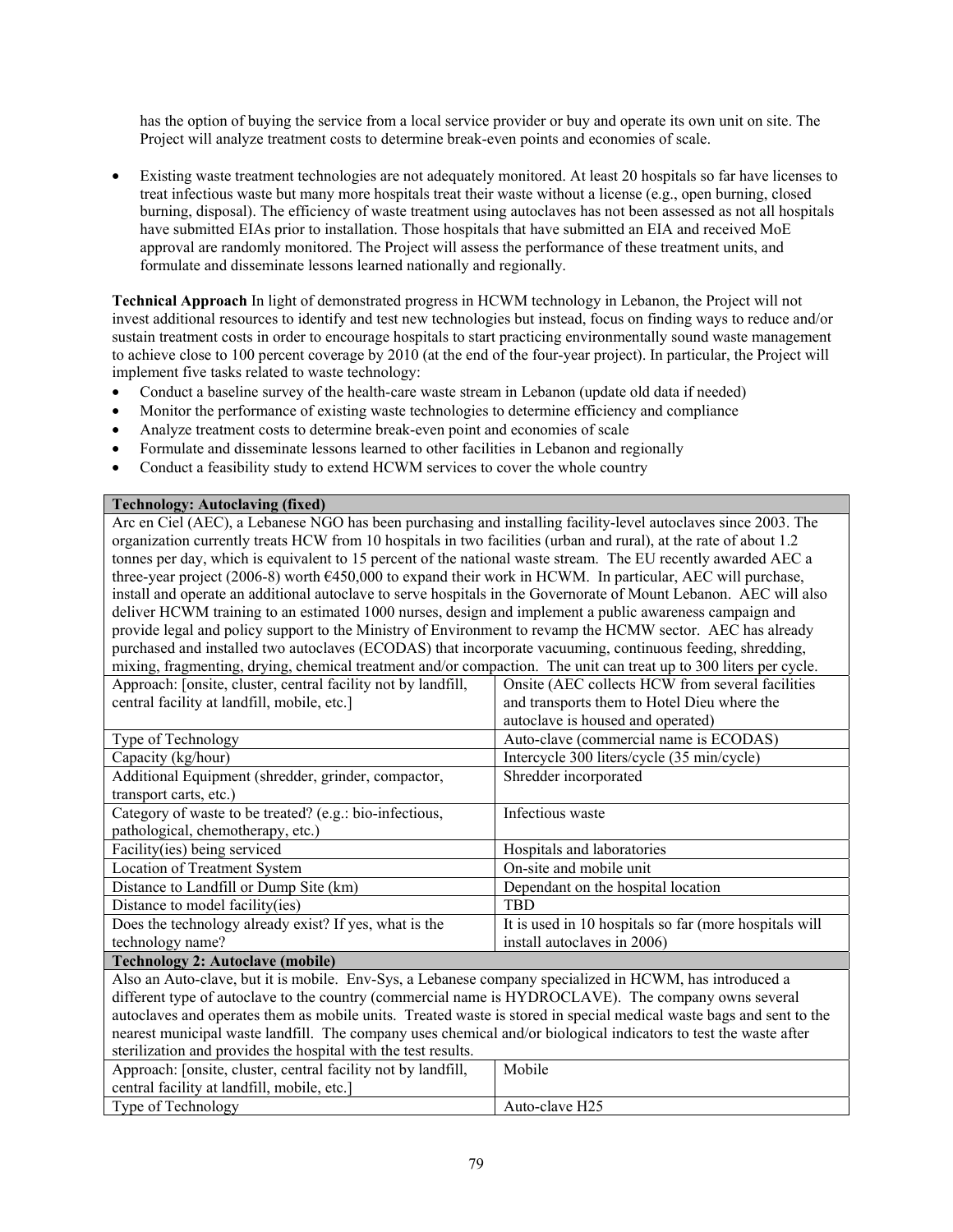| Capacity (kg/hour)                                                                                               | 75 kg/cycle (60 min/cycle)                          |
|------------------------------------------------------------------------------------------------------------------|-----------------------------------------------------|
| Additional Equipment (shredder, grinder, compactor,                                                              | Generator, shredder, grinder and heater (chaudière) |
| transport carts, etc.)                                                                                           |                                                     |
| Category of waste to be treated? (e.g.: bio-infectious,                                                          | Infectious wastes                                   |
| pathological, chemotherapy, etc.)                                                                                |                                                     |
| Facility(ies) being serviced                                                                                     | Hospitals                                           |
| <b>Location of Treatment System</b>                                                                              | Mobile                                              |
| Distance to Landfill or Dump Site (km)                                                                           | Dependant on the location of the hospital           |
| Distance to model facility(ies)                                                                                  | NA because mobile unit services several hospitals   |
|                                                                                                                  | that have subscribed to the service                 |
| Does the technology already exist? If yes, what is the                                                           | It is used in more than 5 hospitals with MoE        |
| technology name?                                                                                                 | treatment permits                                   |
| <b>Technology 3: mobile</b>                                                                                      |                                                     |
| A second type of mobile auto-clave systems is the H100. It is a system used by the private company Env-Sys. Once |                                                     |
| the waste is treated it is placed in Medical Waste Disposal Bags and disposed off in the municipal waste stream. |                                                     |
| Approach: [onsite, cluster, central facility not by landfill,                                                    | Mobile                                              |
| central facility at landfill, mobile, etc.]                                                                      |                                                     |
| Type of Technology                                                                                               | Autoclave H100                                      |
| Capacity (kg/hour)                                                                                               | 400kg/cycle (2 hours)                               |
| Additional Equipment (shredder, grinder, compactor,                                                              | Shredder and grinder                                |
| transport carts, etc.)                                                                                           |                                                     |
| Category of waste to be treated? (e.g.: bio-infectious,                                                          | Infectious waste                                    |
| pathological, chemotherapy, etc.)                                                                                |                                                     |
| Facility(ies) being serviced                                                                                     | Hospitals                                           |
| Location of Treatment System                                                                                     | Onsite                                              |
| Distance to Landfill or Dump Site (km)                                                                           | Dependant on the location of the hospital           |
| Distance to model facility(ies)                                                                                  | NA because the system is mobile                     |
| Does the technology already exist? If yes, what is the                                                           | Yes                                                 |
| technology name?                                                                                                 |                                                     |

# **Training and Education**

**Background** Since 2000, several organizations have designed and organized training sessions on HCWM for hospital staff and nurses including the Ministry of Public Health and WHO, the Syndicate of Private Hospitals, the Order of Nurses and Arc en Ciel (AEC). In coordination with WHO, the Syndicate of Private Hospitals conducted the first formal training in 1997; the most recent training was conducted in 2004. The number of hospitals that passed the waste management section of the ministry's accreditation system reportedly increased between the first and second accreditation cycles. During this period, Lebanon's nursing schools/faculties have also been including some course work on HCWM but so far they have not offered a formal course on HCWM.

With grant funding from the EU-Life Third Countries Program (2007-2009), AEC started implementing a program on HCWM in Mount Lebanon; the Governorate of Mount Lebanon is host to 49 private hospitals, 36 percent of the total number of hospitals in Lebanon. As part of this program, AEC in cooperation with the Faculty of Nursing at Saint Joseph University will implement a training program on HCWM in a dozen hospitals. The program will train more than 1,500 nurses per year and culminate with the dissemination of a formal training kit designed to enhance in-house training capabilities.

WHO has established a Regional Centre for Environmental Health Activities (CEHA) based in Amman, Jordan. The center is engaged in several programs related to HCWM including the "Promotion of Health of Cities, Villages and Communities." The WHO office in Lebanon has expressed interest in the PDF-B project and would be ready to mobilize CEHA resources to support the training program.

**Project Justification** The GEF Project will address the following weaknesses related to Lebanon's achievements and capabilities in HCWM training: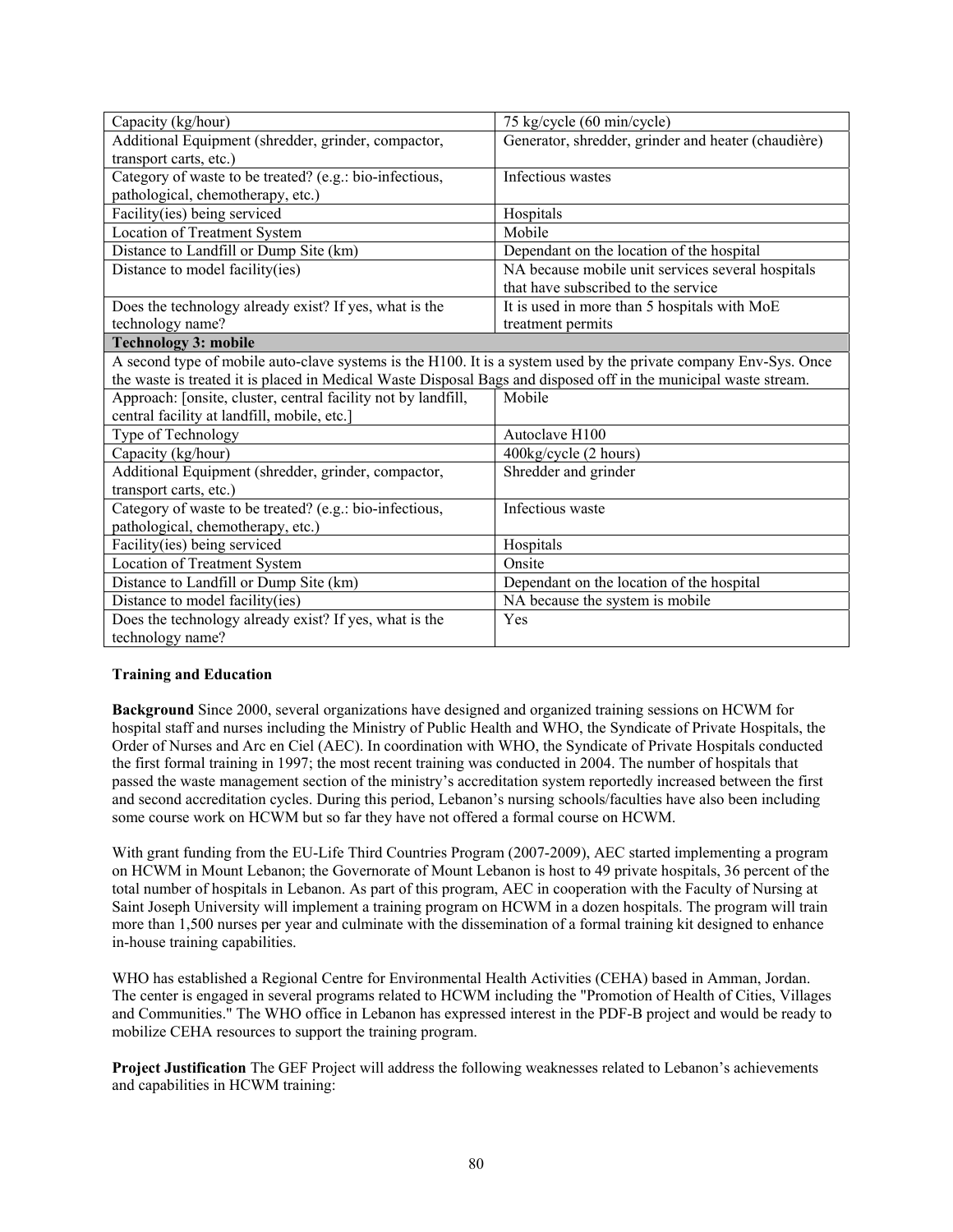- Lebanon has organized a number of training sessions but training needs have not been formally assessed; training capabilities have not been tailored to specific stakeholder groups like service providers, nurses, infection control staff, hospital managers, housekeeping, etc.
- The Syndicate of Private Hospitals has expressed concerns that hospitals cannot /will not pay to sustain training programs. So far, there is no system in place to finance training programs.
- There is no formal evaluation of training programs or a certification system to designate trainees who have completed a training program/module.
- So far, there has been little coordination between training organizations and projects. The opportunities for synergies between those organizations in relation to HCWM remain untapped.

# **Technical Approach**

The GEF Project will have two elements; training and education. Both elements will build on previous achievements in HCWM training and education through pilots and national integration. The training element will target hospital staff and service providers including HCW providers and housekeeping. It will culminate with the launching of a certification system involving several line agencies including the ministries of public health and environment, World Health Organization and the Syndicate of Private Hospitals. The educational element will target the five schools/faculties that offer a degree in nursing by elevating HCWM from an ad-hoc syllabus to a full-fledged, standalone course. In particular, the GEF Project will implement the following tasks related to HCWM training and education:

# **Training**

- Based on the preliminary assessment conducted during PDF-B, assess national training needs covering relevant stakeholders both internal to the facility (nurses, doctors, waste workers, infection control and procurement staff, housekeeping, public health and environmental health specialist, etc.) and external (municipal, government, and private sector players)
- Evaluate the training program/module prepared by AEC (Université Saint Joseph) by sharing it with relevant institutions for comments and enhancement (MOE, MOPH, WHO)
- Audit HCWM in the model facilities before and after the training
- Train hospital staff, nurses and services providers in all four model facilities using the training program/module prepared by AEC/Université Saint Joseph
- Based on the outcome of the pilots in the model facilities, modify and enhance the facility-specific training to produce a "custom" training program/module that is nationally suitable
- Formalize the training program/module during a national workshop to achieve national ownership
- Develop incentives to sustain training programs by examining training costs and potential sources of funding (e.g., apply a "training fee" on treatment service)
- Adapt and disseminate the "custom" training manual regionally and organize bilateral exchanges to maximize cross-learning
- Organize awareness seminars for hospital staff including nurses and housekeeping on mercury spill prevention, management and clean-up, and designate responsibility for monitoring training program, its effectiveness and impacts
- Develop a certification system for trainers and trainees

# **Education**

- Work with the Faculty of Health Sciences at the American University of Beirut to develop a formal course on HCWM as part of the nursing curriculum; alternative facilities include the Lebanese University (Hadath), Université Saint Joseph (Beirut) and the University of Antonine (Baabda)
- Test the course on HCWM by completing at least one nursing cycle with HCWM as a formal course.

# **National Training Program**

The Syndicate of Private Hospitals started a training program in 1997 with considerable WHO support through its regional Center for Environmental Health Activity (CEHA). At least four training sessions were organized each year between 1997 and 2004. The number of hospitals that have passed the Health Care Waste Management section of the MOPH accreditation reportedly increased since the start of the training program.

AEC has received some funding from the EU-Life Third Countries program to implement a training program on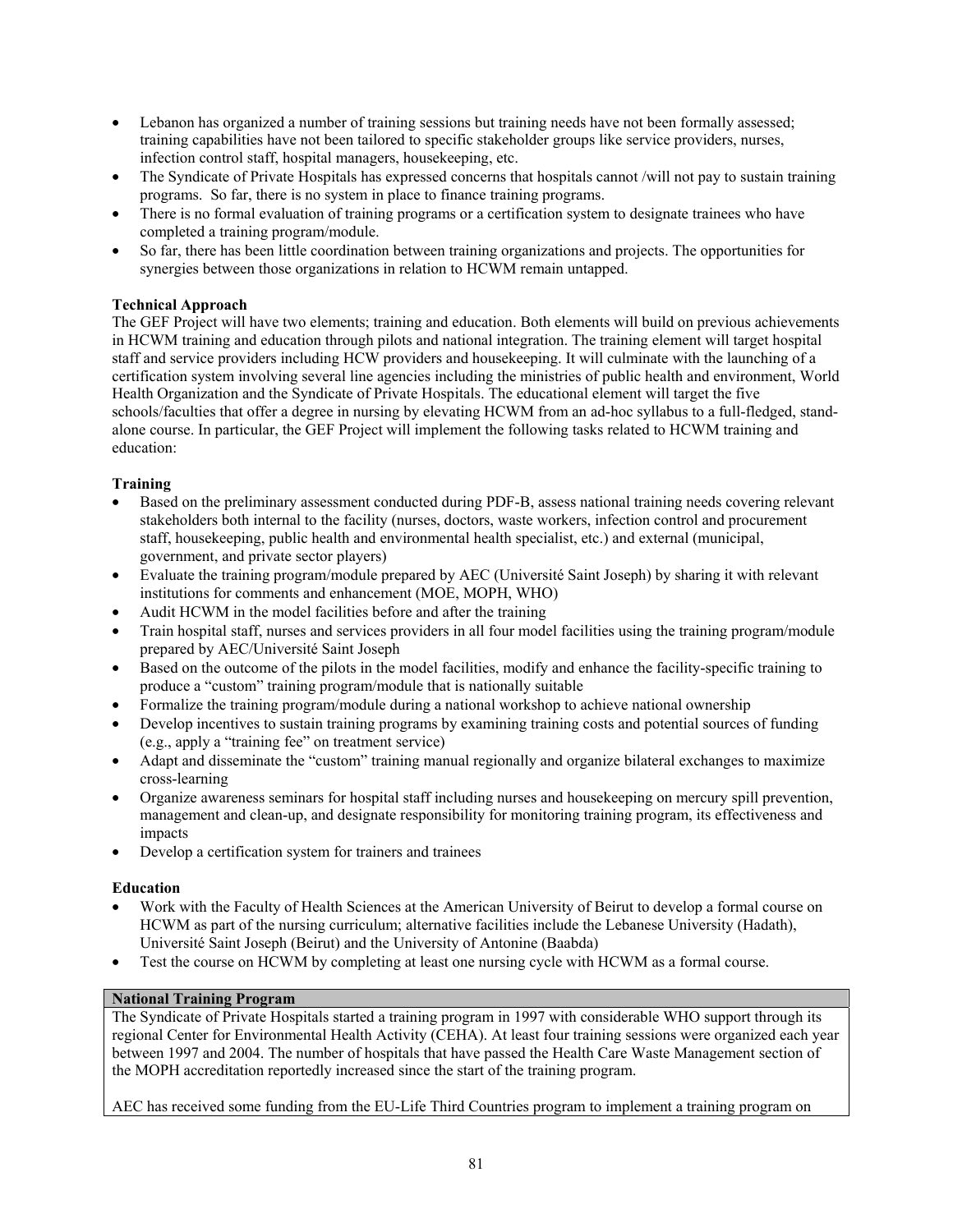| HCWM in a selection of facilities. Also, the Order of Nurses and WHO will be involved in the training component. |                                       |  |
|------------------------------------------------------------------------------------------------------------------|---------------------------------------|--|
| Relevant Existing Trainings and stakeholders (if applicable)                                                     |                                       |  |
| Name of training institution(s)                                                                                  | Syndicate of Private Hospitals        |  |
|                                                                                                                  |                                       |  |
| Training program description (single university, multiple campuses of                                            | Training has taken place in several   |  |
| one university, multiple universities and programs, health ministry                                              | hospitals                             |  |
| training centers, government run program, other training institutions,                                           |                                       |  |
| WHO training center, medical or nursing schools, other described)                                                |                                       |  |
| Key partners (health ministry and related departments, WHO,                                                      | WHO (CEHA)                            |  |
| universities, associations of nurse, medical doctors, public health,                                             |                                       |  |
| hospital                                                                                                         |                                       |  |
| Certification Institutions                                                                                       | None to date                          |  |
| Existing training policies and regulations (if applicable)                                                       | None to date                          |  |
| <b>National Training Program</b>                                                                                 |                                       |  |
| AEC has received some funding from the EU-Life Third Countries program to implement a training program on        |                                       |  |
| HCWM in a selection of facilities.                                                                               |                                       |  |
| Name of training institution(s)                                                                                  | Arc En Ciel                           |  |
| Key partners (health ministry and related departments, WHO,                                                      | Order of Nurses, Syndicate of Private |  |
| universities, associations of nurse, medical doctors, public health,                                             | Hospitals, MOPH/WHO, Arc En Ciel      |  |
| hospital                                                                                                         |                                       |  |
| <b>Certification Institutions</b>                                                                                | WHO/MOPH and MOE                      |  |
| Existing training policies and regulations (if applicable)                                                       | None to date                          |  |
| Strategies to assure sustainability after Project completion (funds to                                           | TBD                                   |  |
| pay for the training)                                                                                            |                                       |  |
| <b>Non-GEF Resources</b>                                                                                         | EU Life Third Countries, OMSAR        |  |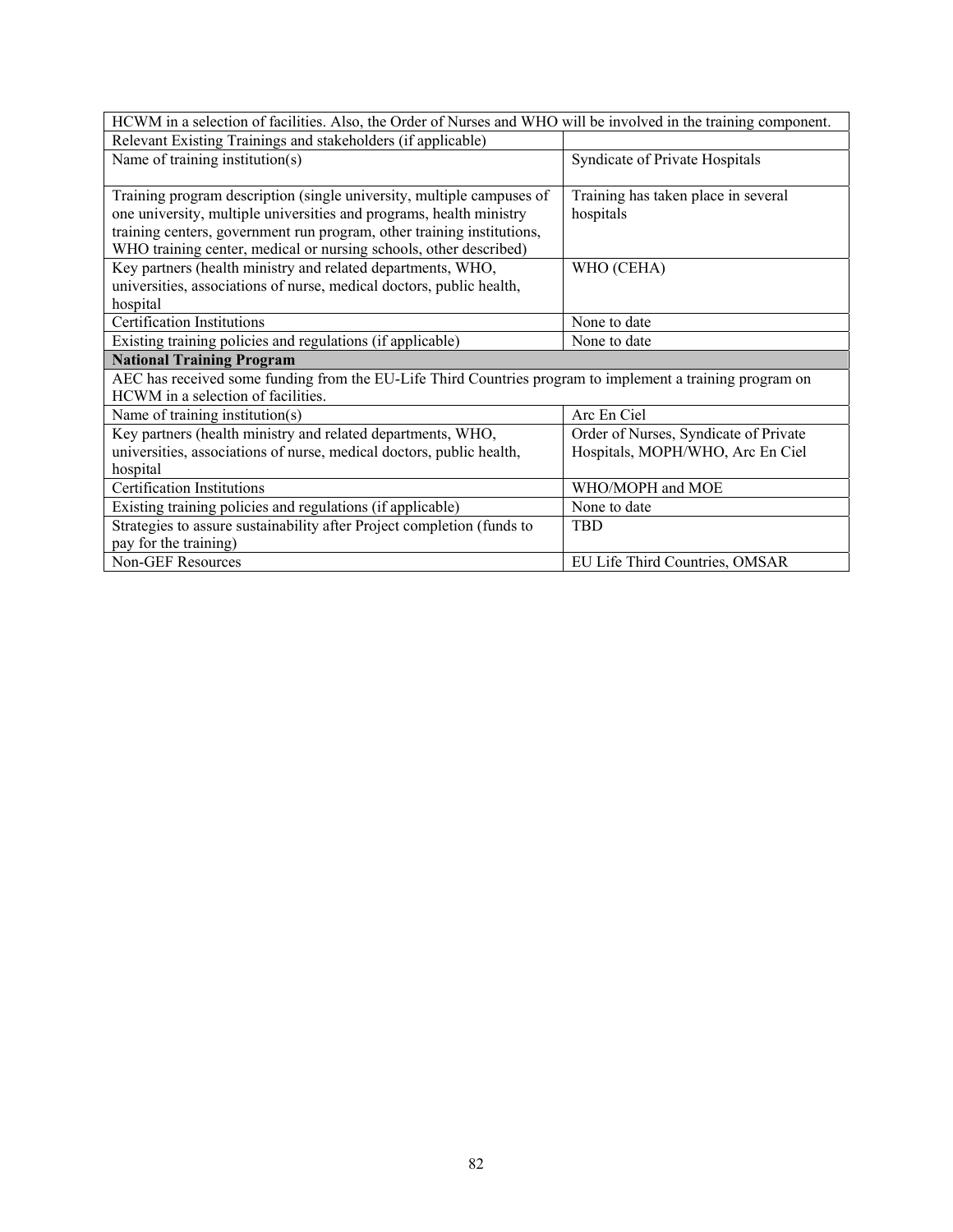## **PHILIPPINES**

### **Model Facilities**

### **Urban Model Hospital**

Ospital ng Maynila Medical Center (OMMC) was identified as the urban model hospital because it is a good representative of the Local Government Unit (LGU)-operated hospitals in the National Capital Region and the country as a whole. Most of the government hospitals in the Philippines are devolved to the Local Government Units and the model facility should be operated by the LGU to facilitate replicability of the project to other health-care facilities.

The size and capability of the hospital as a tertiary facility and the range of services it offers are important factors that were considered in the selection. The hospital location (in metro Manila) makes it accessible for coordination in terms of planning, monitoring and evaluation. It is also accessible and convenient for other project components such as training and model facility visits, and as a showcase to other health-care facilities in the country and the region.

The hospital management and the City Government showed strong commitment as project partners and the City Mayor signed a Letter of Intent (LOI) to participate in the HCWM project. Included in the LOI is the City's commitment to provide co-financing to the Project. The City has also designated personnel in charge of HCWM and is willing to collaborate on the training program.

OMMC is a teaching and training hospital for health-care providers. Proper waste management in the facility would therefore have unlimited benefits in terms of producing health workers that are future advocates of proper waste management.

| Hospital name                         | Ospital ng Maynila Medical Center                                                                                                                                                                                             |
|---------------------------------------|-------------------------------------------------------------------------------------------------------------------------------------------------------------------------------------------------------------------------------|
| Number of beds                        | 300                                                                                                                                                                                                                           |
| Average occupancy rate                | Average of 85% (maximum more than 100%)                                                                                                                                                                                       |
| Average number of outpatients per day | 374                                                                                                                                                                                                                           |
| Type based on hospital services       | Tertiary. Services include: surgery, obstetrics, medicine, ear-<br>nose-throat, ophthalmology, pediatrics, family medicine, and<br>rehabilitation for physical therapy patients. The facility is<br>also a teaching hospital. |
| Hospital type                         | Public                                                                                                                                                                                                                        |
| Type and location of technology       | Formerly incineration (on-site); contractor (off-site)                                                                                                                                                                        |
| _______________                       |                                                                                                                                                                                                                               |

**Rural Model Facility** 

Pangasinan Provincial Hospital (PPH) was identified as the rural model hospital because it is a good representative of the Local Government Unit (LGU)-operated hospitals in the country. It is located in Region 1 and within the Health Resources and Services Administration (HSRA) "Formula One for Health" areas, which is one of the criteria set by the Technical Working Group (TWG).

The size and capability of PPH as a provincial hospital (tertiary facility) and the range of services it offers are factors that were also considered in the selection. The hospital location makes it accessible for final disposal of treated HCW to the Clark Sanitary Landfill, an approved and operational sanitary landfill. The total lot area of about five hectares is more than adequate for housing an on-site treatment facility. The hospital plans to upgrade to 250 bed capacity. It has also designated personnel in charge of HCWM and is willing to collaborate on the training program.

PPH is a teaching and training hospital for health-care providers in the province. Proper waste management in the facility would therefore have further benefits in terms of producing health workers that are future advocates of proper waste management.

| Facility name                          | Pangasinan Provincial Hospital                                                                                                                            |
|----------------------------------------|-----------------------------------------------------------------------------------------------------------------------------------------------------------|
| Number of beds (if applicable)         | 150                                                                                                                                                       |
| Average occupancy rate (if applicable) | $100\%$ or more                                                                                                                                           |
| Type based on hospital services        | Tertiary. Services include: obstetrics-gynecology, surgery,<br>pediatrics, medical, and outpatient services. The facility is also<br>a teaching hospital. |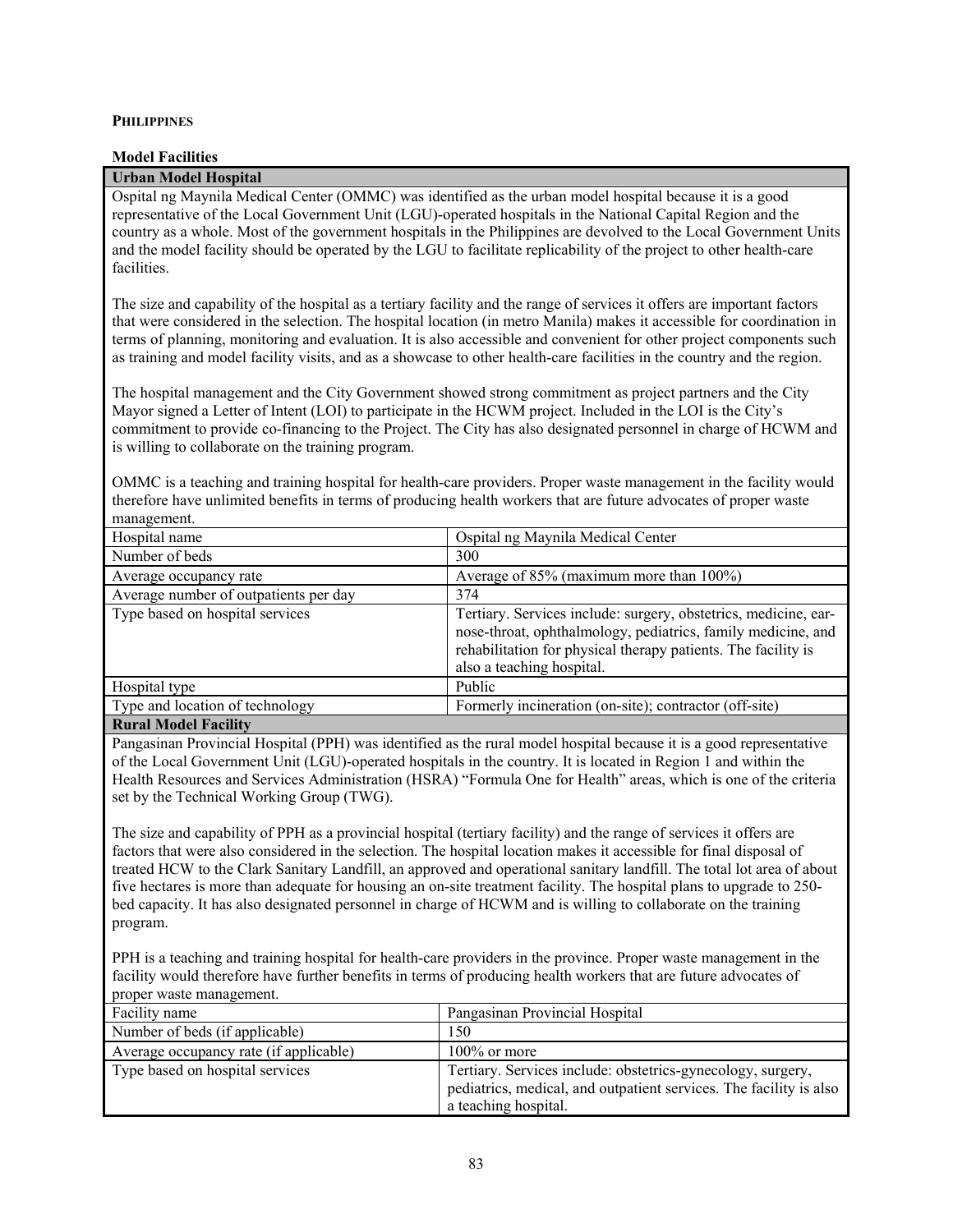| Hospital type                   | Public                               |
|---------------------------------|--------------------------------------|
| Hospital level                  | Provincial                           |
| Type and location of technology | Burying (on-site); open pit (onsite) |

## **Technology**

By virtue of the Philippine Clean Air Act (RA 8749), the use of incineration is banned in the Philippines. The following treatment technologies can be used for HCW management in the country: autoclave, microwave, hydroclave or other approved non-burn technology. The preferred option for appropriate technology is an on-site treatment facility (facility-based). This strategy will minimize cost and potential risks of HCW transport and storage.

Priority will be given to locally made or manufactured technology or equipment to ensure sustainability of operations and minimize cost of maintenance. Treatment technology should comply with existing Environmental Laws and Regulations in the country. Based on the above considerations, an autoclave treatment technology will be used in this project. Treated health-care waste for both model facilities will be transported to and disposed in the Clark Sanitary Landfill, which is about 100 km from both locations.

| Approach                                      | On-site treatment                                          |  |
|-----------------------------------------------|------------------------------------------------------------|--|
| Type of Technology                            | Autoclave                                                  |  |
| Capacity                                      | 1.5 cubic meters (450 kg) per unit per hour                |  |
|                                               | (Target for this project is to provide two units per model |  |
|                                               | <i>facility</i> )                                          |  |
| Additional equipment                          | Shredder, bins, color-coded bags and transport carts       |  |
| Category of waste to be treated               | Infectious, pathological                                   |  |
| Location of treatment system                  | On-site                                                    |  |
| Distance to landfill (km) from the technology | Approximately 100 km                                       |  |

# **National Training Program**

The Department of Health (DOH) provides training on HCWM in the country. A training module developed by the DOH is used in training health-care providers from different levels of the health-care delivery system. At present the DOH has trained a total of 468 key persons: 45 from the regional level, 59 from DOH hospitals, 114 from provincial and city levels, 152 from local government units, 35 from private hospitals and 3 from other units.

Aside from DOH training, there is no other training program on HCWM in the country. Most of the personnel trained came from government health-care facilities with only 35 trainees or about 7.5% from private health-care facilities. In spite of these efforts from the DOH to train health-care providers on proper HCWM, most of the stakeholders believe that there is an urgent need to sustain training of personnel from the private sector and other government health-care facilities.

The University of the Philippines, College of Public Health (CPH) will be the partner academic institution for the training component of the Project. A Letter of Intent (LOI) submitted by the College states the institution's commitment to be the training arm of the Project during the implementation phase. The College is also willing to offer the training and certification course on HCWM continuously after Project completion.

The target trainees per model facility include personnel from management, rank-and-file, maintenance, as well as medical and nursing staff. For other LGU hospitals/clinics and private hospitals in Metro Manila, only key persons will be trained (five per facility) as trainers for their respective health-care facilities.

At the end of the Project, the HCWM training module will be part of the regular short course offering of the College of Public Health. This is open to participants from any health-care facility in the Philippines and other countries.

| Relevant existing trainings and stakeholders | Training-of-trainers on HCWM, Department of  |
|----------------------------------------------|----------------------------------------------|
|                                              | Health                                       |
| Name of training institution                 | Department of Environmental and Occupational |
|                                              | Health                                       |
|                                              | College of Public Health, University of the  |
|                                              | Philippines, Manila                          |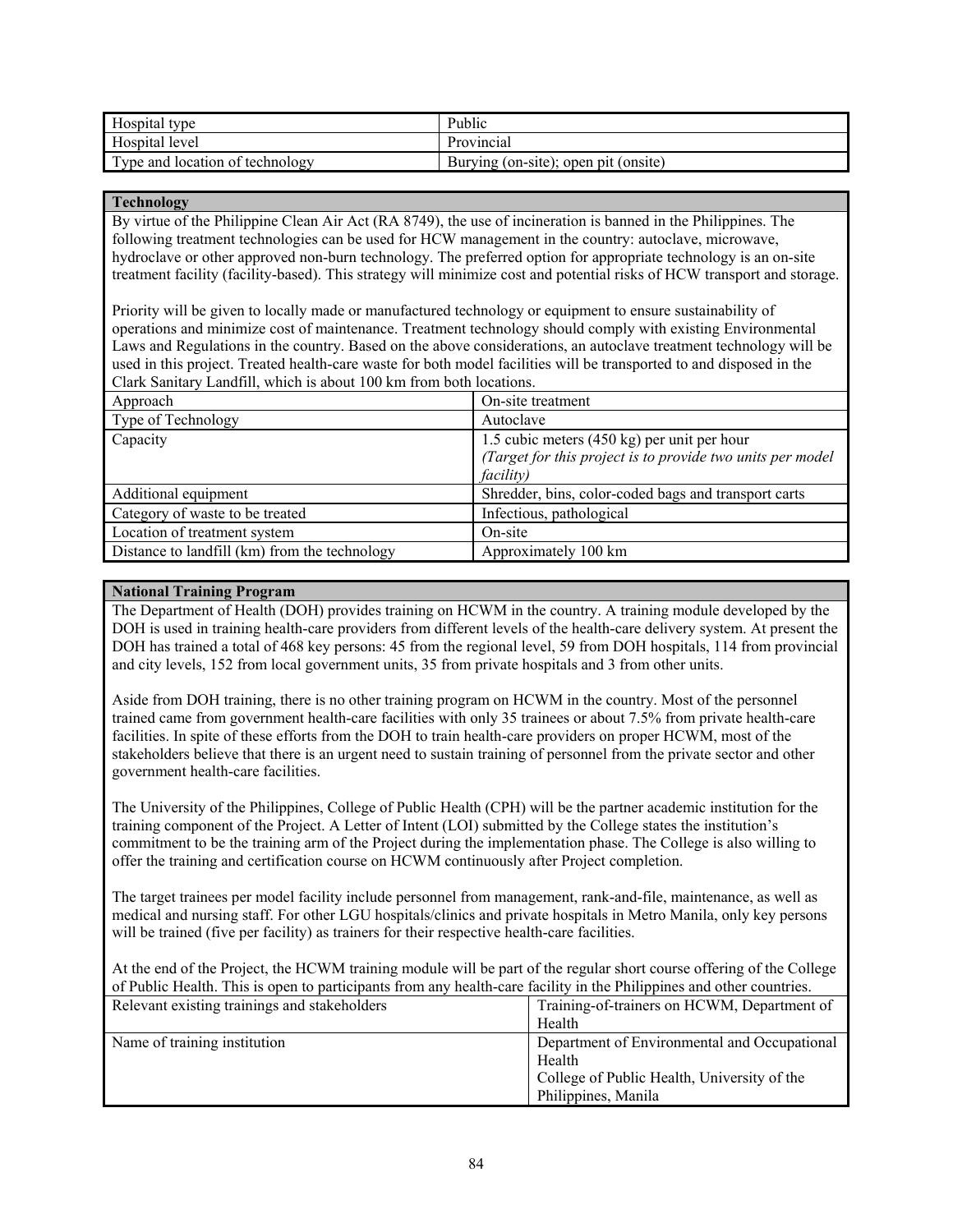|                                                                     | Dr. Ronald D. Subida                              |  |
|---------------------------------------------------------------------|---------------------------------------------------|--|
|                                                                     | Department Chair                                  |  |
| Training program description                                        | Multiple campuses of one university, or Health    |  |
|                                                                     | Department training centers                       |  |
| Key partners                                                        | Department of Health                              |  |
|                                                                     | Local Government Units (LGUs)                     |  |
|                                                                     | University of the Philippines                     |  |
| Certification institutions                                          | College of Public Health, UP Manila               |  |
| Strategies to ensure sustainability after Project completion (funds | Core trainers trained from each health-care       |  |
| to pay for the training)                                            | facility can conduct training for other staff of  |  |
|                                                                     | the hospital. Private and other government        |  |
|                                                                     | hospitals can avail of the training modules that  |  |
|                                                                     | will be part of the regular short courses offered |  |
|                                                                     | by the College of Public Health, UP Manila (for   |  |
|                                                                     | a minimal fee) after Project completion.          |  |
| Non-GEF resources                                                   | Department of Health                              |  |
|                                                                     | <b>Local Government Units</b>                     |  |
|                                                                     | Private Hospitals                                 |  |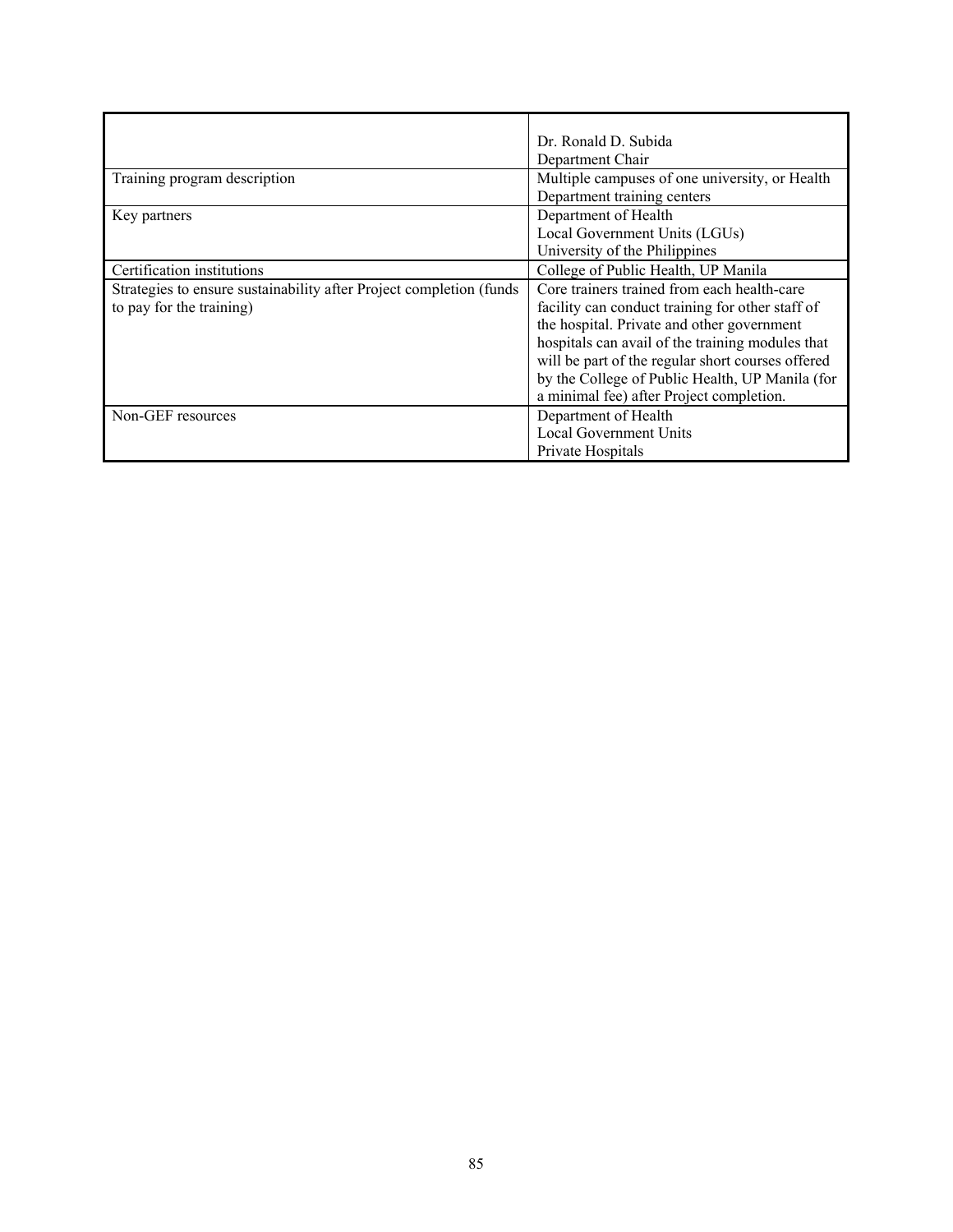### **SENEGAL**

### **Model Facilities**

### **Urban Model Hospital**

The Senegalese Steering Committee unanimously agreed that Hoggy Hospital should serve as the urban model facility for this Project. Criteria identified by the national stakeholders included facility size, number of services provided, replicability of outcomes and a willingness and ability to implement and maintain the changes necessary to meet Project goals. Hoggy Hospital best met all of the identified criteria. It is a medium-sized hospital located in the Dakar area, large enough to be an appropriate urban model while small enough that Project results could be easily replicated by health-care facilities throughout the country. It is similar in systems management, financial structure and stability and waste management systems to the average medium-size Senegalese hospital. Further, as a public hospital, Hoggy is quite willing to collaborate with the ministries and the Project team, exchange and share information and implement related training programs. Most critically, since Hoggy Hospital currently does not have a health-care waste treatment technology, the hospital management is open to purchasing non-burn technology for this purpose.

| Hospital name                         | Hoggy Hospital (Dakar)                                                                                                                                                   |
|---------------------------------------|--------------------------------------------------------------------------------------------------------------------------------------------------------------------------|
| Number of beds                        | 287                                                                                                                                                                      |
| Average occupancy rate                | 95%                                                                                                                                                                      |
| Average number of outpatients per day | No data                                                                                                                                                                  |
| Type based on hospital services       | Tertiary hospital. Services include: surgery, gynecology, maternity,<br>emergency, research, laboratory, pediatrics, medical clinic, surgery,<br>radiology and oncology. |
| Hospital type                         | Public                                                                                                                                                                   |
| Type and location of technology       | Currently some of the health-care waste is open-burned on-site and some<br>is transported off-site where it is also burned.                                              |

### **Rural Model Facility 1**

Sangalcam is the first of two rural model facilities chosen in Senegal. Sangalcam is located approximately 30 kilometers outside of Dakar in the Rufisque region. It is close enough to the city to be accessible to Dakar's waste management system and to be linked to the urban model facility. Uniquely, Sangalcam is located among 52 villages thus serving a relatively wide region with a population of 50,000; generally, facilities of this size are in more isolated areas and serve a much smaller population. This unique situation will be leveraged to facilate replication of Project gains among the health stations where most rural medical services are provided (768 stations nationally). Sangalcam will provide information about best practices to these health stations to encourage adoption of best practices.

| Hospital name                         | Posté de Santé de Sangalcam                                         |
|---------------------------------------|---------------------------------------------------------------------|
| Number of beds                        |                                                                     |
| Average occupancy rate                | Over capacity during rain/malaria season. Other seasons 100%.       |
| Average number of outpatients per day | 45                                                                  |
| Type based on hospital services       | Primary services                                                    |
| Hospital type                         | Public                                                              |
| Hospital level                        | Provincial                                                          |
| Type and location of technology       | Currently there is no health-care waste treatment management. Open- |
|                                       | burning is practiced on-site.                                       |

# **Rural Model Facility 2**

Youssou Mbargane (YM) Diop Hospital is the second rural model facility and also located in the Rufisque region. Of the two rural facilties, YM Diop Hospital is further from Dakar and located in a more remote rural area. YM Diop Hospital already is and will continue to be involved in the Project-linked training program. YM Diop is representative of many smaller health centers in Senegal, making it ideal for demonstration of best practices that can be replicated nationwide. Currently YM Diop has no health-care waste management system.

| of represence mation where. Currently The Drop mas no nearent early waste management system. |                                                               |  |
|----------------------------------------------------------------------------------------------|---------------------------------------------------------------|--|
| Hospital name                                                                                | Youssou Mbargane Diop Hospital                                |  |
| Number of beds                                                                               | 50                                                            |  |
| Average occupancy rate                                                                       | Over capacity during rain/malaria season. Other seasons 100%. |  |
| Average number of outpatients per day                                                        | No data.                                                      |  |
| Type based on hospital services                                                              |                                                               |  |
| Hospital type                                                                                | Public                                                        |  |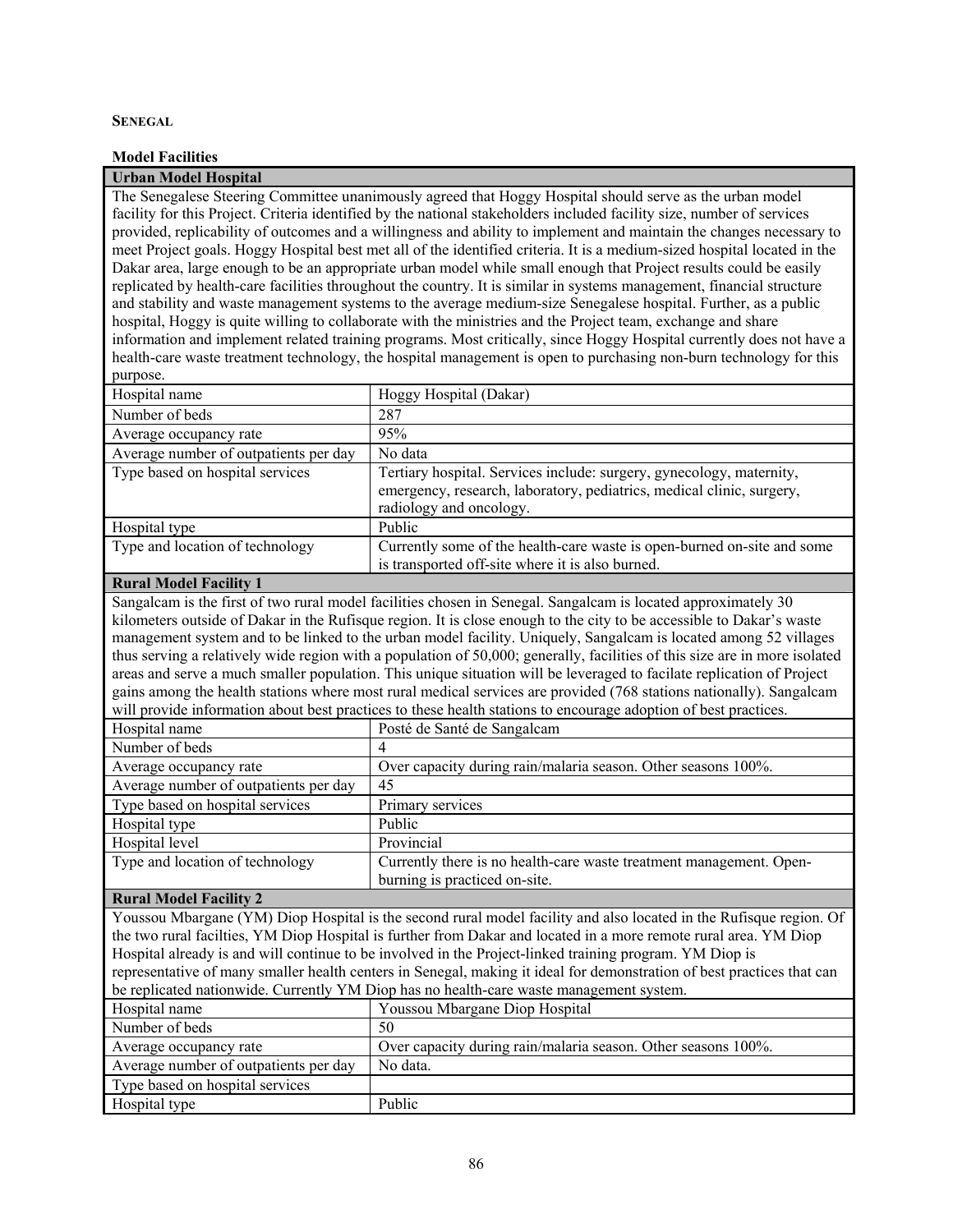| Type and location of technology | <b>Health Center</b>                                                         |
|---------------------------------|------------------------------------------------------------------------------|
| Type and location of technology | Currently health-care waste is burned in small-scale incinerator with no air |
|                                 | pollution control measures.                                                  |

### **Technology**

In Senegal, health-care treatment waste technologies are currently quite limited. In many cases, the waste is not treated at all and is disposed with municipal waste. The Dakar region is in the process of opening its first sanitary municipal landfill. In the rest of the country, all waste is disposed in a non-sanitary and non-secure fashion. Most treated health-care waste is either open-burned or burned in small-scale incinerators with no air pollution control measures. Due to low or no awareness of proper health-care waste management systems and lack of knowledge about economically viable non-polluting treatment technologies, the current trend in Senegal is the promotion of burning.

Through the Project, health-care waste from the urban model facility and both rural facilities will be treated through economically viable, simple non-burn technologies. Currently, it is unclear if the partnership between the government of Senegal and the private contractor AMMA responsible for collection, transportation and management of municipal waste will continue. In the first six months of the Project's implementation phase, national stakeholders in collaboration with the GEF will decide whether to promote the central or on-site treatment of waste from the urban model facility; the allocated budget for activities in Senegal is adequate to fund either option. Both rural model facilities will use simple, low-cost on-site autoclaves for the treatment of health-care waste. All model technologies will be chosen with consideration given to the local circumstances and needs in order to assure the highest likelihood of replication, sustainability and pollution reduction.

| Urban to be decided; both rural facilities will use on-site technologies.        |  |
|----------------------------------------------------------------------------------|--|
| Economically viable simple autoclaves                                            |  |
| Variable as needed                                                               |  |
| N/A                                                                              |  |
| Bio-infectious and anatomical                                                    |  |
| Model facilities and potentially additional urban facilities if central facility |  |
| model is chosen                                                                  |  |
| On-site for rural and undecided for urban facility                               |  |
| 20 to 40 km                                                                      |  |
|                                                                                  |  |

# **National Training Program**

The Project will collaborate with and build on the PRONALIN training program on infection control, HCWM and epidemiology funded by the Scandinavian Development Fund and overseen by the Department of Preventative Medicine of the Ministry of Health in Senegal. PRONALIN began in 2005 and will continue through 2015. The program's overall budget is thirty million USD devoted to the procurement of technology, materials and training. The training program is allocated approximately seven million USD. Through this program, every health-care facility in Senegal will receive HCWM training. The training program will range from 3 days for medical doctors to one week for nurses, infection control staff and waste managers. Originally, the program managers planned to purchase smallscale incinerators. However, because of their collaboration with the Project thus far, the PRONALIN project managers have agreed to further explore other treatment technology options in the upcoming year. All three model facilities have been trained through the PRONALIN program. Building on this program, the Project will provide technical support and content expertise, additional national and regional materials-development and dissemination support and further financial support. Through this Project the training program will be disseminated to other west African francophone countries.

| Name of training institution | PRONALIN in collaboration with the Department of Preventative         |  |
|------------------------------|-----------------------------------------------------------------------|--|
|                              | Medicine                                                              |  |
| Training program description | Basel Regional Center for Francophone Countries (BCRC Dakar)          |  |
| Key partners                 | Ministry of Health, Department of Preventative Medicine, Scandinavian |  |
|                              | Development Fund; The National School for Sanitary and Social         |  |
|                              | Development (ENDSS).                                                  |  |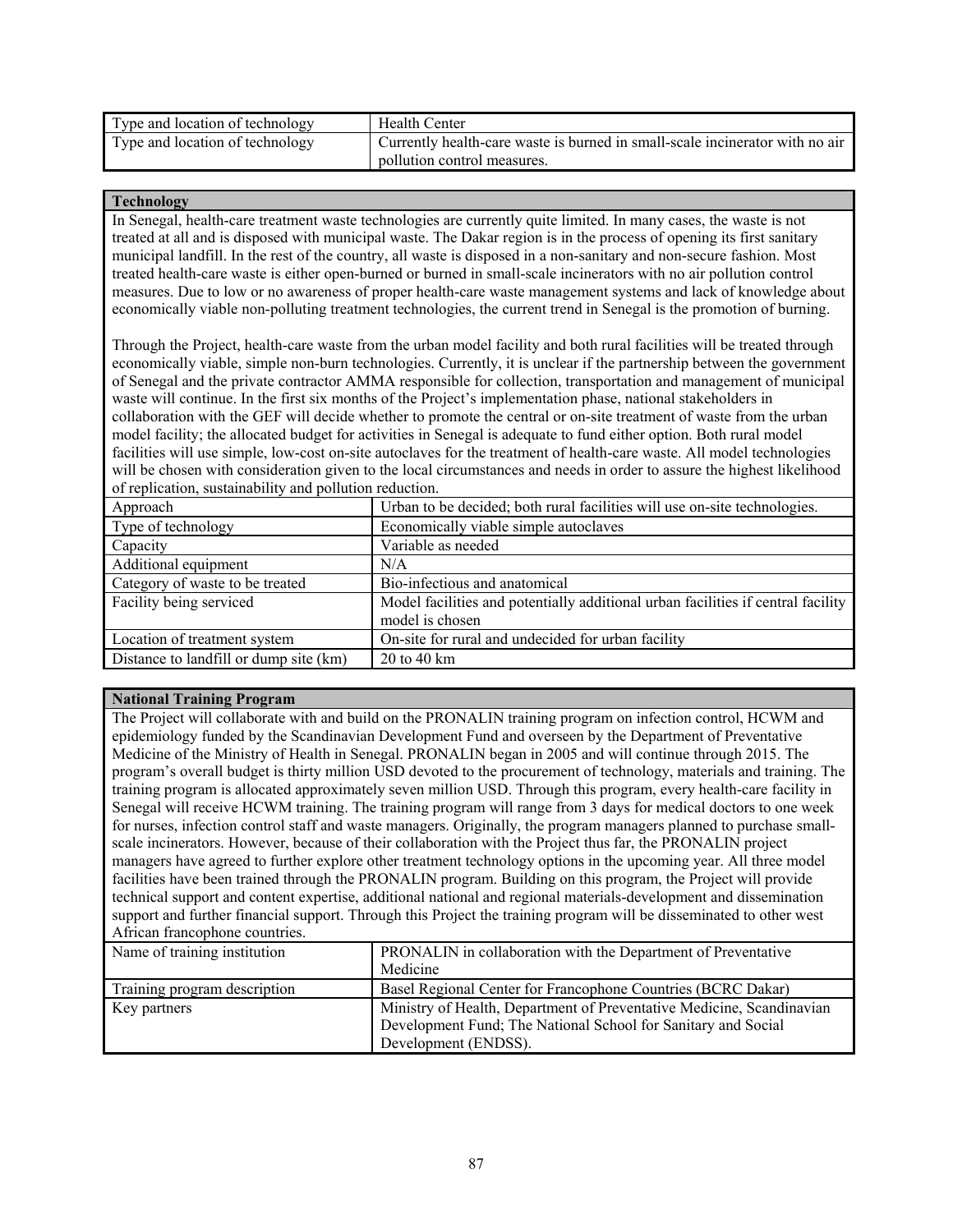| Strategies to ensure sustainability after | The Project is in collaboration with an existing training program that is in |
|-------------------------------------------|------------------------------------------------------------------------------|
| Project completion (funds to pay for the  | place through 2015. The existing training activities are overseen and        |
| training)                                 | monitored by the Department of Preventative Medicine of the Ministry of      |
|                                           | Health and funded by the Scandinavian Development Fund. Through              |
|                                           | financial and programmatic collaboration with this existing government       |
|                                           | program, the Project can best assure continuation and improvement of         |
|                                           | HCWM training nationally after the Project's completion.                     |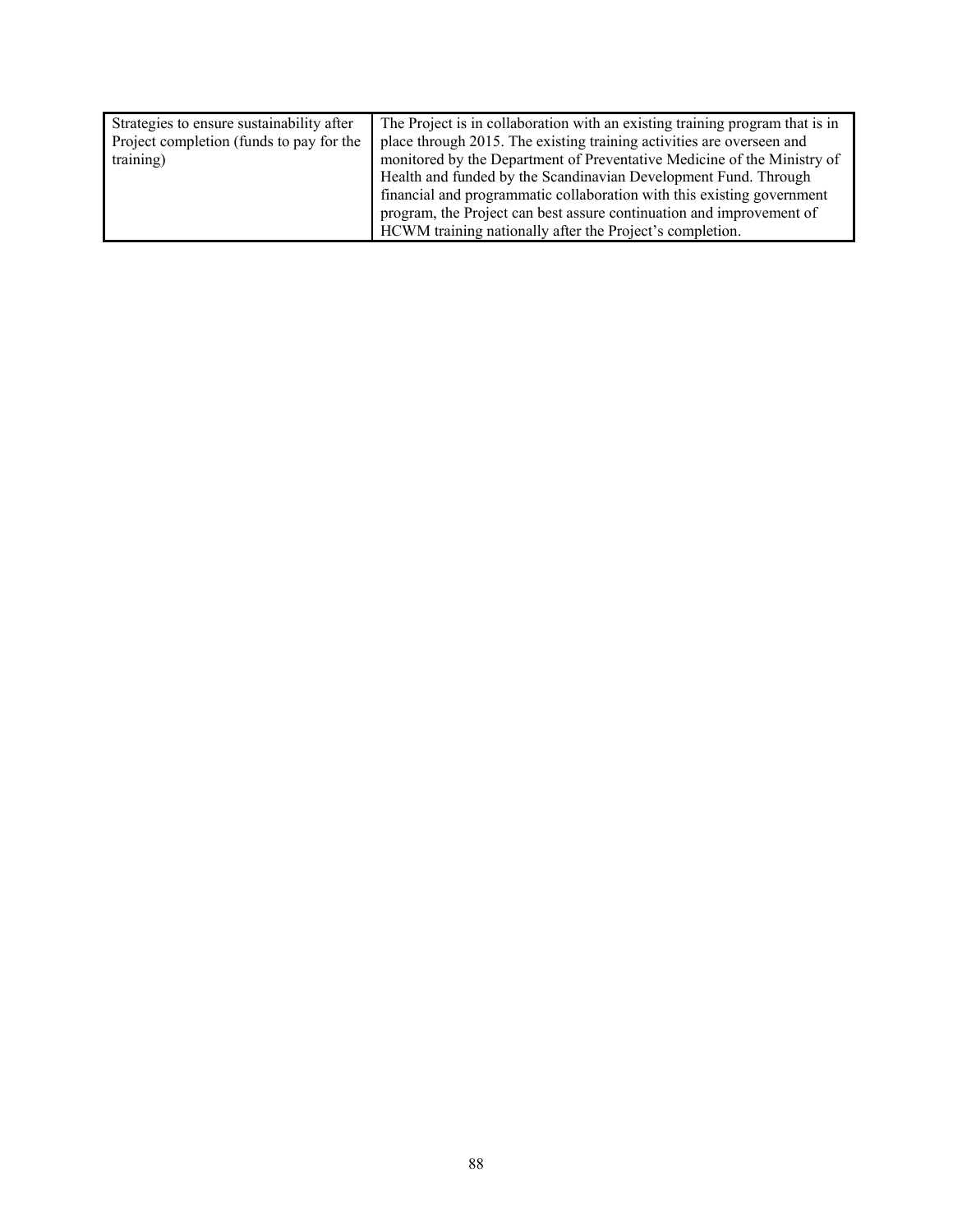## **TANZANIA** (Appropriate Technology Development Component)

#### **Background of Partner Institutions**

The College of Engineering and Technology (CoET) is a semi-autonomous campus College of the University of Dar es Salaam. The College is composed of three faculties, namely the Faculty of Mechanical and Chemical Engineering, the Faculty of Civil and the Built Environment and the Faculty of Electrical and Computer Systems Engineering. The Faculty of Mechanical and Chemicals Engineering is the largest in the College with six academic departments. It offers eight undergraduate programs and about the same number of postgraduate programs, employs approximately 59 academic staff and 30 technical staff, and has a student population of about 700 undergraduate students and 200 postgraduate students. All staff and students involved in the Project will come from this Faculty, which has experience in developing small- to medium-scale equipment and technologies.

The Technology Development and Transfer Centre (TDTC) plays the role of coordinating technology development and transfer activities in the College. The Centre is equipped with a modern mechanical workshop and has access to all laboratories and workshops in the College of Engineering and Technology. The Centre focuses on the following components: In-house technology development, which involves development of research outputs from College faculties and departments; and technology brokerage, which involves developing and transferring technologies using a mediated approach (negotiated contacts or purchase and sale agreements).

The College, in collaboration with Tanzania Gatsby Trust, the Ministry of Industry and Trade, and Small Industrial Development (SIDO), is promoting the incubation concept. A Technology Incubator promotes the development of small- and medium-sized enterprises through the enhancement of the technology available to and used by the enterprises. An incubator will act as a vehicle to provide an instructive and supportive environment to entrepreneurs who will be ready to take on and commercialize the health-care waste treatment technologies that will be developed by the Project. This will consequently guarantee sustainability and replication of Project activities in Tanzania and other countries.

### **Project Organization**

A Technology Development Team (TDT) of about 5-6 people will be created. Its function is to coordinate and oversee the work of the Technology Development component of the project. It will be co-chaired by the lead technical consultant of the Global Expert Team and the Dean of the Faculty of Chemical and Mechanical Engineering at the University of Dar es Salaam. It will include international experts in infection control and product development, and a hospital engineer in Africa familiar with the hospital setting. Communication will be primarily through email, although site visits will be organized as needed.

In addition, a Technology Development Advisory Committee (TDAC) will be formed. This committee of about 20 people will provide advice and feedback on performance requirements, final designs, testing, evaluation and other aspects of the development as requested by the TDT. It will include representatives from each of the main Project partners (UNDP, WHO and HCWH), the seven participating countries, other countries in Africa, and international experts in specific areas related to health-care waste treatment and disposal. Communication will be through email.

Within the University of Dar es Salaam will be a university-based Research and Development Group (R&DG) which will be involved in the engineering, development, construction and test work. This will include the Faculty of Chemical and Mechanical Engineering, the Technology Development and Transfer Center (TDTC) and possibly the Department of Microbiology.

#### **Technology Concepts**

The basic requirements are a small- and medium-size treatment technology and appropriately sized waste containers. Basic design criteria could include:

- Effectiveness in disinfecting waste (ability to meet microbial inactivation efficacy requirements),
- Ease of validation of microbial inactivation,
- Ability to meet recognized standards,
- Affordability for developing countries,
- Ease of fabrication using locally available materials and human resources,
- Ease and safety in operation and maintenance,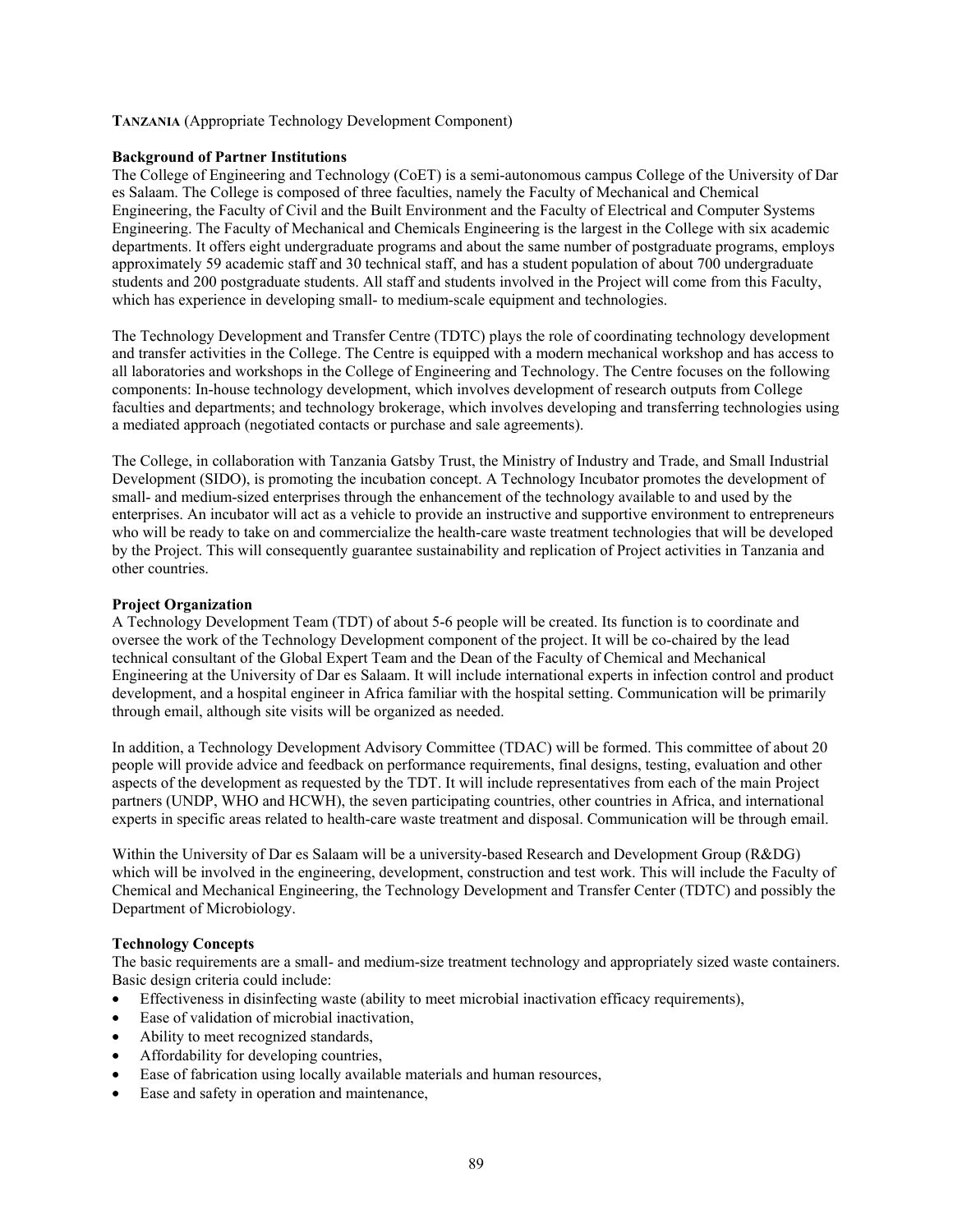- Durability and reliability under normal daily use,
- Relative ease of repair,
- Appropriate sizes (capacities),
- Options for different energy sources (electric, bottled gas, local fuels, solar, etc.),
- Low environmental emissions, and
- Residues could be recycled or safely discarded in open dumps.

Some of the initial designs will be taken from the results of the 2003 international competition sponsored by Health Care Without Harm with technical support from the World Health Organization (www.medwastecontest.org). Initial input will also be obtained from the members of the Technology Development Advisory Committee.

# **Activities during the Full Project**

| <b>Task</b>                                                        | Output                | <b>Responsibility</b> |
|--------------------------------------------------------------------|-----------------------|-----------------------|
| Develop performance criteria or performance specifications for     | Draft design          | <b>TDT</b>            |
| the appropriate technologies                                       | specifications        |                       |
| Review criteria or specifications by TDAC                          | Finalized design      | TDT, TDAC             |
|                                                                    | specifications        |                       |
| Screen concept designs from existing technologies and results      | Proposed concept      | <b>TDT</b>            |
| of the 2003 international competition on low-cost treatment        | design                |                       |
| technologies for rural areas                                       |                       |                       |
| Conduct research and review of concept designs by R&DG to          | Recommended design    | R&DG                  |
| come up with recommendations                                       |                       |                       |
| Review and finalize recommended design; share information          | Final design          | TDT, R&DG             |
| on the final design with the TDAC                                  |                       |                       |
| Develop and review engineering drawings                            | Engineering drawings  | R&DG, TDT to review   |
| Build prototypes                                                   | Prototypes            | R&DG                  |
| Determine tests to be conducted (engineering, performance,         | Test protocols        | TDT, R&DG             |
| pressure vessel certification, microbial inactivation); develop    |                       |                       |
| test protocols; review and approve test protocols; share           |                       |                       |
| information on test protocols with the TDAC                        |                       |                       |
| Perform tests; modify designs and repeat tests if necessary        | Test results          | R&DG, TDT (EK)        |
| Send test results to TDAC for review                               | Comments from TDAC    | <b>TDT</b>            |
| Determine factors to evaluate in field-testing; inform TDAC        | Factors to evaluate   | <b>TDT</b>            |
| Install technology at a local hospital; conduct operator training; | (Unit operating in    | R&DG, AGENDA,         |
| monitor operation, maintenance, microbial inactivation testing,    | hospital or clinic)   | selected hospital and |
| etc.; keep records                                                 |                       | clinic*               |
| Conduct field-testing and evaluation for at least one month        | Report                | <b>AGENDA</b>         |
| Send field-testing reports and evaluation to TDAC for review       | Comments from TDAC    | <b>TDT</b>            |
| Select manufacturer to fabricate technology using construction     | Manufacturer selected | TDTC, TDT,            |
| manuals**                                                          |                       | <b>AGENDA</b>         |
| Demonstrate fabrication                                            | Units built           | Manufacturer          |
| Validate fabricated units, including validation of manuals;        | Validation report;    | R&DG, certification   |
| arrange for certification of pressure vessel                       | certification         | agency                |
| Send reports, manuals, etc., to TDAC for final review              | Comments from TDAC    | <b>TDAC</b>           |
| Finalize construction, installation, operating and maintenance,    | Manuals               | R&DG, AGENDA          |
| training and other manuals                                         |                       |                       |
| Lay groundwork for replication and sustainability                  |                       | TDTC, AGENDA          |

\*The Tanzanian NGO AGENDA will work beforehand with the selected hospital and clinic to implement a basic waste management program and conduct trainings

\*\*TDTC and AGENDA will prepare a market study/needs assessment and will identify a manufacturer and possibly an entrepreneur in Tanzania.

As part of information dissemination, results of the technology development component will be posted on the Project website along with test results and field-testing case studies. Results will also be submitted for publication in scientific and engineering journals. The results will be presented at national, regional and international conferences.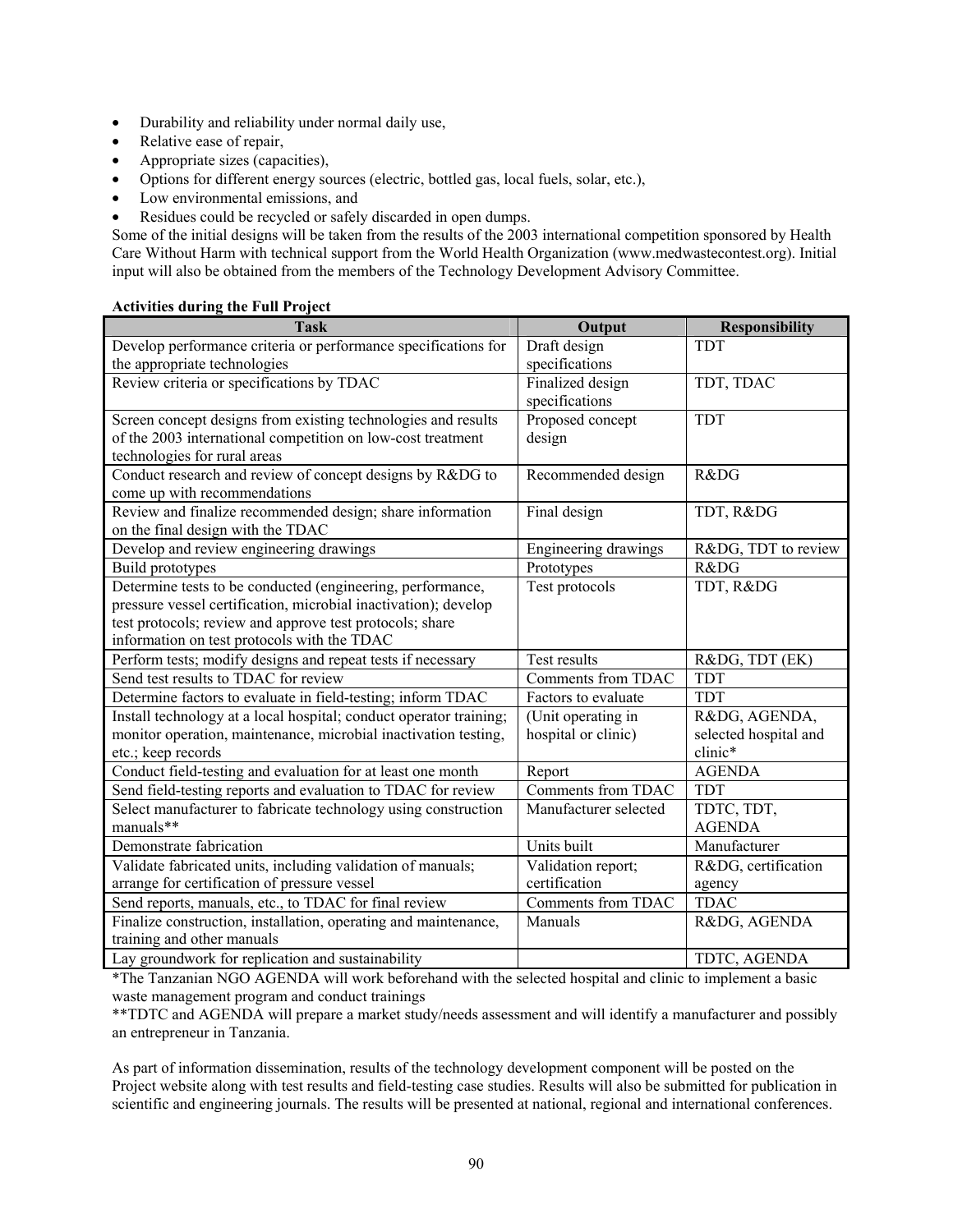### **VIETNAM**

#### **Model Facilities**

# **Urban Model Hospital**

Viet Duc University Hospital is one of the best known hospitals in Vietnam both nationally and in Hanoi. Constructed in 1904, Viet Duc University was originally established to enable ideal learning conditions for medical students of Hanoi Medicine University. Through a century of development, the hospital is now not only the biggest surgical center but also one of the leading medical internship and research locations in Vietnam.

Viet Duc was chosen as the model urban hospital for the project for the following reasons: (a) it has the highest reputation and quality nationally, (b) it receives some of the largest support and investment amounts from the Government of Vietnam, (c) it has an excellent management system, (d) it is dedicated to the goals of the Project and willing to implement the planned activities, (e) it has the necessary financial means to maintain sound healthcare waste management, (e) its medium size is ideal, allowing a demonstration of extensive systems change while still remaining manageable, and (f) it is a training/university hospital thus ensuring replication of the management practices.

| Hospital name                         | Viet Duc University Hospital                            |
|---------------------------------------|---------------------------------------------------------|
| Number of beds                        | 450                                                     |
| Average occupancy rate                | Overloading (200%)                                      |
| Average number of outpatients per day | 620                                                     |
| Type based on hospital services       | Teaching hospital. Services include all major surgeries |
|                                       | and services.                                           |
| Hospital type                         | National state-own at central level                     |
|                                       |                                                         |

# **Model Cluster**

The NPSC and NWG agreed that in order to best demonstrate rural models for best techniques and practices in health-care waste management, a cluster of hospitals would be necessary. In Vietnam, provincial hospitals, district hospitals and health centers work closely in providing health-care services. The system needs to be examined holistically in order to make any substantive and long-lasting change. Additionally, the NPSC and NWG set proximity to Hanoi as a criteria for the rural cluster. This criterion was necessary in order to ensure collaboration between urban and rural model centers as well as between the rural cluster and the training program. A study tour and survey of facilities within 100 kilometers of Hanoi was conducted in the following provinces: Ninh Binh, Nam Dinh, Ha Tay, Hai Duong and Bac Ninh. After careful assessment, the cluster in Ninh Binh province, with the Provincial General Hospital as its core, was selected for the following reasons: hospitals in Ninh Binh province are willing to cooperate; they have the management system and financial structure necessary to implement and sustain the necessary programs and changes; Ninh Binh province is 100 kilometers from Hanoi enabling day-long study tours linked to the training component; and Ninh Binh province was the only surveyed province without existing incinerators, decreasing the likelihood of conflict with the proposed Project-related technology.

| Hospital name                                           | Ninh Binh Provincial General Hospital (together with   |
|---------------------------------------------------------|--------------------------------------------------------|
|                                                         | more than ten other neighboring district and communal  |
|                                                         | facilities)                                            |
| Number of beds                                          | 400 beds in Ninh Binh Provincial General Hospital and  |
|                                                         | more than 200 beds in other neighboring district and   |
|                                                         | communal facilities                                    |
| Average occupancy rate                                  | Range of 70-300%                                       |
| Average number of outpatients per day for each location | 300 outpatients per day for Ninh Binh Provincial       |
|                                                         | General Hospital and more than 500 for other           |
|                                                         | neighboring district and communal facilities           |
| Type based on hospital services                         | Multi-profile hospital. Services include: diagnosis,   |
|                                                         | surgery, emergency, pediatrics, X-ray, labs, etc.      |
|                                                         | Other neighboring district and communal facilities     |
|                                                         | provide mostly diagnosis and some simple treatment.    |
| Hospital type                                           | State-owned                                            |
| Level of hospital                                       | One provincial hospital and more than ten district and |
|                                                         | communal facilities                                    |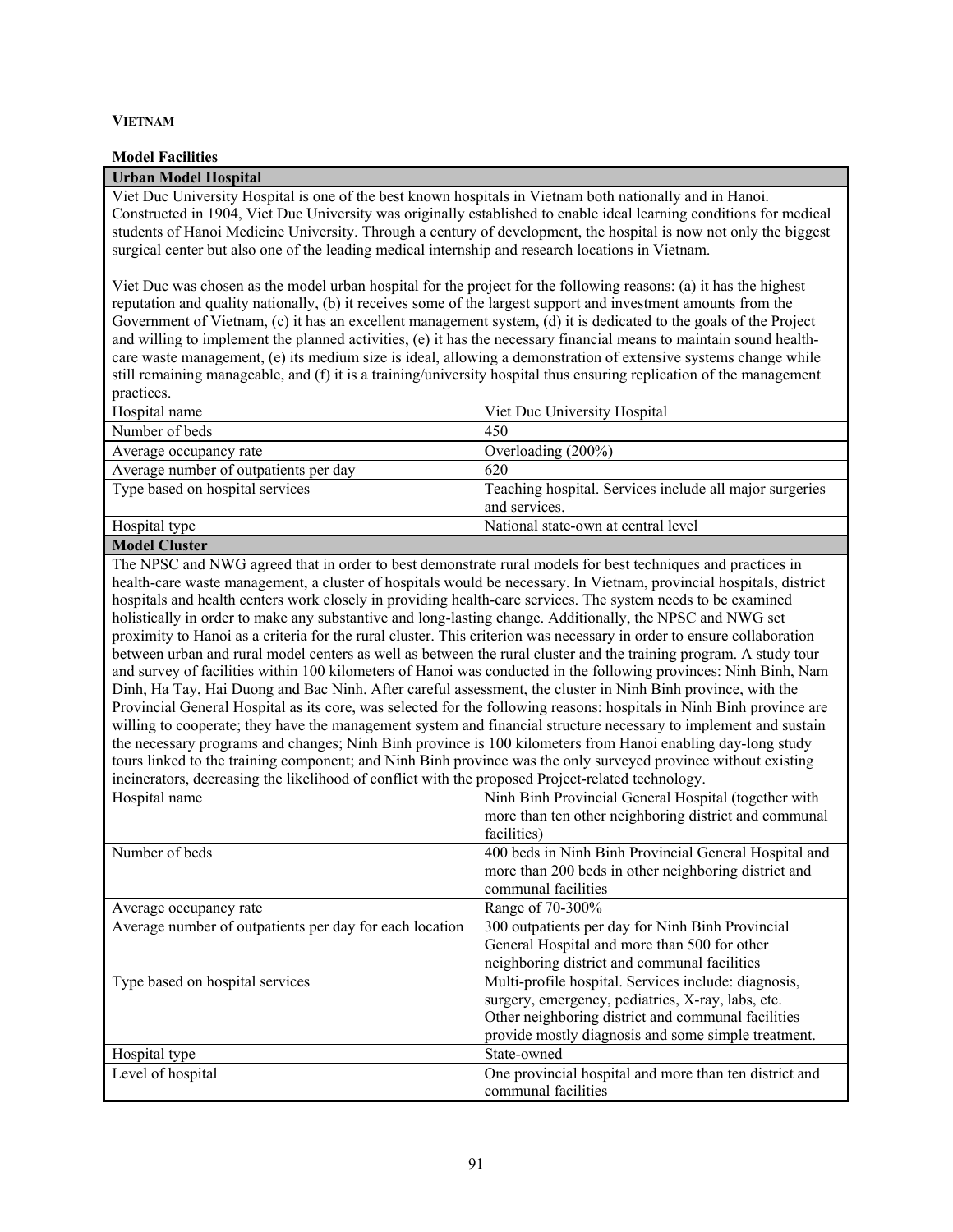| Type and location of technologies                    | One small simple autoclave                                                                                                                                                                                                      |
|------------------------------------------------------|---------------------------------------------------------------------------------------------------------------------------------------------------------------------------------------------------------------------------------|
| Main facility                                        | Ninh Binh Provincial General Hospital                                                                                                                                                                                           |
| Distances from other facilities to the main facility | Within 10 km                                                                                                                                                                                                                    |
| Waste treatment plans for the cluster                | All bio-medical waste from the cluster will be collected<br>and treated by the autoclave in the main facility. None-<br>infectious waste will be managed by the municipal<br>authorities and disposed in the sanitary landfill. |

# **Model Central Facility**

Currently Hanoi Urban Environment Company (URENCO) services all of the hospitals (more than 50) and a majority of the health centers in Hanoi. Further, URENCO is responsible for municipal and industrial waste management services. Health-care waste is treated adjacent to both the composting center and the city landfill. Hanoi's Ten-Year Growth Plan includes adequate space for treatment and disposal of health-care waste. URENCO's waste management collection, transportation and treatment practices are systematic, documented and sustainable.

URENCO approached the Project partners seeking partnership, and its management is quite committed to collaboration and the Project's goals and outcomes. Currently URENCO incinerates the city's health-care waste. However, the incinerator has exceeded the recommended usage duration and URENCO is seeking to replace its treatment technology. To minimize environmental impacts, URENCO would like to replace its existing incinerator with a non-burn technology. Through the Project, we will work with URENCO to purchase twin autoclaves and a shredder. Two autoclaves will ensure continuous service even if one piece of equipment is being serviced. The shredder will lead to volume reduction, will render the waste unrecognizable and will ensure that health-care devices cannot be reused.

In addition, with collaboration of URENCO, the Project will develop a city-wide reusable sharps waste management system in Hanoi. URENCO has committed to integrate the proposed new system into its existing health-care waste management system. URENCO will provide reusable sharps boxes to all the hospitals and health-care centers it services in Hanoi, and will regularly collect, transport, treat and dispose of sharps waste. Depending on the amount of sharps waste produced, each hospital will be given an allotment of sharps boxes. As the boxes are filled, they will be exchanged with sanitized empty boxes. URENCO has agreed to oversee a tracking system as it does with its current health-care waste to ensure adequate information for feedback to hospitals on the quality of their sharps waste management. To the best of the Project management team's knowledge, this will be the first city-wide sharps waste management system of its kind in a metropolitan city in the Global South.

| Approach                               | Centralized treatment                                    |
|----------------------------------------|----------------------------------------------------------|
| Type of technology                     | Two identical autoclaves to ensure continuous management |
| Capacity                               | 200 kg/load for each autoclave                           |
| Additional equipment                   | One shredder                                             |
| Category of waste to be treated        | Infectious waste                                         |
| Facilities being serviced              | All hospitals and most health centers in Hanoi           |
| Location of treatment system           | Cau Dien Municipal Waste Treatment Complex, Cau Dien,    |
|                                        | Hanoi                                                    |
| Distance to landfill or dump site (km) | Adjacent to central facility                             |
| Distance to model facility             | Within 10 km                                             |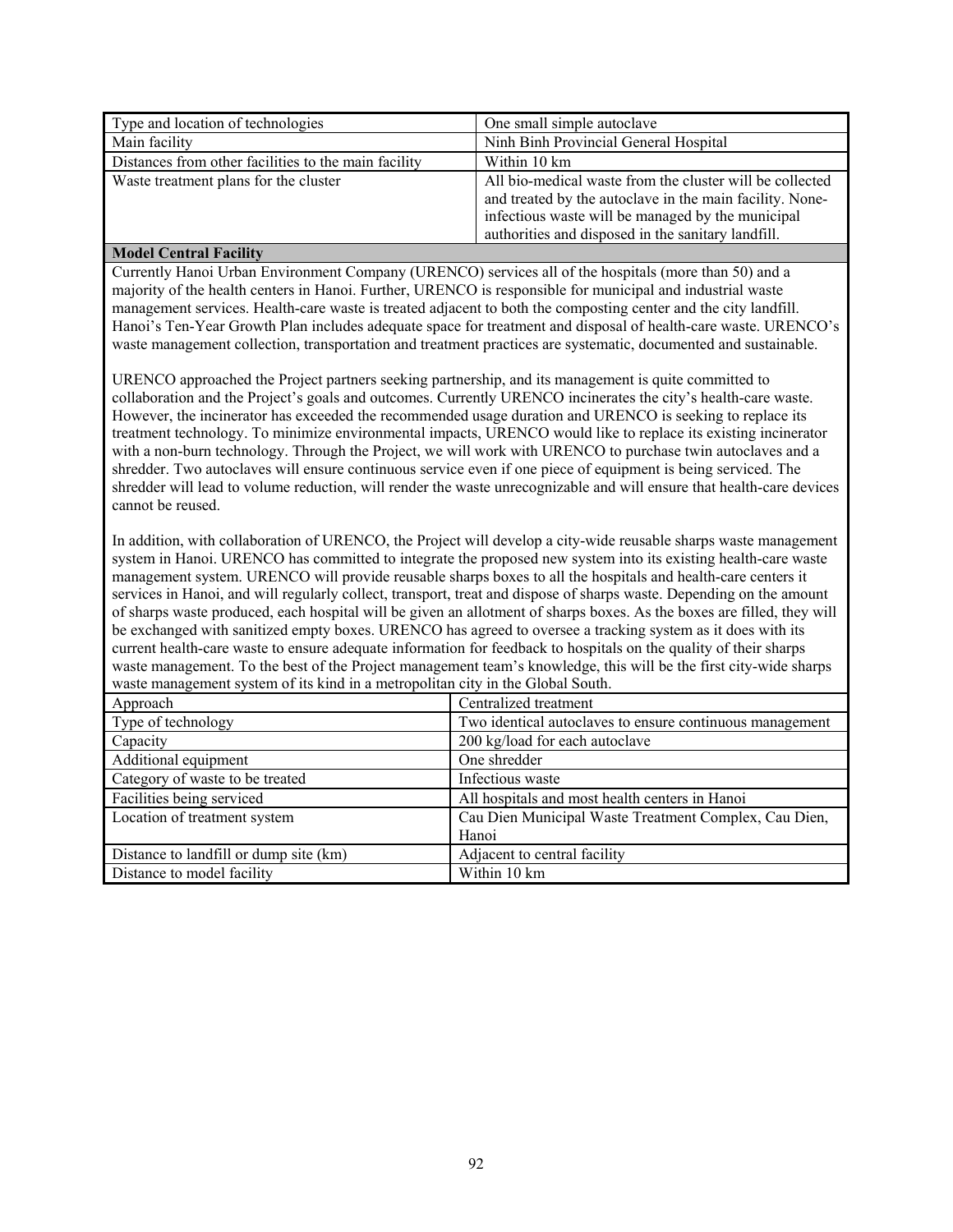# **National Training Program**

The Project will collaborate with the Vietnam Administration of Preventive Medicine (VAPM) of the Ministry of Health on the national training program. VAPM currently has an extensive national training program on HCWM and occupational health and safety. Through the Project, the aforementioned training program will be further evaluated, supported and enhanced. Further, the Project will collaborate with the Ministry of Health and the Ministry of Natural Resources and Environment in order to ensure the efficacy and sustainability of the existing training program. The existing training program has a training center/node in every province, enabling the existence of decentralized, localized and effective training program(s) across the country.

VAPM manages a system of Provincial Preventive Medicine Centers. Based on this system and as obligated by national legislation, the Ministry of Health, in collaboration with other Ministries, agencies and provinces, spreads labor safety and environmental health training to health-care facilities nationwide. Surveys in 2004 by the Vietnam Preventive Healthcare Department of 74 health-care units and 1,509 health-care workers in three provinces/cities revealed that 69.5% of surveyed workers get access to labor safety and environmental health training. The training expense is incurred by the respective health-care facilities. The Ministry of Health and partners are only responsible for the development of training materials.

The Project training program will be incorporated into this system, and could utilize the existing structure and selffunding mechanism to ensure sustainability.

Furthermore, the national training program will work toward the inclusion of HCWM in the curricula of health-care and medical professionals. Such programs will help ensure appropriate systems and implementation of health-care waste practices. Currently, most medical schools have environmental-health-related curricula where HCWM could be incorporated.

| Relevant existing trainings and stakeholders | Annual labor safety and environmental health training to all health-                                                                                                                                                                                                                                                                                |
|----------------------------------------------|-----------------------------------------------------------------------------------------------------------------------------------------------------------------------------------------------------------------------------------------------------------------------------------------------------------------------------------------------------|
|                                              | care facilities nationwide through preventive medicine system                                                                                                                                                                                                                                                                                       |
| Name of training institution                 | Ministry of Health, Department of Preventative Medicine                                                                                                                                                                                                                                                                                             |
| Training program description                 | The program trains key instructors (training-of-trainers) who in turn<br>travel to all health-care facilities and train relevant and responsible<br>staff. The program uses the provincial governance structure and has<br>one central node in each province. The program is overseen by the<br>Ministry of Health.                                 |
|                                              | The Program's goal is to ensure effective HCWM, infection control<br>and worker health and safety.<br>Objectives:<br>• Establish Central a HCWM Training Team,<br>• Develop training materials for HCWM,<br>• Build provincial core trainers on HCW, and<br>• Provide training courses for health-care workers on HCWM at<br>health-care facilities |
| Key partners in the Project training program | • Lead: Ministry of Health (Vietnam Administration of Preventive<br>Medicine, Department of Therapy, Department of Personnel)<br>• Partners: Ministry of Natural Resources and Environment<br>(Vietnam Environmental Protection Agency); WHO, academia,<br>provinces, hospitals                                                                     |
| Certification institutions                   | Vietnam Administration of Preventive Medicine, Ministry of Health<br>(through its Provincial Preventive Medicine Center)                                                                                                                                                                                                                            |